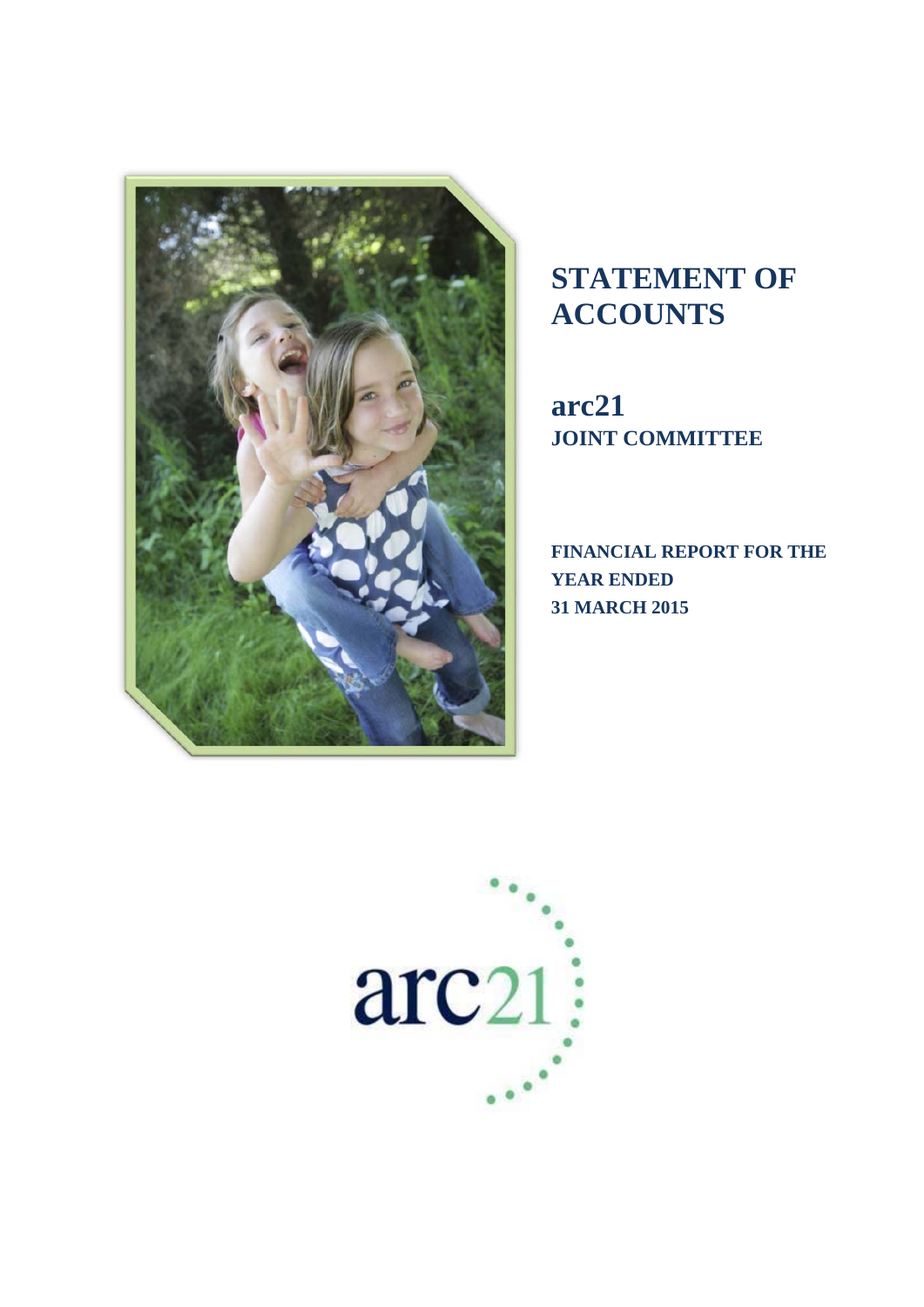| <b>Contents</b>                                                                                                    | Page         |
|--------------------------------------------------------------------------------------------------------------------|--------------|
| <b>EXPLANATORY FOREWORD</b>                                                                                        | $\mathbf{1}$ |
| STATEMENT OF THE JOINT COMMITTEE'S AND CHIEF FINANCIAL OFFICER'S RESPONSIBILITIES FOR THE STATEMENT<br>OF ACCOUNTS | 8            |
| ANNUAL GOVERNANCE STATEMENT 2014/2015                                                                              | 9            |
| <b>CERTIFICATE OF THE CHIEF FINANCIAL OFFICER</b>                                                                  | 22           |
| JOINT COMMITTEE APPROVAL OF STATEMENT OF ACCOUNTS                                                                  | 23           |
| INDEPENDENT AUDITOR'S REPORT TO THE MEMBERS OF ARC21 JOINT COMMITTEE                                               | 24           |
| <b>MOVEMENT IN RESERVES STATEMENT</b>                                                                              | 26           |
| COMPREHENSIVE INCOME AND EXPENDITURE STATEMENT FOR THE YEAR ENDED 31 MARCH 2015                                    | 27           |
| BALANCE SHEET AS AT 31 MARCH 2015                                                                                  | 28           |
| CASH FLOW STATEMENT AS AT 31 MARCH 2015                                                                            | 29           |
| NOTES TO THE FINANCIAL STATEMENTS                                                                                  | 30           |
| <b>ACCOUNTS AUTHORISED FOR ISSUE CERTIFICATE</b>                                                                   | 79           |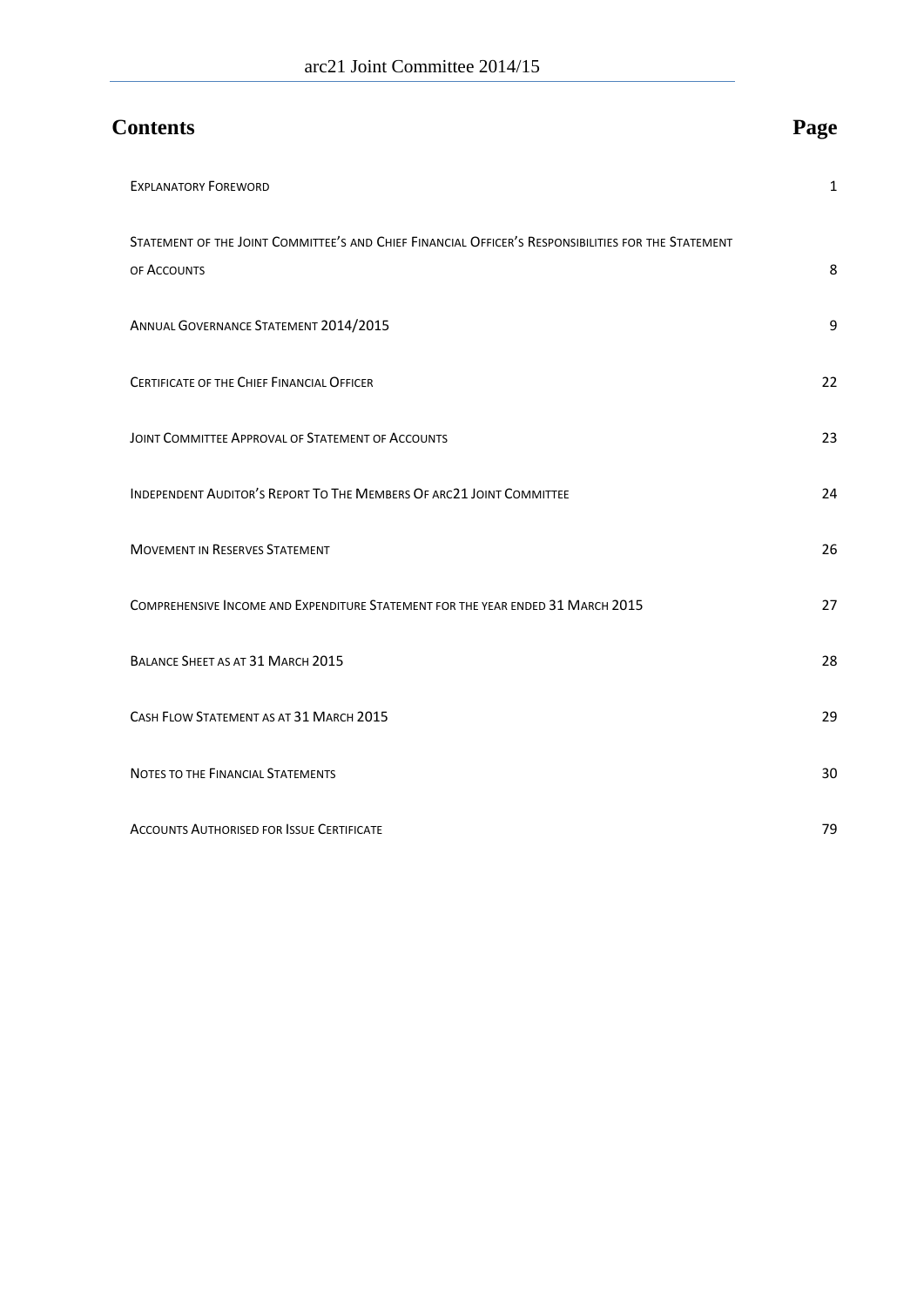# **Explanatory Foreword**

# **Introduction**

The Joint Committee's financial performance for the year ended 31 March 2015 is as set out in the Comprehensive Income and Expenditure Statement and its financial position is as set out in the Balance Sheet and Cash Flow Statement.

These financial statements have been prepared in line with the Code of Practice on Local Authority Accounting in the United Kingdom 2014/15 (the Code) and the Department of the Environment Accounts Direction, Circular LG 17/15 dated 2 April 2015. It is the purpose of this foreword to explain, in an easily understandable way, the financial facts in relation to the Joint Committee.

This Statement of Accounts explains the Joint Committee's finances during the financial year 2014/15 and its financial position at the end of that year. It follows approved accounting standards and is necessarily technical in parts.

#### **Group Accounts**

The Code requires Local Authorities to consider all their interests and to prepare a full set of group financial statements where they have material interests in subsidiaries, associates or joint ventures. The Joint Committee does not have material interests in such bodies and accordingly is not required to prepare group financial statements.

#### **The Movement in Reserves Statements**

This Statement, as set out on page 26, shows the movement in the year on the different reserves held by the Joint Committee, analysed into 'usable reserves' (i.e. those that can be applied to fund expenditure) and other reserves. The "Surplus/(Deficit) on the Provision of Services" line shows the true economic cost of providing the Joint Committee's services, more details of which are shown in the Comprehensive Income and Expenditure Statement. The 'Net Increase/(Decrease) before Transfers to Earmarked Reserves' line shows the Comprehensive Income and Expenditure Statement Balance before any discretionary transfers to or from statutory and other reserves undertaken by the Joint Committee.

#### **The Comprehensive Income and Expenditure Statement**

This statement, as set out on page 27, shows the income earned and expenditure incurred during the year by the Joint Committee in accordance with generally accepted accounting practices.

# **The Balance Sheet**

The Balance Sheet, as set out on page 28, shows the value, as at the Balance Sheet date, of the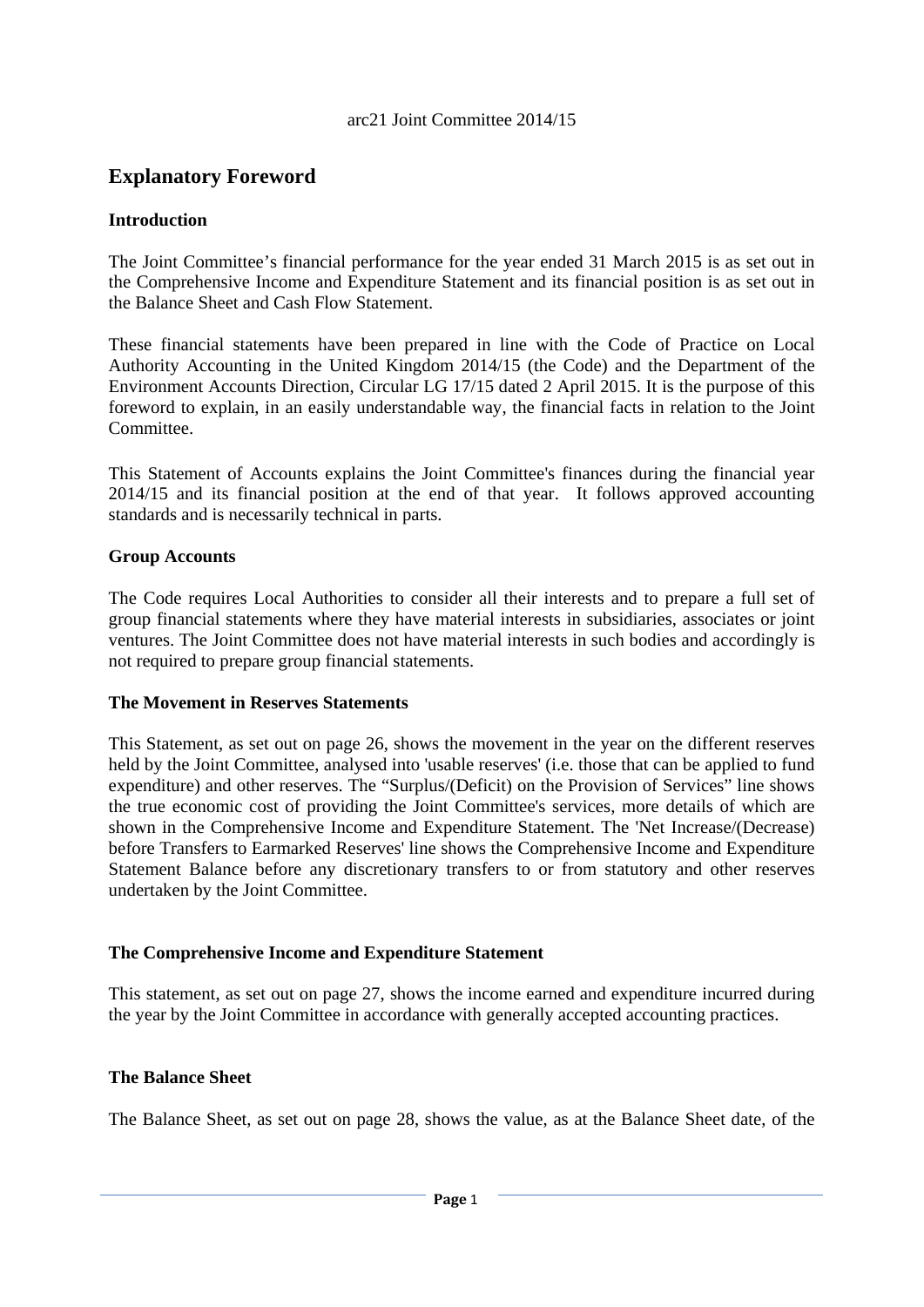Joint Committee's assets and liabilities. The net assets of the Joint Committee (assets less liabilities) are matched by the reserves held by the Joint Committee. Reserves are reported in two categories. The first category of reserves are usable reserves, i.e. those reserves that the Joint Committee may use to provide services, subject to the need to maintain a prudent level of reserves and any statutory limitations on their use (for example the Capital Receipts Reserve that may only be used to fund capital expenditure or repay debt). The second category of reserves is those that the Joint Committee is not able to use to provide services. This category of reserves includes reserves that hold unrealised gains and losses (for example the Revaluation Reserve), where amounts would only become available to provide services if the assets are sold; and reserves that hold timing differences shown in the Movement in Reserves Statement line 'Adjustments between accounting basis and funding basis under regulations'.

The Net Worth of the Joint Committee, at 31 March 2015, remains negative as a result of the Pensions Reserve liability. The Joint Committee, in accordance with the International Financial Reporting Standards, is required to report the financial position of the pension scheme in the annual statutory accounts. There is no immediate need to fund this deficit.

The pension scheme is managed independently of arc21 by the Northern Ireland Local Government Superannuation Committee (NILGOSC) which has a financial strategy designed to manage surpluses and deficits on an ongoing basis. Financial reports are produced regularly and contribution rates (both employer and employee) are adjusted to ensure that, over time, the level of assets available should be sufficient to meet the liabilities of the scheme.

The statutory commitment of the Joint Committee is to ensure that the contribution rates determined by the Department of the Environment are paid to NILGOSC.

From a practical point of view, the level of General Reserves is a better reflection of the financial strength of the Joint Committee. The level of £495,552 General Reserves shown at 31 March  $2015$  (£352,252 31/3/2014) would be considered to be at the level required to deal adequately with any contingencies should they arise. The policy adopted by the Joint Committee sets the desired minimum level of general reserves at £500,000.

#### **The Cash Flow Statement**

The Cash Flow Statement, as set out on page 29, shows the changes in cash and cash equivalents of the Joint Committee during the reporting period. The statement shows how the Joint Committee generates and uses cash and cash equivalents by classifying cash flows as operating, investing and financing activities. The amount of net cash flows arising from operating activities is a key indicator of the extent to which the operations of the Joint Committee are funded by way of grant income and Council contributions, or from the recipients of services provided by the Joint Committee. Investing activities represent the extent to which cash outflows have been made for resources which are intended to contribute to the Joint Committee's future service delivery. Cash flows arising from financing activities are useful in predicting claims on future cash flows by providers of capital (i.e. borrowing) to the Joint Committee.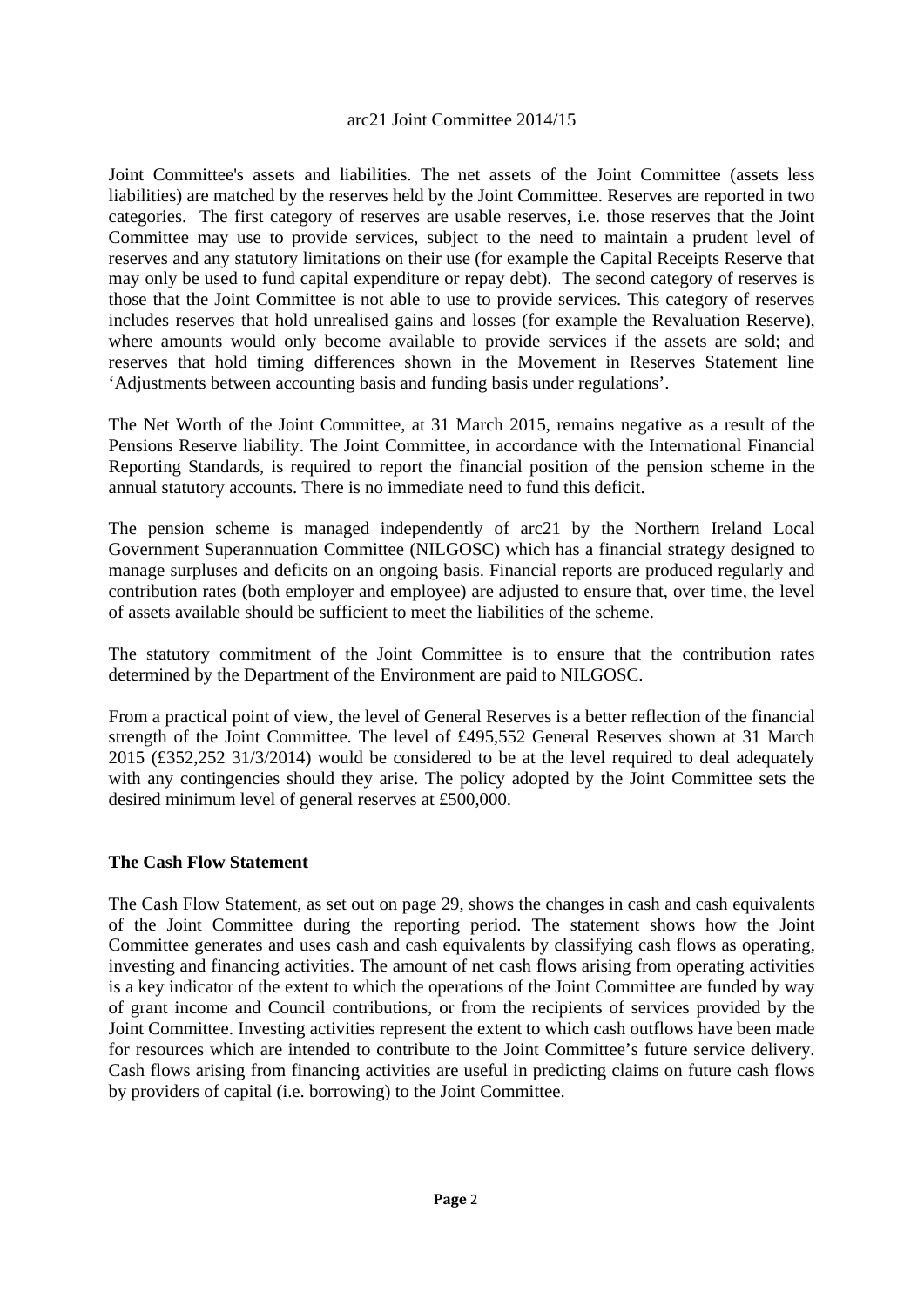# **Financial Report**

# *Background*

By way of background information, during the year arc21 Joint Committee was a partnership of eleven Councils who agreed, pursuant to Terms of Agreement dated July 2003, to collaborate in implementing the Waste Management Plan to develop an integrated network of regional waste management facilities which would be cost effective to the public.

The principles outlined in the Terms of Agreement were enhanced with a Supplementary Agreement which was approved by the Joint Committee on 9<sup>th</sup> October 2008.

arc21 was initially incorporated as a body corporate, pursuant to Section 19 of the Local Government Act (NI) 1972, on 13 February 2004.

In accordance with the Local Government Reform process the Shadow Councils agreed to continue with the waste management services provided by arc21. Accordingly, new Terms of Agreement were drawn up and approved by the new Shadow Councils, and the Department Of The Environment introduced The Local Government (Constituting a Joint Committee a Body Corporate) Order (Northern Ireland) 2015 which became effective on 1 April 2015 in order to provide the new organisation with the powers to operate.

The Participant Councils of arc21 (up to 31/3/15) are as shown in Note 7. The Participant Councils of the newly constituted Joint Committee are as following:

> Antrim & Newtownabbey BC Ards & North Down BC Belfast CC Lisburn & Castlereagh CC Mid & East Antrim BC Newry Mourne & Down DC

# *Financial Information*

The organisation recorded an increase in income, year on year, of just over £4m due primarily to specific landfill contractual arrangements, previously entered into separately by a number of participant councils, being handled by arc21 in the 2014/15 year. The income for the year was £29m compared to £25m in 2013/14, an increase of 16%.

An actuarial loss on the pension assets/liabilities of £79,000 was recorded (£105,000 gain in 13/14). There were no fixed asset additions or disposals in the year. Overall, a surplus of £89,370 was recorded on the provision of services to Participant Councils. After taking into account charges in relation to pension and capital funding, an operational surplus of £143,301 was transferred to the General Reserves at 31 March 2015 increasing them from £352,252 to £495,522. The General Reserves balance represents 1.7% of annual income (1.4% in 2013/14).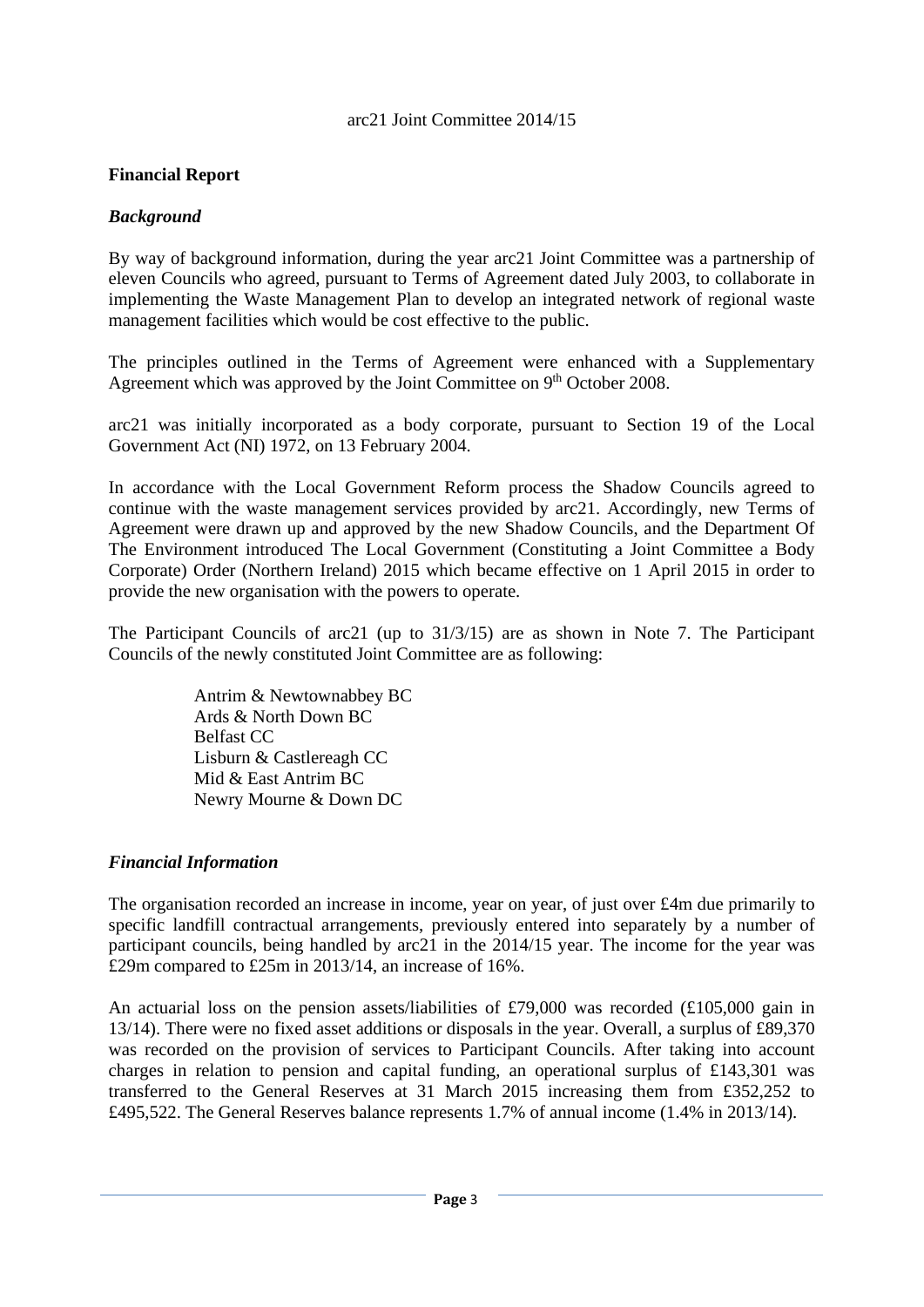# *Contract Activity*

All four major waste contracts, Landfill, Materials Recovery Facility, Organic Waste Treatment and Bring Bank Collection Service, performed satisfactorily during the year, from a financial point of view, representing £25.5m or 88% of the total income for the year (£22m / 89% in 2013/14).

# *Market Conditions for the Sale of Recyclate Materials*

An important financial benefit to participant Councils of the recyclate materials contracts, the Materials Recovery Facility and Bring Bank Collection Service Contracts, is the income earned from the sale of the materials, with arc21 sharing in the revenue earned.

During 2014/15 the markets for the sale of recyclates came under pressure and as a consequence the level of revenue earned from these materials reduced overall as can be seen in the Comprehensive Income and Expenditure Statement.

# *Landfill Tax Escalator*

In accordance with Government policy, the Landfill Tax Escalator continued to rise at a rate of £8 per tonne per annum resulting in an additional charge from the landfill operators to arc21 of a sum in the region of £1.5 million, which is then passed on to participant Councils. The landfill tax rate for 2014/15 was £80 per tonne and the Chancellor announced that in future years it will increase in line with inflation. The rate for the 2015/16 year has been confirmed as being £82.60 per tonne.

This cost has a significant financial impact on Councils and the Landfill Tax Escalator provides a strong economic incentive for landfill diversion. Substantial savings are generated to participant Councils through diversion to the Materials Recovery Facility, Bring Bank Collection Service and Organic Waste contracts. In 2014/15 around 137,000 tonnes of materials were delivered to these three contracts resulting in a saving on Landfill Tax in the region of £11m.

# *Residual Waste Treatment Project*

During the year progress continued to be made on the procurement phase for the treatment of residual waste (black bin waste) with the final stages of the process getting underway.

Engagement continued with the Department during the year in relation to the Project and in addition, assistance from other central government bodies, such as the Department of Finance and Personnel and the Strategic Investment Board, proved invaluable. This ongoing assistance is essential to the successful delivery of the Project and is welcomed by arc21.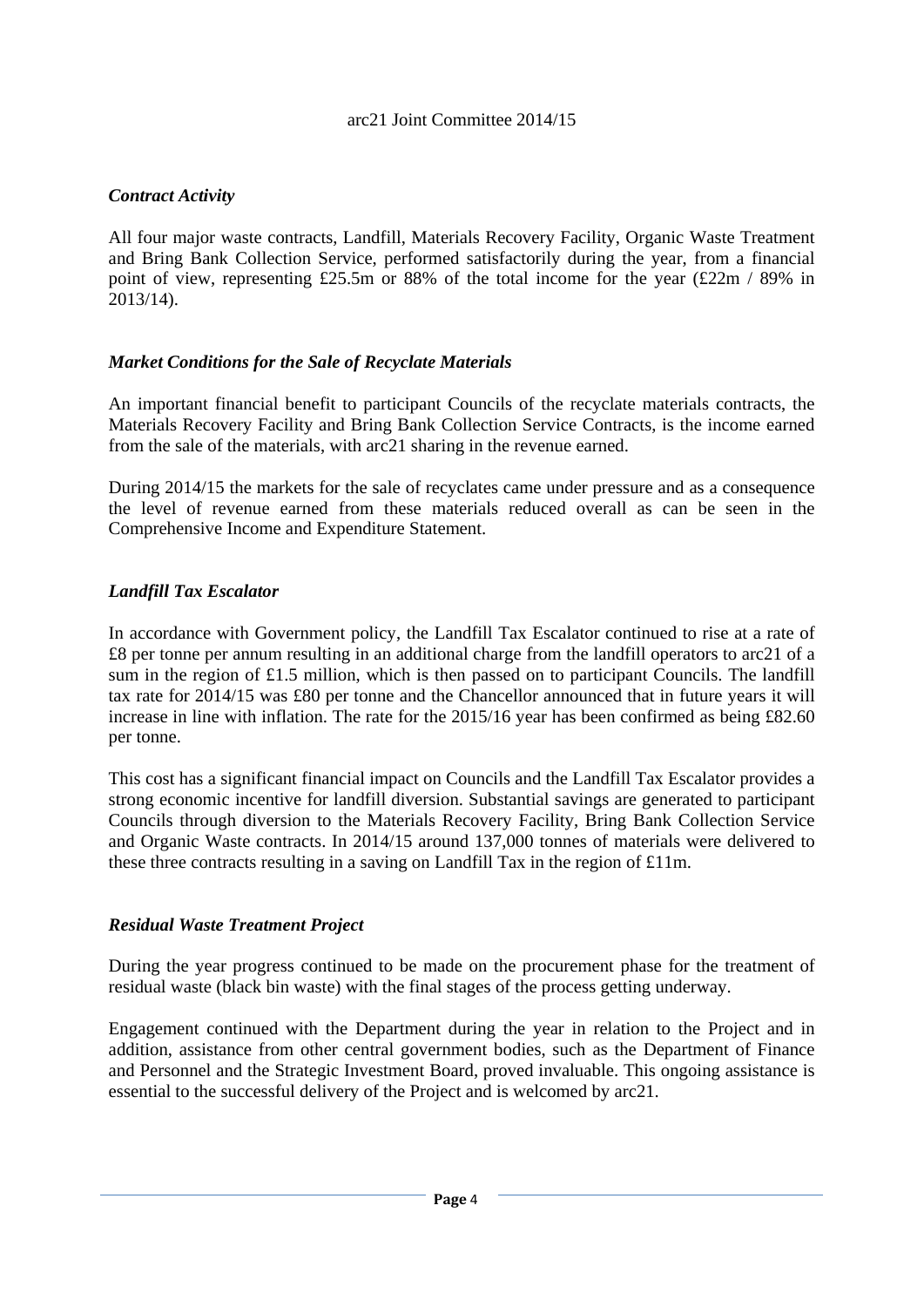The facilities required for the treatment of residual waste, Mechanical Biological Treatment (MBT) and Energy from Waste (EfW), are substantial in cost and complexity and bring with them the most challenging procurement process to date. MBT and EfW have been identified in our strategic waste document, the Waste Management Plan, as being required in order to enable participant Councils to successfully meet the EU Landfill Directive targets.

The EU Landfill Directive limits the amount of biodegradable municipal waste that can be sent to landfill, and statutory targets have been set for the years 2010, 2013, and 2020 under the Directive. Locally the Department has also introduced annual landfill targets for Councils to meet.

Substantial fines are payable for failing to meet the targets and this, in addition to the significantly increasing burden of landfill tax, are strong economic drivers for Councils to divert waste from landfill. In terms of the 2014/15 year, the indications from participant Councils show that they were able to discharge their obligations in respect of the amount of biodegradable waste sent to landfill in the arc21 region.

The coming years are going to be even more challenging as the levels of waste that can be sent to landfill are further reduced annually and the next important milestone year under the EU Directive, 2019/20, is the most significant, requiring the type of major infrastructure proposed by the Residual Waste Treatment Project to be in place to comply with this target. During the year the formal planning application for the facilities was progressed by the Department for presentation to the Minister for the Environment..In September 2015, the Department issued its Notice of Opinion to refuse the application and informed the applicant that it had 28 days to decide whether or not to write to the Department seeking to appear and be heard by the Planning Appeals Commission. The Joint Committee considered the matter and agreed that a request to appear and be heard by the Planning Appeals Commission should be made and this request to the Department was made on 16 October 2015.

# *Residual Waste Treatment Project - Support*

arc21 continues to engage with the Department in relation to financial support mechanisms that may be available to the Project given its strategic importance in Northern Ireland terms. The Department has been provided with a substantial funding support package for the Project, with £50.5m being allocated in the 2015/16 year. This funding package is entitled Financial Transactions Capital and is a relatively new source of funding being provided by HM Treasury to support infrastructure projects across the United Kingdom.

In addition, the Department has indicated that there remains open the possibility of alternative funding streams which may be considered in the future, subject to the presentation of appropriate business cases for consideration.

# *Insurance Matters*

A range of insurance policies are in place as part of the ongoing risk management and governance arrangements of the organisation. Details of the insurance policies in place can be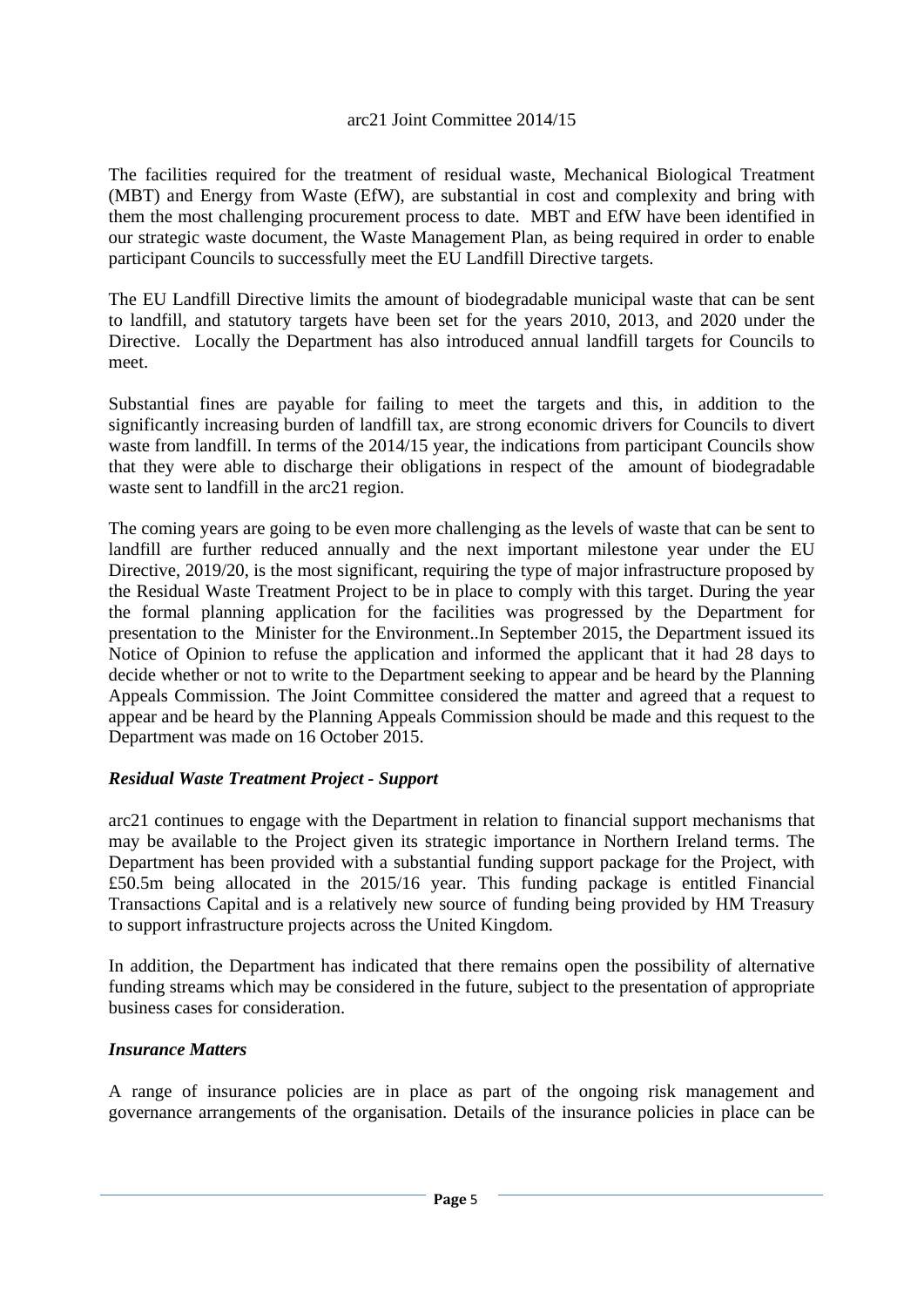seen on page 48.

# *International Financial Reporting Standards (IFRS)*

From April 2010, the accounts for local government bodies in Northern Ireland have been required to comply with the International Financial Reporting Standards. Since 2010/11 the accounts of the Joint Committee have been prepared in accordance with the IFRS.

The main impact on the accounts of the Joint Committee has been the financial transactions and associated notes in relation to the pension scheme assets and liabilities.

#### *Local Government Reform*

During the year the reform of local government process continued as Councils prepared for the winding up of the old organisations on 31 March 2015 and, at the same time, prepare for the introduction of the new Council operations with effect from 1 April 2015. In terms of arc21, the 11 Participant Councils were transformed into 6 larger bodies, all of whom decided democratically to continue with the services provided by the Joint Committee. In practice this required the development of new Terms of Agreement to be formally approved by all of the new Constituent Councils, followed by the Department introducing a new Statutory Order to facilitate the transfer of the assets, liabilities and staff from the old organisation into the new one on 1 April 2015.

The financial statements for 2014/15 have been prepared on a going-concern basis as arc21 will continue beyond the Local Government Reform date of 1 April 2015. This has been enabled by the introduction in legislation of "*The Local Government (Constituting a Joint Committee a Body Corporate) Order (Northern Ireland) 2015",* coming into operation on 1 April 2015.

#### *Investment Income*

The investment income earned by arc21 remains at a level consistent with the lower savings rates available in the market. In 2014/15 the actual interest earned by arc21 on cash held on short term deposit was £11,819 (£20,753 in 2013/14; £43,259 in 2012/13).

Looking ahead to next year, early indications would suggest that the underlying Bank of England base rate will continue at the historic low rates resulting in low returns on investments of short term cash deposits for the foreseeable future.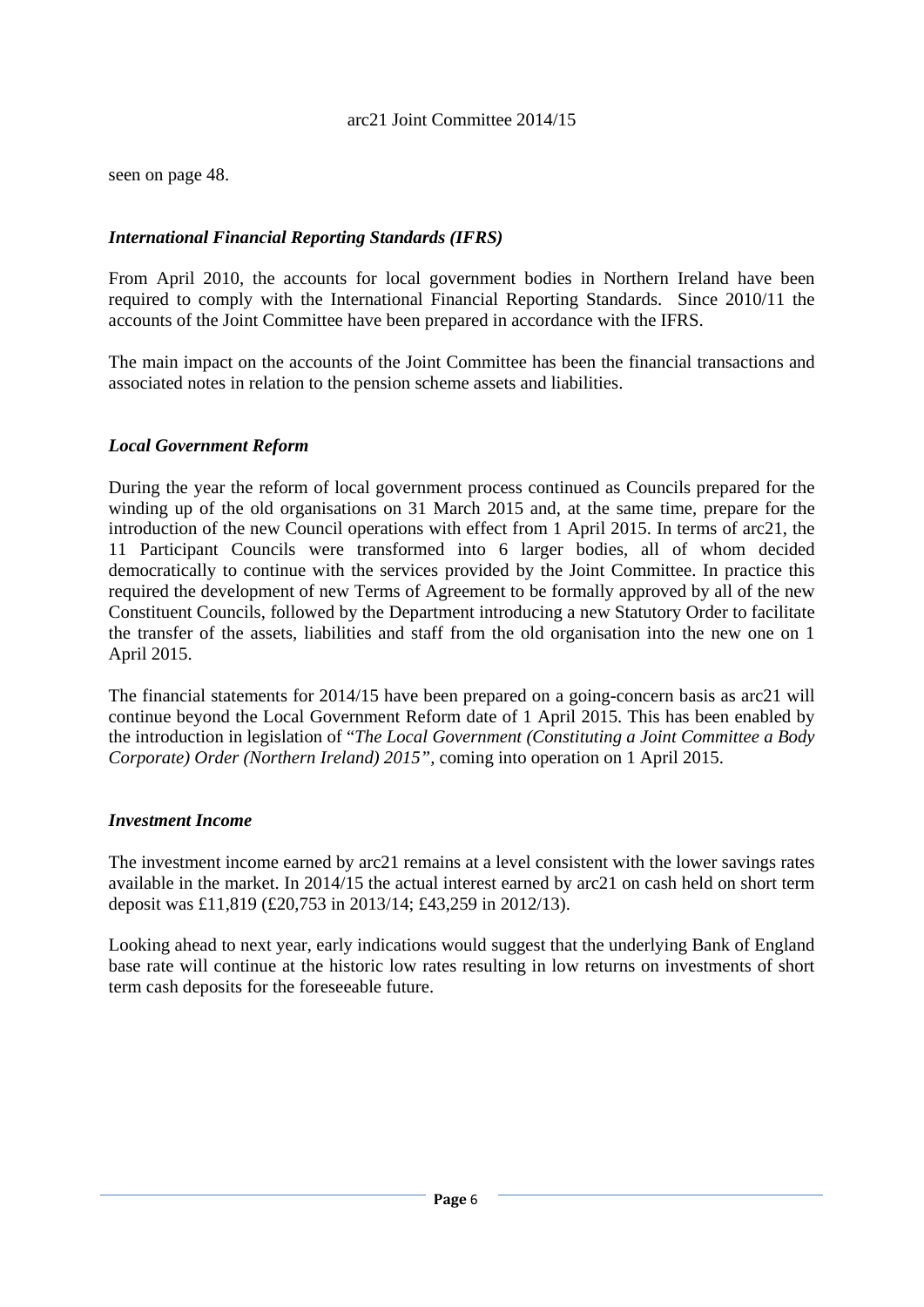# *Conclusion*

In general, the 2014/15 year proved to be another particularly challenging one but the financial results presented in this report, given the circumstances, reflect an overall satisfactory position for the Joint Committee.

Once again the management of cashflow remained strong, a surplus on the operations of the Joint Committee enabled the General Reserves to be increased to just under the minimum level approved by the Joint Committee, £500,000.

Finally, arc21 would like to take the opportunity to formally acknowledge the ongoing support and commitment from the elected Members of the Joint Committee and the Officers of Participant Councils. Their support is one of the critical success factors behind arc21.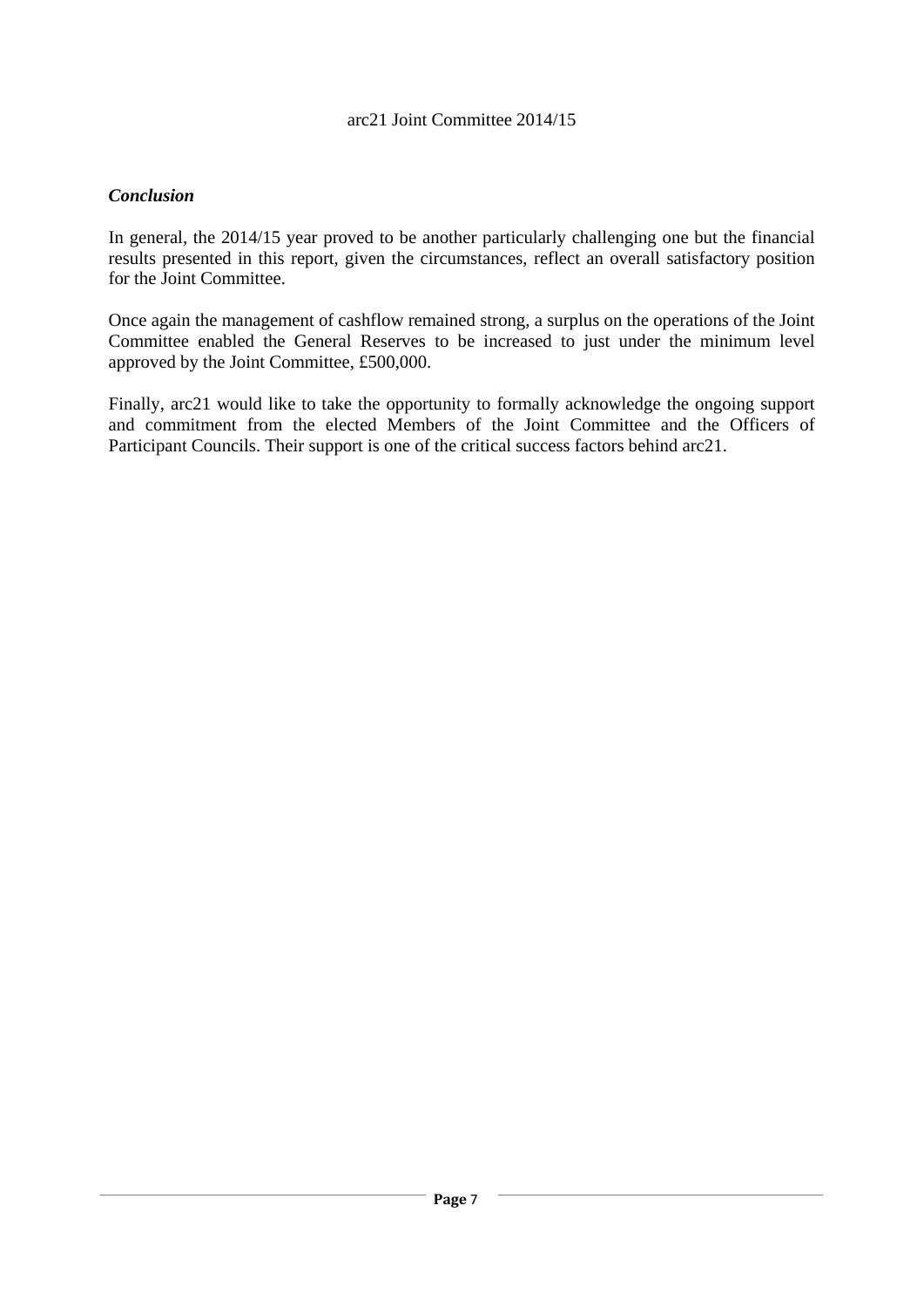# **Statement of the Joint Committee's and Chief Financial Officer's Responsibilities for the Statement of Accounts**

# **The Joint Committee's Responsibilities**

Under Part 1 of the Local Government Finance Act (Northern Ireland) 2011 a Council shall make arrangements for the proper administration of its financial affairs and those arrangements shall be carried out under the supervision of its Chief Financial Officer. The Joint Committee has adopted a similar arrangement and its Chief Executive undertakes equivalent duties to those of a Chief Financial Officer in a Council.

Under Regulation 5 of the Local Government (Accounts and Audit) Regulations (Northern Ireland) 2006 the Joint Committee is required by resolution, to approve the accounts.

These accounts were approved by the Joint Committee on the 2 June 2015.

#### **The Chief Financial Officer's Responsibilities**

Under Regulation 4(1) of the Local Government (Accounts and Audit) Regulations (Northern Ireland) 2006, the Chief Financial Officer is responsible for the preparation of the Joint Committee's Statement of Accounts in the form directed by the Department of the Environment. For arc21, this is the responsibility of the Chief Executive.

The accounts must give a true and fair view of the income and expenditure and cash flows for the financial year and the financial position as at the end of the financial year.

In preparing this Statement of Accounts, the Chief Financial Officer is required to:

- observe the Accounts Direction issued by the Department of the Environment including compliance with the Code of Practice on Local Authority Accounting in the United Kingdom;
- follow relevant accounting and disclosure requirements and apply suitable accounting policies on a consistent basis; and
- make judgments and estimates that are reasonable and prudent.

The Chief Financial Officer is also required to:

- keep proper accounting records that are up-to-date; and
- take reasonable steps for the prevention and detection of fraud and other irregularities.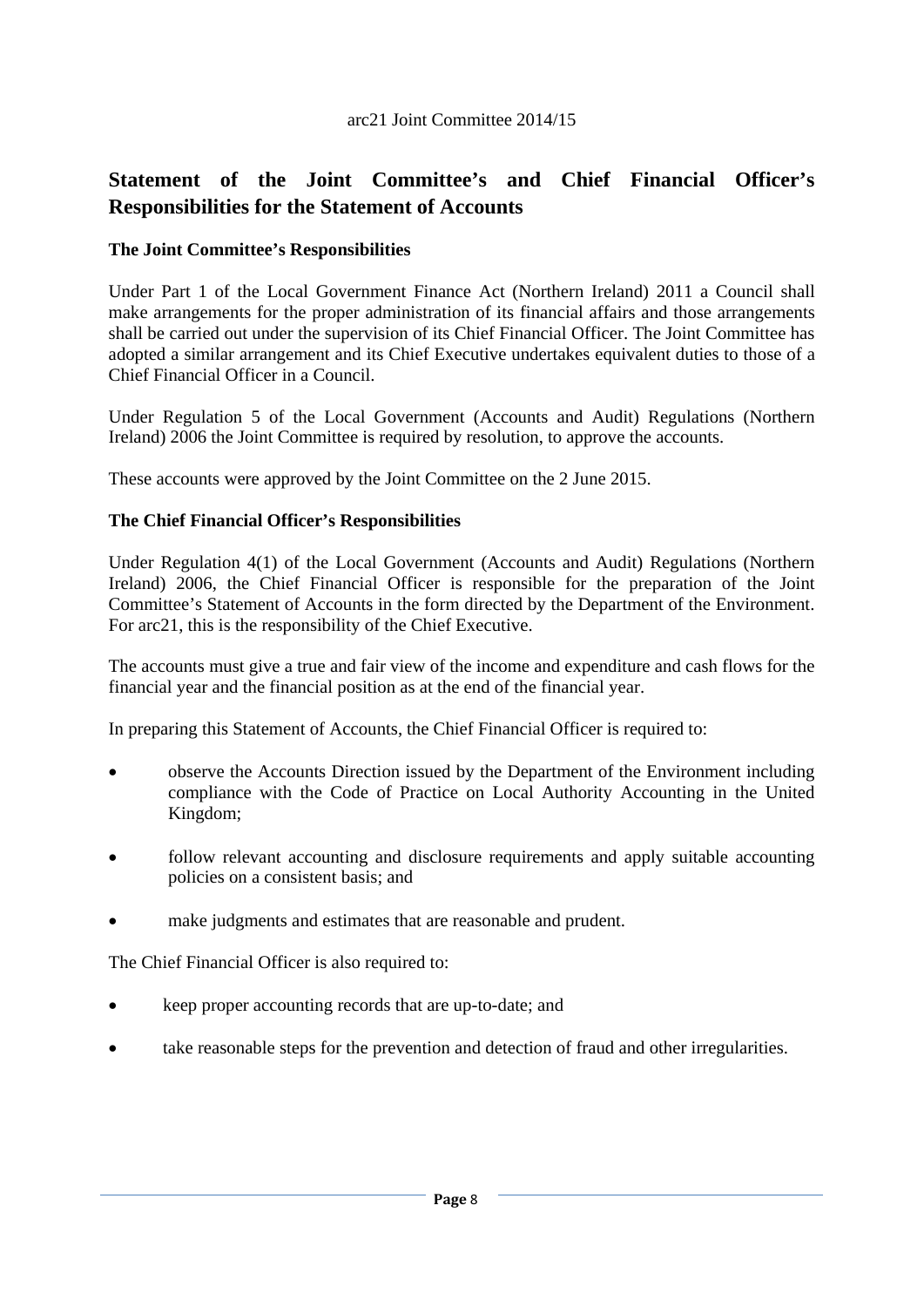# **arc21 Joint Committee Annual Governance Statement 2014/2015**

arc21's Annual Governance Statement (AGS) follows the guidance issued by DOE Local Government Division in 2008 and comprises the following sections:

- Scope of responsibility
- The purpose of the governance framework
- The governance framework
- Review of effectiveness
- Significant governance issues.

#### **Scope of Responsibility**

arc21 is responsible for ensuring that its business is conducted in accordance with the law and proper standards, and that public money is safeguarded and properly accounted for, and used economically, efficiently and effectively. arc21 also has a duty under the Local Government (Best Value) Act (Northern Ireland) 2002 to make arrangements for continuous improvement in the way in which its functions are exercised, having regard to a combination of economy, efficiency and effectiveness.

In discharging this overall responsibility, arc21 is responsible for putting in place proper arrangements for the governance of its affairs and facilitating the effective exercise of its functions which includes arrangements for the management of risk.

arc21 is required to prepare an Annual Governance Statement which is consistent with the principles of the CIPFA/SOLACE Framework *Delivering Good Governance in Local Government*. This statement explains how the Joint Committee has complied with this, its statutory duties under the 2006 Order and also meets the requirements of Regulation 2A of the Local Government Accounts and Audit (Amendment) Regulations (Northern Ireland) 2006 in relation to the publication of a statement on internal control.

#### **The Purpose of the Governance Framework**

The governance framework comprises the systems and processes, and culture and values, by which arc21 is directed and controlled and its activities through which it accounts to, engages with and leads the community. It enables arc21 to monitor the achievement of its strategic objectives and to consider whether those objectives have led to the delivery of appropriate, costeffective services.

The system of internal control is a significant part of that framework and is designed to manage risk to a reasonable level. It cannot eliminate all risk of failure to achieve policies, aims and objectives and can therefore only provide reasonable and not absolute assurance of effectiveness.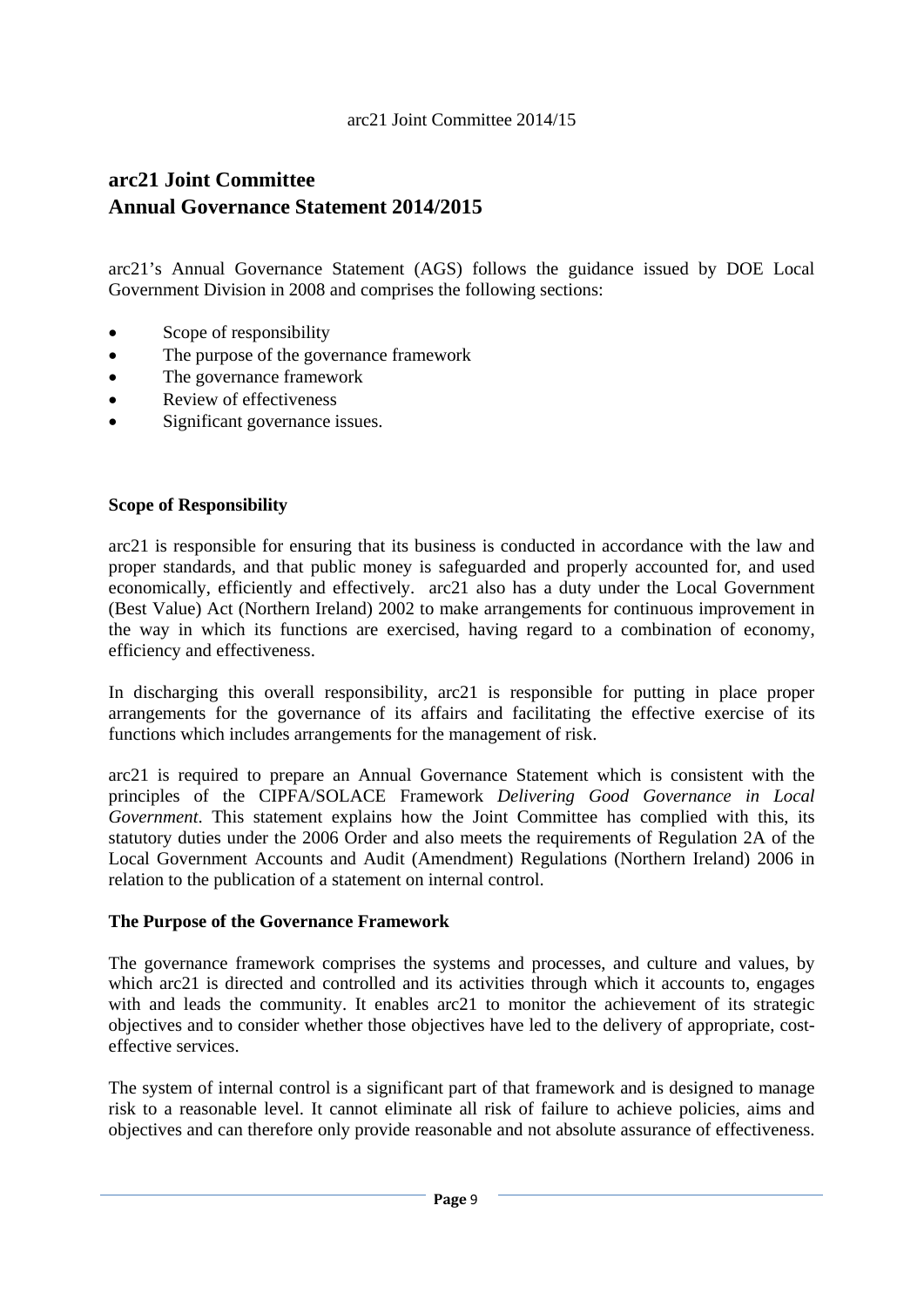The system of internal control is based on an ongoing process designed to identify and prioritise the risks to the achievement of the arc21's policies, aims and objectives, to evaluate the likelihood of those risks being realised and the impact should they be realised, and to manage them efficiently, effectively and economically.

The governance framework has been in place at arc21 for the year ending 31 March 2015 and up to the date of approval of the Annual Governance Statement and Statement of Accounts.

# **The Governance Framework**

This section of the Annual Governance Statement provides a brief description of the key elements of the governance framework that arc21 has in place.

arc21's governance structure is set out in the diagram below: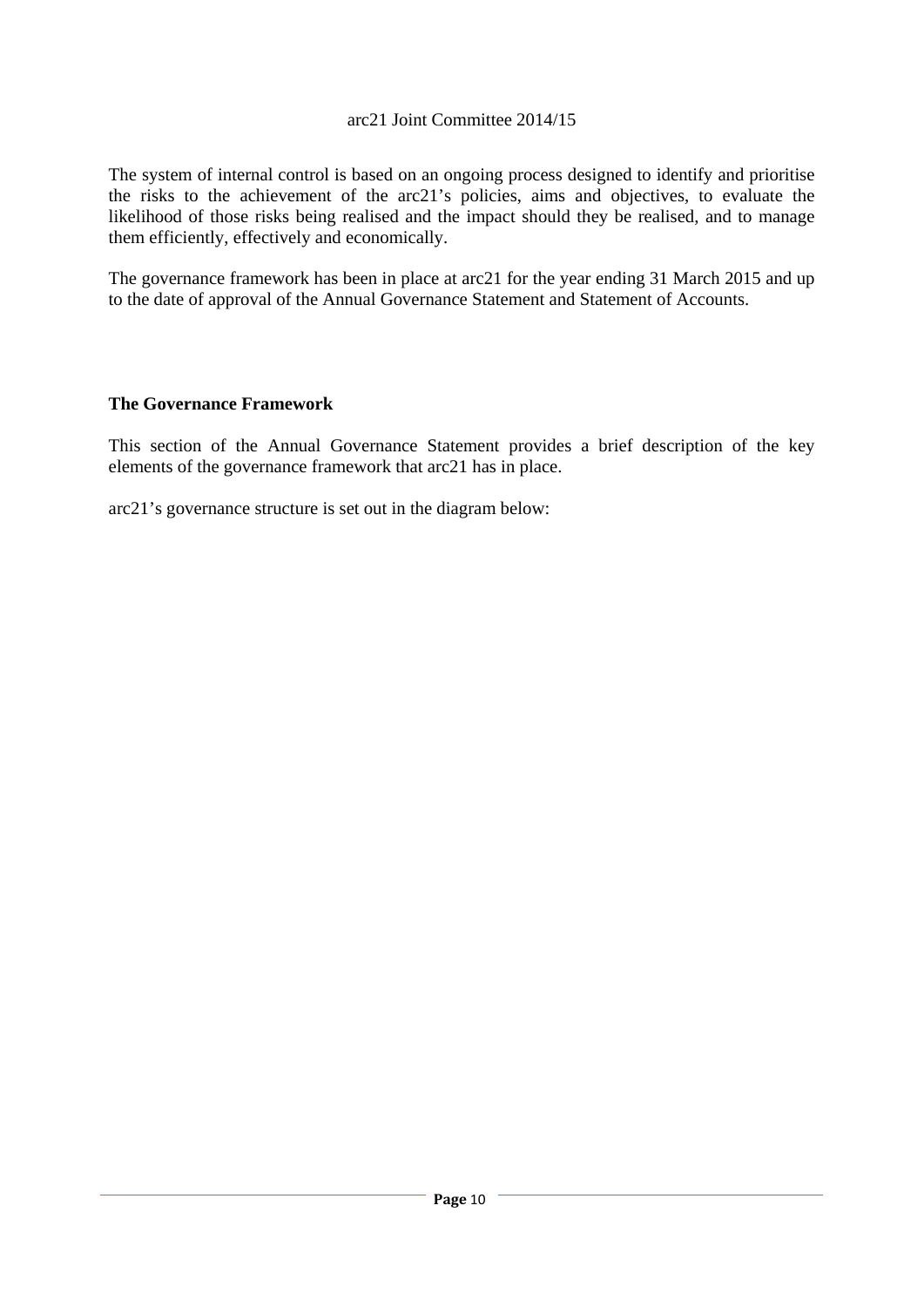In addition, an Audit Committee has been established which provides an independent assurance on the adequacy of arc21's risk management framework and associated control environment. It provides an independent scrutiny of arc21's financial and governance performance to the extent that it exposes it to risk and weakens the control environment. The Audit Committee met three times during 2014/15.

The key elements of the systems and processes that comprise arc21's governance arrangements include the following.

 **identifying and communicating the Joint Committee's vision of its purpose and intended outcomes for citizens and service users** 

arc21 has prepared a Corporate Plan for 2012/15 in conjunction with arc21's main stakeholders, including member councils.

The Corporate Plan is circulated to all key stakeholders, continues to be distributed to relevant third parties, as required, and is available on the arc21 website.

The Corporate Plan for one year for the 2015/16 period has been developed and approved by Participant Councils and the Joint Committee. A one year Plan has been considered appropriate to allow the new Council structures to bed in and the Joint Committee to take into account any potential changes which would impact on a longer term Corporate Plan beyond 2016.

arc21 has a Code of Governance in place which was approved by the Audit Committee and Joint Committee. The Code is based on the six principles set out in the CIPFA/SOLACE 'Delivering Good Governance in Local Government: A Framework'. In addition, it was updated to reflect the Statement on the role of the Chief Finance Officer in Local Government published by CIPFA. This sets out the systems and processes, culture and values, by which the organisation is directed and controlled and through which it accounts to, engages with and, where appropriate, leads its community. This is reviewed and updated to ensure compliance.

In addition, during 2014/15 arc21 achieved the standard to be awarded the Excellence in Governance accreditation.

#### **reviewing the Joint Committee's vision and its implications for the Joint Committee's governance arrangements**

arc21 has in place a Corporate Plan for 2012/15, prepared in conjunction with arc21's main stakeholders, including member councils. A one-year Corporate Plan has been developed for 2015/16 and a new three-year Plan will be developed during 2015/16 to reflect post-Local Government Reform priorities.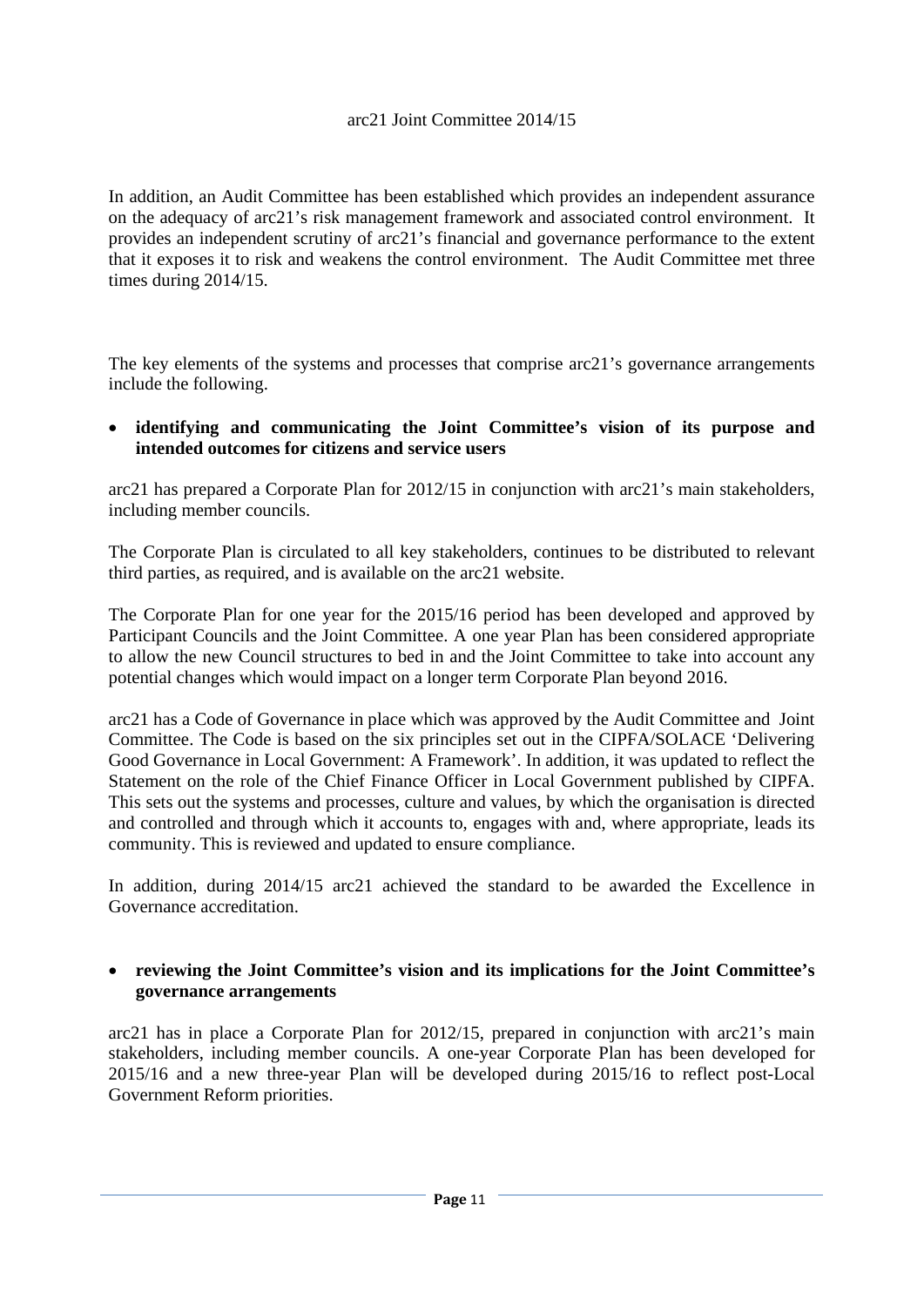The Corporate Plan and the arrangements in place to deliver the plan are subject to continuous review to ensure currency and progression towards the achievement of arc21's objectives. It is standard practice for an annual business plan to be prepared to reflect the corporate plan and to track the implementation of objectives and the achievement of targets. As noted above, a Corporate Plan for one year for the 2015/16 has been developed in conjunction with Participant Councils.

arc21 is a member of the Waste Programme Board, which is Chaired by the Minister of the Environment. This Board was established by the Executive to support Local Government in relation to the implementation of major waste infrastructure facilities in Northern Ireland. From this cascades the Waste Infrastructure Programme Board and the arc21 Project Board, all of which is formulated in accordance with Office of Government Commerce Guidelines.

#### **measuring the quality of services for users, for ensuring they are delivered in accordance with the Joint Committee's objectives and for ensuring that they represent the best use of resources**

arc21 regularly engage with member councils to present progress reports and invite continuous feedback. arc21 provide a Member's bulletin to Chief Executives every month, and facilitate presentations to member councils as required.

Performance reports are presented monthly to the senior officers and elected Members from Participant councils. These include performance in relation to arc21's key contracts and progress towards further infrastructure contracts which have not been awarded.

In addition arc21 produce regular financial performance and key performance indicator (KPI) reports which are presented to member councils periodically.

Customer surveys are used and issues raised by the key stakeholders are taken into account as part of the process of continuously improving the services. On a general level the survey undertaken in 2014/15 indicated a high level of satisfaction with no respondents being dissatisfied.

arc21 initially gained ISO 9001 Quality Management Systems accreditation in October 2011 and maintained this standard at each of the annual reviews involved in the process. Following a renewal application, made in October 2014, arc21 again successfully achieved the standard required for ISO 9001 Quality Management Systems which helps improve performance and facilitate continual improvement

In terms of other external quality accreditations, arc21 applied for recognition of the Governance Excellence award and its application was confirmed as being successful by the accrediting body on 25 November 2014.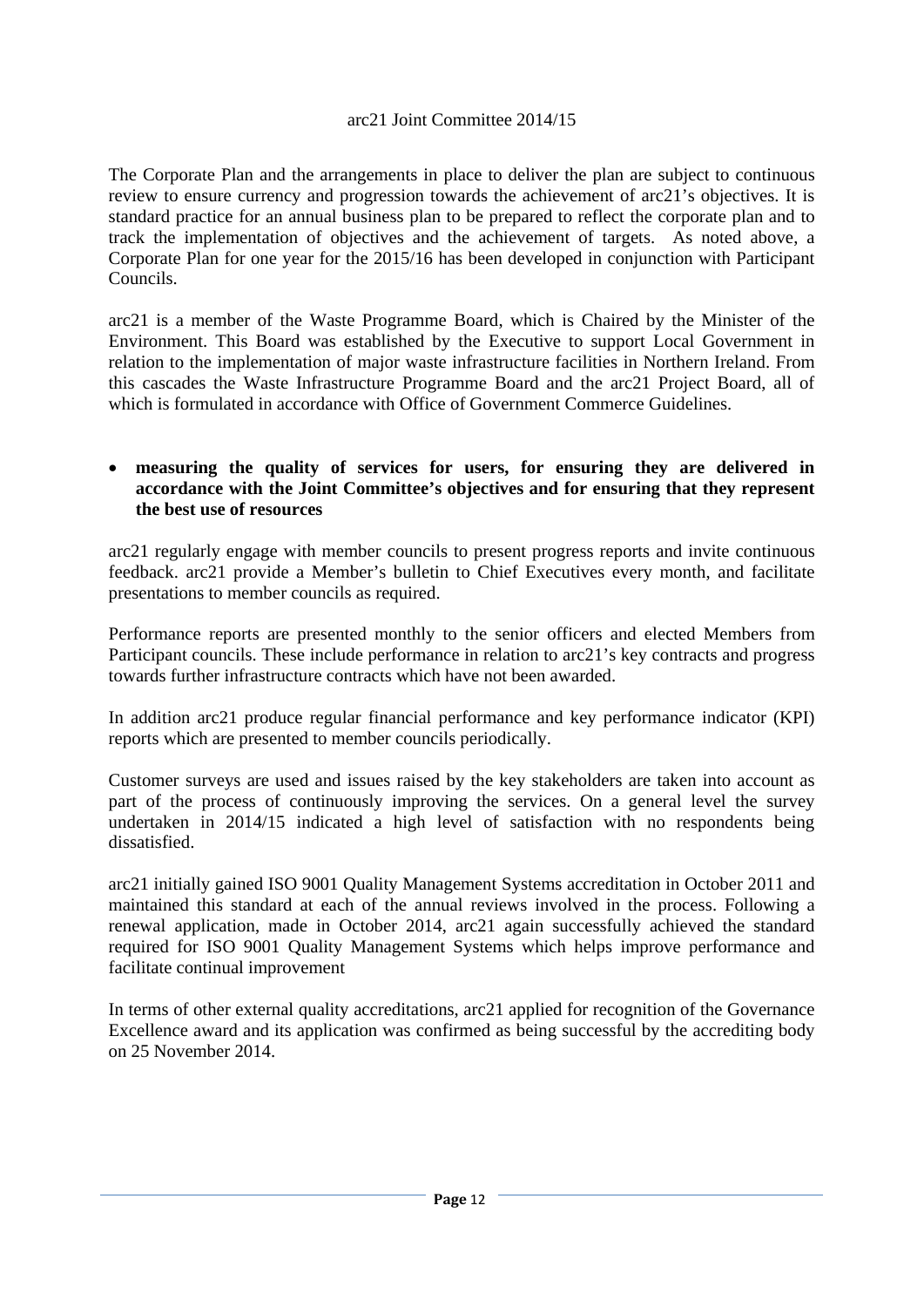#### **defining and documenting the roles and responsibilities of the executive, non-executive, scrutiny and officer functions, with clear delegation arrangements and protocols for effective communication**

Terms of Agreement, approved by all member councils in July 2003, define the roles and responsibilities of the Joint Committee and the operational functions carried out under the direction of the Chief Executive. The Terms of Agreement set out the five principles under which arc $21$  is governed and these are:

- o Principle of Consensus;
- o Principle of Limit of Delegation;
- o Principle of Functional Responsibilities;
- o Principle of Equitable Shared Funding; and
- o Principle of Equal Committee Representation.

A Supplementary Agreement to the July 2003 Terms of Agreement is also in place as well as Key Terms to the Residual Waste Treatment Project which further enhances the robustness of the legal arrangements between arc21 and member councils.

A Scheme of Delegation is in place, approved by the Joint Committee which applies to the functions delegated to the Chairman of the Joint Committee and the Chief Executive.

Standing Orders are in place which deals with the conduct of the formal business of the meetings of the elected members at the Joint Committee.

As part of the Local Government Reform process, arc21 has been reconstituted in legislation through the formal adoption of The Local Government (Constituting a Joint Committee a Body Corporate) Order (Northern Ireland) 2015, which came into operation on 1 April 2015. Any developments with regards to the future provision of waste management services provided by arc21 will be determined by the 6 new Participant Councils.

The Terms of Agreement have been updated and signed by the 6 new Participant Councils. These new Terms are effective from 1 April 2015 and they reflect all the core Principles previously established by the Joint Committee.

#### **developing, communicating and embedding codes of conduct, defining the standards of behaviour for members and staff**

The individual elected Members of the Joint Committee are bound by the codes of conduct from their own council. During 2014/15 a new (regional) Code of Conduct for all Northern Ireland Councillors came into practice. In addition, the Members are bound by Standing Orders in relation to the regulation of business at the formal Joint Committee meetings.

arc21 has adopted the Local Government Staff Commission model code of conduct for local government employees. The staff code of conduct for arc21 establishes guidance to staff on how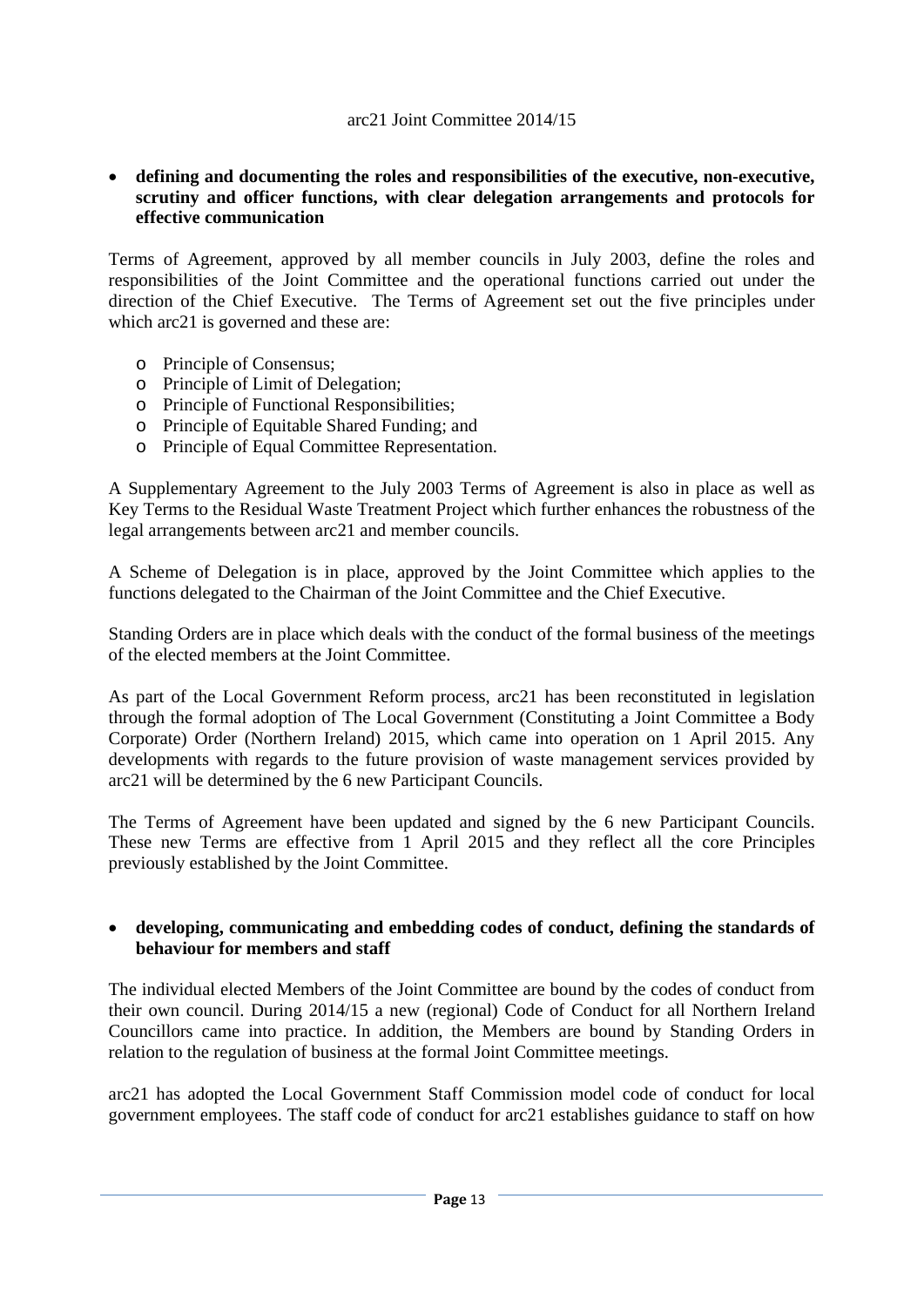they should behave. It touches on areas such as staff integrity, roles and responsibilities, use of resources, conflicts of interests and other issues which all influence how effective internal financial controls are in place. All members of staff receive induction training which includes an introduction to the Code of Conduct.

 **reviewing and updating standing orders, standing financial instructions, a scheme of delegation and supporting procedure notes/manuals, which clearly define how decisions are taken and the processes and controls required to manage risks** 

The Standing Orders were developed from existing models in place within NI local government and are updated as and when required.

The Terms of Agreement, approved by member councils in July 2003, are kept under continuous review. Any changes require the approval of all member councils of arc21.

The Terms of Agreement have been updated post Local Government Reform and they reflect all the core Principles of the July 2003 Terms of Agreement.

A Scheme of Delegation is also in place, approved by the Joint Committee which applies to the functions delegated to the Chief Executive by the Joint Committee. arc21's Financial Regulations are incorporated within this.

A risk management strategy, setting out arc21's overall approach to risk management, was developed in line with best practice and approved by the audit committee. This is reviewed on an annual basis to ensure currency.

Audit, Governance and Risk Services continue to facilitate the development of risk management processes throughout the organisation. A risk management framework is embedded throughout the organisation. This includes risks being identified and actively managed at both the corporate and operational levels of the organisation as well as for major projects.

Risk registers and risk action plans are in place to manage the risks identified. The risk registers and action plans are reviewed by the management team on an ongoing basis to ensure currency.

Where appropriate, risk registers are incorporated as part of the governance arrangements for procuring waste management contracts and reviewed by the Project Boards established to oversee such procurements. In terms of operational contracts, during the operational phase, regular meetings take place to enable risks to be identified and appropriate action taken to manage the risks, including the use of the services of Audit, Governance and Risk Services.

All risks have been evaluated on the basis of likelihood and impact and have been allocated a risk owner. In addition, all risks related to major contracts/procurement exercises are identified as part of the ongoing project management process within arc21.

A system of assurance reporting by Directors within arc21 continues to be in place and these signed assurance statements form part of the evidence to enable the sign off of the Annual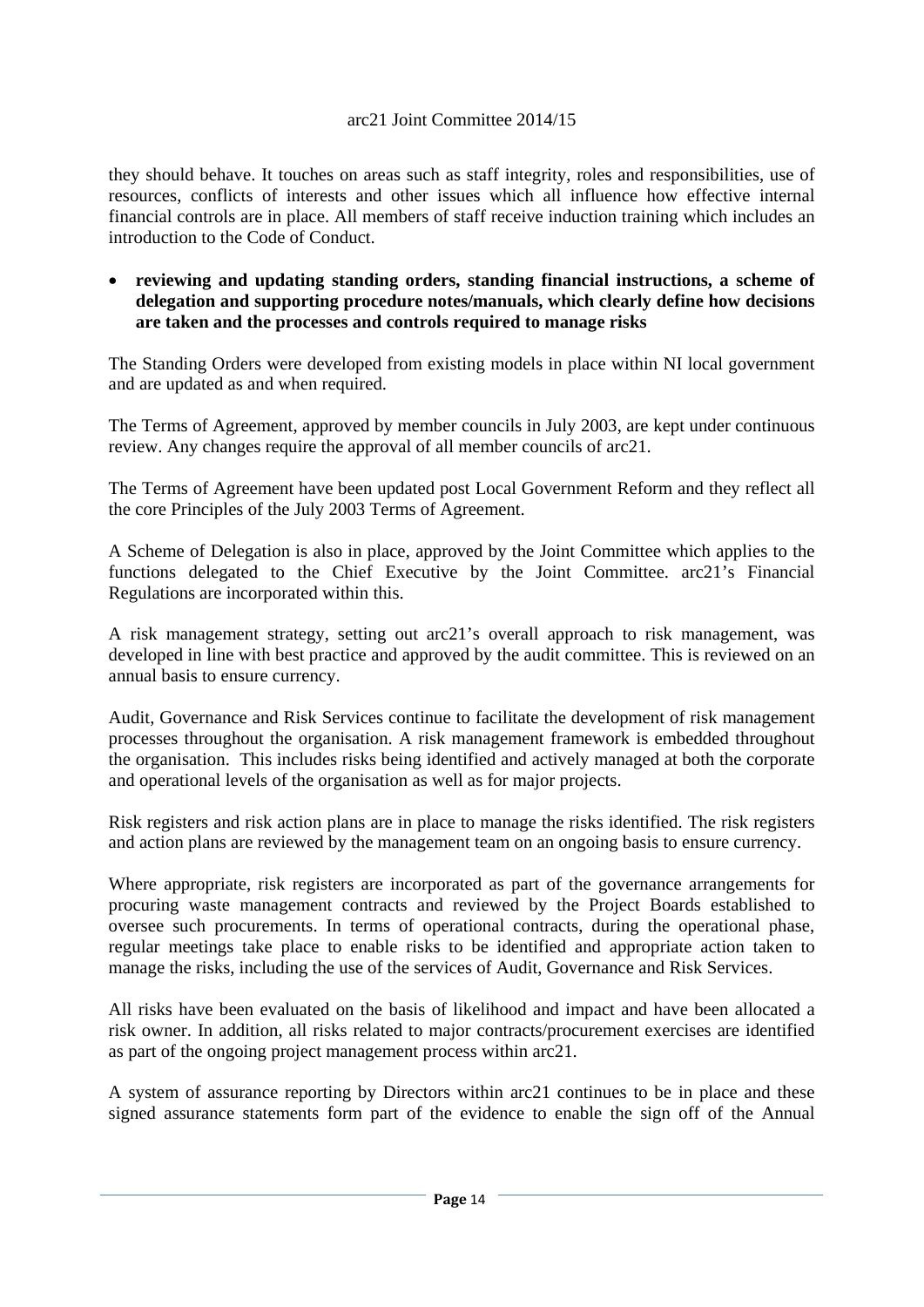Governance Statement by the Accounting Officer.

# **undertaking the core functions of an audit committee, as identified in CIPFA's Audit Committees – Practical Guidance for Local Authorities**

arc21 has an established Audit Committee with a terms of reference and agreed programme of work. The Audit Committee provides an independent assurance on the adequacy of arc21's risk management framework and associated control environment. It provides an independent scrutiny of the organisation's financial and governance performance to the extent that it exposes it to risk and weakens the control environment. The Committee also oversees the financial reporting process. The Audit Committee has been reconstituted and is comprised of 4 members of the Joint Committee from 3 separate participant councils and a technical officer from a participant council, plus the chair of the Finance SubGroup. At each meeting there is also representation from both the internal and external audit functions, and from arc21's own officers.

Following Local Government Reform, the Audit Committee has been reconstituted and risk and governance training has been provided to the new Members.

# **ensuring compliance with relevant laws and regulations, internal policies and procedures, and that expenditure is lawful**

In accordance with the functions delegated to the Chief Executive in the Scheme of Delegation the Chief Executive and Directors are responsible for, within their area of responsibility, ensuring that staff conduct its business in accordance with the law and proper standards, and that public money, for which they are responsible, is safeguarded and properly accounted for, and used economically, efficiently and effectively.

The Financial Regulations include an explicit reference to management responsibility for internal control. The Chief Executive is the designated officer responsible for the proper administration of the Joint Committee's financial affairs. The Regulations set out the delegated powers of the Chief Executive in ensuring expenditure is lawful.

The Chief Executive Officer is also arc21's designated Chief Financial Officer under the Local Government Finance Act (Northern Ireland) 2011, responsible for the proper administration of arc21's financial affairs. The Chief Financial Officer is supported by the Director of Corporate Services, a qualified accountant.

arc21's financial management arrangements conform with the governance requirements of the CIPFA Statement on the Role of the Chief Financial Officer in Local Government (2010) as set out in the Application Note to Delivering Good Governance in Local Government: Framework. This is demonstrated in arc21's Code of Governance which incorporates the expanded / additional governance requirements from the CIPFA Statement against each of the 6 principles of good governance.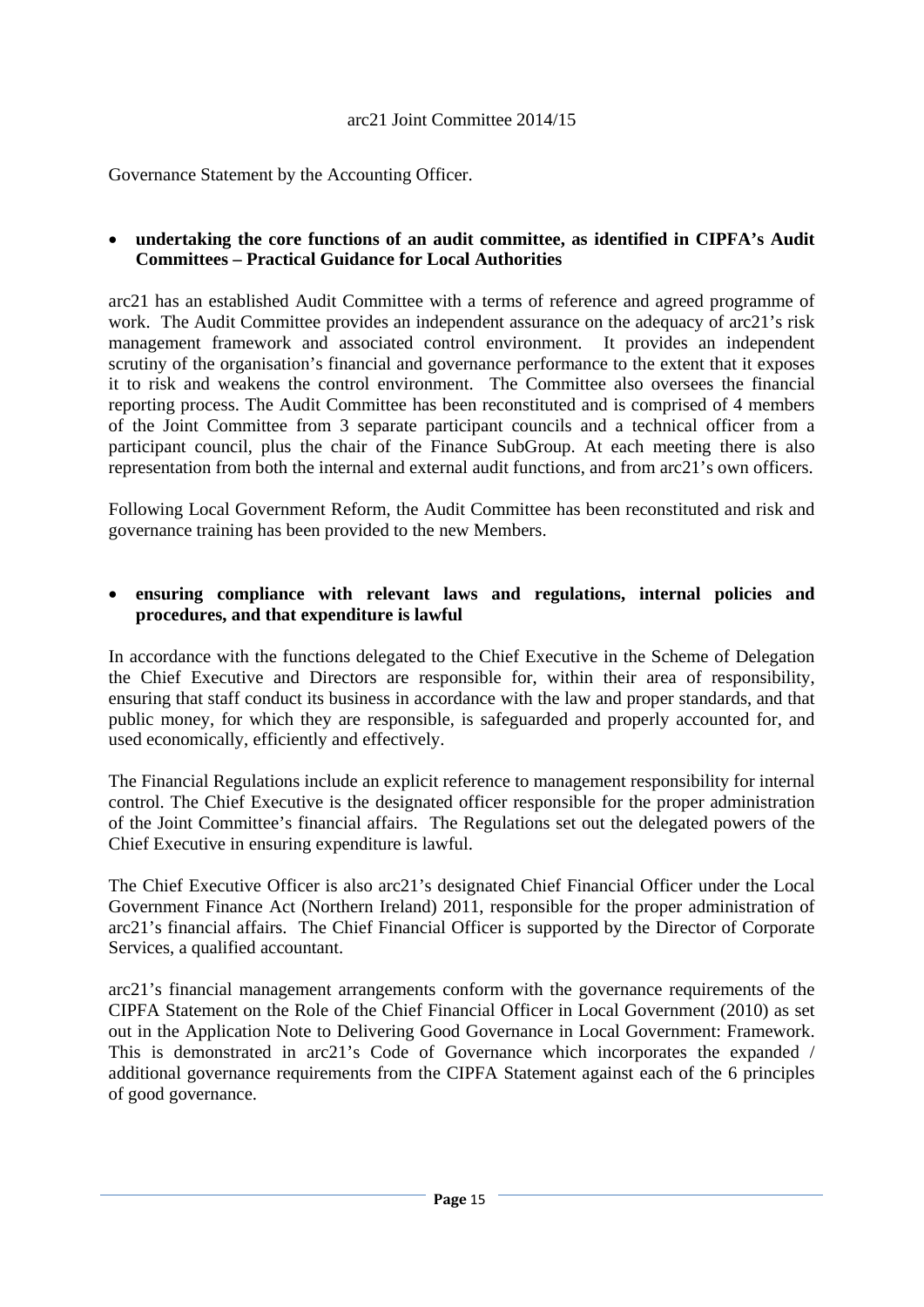The Code of Conduct for Local Government Employees provides guidance on a wide range of areas in relation to policies and procedures for staff. There is a handbook for employees containing all employee related policies including acceptance and provision of gifts and hospitality; anti-fraud and corruption policy; Bribery Act and; Whistle-blowing (Public Interest Disclosure).

Ongoing general legal support is provided by one of the arc21 member councils (Belfast City Council's Legal Services Department) and specific contract and procurement legal support is provided by an external company following a competitive tendering exercise. In addition, in relation to the Residual Waste Treatment Project, a client side team of professional consultants are in place to provide advice on financial, technical, legal, communications and planning issues etc.

In terms of compliance with the legislation in relation to specific tendering procedures, evaluations and protocols, including electronic tendering, arc21 has engaged full time staff with relevant experience and are supported by external multi-disciplinary advisors on an on-going basis. In addition, arc21 has access to specific guidance in relation to procurement and tendering from both local government and central government services. The organisation has also achieved the quality accreditation standard ISO9001 in the discipline of "Procurement and Monitoring of Waste Management Services for Local Councils" and been accredited for reaching the standard required for the Governance Excellence Award.

arc21 continues to engage Belfast City Council's Audit, Governance and Risk Services to provide an independent assurance and advisory service to help arc21 achieve its objectives and improve the effectiveness of its risk management, control and governance processes. AGRS conforms to CIPFA's Public Sector Internal Audit Standards. In addition, the Head of Audit role addresses the five principles set out in the CIPFA Statement on the Role of Internal Audit (2010).

The Northern Ireland Audit Office provides a level of assurance through the provision of the annual external audit and the issuing of the Annual Audit Letter and the Report to Those Charged with Governance.

# **whistle-blowing and for receiving and investigating complaints from the public**

A Public Interest Disclosure ("Whistleblowing") policy is in place and has been communicated to all staff and this matter is also included in the Code of Conduct for Local Government Employees. This is based on the Local Government Staff Commission model.

In addition, there is a complaints policy in place which is publicly available on the arc21 website.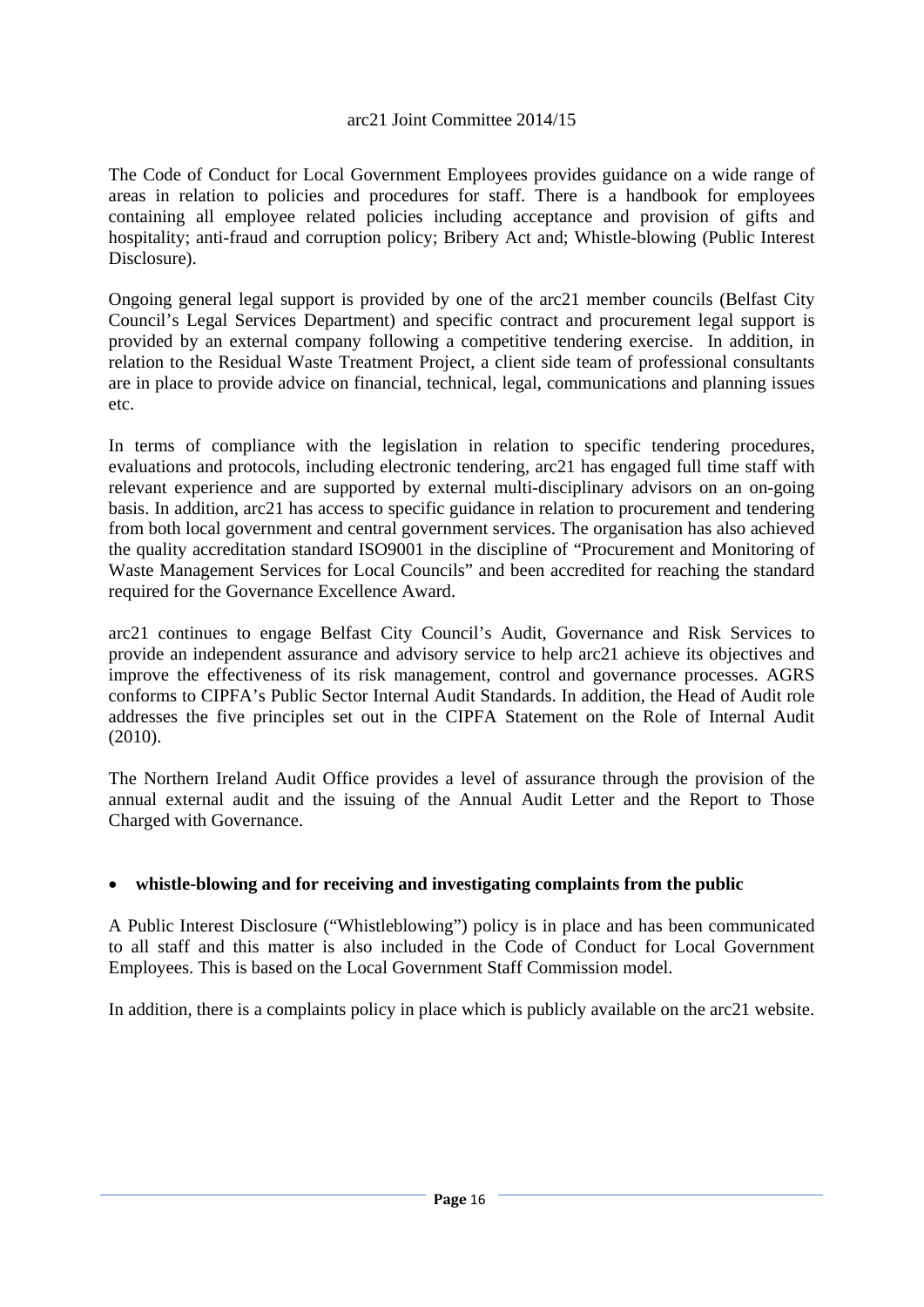#### **identifying the development needs of members and senior officers in relation to their strategic roles, supported by appropriate training**

In terms of the needs of elected members on the Joint Committee and senior council officers, regular meetings are held to ensure that they are kept up to date with issues as they emerge.

Training was recently provided to the Members of the new Audit Committee. The training needs of both Members and senior officers are kept under review.

In relation to officers within the organisation personal training and development plans are in place and kept under review. All staff attend relevant seminars and conferences on a regular basis.

All staff receive induction training which includes an introduction to the Code of Conduct on joining the organisation.

The Chair and Deputy Chair of the Joint Committee are members of the Waste Programme Board, which is chaired by the Minister, and have received "On Board" training provided by CIPFA facilitated by the Department.

 **establishing clear channels of communication with all sections of the community and other stakeholders, ensuring accountability and encouraging open consultation** 

arc21 regularly communicate with key stakeholders, including the member councils, contractors, Central Government departments and local government bodies.

arc21 regularly engage with member councils to present progress reports and invite continuous feedback. This includes meeting monthly with senior officers and elected members of member councils plus providing a Member's bulletin to Chief Executives every month.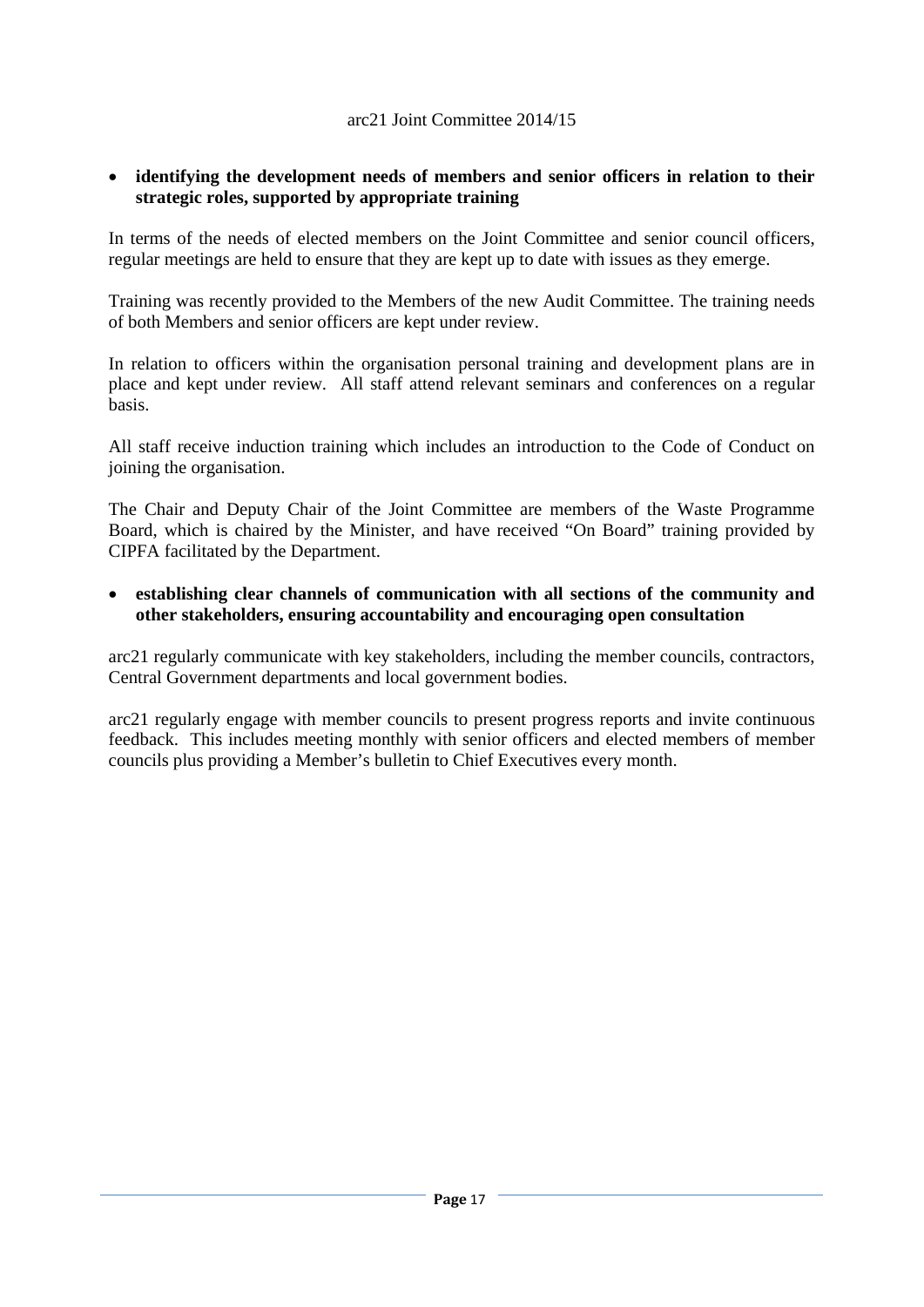#### **Review of Effectiveness**

arc21 has responsibility for conducting, at least annually, a review of the effectiveness of its governance framework including the system of internal control. The review of effectiveness is informed by the work of the executive managers within arc21 who have responsibility for the development and maintenance of the governance environment, the Statements of Assurance from Directors providing confirmation that a risk control framework was in place throughout the year, the Head of Internal Audit's annual report, and also by comments made by the external auditors.

arc21's internal audit function is provided through Belfast City Council's Audit, Governance and Risk Services (AGRS). An extract from the Head of AGRS Annual Assurance Statement for the period ending 2014/15 is given below:

- 2.1 As Head of Audit, Governance and Risk Services (AGRS), on the basis of work carried out, I can provide a reasonable assurance regarding the adequacy and effectiveness of arc21's framework of governance, risk management and control. This opinion is based on the following:
	- evidence from our audit work that  $arc21$ 's key corporate risks have been identified, assessed and are being actively managed
	- evidence from audit work whereby the four audits finalised during  $2014/15$  provided Amber levels of assurance (i.e. 'risks are controlled to an acceptable level but the system of controls could be enhanced')
	- $\bullet$  the evidence set out in the review of arc21's Code of Governance and Annual Governance Statement regarding the range of key assurance and governance arrangements that arc21 has in place to direct / oversee its activities.
- 2.2 Some weaknesses and areas for improvement have been identified through our audit work. These have been reported in detail to arc21's Audit Committee during 2014/15. The key issues I would highlight in this statement are as follows:
	- While providing an acceptable level of overall assurance, our audits identified areas for improvement in relation to contract management controls.
	- Our mid-year review of the implementation of outstanding audit recommendations identified a number of recommendations that needed to be fully implemented. We are currently conducting a further review of the status of open recommendations and will report back to the Audit Committee on progress in due course.
	- Following the recent risk and governance training provided to the new Audit Committee, AGRS will be working with senior management and the Committee to implement improvements to the risk management process. This will include improving integration of the risk management process with the corporate planning and monitoring processes.
- 2.3 Further information to support the above statements is provided at Section 3 to this report.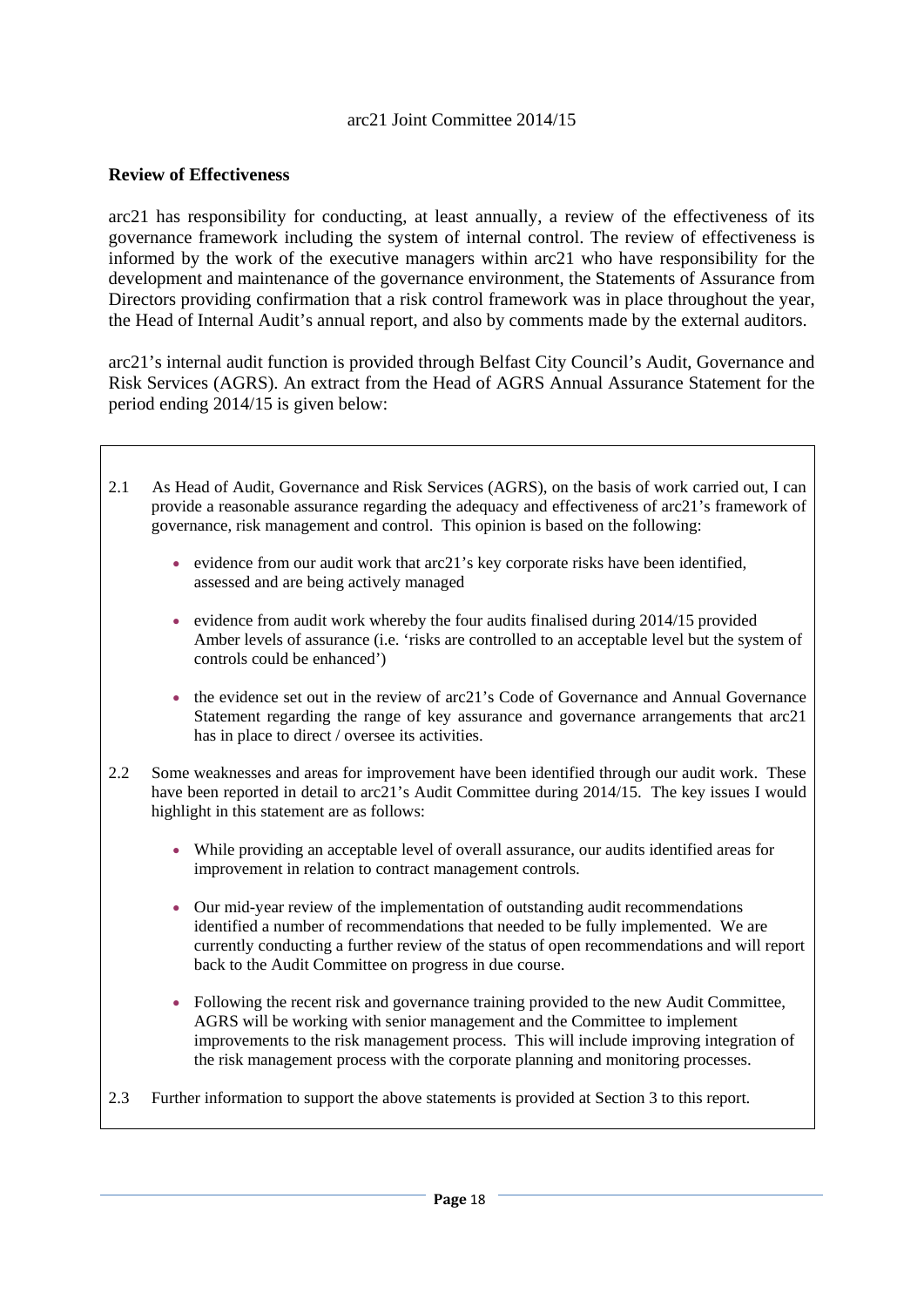#### **Public Sector Internal Audit Standards**

- 2.4 I can confirm that AGRS has conformed to Public Sector Internal Audit Standards during 2014/15. A quality assurance and improvement programme is in place including internal review of work, annual assessment against professional standards, quarterly progress and performance reporting to the Audit Committee.
- 2.5 Service performance indicators for 2014/15 are set out at Appendix 2 to this report. At the time of writing, there are two audit reviews ongoing. The results of these will be reported to the Audit Committee during 2015/16.

Altarm

**Andrew Harrison Head of Audit, Governance and Risk Services May 2015** 

Continued effort has been put into developing and implementing the key elements of an assurance framework within arc21 with the key elements being:

- a process whereby Directors are required to sign annual assurance statements;
- embedding risk management;
- business planning and related performance reporting arrangements;
- an Audit Committee:
- a professional internal audit function;
- a professional external audit function;
- ISO 9001 Quality Management Systems accreditation;
- Excellence in Governance accreditation;
- Six-monthly monitoring of the implementation of audit recommendations; and
- engagement of external Health & Safety consultants.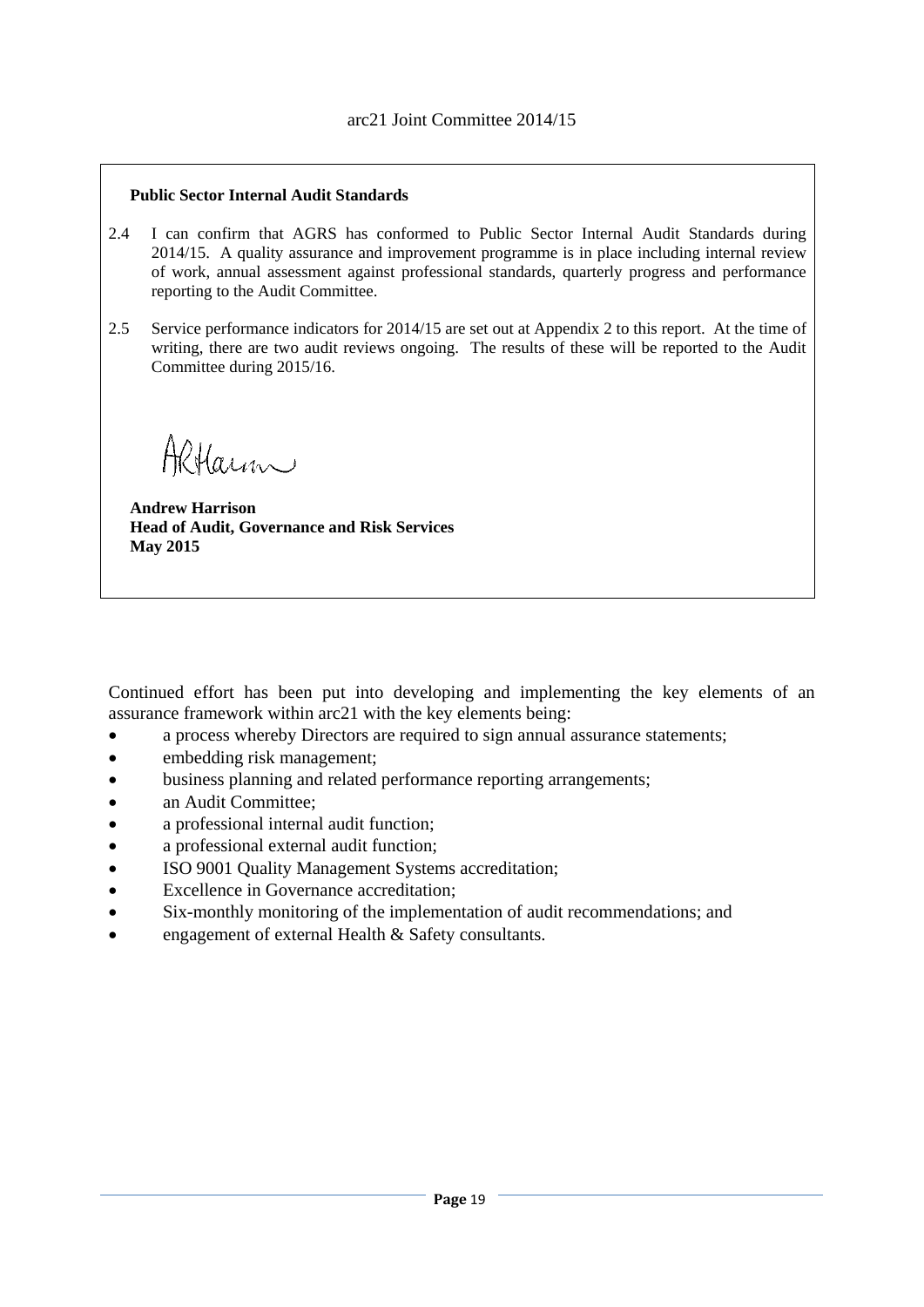#### **Significant governance issues**

The significant governance issues for 2014/15 were identified through the review of the red risks in the Corporate Risk Register for the year ending 31 March 2015, consideration of significant events and also review of the Directors' Annual Assurance Statements.

No new corporate risks were identified during the year.

The most significant issue for arc21 is in relation to:

#### Residual Waste Treatment Project

During the 2013/14 year the Bidder sought a Contingent Liability of up to £1m by way of recovery of some of the procurement costs invested, thus far at risk, in the Project. The Joint Committee approved the accepting of a Contingent Liability of up to £1m and this was then endorsed by the Constituent Councils and, where appropriate, the Statutory Transition Committees.

In essence, the Contingent Liability will be payable in defined circumstances, beyond the control of the Bidder, and will be in relation to costs incurred from the end of March 2014 on the Project. Any subsequent claim by the Bidder, in the event that the Contingent Liability becomes payable, will be based on vouched expenses provided by the Bidder and verified by arc21.

The key control measure is to be transparent and open with the Bidder and Constituent Councils and disclose all relevant information so that the Bidder can continue to make an informed decision as, to continue to participate in the procurement or to withdraw.

The Contingent Liability remains in place as at October 2015.

The formal Planning Application was submitted at the end of March 2014, moving the Project into the final stages. Planning applications in Northern Ireland always present a significant risk, particularly in relation to large scale infrastructure, and the key controls involved in managing the risk have been a successful and uniquely transparent PAD application by the bidder, and the ongoing management of the Planning Application process as it proceeds through the various formal stages.

In September 2015, the Department issued its Notice of Opinion to refuse the application and informed the applicant that it had 28 days to decide whether or not to write to the Department seeking to appear and be heard by the Planning Appeals Commission. The Joint Committee considered the matter and agreed that a request to appear and be heard by the Planning Appeals Commission should be made and this request to the Department was made on 16 October 2015.

We propose to keep under review the above matter to further enhance our governance arrangements and take appropriate action should it be deemed necessary. We are satisfied that these steps will address the need for improvements that were identified in our review of effectiveness and will monitor their implementation and operation as part of our next annual review.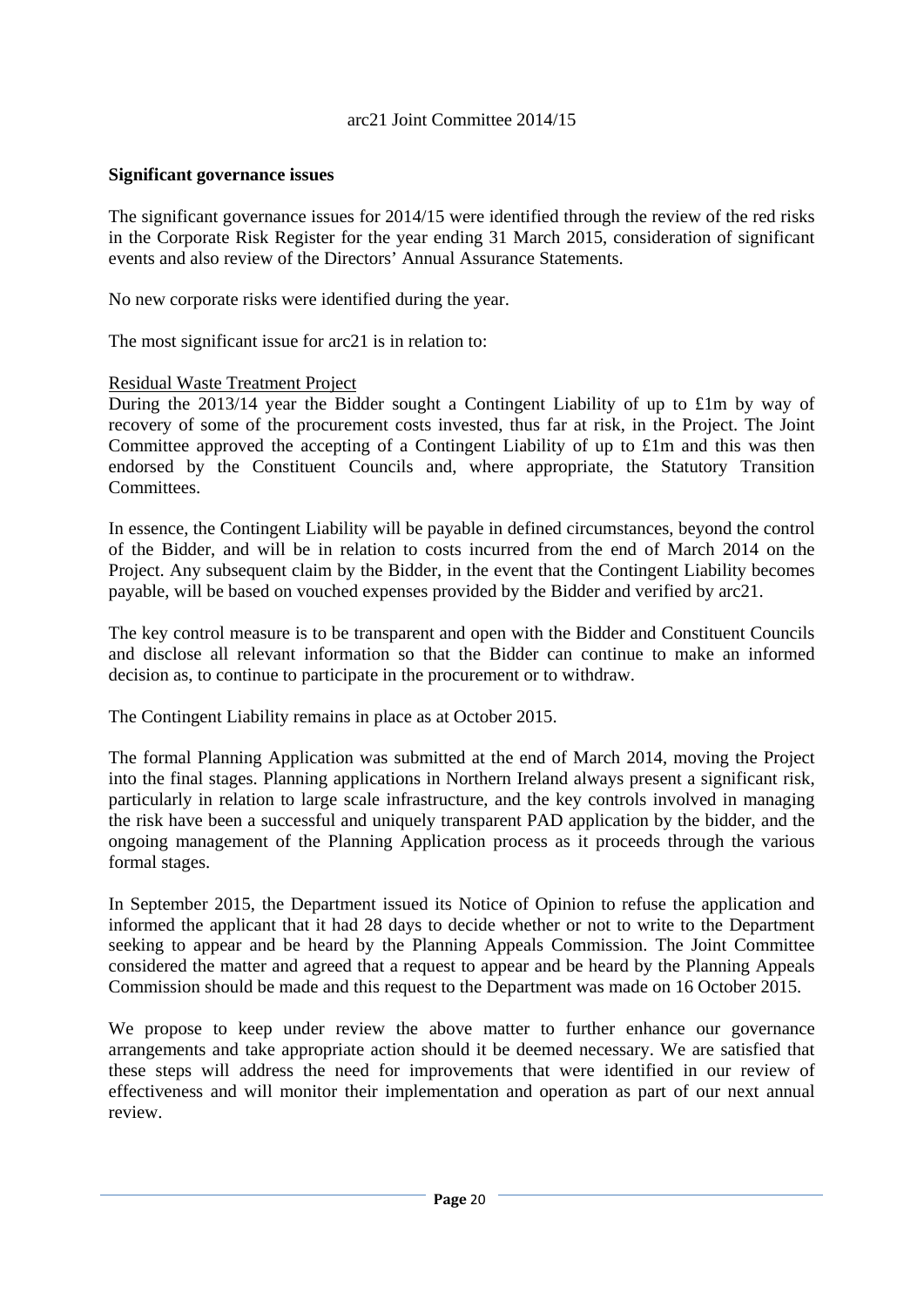#### **Local Government Reform**

From 1 April 2015, under the Reform of Local Government (RLG), the number of Councils in Northern Ireland will reduce from the 26 existing to 11 new Councils, established under the Local Government Act (Northern Ireland) 1972 as amended by the Local Government (Boundaries) Act (Northern Ireland) 2008. From that date the Northern Ireland Executive has agreed to transfer some functions currently carried out by NI Government Departments and give some new responsibilities to the 11 new Councils. The new councils will be stronger, more efficient and will deliver more effective services.

As part of the Local Government Reform process, arc21 has been re-constituted in legislation through the formal adoption of "*The Local Government (Constituting a Joint Committee a Body Corporate) Order (Northern Ireland) 2015",* coming into operation on 1 April 2015. Any developments with the future of waste management services will be determined by the 6 new Participant Councils, in conjunction with arc21.

Signed: ... Councillor Garth Craig Chairman Date  $28\ln 0.5$ Signed:  $\ldots$ ,  $\ldots$ ,  $\ldots$ John R Quinn B.Sc., C.Eng., C.Env., F.I.C.E., F.C.I.W.M., M.C.I.P.S Chief Financial Officer Date  $\frac{281}{281}$ 

On behalf of the committee of the Joint Committee or the members of the body meeting as a whole and by the Chief Financial Officer.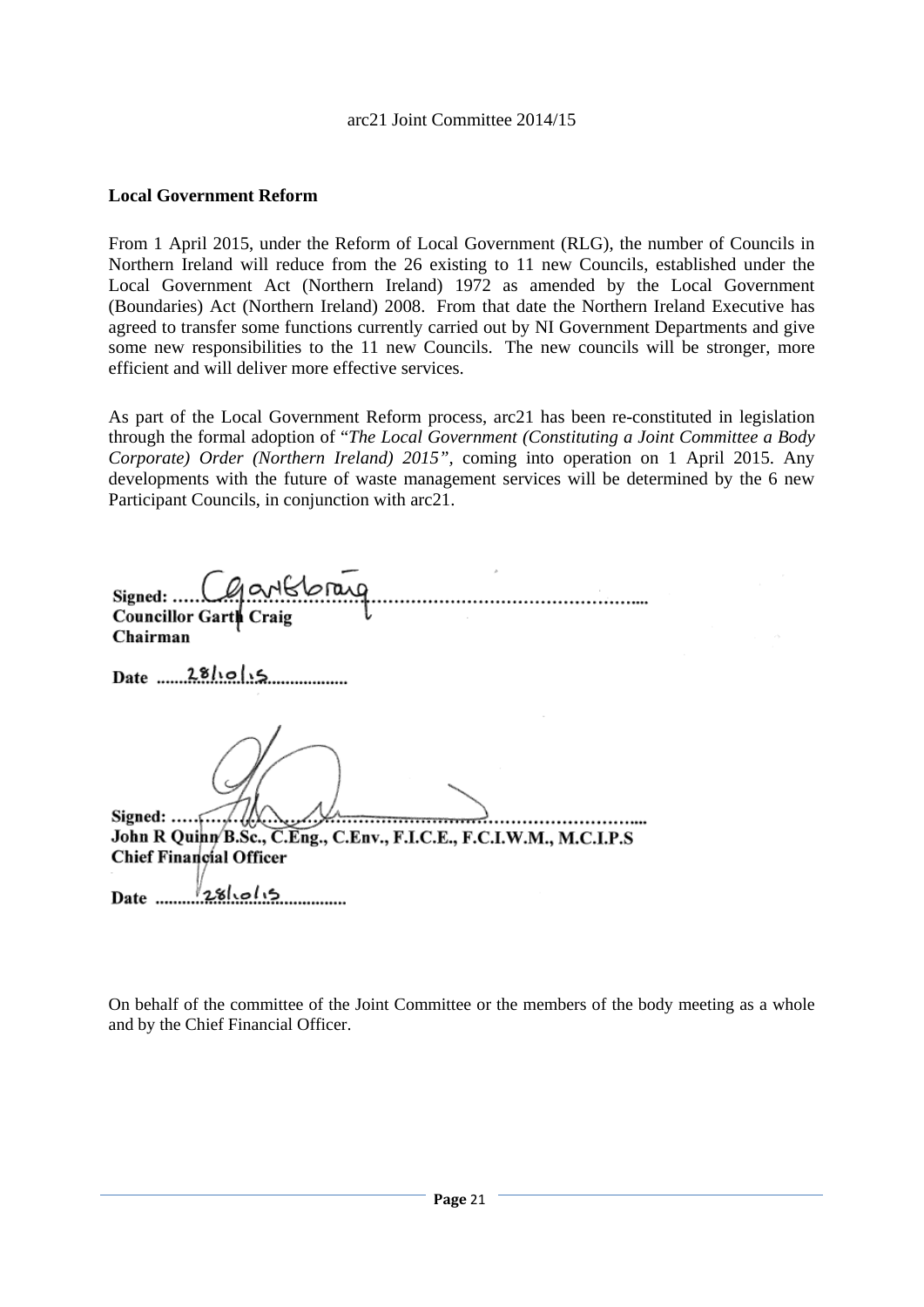# **Certificate of the Chief Financial Officer**

I certify that:

- (a) the Statement of Accounts for the year ended 31 March 2015 on pages 26 to 78 has been prepared in the form directed by the Department of the Environment and under the accounting policies set out on pages 30 to 49.
- (b) in my opinion the Statement of Accounts gives a true and fair view of the financial position of the authority, at the reporting date, of its income and expenditure for the year ending 31 March 2015.

 $\lambda$ 

 $\frac{1}{2}$ ... John R Quinn B.Sc., C.Eng., C.Env., F.I.C.E., F.C.I.W.M., M.C.I.P.S Chief Rinancial Officer

 $Date \t 28 |10 |15$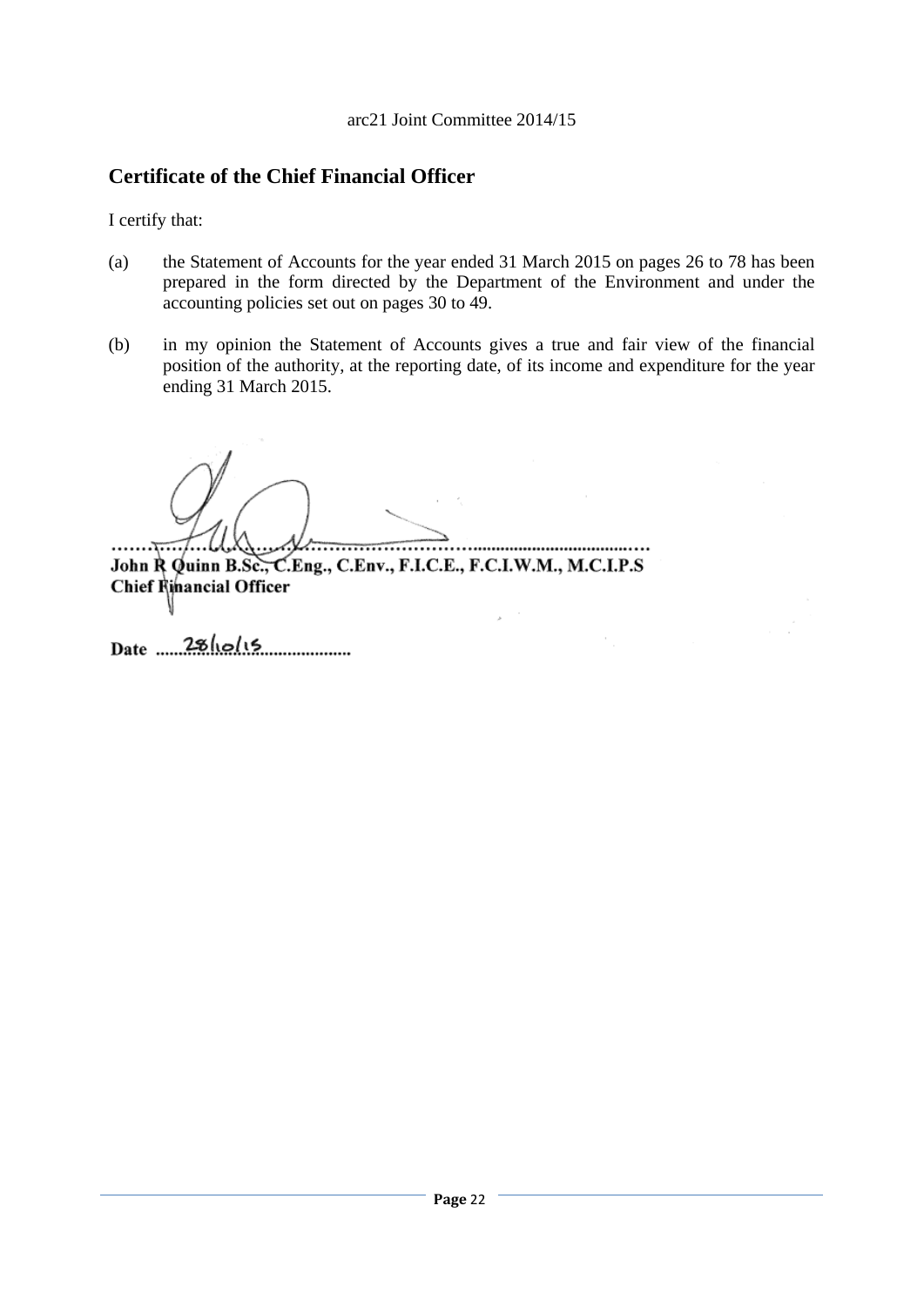# **Joint Committee Approval of Statement of Accounts**

These accounts were approved by resolution of the arc21 Joint Committee on 2 June 2015 and have been subject to the amendments as set out on page 79.

 $\mu$  ,  $\lambda$  ,  $\mu$ 

Clarkbraig

Chairman

Date  $28/10/15$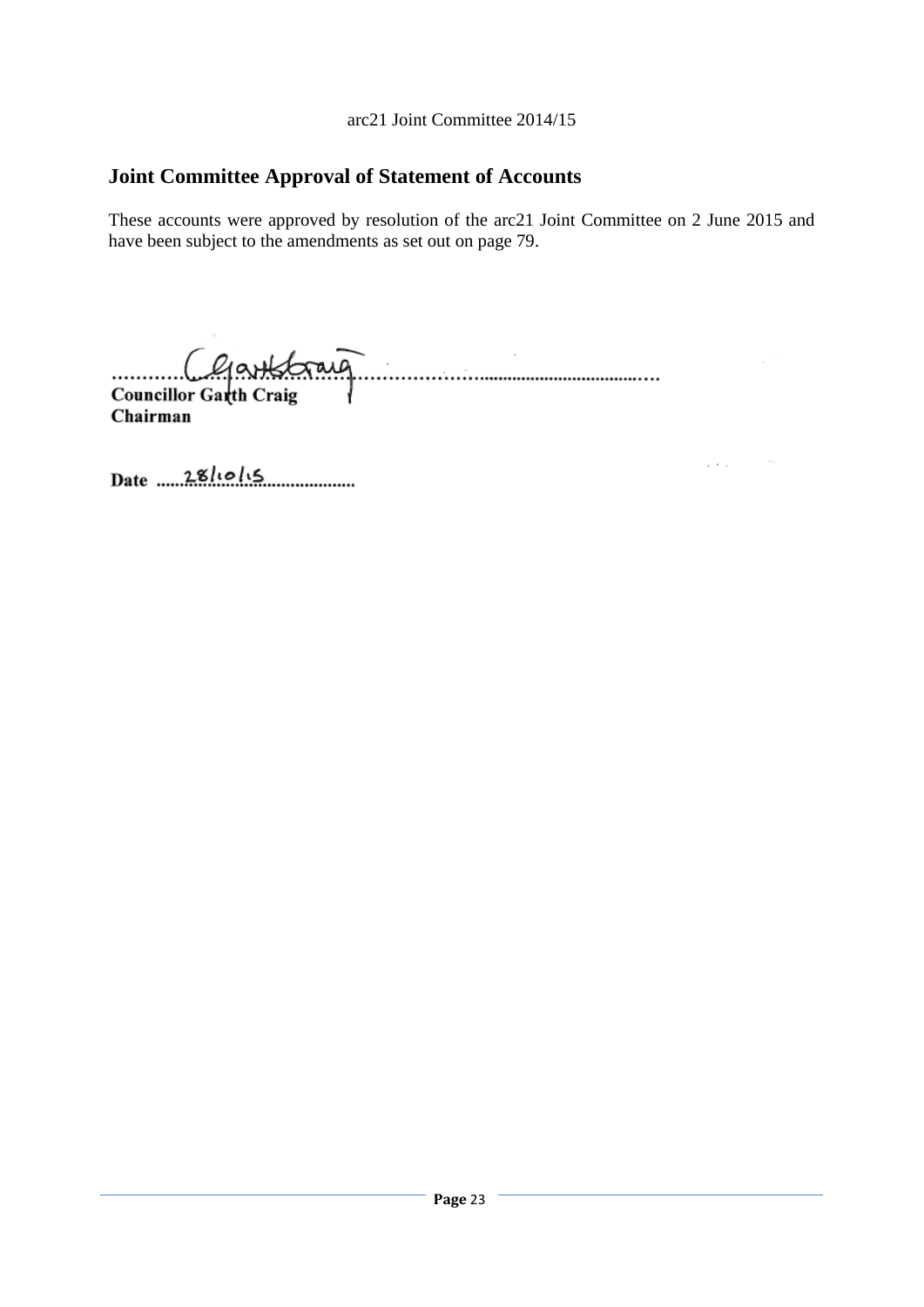# **Independent Auditor's Report To The Members Of arc21 Joint Committee**

I have audited the financial statements of arc21 Joint Committee for the year ended 31 March 2015 under the Local Government (Northern Ireland) Order 2005. The financial statements comprise the Movement in Reserves Statement, Comprehensive Income and Expenditure Statement, Balance Sheet, Cash Flow Statement and the related notes. The financial statements have been prepared under the accounting policies set out within them.

This report is made solely to the Members of arc21 Joint Committee in accordance with the Local Government (Northern Ireland) Order 2005 and for no other purpose, as specified in the Statement of Responsibilities.

# **Respective responsibilities of the Chief Financial Officer and the independent auditor**

As explained more fully in the Statement of the Joint Committee's and Chief Financial Officer's Responsibilities, the Chief Financial Officer is responsible for the preparation of the financial statements and for being satisfied that it gives a true and fair view of the income and expenditure and cash flows for the financial year and the financial position as at the end of the financial year. My responsibility is to audit the financial statements in accordance with the Local Government (Northern Ireland) Order 2005 and the Local Government Code of Audit Practice issued by the Chief Local Government Auditor. I conducted my audit in accordance with International Standards on Auditing (UK and Ireland). Those standards require me and my staff to comply with the Auditing Practices Board's Ethical Standards for Auditors.

# **Scope of the audit of the financial statements**

An audit involves obtaining evidence about the amounts and disclosures in the financial statements sufficient to give reasonable assurance that the financial statements are free from material misstatement, whether caused by fraud or error. This includes an assessment of: whether the accounting policies are appropriate to arc21 Joint Committee's circumstances and have been consistently applied and adequately disclosed; the reasonableness of significant accounting estimates made by arc21 Joint Committee; and the overall presentation of the financial statements. In addition I read all the financial and non-financial information in the Statement of Accounts to identify material inconsistencies with the audited financial statements and to identify any information that is apparently materially incorrect based on, or materially inconsistent with, the knowledge acquired by me in the course of performing the audit. If I become aware of any apparent material misstatements or inconsistencies I consider the implications for my report.

# **Opinion on financial statements**

In my opinion:

• the financial statements give a true and fair view, in accordance with relevant legal and statutory requirements and the Code of Practice on Local Authority Accounting in the United Kingdom 2014-15, of the financial position of arc21 Joint Committee as at 31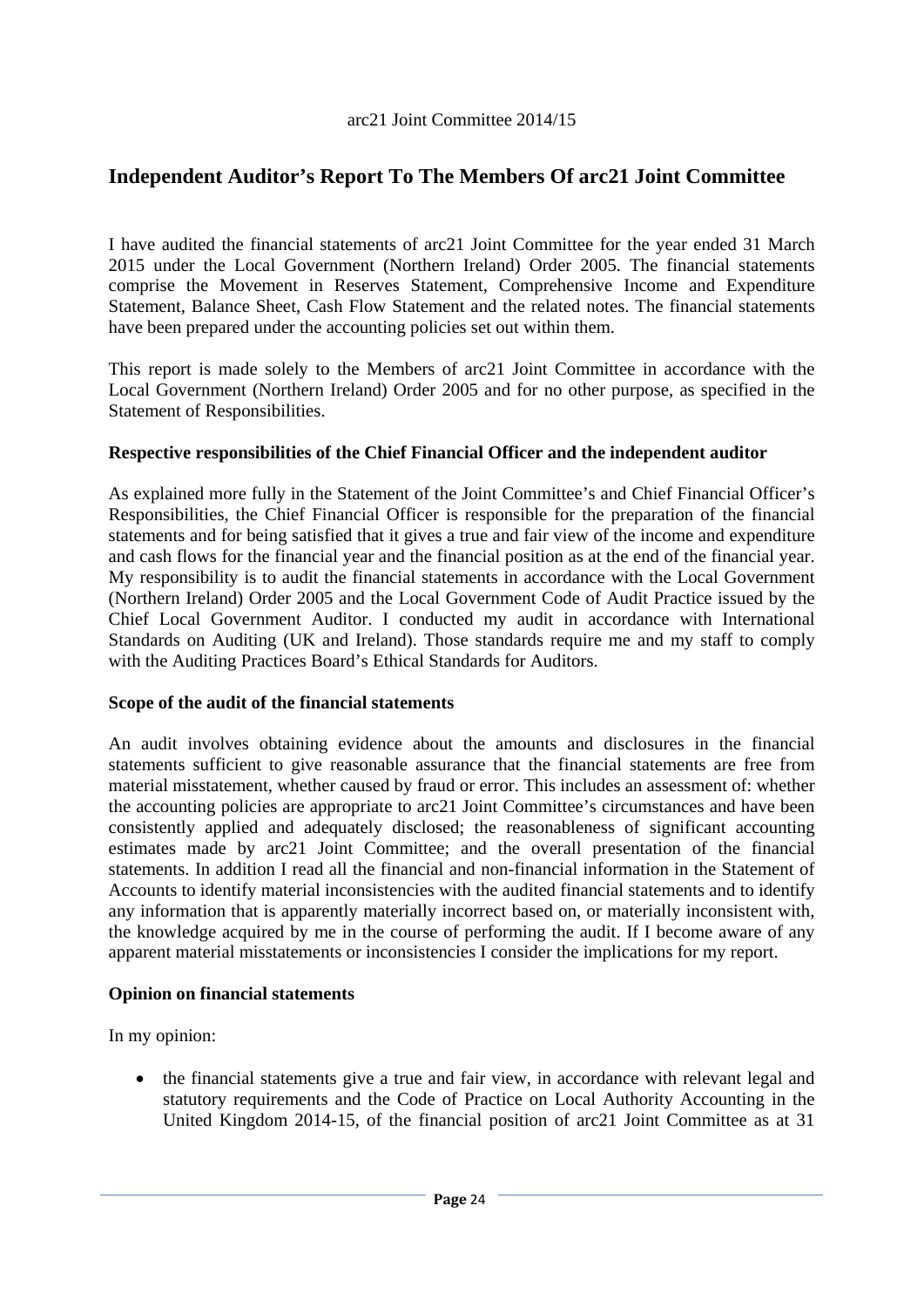March 2015 and its income and expenditure for the year then ended; and

 the financial statements have been properly prepared in accordance with the Local Government (Accounts and Audit) Regulations (Northern Ireland) 2006 and the Department of the Environment directions issued thereunder.

#### **Opinion on other matters**

• In my opinion the information given in the Explanatory Foreward for the financial year ended 31 March 2015 is consistent with the financial statements.

#### **Matters on which I report by exception**

I have nothing to report in respect of the following matters which I report to you if, in my opinion:

- The Annual Governance Statement:
	- o does not reflect compliance with the Code of Practice on Local Authority Accounting in the United Kingdom 2014-15;
	- o does not comply with proper practices specified by the Department of the Environment;
	- o is misleading or inconsistent with other information I am aware of from my audit; or
- adequate accounting records have not been kept; or
- the Statement of Accounts is not in agreement with the accounting records; or
- I have not received all of the information and explanations I require for my audit.

#### **Certificate**

I certify that I have completed the audit of accounts of arc21 Joint Committee in accordance with the requirements of the Local Government (Northern Ireland) Order 2005 and the Local Government Code of Audit Practice issued.

Louise Mason **Local Government Auditor** Northern Ireland Audit Office 106 University Street Belfast BT7 1EU

29 October 2015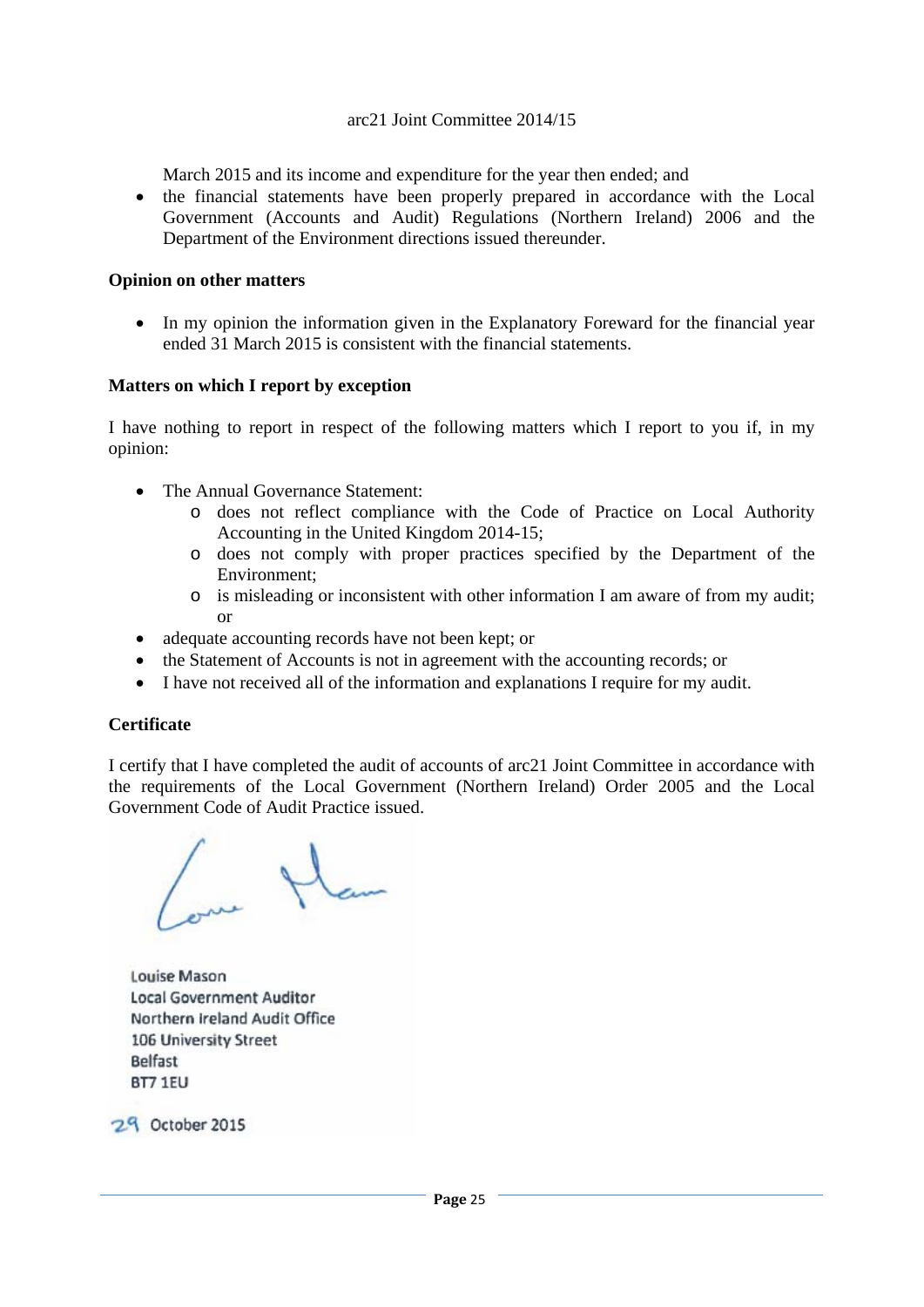#### **Movement in Reserves Statement**

|                                                                          | General          | <b>Statutory</b> | <b>Other Fund</b><br><b>Balances &amp;</b> | Capital<br><b>Receipts</b> | <b>Total</b><br><b>Usable</b> | <b>Total</b><br>Unusable | <b>Total Joint</b><br><b>Committee</b> |
|--------------------------------------------------------------------------|------------------|------------------|--------------------------------------------|----------------------------|-------------------------------|--------------------------|----------------------------------------|
|                                                                          | <b>Reserves</b>  | <b>Reserves</b>  | <b>Reserves</b>                            | <b>Reserve</b>             | <b>Reserves</b>               | <b>Reserves</b>          | <b>Reserves</b>                        |
|                                                                          | £                | £                | £                                          | £                          | £                             | £                        |                                        |
| At 1 April 2013                                                          | 455,724          | $\bf{0}$         | 0                                          | $\bf{0}$                   | 455,724                       | (517, 158)               | (61, 434)                              |
| Movements on reserves during the year:                                   |                  |                  |                                            |                            |                               |                          |                                        |
| Surplus/(Deficit) on the Provision of Services                           | (178, 045)       | $\overline{0}$   | $\overline{0}$                             | $\mathbf{0}$               | (178, 045)                    | $\theta$                 | (178, 045)                             |
| Other Comprehensive Income and Expenditure                               | $\mathbf{0}$     | $\boldsymbol{0}$ | $\overline{0}$                             | $\Omega$                   | $\Omega$                      | 105,000                  | 105,000                                |
| <b>Total Comprehensive Income and Expenditure</b>                        | (178, 045)       | $\bf{0}$         | 0                                          | $\mathbf{0}$               | (178, 045)                    | 105,000                  | (73, 045)                              |
| Adjustments between accounting<br>basis $\&$                             |                  |                  |                                            |                            |                               |                          |                                        |
| funding basis under regulations                                          | 74,574           | $\mathbf{0}$     | 0                                          | $\mathbf{0}$               | 74,574                        | (74, 574)                | $\Omega$                               |
| Net Increase/(Decrease) before Transfers to<br><b>Earmarked Reserves</b> | (103, 471)       | $\bf{0}$         | $\bf{0}$                                   | $\bf{0}$                   | (103, 471)                    | 30,426                   | (73, 045)                              |
| Transfers (to)/from Earmarked Reserves                                   | $\boldsymbol{0}$ | $\mathbf{0}$     | $\overline{0}$                             | $\mathbf{0}$               | $\overline{0}$                | $\theta$                 | $\Omega$                               |
| <b>Increase/(Decrease)</b> in Year                                       | (103, 471)       | $\bf{0}$         | $\bf{0}$                                   | $\mathbf{0}$               | (103, 471)                    | 30,426                   | (73, 045)                              |
| <b>At 31 March 2014</b>                                                  | 352,252          | $\bf{0}$         | $\mathbf{0}$                               | $\mathbf{0}$               | 352,252                       | (486, 732)               | (134, 480)                             |
|                                                                          |                  |                  |                                            |                            |                               |                          |                                        |
| Movements on reserves during the year:                                   |                  |                  |                                            |                            |                               |                          |                                        |
| Surplus/(Deficit) on the Provision of Services                           | 89,370           | $\boldsymbol{0}$ | $\boldsymbol{0}$                           | $\boldsymbol{0}$           | 89,370                        | $\Omega$                 | 89,370                                 |
| Other Comprehensive Income and Expenditure                               | $\Omega$         | $\mathbf{0}$     | $\Omega$                                   | $\Omega$                   | $\Omega$                      | (79,000)                 | (79,000)                               |
| <b>Total Comprehensive Income and Expenditure</b>                        | 89,370           | $\bf{0}$         | $\bf{0}$                                   | $\mathbf{0}$               | 89,370                        | (79,000)                 | 10,370                                 |
| Adjustments between accounting<br>basis &                                |                  |                  |                                            |                            |                               |                          |                                        |
| funding basis under regulations                                          | 53,931           | $\mathbf{0}$     | $\overline{0}$                             | $\mathbf{0}$               | 53,931                        | (53, 931)                | $\Omega$                               |
| Net Increase/(Decrease) before Transfers to                              |                  |                  |                                            |                            |                               |                          |                                        |
| <b>Earmarked Reserves</b>                                                | 143,301          | $\bf{0}$         | $\bf{0}$                                   | $\bf{0}$                   | 143,301                       | (132, 931)               | 10,370                                 |
|                                                                          |                  |                  |                                            |                            |                               |                          |                                        |
| Transfers (to)/from Earmarked Reserves                                   | $\Omega$         | $\mathbf{0}$     | $\Omega$                                   | $\mathbf{0}$               | $\Omega$                      | $\mathbf{0}$             |                                        |
| Increase/(Decrease) in Year                                              | 143,301          | $\bf{0}$         | $\mathbf{0}$                               | $\mathbf{0}$               | 143,301                       | (132, 931)               | 10,370                                 |
| <b>At 31 March 2015</b>                                                  | 495,552          | $\bf{0}$         | $\bf{0}$                                   | $\mathbf{0}$               | 495,552                       | (619, 663)               | (124, 111)                             |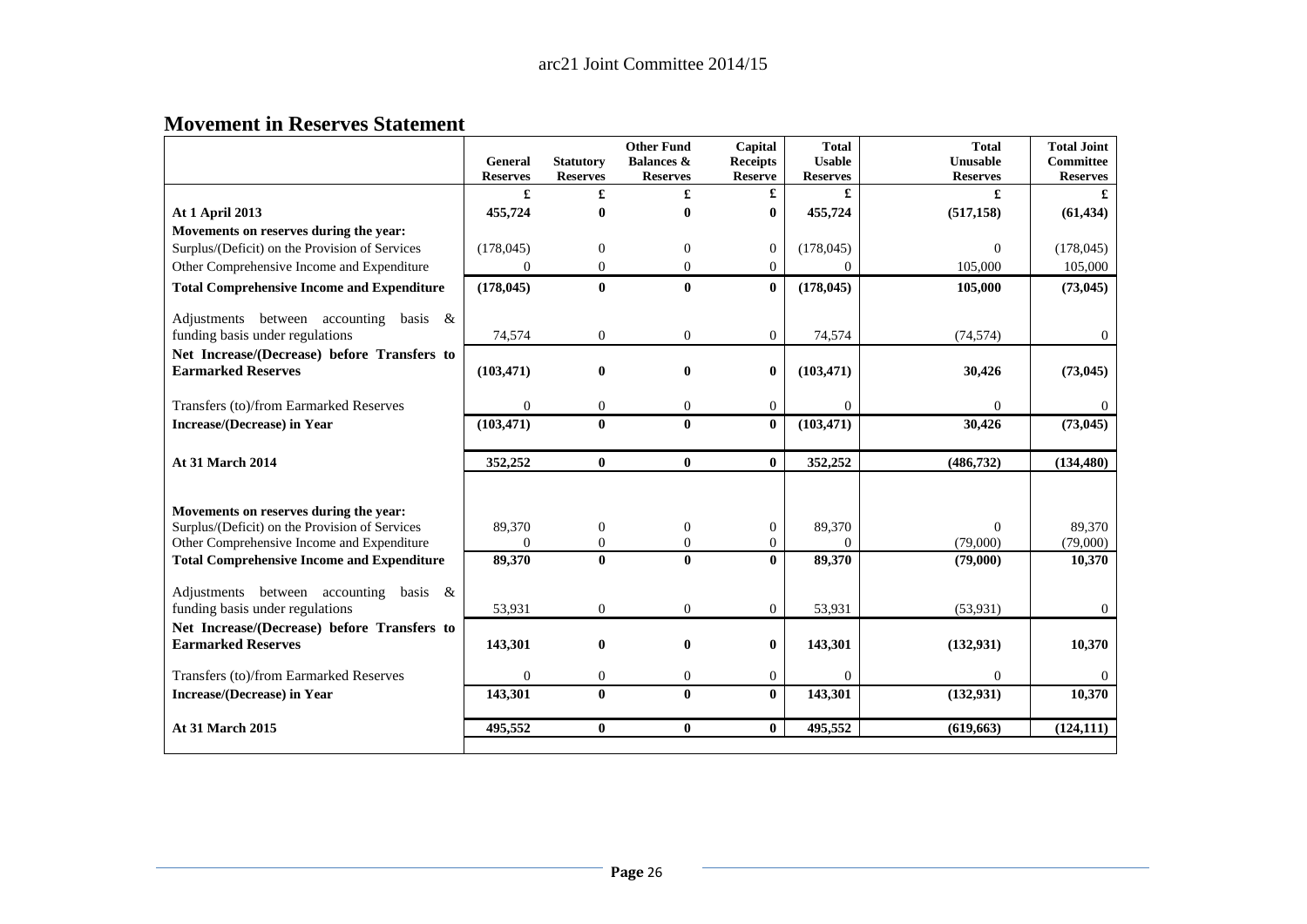# **Comprehensive Income and Expenditure Statement for the year ended 31 March 2015**

This statement shows the income earned and expenditure incurred during the year by the Joint Committee in accordance with generally accepted accounting practices.

|                                                                   | <b>Notes</b> | 2014/15                 | 2013/14                 |
|-------------------------------------------------------------------|--------------|-------------------------|-------------------------|
|                                                                   |              | £                       |                         |
| <b>INCOME:</b>                                                    |              |                         | £                       |
|                                                                   |              |                         |                         |
| <b>Participating Councils</b>                                     | 29           | 1,501,856               | 1,432,263               |
| <b>Government Grant</b>                                           | 9            | $\Omega$                | $\theta$                |
| Financing and Investment Income                                   | <b>8b</b>    | 11,819                  | 20,753                  |
| <b>Surplus on Non-Current Assets</b>                              | 7c           | 0                       | $\theta$                |
| Other Income                                                      |              | $\theta$                | $\overline{0}$          |
| Contract Income:                                                  |              |                         |                         |
| <b>Landfill Service</b>                                           |              | 17,405,002              | 14,250,464              |
| Materials Recovery Facility - MRF                                 |              | 1,615,526               | 1,539,151               |
| <b>MRF</b> Revenue Share                                          |              | 1,123,944               | 1,209,478               |
| Organic Waste Treatment                                           |              | 4,998,801               | 4,519,772               |
| <b>Bring Bank Collection Service</b>                              |              | 348,174                 | 560,352                 |
| Supply of Bins and Bring Banks                                    |              | 821,734                 | 407,514                 |
| Other Contract Income                                             |              | 1,093,086               | 948,549                 |
|                                                                   | 7a           | 27,406,267              | 23,435,280              |
|                                                                   |              |                         |                         |
| <b>TOTAL INCOME</b>                                               |              | 28,919,942<br>========= | 24,888,296<br>_________ |
|                                                                   |              |                         |                         |
| <b>EXPENDITURE:</b>                                               |              |                         |                         |
| <b>Employee Costs</b>                                             | 6а           | 561,282                 | 451,946                 |
| Financing and Investment Expenditure                              | 8a/8c        | 20,000                  | 23,295                  |
| Deficit on Non-Current Assets                                     |              | $\Omega$                | 9,928                   |
| Other Costs and Administrative Costs                              |              | 843,023                 | 1,145,892               |
| Contract Expenditure :                                            |              |                         |                         |
| <b>Landfill Service</b>                                           |              | 17,405,002              | 14,250,464              |
| Materials Recovery Facility- MRF                                  |              | 1,615,526               | 1,539,141               |
| <b>MRF Revenue Share</b>                                          |              | 1,123,944               | 1,209,478               |
| Organic Waste Treatment                                           |              | 4,998,801               | 4,519,772               |
| <b>Bring Bank Collection Service</b>                              |              | 348,174                 | 560,352                 |
| Supply of Bins and Bring Banks                                    |              | 821,734                 | 407,514                 |
| <b>Other Contract Costs</b>                                       |              | 1,093,086               | 948,549                 |
|                                                                   | 7b           | 27,406,267              | 23,435,280              |
| <b>TOTAL EXPENDITURE</b>                                          |              | 28,830,572              | 25,066,340              |
|                                                                   |              | $=$ =========           |                         |
| <b>SURPLUS / (DEFICIT) ON THE PROVISION OF</b><br><b>SERVICES</b> |              | 89,370                  | (178, 045)              |
| Re-measurement of the Net Defined Benefit Liability (Asset)       | 20           | (79,000)                | 105,000                 |
| TOTAL COMPREHENSIVE INCOME AND                                    |              | 10,370                  | (73, 045)               |
| <b>EXPENDITURE</b>                                                |              | $=$ =========           | =========               |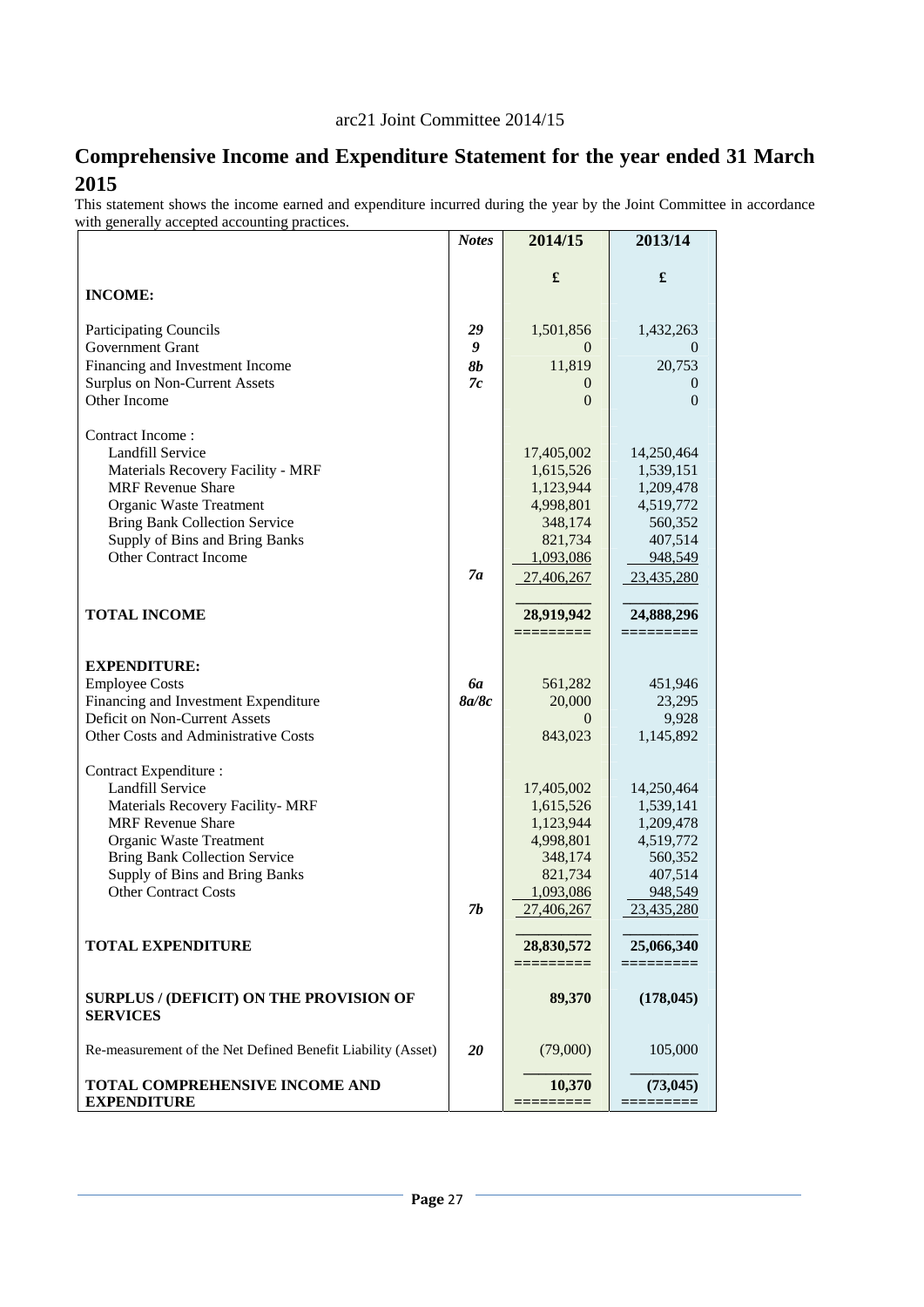#### **Balance Sheet as at 31 March 2015**

The Balance Sheet shows the value as at the Balance Sheet date of the Joint Committee's assets and liabilities. The net assets of the Joint Committee (assets less liabilities) are matched by the reserves held by the Joint Committee. Reserves are reported in two categories. The first category of reserves are usable reserves, i.e. those reserves that the Joint Committee may use to provide services, subject to the need to maintain a prudent level of reserves and any statutory limitations on their use (for example the Capital Receipts Reserve that may only be used to fund capital expenditure or repay debt). The second category of reserves are those that the Joint Committee is not able to use to provide services. This category of reserves includes reserves that hold unrealised gains and losses (for example the Revaluation Reserve), where amounts would only become available to provide services if the assets are sold; and reserves that hold timing differences shown in the Movement in Reserves Statement line 'Adjustments between accounting basis and funding basis under regulations'.

| £<br>£<br>10<br>9,337<br>Property, Plant, & Equipment<br>Land<br><i>10</i><br>$\overline{0}$<br><b>Buildings</b><br>10<br>$\overline{0}$<br><b>Infrastructure Assets</b><br>$\overline{0}$<br>10<br><b>Assets Under Construction</b><br>10<br>$\overline{0}$<br>Long Term Debtors<br>14a<br>$\theta$<br><b>TOTAL LONG TERM ASSETS</b> | <b>Notes</b> | 2014/15 | 2013/14          |
|---------------------------------------------------------------------------------------------------------------------------------------------------------------------------------------------------------------------------------------------------------------------------------------------------------------------------------------|--------------|---------|------------------|
|                                                                                                                                                                                                                                                                                                                                       |              |         |                  |
|                                                                                                                                                                                                                                                                                                                                       |              |         |                  |
|                                                                                                                                                                                                                                                                                                                                       |              |         | 15,268           |
|                                                                                                                                                                                                                                                                                                                                       |              |         | $\Omega$         |
|                                                                                                                                                                                                                                                                                                                                       |              |         | $\theta$         |
|                                                                                                                                                                                                                                                                                                                                       |              |         | $\theta$         |
|                                                                                                                                                                                                                                                                                                                                       |              |         | 0                |
|                                                                                                                                                                                                                                                                                                                                       |              |         | $\Omega$         |
|                                                                                                                                                                                                                                                                                                                                       |              | 9,337   | 15,268           |
|                                                                                                                                                                                                                                                                                                                                       |              |         |                  |
| 13<br>$\overline{0}$<br>Inventories                                                                                                                                                                                                                                                                                                   |              |         | $\theta$         |
| <b>Short Term Debtors</b><br>14b<br>1,862,652                                                                                                                                                                                                                                                                                         |              |         | 1,737,524        |
| 15/24b<br>Cash and Cash Equivalents<br>1,846,212                                                                                                                                                                                                                                                                                      |              |         | 3,089,347        |
| <b>Assets Held For Sale</b><br>15/24b<br>$\Omega$                                                                                                                                                                                                                                                                                     |              |         |                  |
| <b>CURRENT ASSETS</b><br>3,708,864                                                                                                                                                                                                                                                                                                    |              |         | 4,826,871        |
| <b>Bank Overdraft</b><br>$\boldsymbol{0}$                                                                                                                                                                                                                                                                                             |              |         | $\theta$         |
| <b>Short Term Borrowing</b><br>17<br>$\theta$                                                                                                                                                                                                                                                                                         |              |         | $\Omega$         |
| <b>Short Term Creditors</b><br>17<br>3,213,312                                                                                                                                                                                                                                                                                        |              |         | 4,474,619        |
| Provisions<br>$\Omega$                                                                                                                                                                                                                                                                                                                |              |         | $\Omega$         |
| Liabilities In Disposal Groups<br>$\Omega$                                                                                                                                                                                                                                                                                            |              |         | $\Omega$         |
| <b>CURRENT LIABILITIES</b>                                                                                                                                                                                                                                                                                                            |              |         |                  |
| 3,213,312                                                                                                                                                                                                                                                                                                                             |              |         | 4,474,619        |
| Long Term Creditors<br>$\boldsymbol{0}$                                                                                                                                                                                                                                                                                               |              |         | $\boldsymbol{0}$ |
| Provisions<br>18<br>$\overline{0}$                                                                                                                                                                                                                                                                                                    |              |         | $\Omega$         |
| 16<br>Long Term Borrowing<br>$\Omega$                                                                                                                                                                                                                                                                                                 |              |         | $\Omega$         |
| Other Long Term Liabilities<br>20.3<br>629,000                                                                                                                                                                                                                                                                                        |              |         | 502,000          |
| <b>Donated Assets Account</b><br>21<br>$\overline{0}$                                                                                                                                                                                                                                                                                 |              |         | $\Omega$         |
| Capital Grant Receipts In Advance<br>22<br>$\Omega$                                                                                                                                                                                                                                                                                   |              |         | $\Omega$         |
| 629,000<br><b>LONG TERM LIABILITIES</b>                                                                                                                                                                                                                                                                                               |              |         | 502,000          |
|                                                                                                                                                                                                                                                                                                                                       |              |         |                  |
| <b>NET ASSETS</b><br>(124, 111)                                                                                                                                                                                                                                                                                                       |              |         | (134, 480)       |
|                                                                                                                                                                                                                                                                                                                                       |              |         |                  |
| <b>USABLE RESERVES:</b>                                                                                                                                                                                                                                                                                                               |              |         |                  |
| <b>Capital Receipts Reserve</b><br>25<br>$\overline{0}$                                                                                                                                                                                                                                                                               |              |         | 0                |
| 25<br><b>General Reserves</b><br>495,552                                                                                                                                                                                                                                                                                              |              |         | 352,252          |
| <b>UNUSABLE RESERVES:</b>                                                                                                                                                                                                                                                                                                             |              |         |                  |
| Capital Adjustment Account<br>9,337<br>25<br>Pensions Reserve<br>25                                                                                                                                                                                                                                                                   |              |         | 15,268           |
| (629,000)                                                                                                                                                                                                                                                                                                                             |              |         | (502,000)        |
| <b>NET WORTH</b><br>(124, 111)                                                                                                                                                                                                                                                                                                        |              |         | (134, 480)       |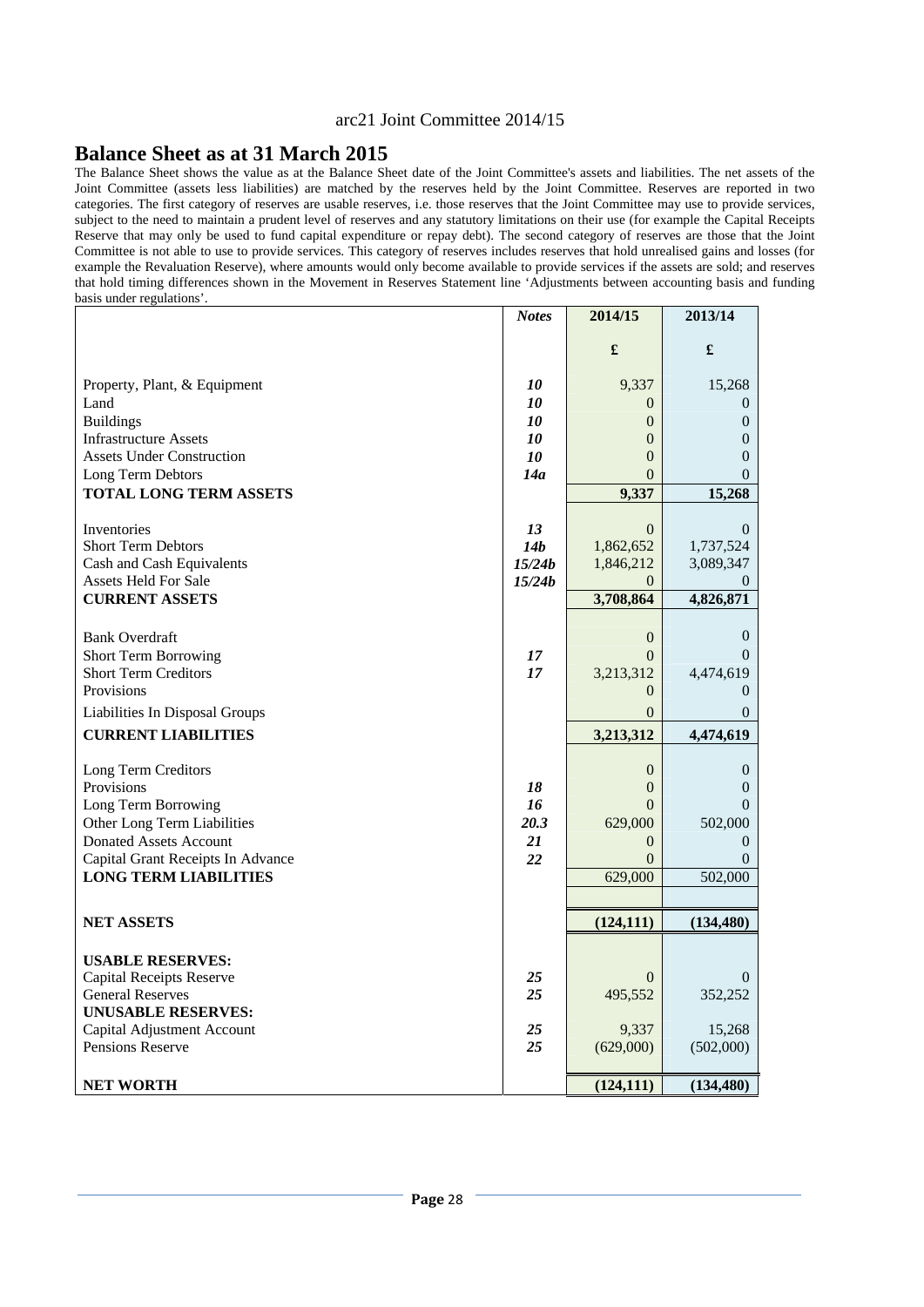# **Cash Flow Statement as at 31 March 2015**

The Cash Flow Statement shows the changes in cash and cash equivalents of the Joint Committee during the reporting period. The statement shows how the Joint Committee generates and uses cash and cash equivalents by classifying cash flows as operating, investing and financing activities. The amount of net cash flows arising from operating activities is a key indicator of the extent to which the operations of the Joint Committee are funded by way of grant income and Council contributions, or from the recipients of services provided by the Joint Committee. Investing activities represent the extent to which cash outflows have been made for resources which are intended to contribute to the Joint Committee's future service delivery. Cash flows arising from financing activities are useful in predicting claims on future cash flows by providers of capital (i.e. borrowing) to the Joint Committee. The Joint Committee reports cash flows from operating activities using the indirect method, whereby the net Surplus or Deficit on the Provision of Services is adjusted for the effects of transactions of a non-cash nature, any deferrals or accruals of past or future operating cash receipts or payments, and items of revenue or expense associated with investing or financing cash flows.

|                                                                                                                                     | <b>Notes</b> | 2014/15     | 2013/14    |
|-------------------------------------------------------------------------------------------------------------------------------------|--------------|-------------|------------|
|                                                                                                                                     |              | £           | £          |
|                                                                                                                                     |              |             |            |
| Net Surplus / (Deficit) on the Provision of Services                                                                                |              | 89,370      | (178, 045) |
| Adjustment to surplus or deficit on the provision of services for<br>noncash movements                                              | 24a          | (1,332,505) | (36,697)   |
| Adjust for items included in the net surplus or deficit on the<br>provision of services that are investing and financing activities |              | $\Omega$    | $\Omega$   |
| <b>Net Cashflows from Operating Activities</b>                                                                                      |              | (1,243,135) | (214,742)  |
| Net Cashflows from Investing Activities                                                                                             | 24d          | $\Omega$    | $\Omega$   |
| Net Cashflows from Financing Activities                                                                                             |              | $\Omega$    | $\Omega$   |
| Net Increase or Decrease in Cash & Cash Equivalents                                                                                 |              | (1,243,135) | (214, 742) |
| Cash & Cash Equivalents at the beginning of the reporting<br>period                                                                 |              | 3,089,347   | 3,304,089  |
| Cash & Cash Equivalents at the end of the reporting period                                                                          |              | 1,846,212   | 3,089,347  |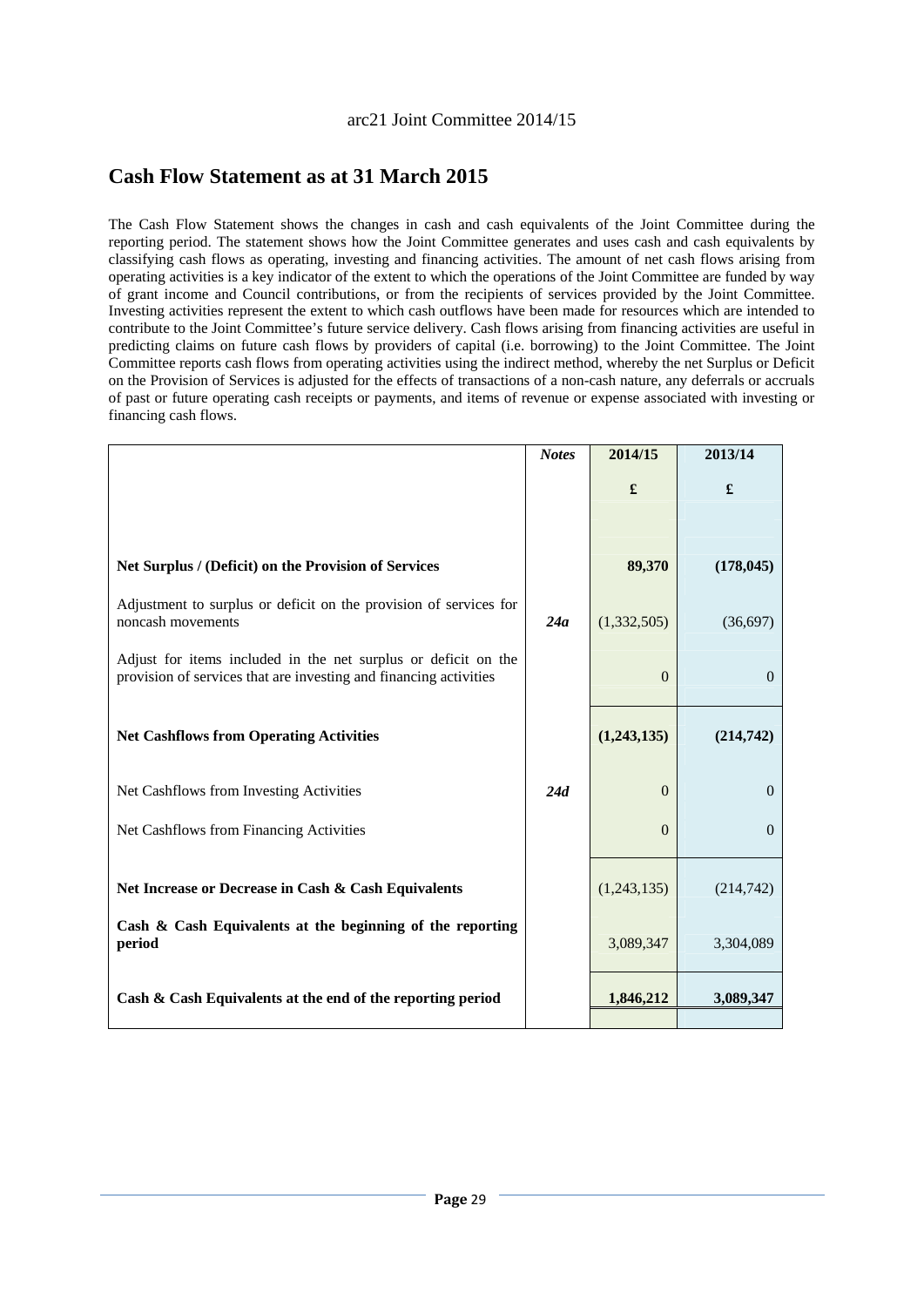# **Notes to the Financial Statements**

#### **1. Accounting Policies**

#### **1a) General Principles**

The Statement of Accounts summarises the Joint Committee's transactions for the 2014/15 financial year and its position at the year-end, 31 March 2015. The Joint Committee is required to prepare an annual Statement of Accounts in a form directed by the Department of the Environment in accordance with regulations 4 (1) and (2) of the Local Government (Accounts and Audit) Regulations (Northern Ireland) 2006 in accordance with proper accounting practices. These practices primarily comprise the Code of Practice on Local Authority Accounting in the United Kingdom 2014/15 and the Service Reporting Code of Practice (SeRCOP) 2014/15, supported by International Financial Reporting Standards (IFRS). The accounting convention adopted in the Statement of Accounts is principally historical cost, modified by the revaluation of certain categories of non-current assets and financial instruments. The Code of Practice on Local Authority Accounting in the United Kingdom 2014/15 also requires disclosure in respect of:

#### **Summary of Significant Accounting Policies**

#### **i) Accruals of Income and Expenditure**

- Revenue from the sale of goods is recognised when the Joint Committee transfers the significant risks and rewards of ownership to the purchaser and it is probable that economic benefits or service potential associated with the transaction will flow to the Joint Committee.
- Revenue from the provision of services is recognised when the Joint Committee can measure reliably the percentage of completion of the transaction and it is probable that economic benefits or service potential associated with the transaction will flow to the Joint Committee.
- Supplies are recorded as expenditure when they are consumed where there is a gap between the date supplies are received and their consumption, they are carried as inventories on the Balance Sheet.
- Expenses in relation to services received (including services provided by employees) are recorded as expenditure when the services are received rather than when payments are made.
- Interest payable on borrowings and receivable on investments is accounted for on the basis of the effective interest rate for the relevant financial instrument rather than the cash flows fixed or determined by the contract.
- Where revenue and expenditure have been recognised but cash has not been received or paid, a debtor or creditor for the relevant amount is recorded in the Balance Sheet. Where it is doubtful that debts will be settled, the balance of debtors is written down and a charge made to revenue for the income that might not be collected.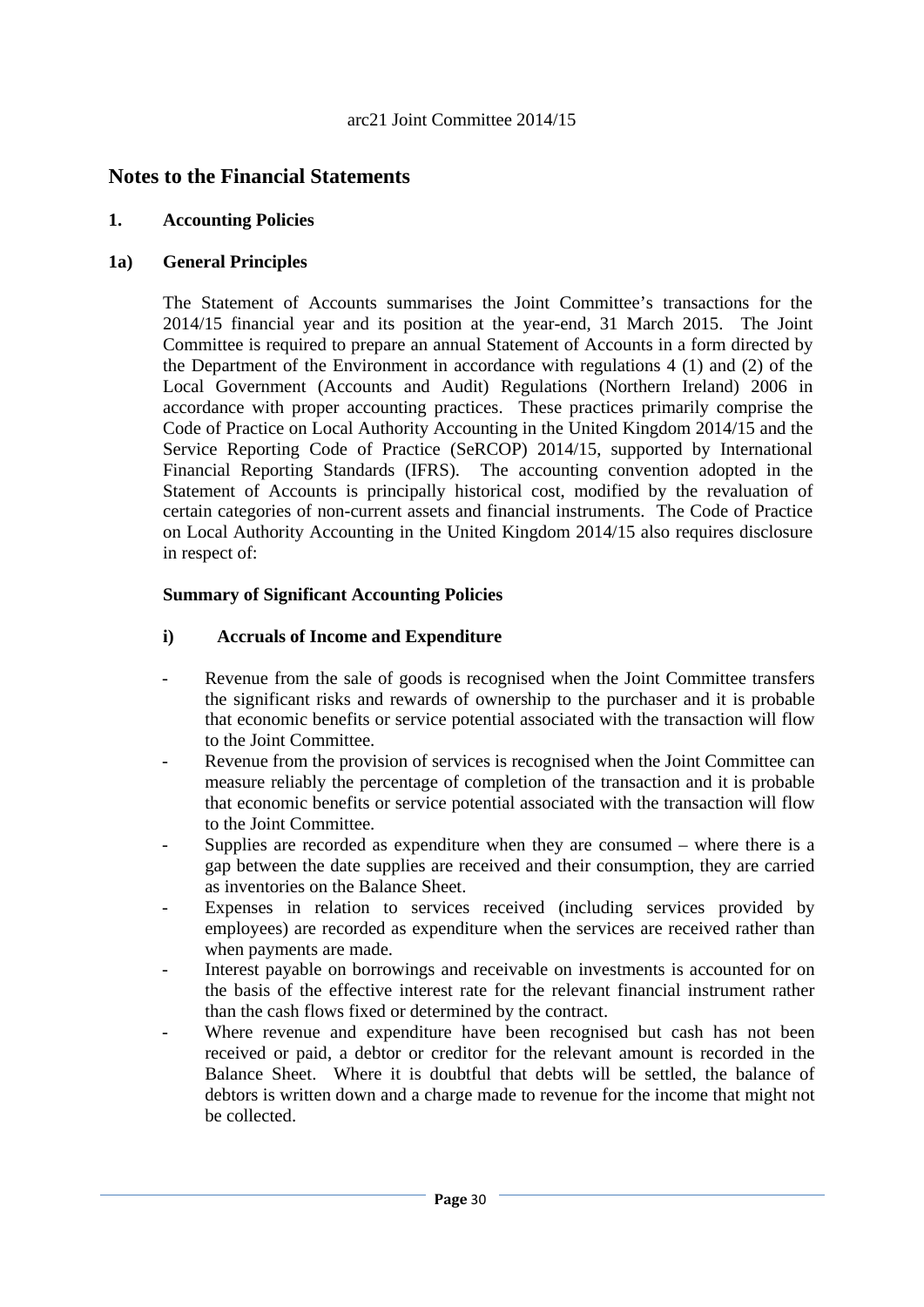# ii) **Cash and Cash Equivalents**

Cash is represented by cash in hand and deposits with financial institutions repayable without penalty on notice of not more than 24 hours. Cash equivalents are investments that mature in no more than three months or less from the date of acquisition and that are readily convertible to known amounts of cash with insignificant risk of change in value. In the Cash Flow Statement, cash and cash equivalents are shown net of bank overdrafts that are repayable on demand and form an integral part of the Joint Committee's cash management.

# **iii) Contingent Assets**

A contingent asset arises where an event has taken place that gives the Joint Committee a possible asset whose existence will only be confirmed by the occurrence or otherwise of uncertain future events not wholly within the control of the Joint Committee. Contingent assets are not recognised in the Balance Sheet but disclosed in a note to the accounts where it is probable that there will be an inflow of economic benefits or service potential.

# **iv) Contingent Liabilities**

A contingent liability arises where an event has taken place that gives the Joint Committee a possible obligation whose existence will only be confirmed by the occurrence or otherwise of uncertain future events not wholly within the control of the Joint Committee. Contingent liabilities also arise in circumstances where a provision would otherwise be made but either it is not probable that an outflow of resources will be required or the amount of the obligation cannot be measured reliably. Contingent liabilities are not recognised in the Balance Sheet but disclosed in a note to the accounts.

# **v) Acquisitions / Discontinued Operations**

There were no acquisitions / discontinued operations in the year.

# **vi) Employee Benefits**

Short-term employee benefits are those due to be settled with 12 months of the year-end. They include such benefits as wages and salaries, paid annual leave and paid sick leave, bonuses and non-monetary benefits (e.g. cars) for current employees, and are recognised as an expense in the year in which employees render service to the Joint Committee. An accrual is made for the cost of holiday entitlements earned by employees but not taken before the year-end and which employees can carry forward into the next financial year.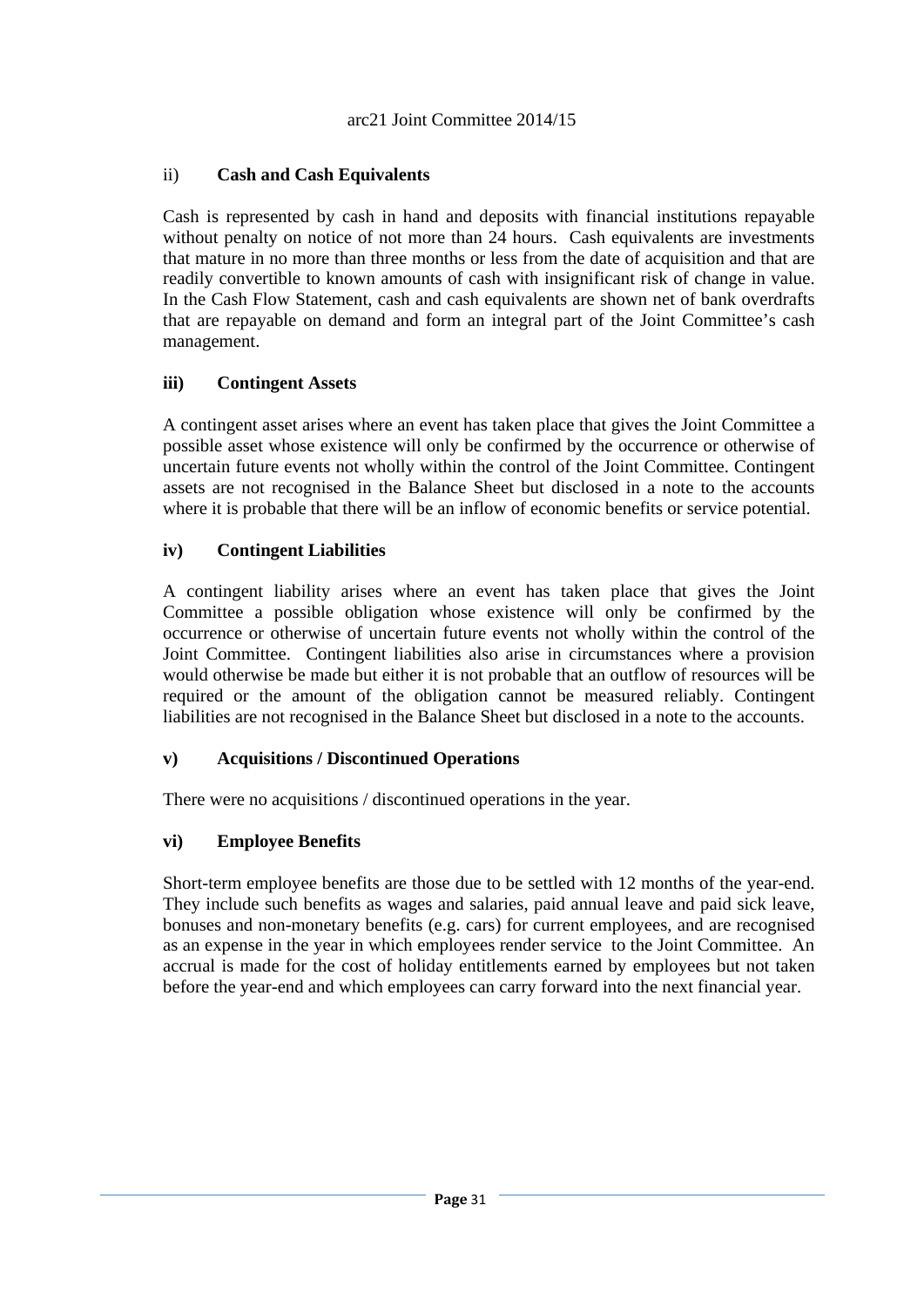# **Termination Benefits**

Termination benefits are amounts payable as a result of a decision by the Joint Committee to terminate an officer's employment before the normal retirement date or an officer's decision to accept voluntary redundancy and are charged on an accruals basis in the Comprehensive Income and Expenditure Statement at the earlier of: a) when the offer cannot be refused, or b) when the related restructuring costs are incurred.

Where termination benefits involve the enhancement of pensions, statutory provisions require the General Reserves balance to be charged with the amount payable by the Joint Committee to the pension fund or pensioner in the year, not the amount calculated according to the relevant accounting standards. In the Movement in Reserves Statement, appropriations are required to and from the Pensions Reserve to remove the notional debits and credits for pension enhancement termination benefits and replace them with debits for the cash paid to the pension fund and pensioners and any such amounts payable but unpaid at the year-end.

#### **Post Employment Benefits**

Employees of the Joint Committee are members of the Northern Ireland Local Government Officers Superannuation Committee (NILGOSC) scheme. The scheme provides defined benefits to members (retirement lump sums and pensions), earned as employees who worked for the Joint Committee.

# **NILGOSC Pension Fund**

The Northern Ireland Local Government Officers Superannuation Committee (NILGOSC) pension scheme is accounted for as a defined benefits scheme.

The liabilities of the NILGOSC scheme attributable to the Joint Committee are included in the Balance Sheet on an actuarial basis using the projected unit method – i.e. an assessment of the future payments that will be made in relation to retirement benefits earned to date by employees, based on assumptions about mortality rates, employee turnover rates, etc, and projections of projected earnings for current employees.

Liabilities are discounted to their value at current prices, using a discount rate of 3.2% (2013/14 4.3%) as determined by reference to indicative market yields at the accounting date on high quality corporate bonds on the iBoxx Sterling Corporate AA Index.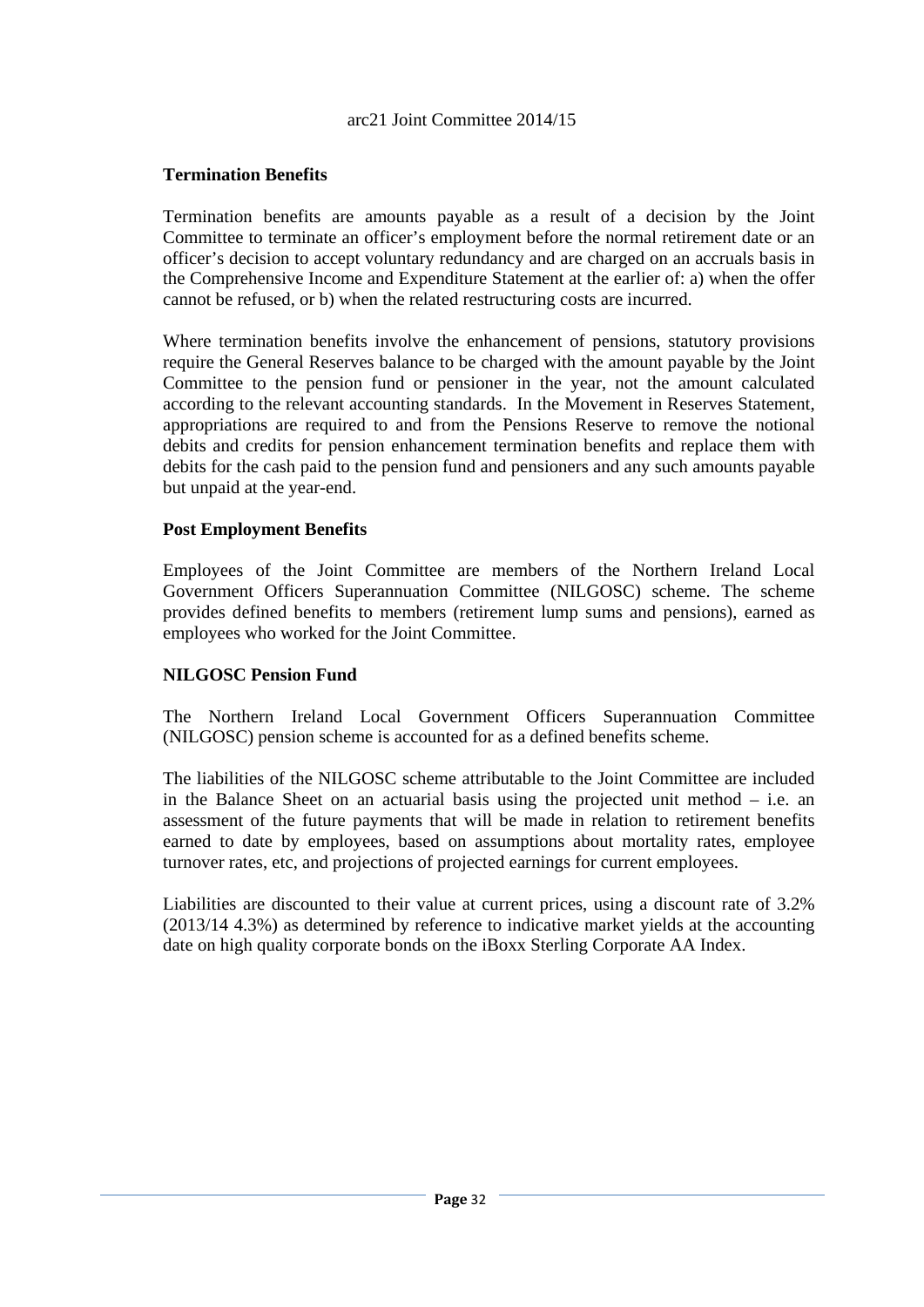The assets of the NILGOSC scheme attributable to the Joint Committee are included in the Balance Sheet at their fair value:

- quoted securities current bid price
- · unquoted securities professional estimate
- property market value
- · unitised securities current bid price

The change in the net pensions liability is analysed into seven components:

*Within the Expenditure Cost* 

- · **Current Service Cost** the increase in the present value of the defined benefit obligation (liabilities) resulting from employee service in the current period.
- **Past Service Cost** (where applicable) the change in the present value of the defined benefit obligation for employee service in prior periods, resulting from a plan amendment (the introduction or withdrawal of, or change to, a defined benefit plan) or a curtailment (a significant reduction in the number of employees covered by the plan).
- · **Any Gains or Losses on Settlement** (where applicable) arising where the Joint Committee enters into a transaction that eliminates all further legal or constructive obligations for part or all of the benefits provided under a defined benefit plan.

#### *Within Financing and Investment Income and Expenditure*

Net Interest on the Net Defined Benefit Liability (Asset) – the change in the net defined benefit liability (asset) that arises from the passage of time.

*Within Other Comprehensive Income and Expenditure (Remeasurements)* 

- **The Return on Plan Assets** excluding amounts recognised in the Net Interest on the Net Defined Benefit Liability (Asset). This included interest, dividends and other income derived from the plan assets, together with realised and unrealised gains or losses on the plan assets, less any costs of managing plan assets, and any tax payable by the plan itself other than tax included in the actuarial assumptions used to measure the present value of the defined benefit obligation.
- · **Actuarial Gains and Losses** changes in the present value of the defined benefit obligation resulting from: a) experience adjustments (the effect of differences between the previous actuarial assumptions and what has actually occurred) and b) the effects of changes in actuarial assumptions.
- · **Any change in the Effect of the Asset Ceiling**  (where applicable) excluding amounts included in the Net Interest on the Net Defined Benefit Liability (Asset).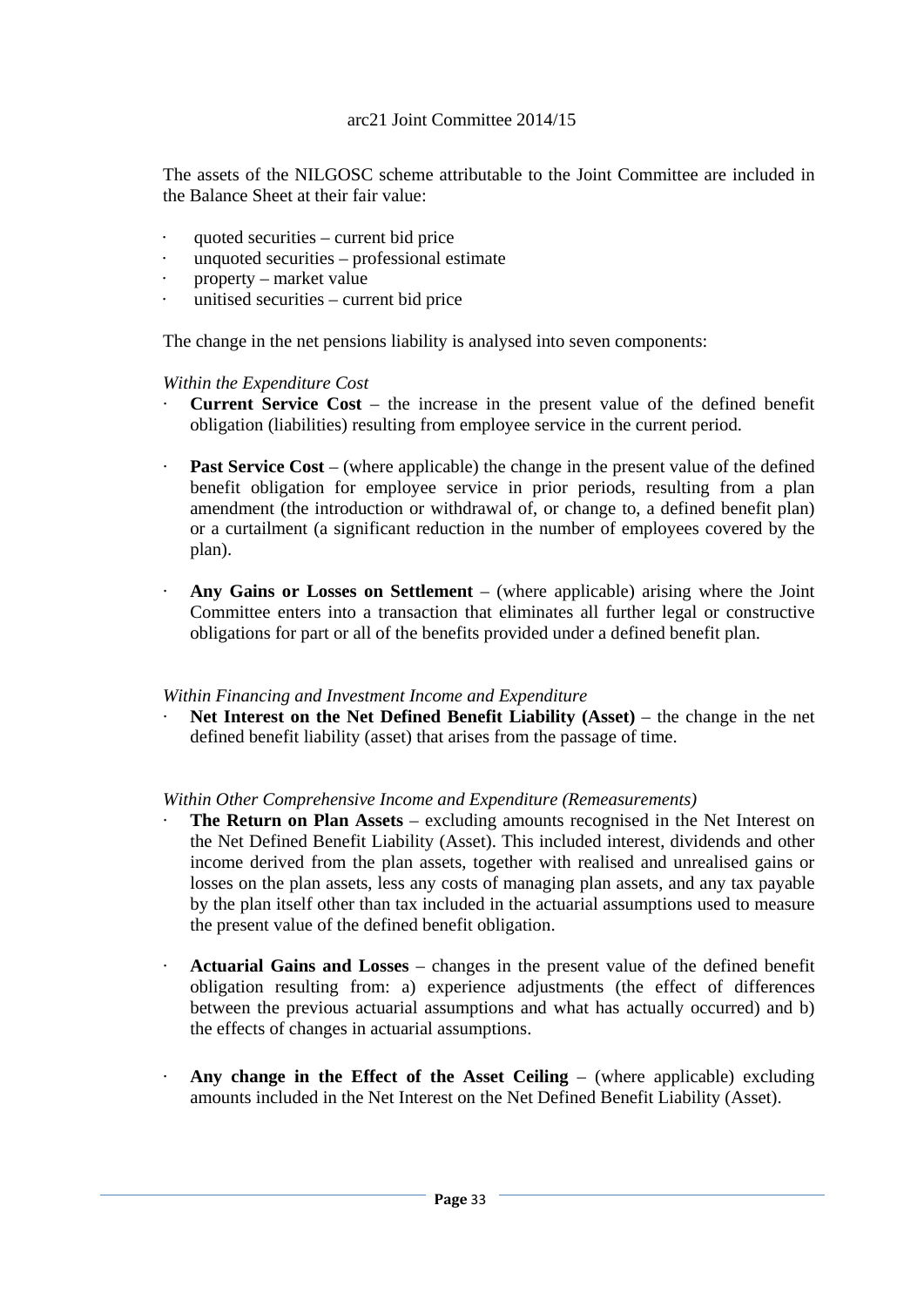*Within the Movement in Reserves Statement Appropriations* 

- · **Contributions by Scheme Participants** the increase in scheme liabilities and assets due to payments into the scheme by employees (where increased contribution increases pension due to the employee in the future).
- **Contributions by the Employer –** the increase in scheme assets due to payments into the scheme by the employer.

In relation to retirement benefits, statutory provisions require the General Reserves balance to be charged with the amount payable by the Joint Committee to the pension fund or directly to pensioners in the year, not the amount calculated according to the relevant accounting standards. In the Movement in Reserves Statement, appropriations are made to and from the Pensions Reserve to remove the notional debits and credits for retirement benefits and replace them with debits for the cash paid to the pension fund and pensioners and any such amounts payable but unpaid at the year-end. The negative balance that arises on the Pensions Reserve thereby measures the beneficial impact to the General Reserves of being required to account for retirement benefits on the basis of cash flows rather than as benefits are earned by employees.

# **Discretionary Benefits**

The Joint Committee also has restricted powers to make discretionary awards of retirement benefits in the event of early retirements. Any liabilities estimated to arise as a result of an award to any member of staff are accrued in the year of the decision to make the award and accounted for using the same policies that are applied to the NILGOSC pension fund.

# **vii) Events After the Balance Sheet Date**

Events after the balance sheet date are those events, both favourable and unfavourable, that occur between the end of the reporting period and the date when the Statement of Accounts is authorised for issue.

Two types of events can be identified:

- those that provide evidence of conditions that existed at the end of the reporting period – the Statement of Accounts is adjusted to reflect such events; and
- those that are indicative of conditions that arose after the reporting period the Statement of Accounts is not adjusted to reflect such events, but where a category of events would have a material effect, disclosure is made in the notes of the nature of the events and their estimated financial effect.

The financial statements may subsequently be adjusted up to the date when they are authorised for issue. This date will be recorded on the financial statements and is usually the date the Local Government Auditor issues her certificate and opinion. Where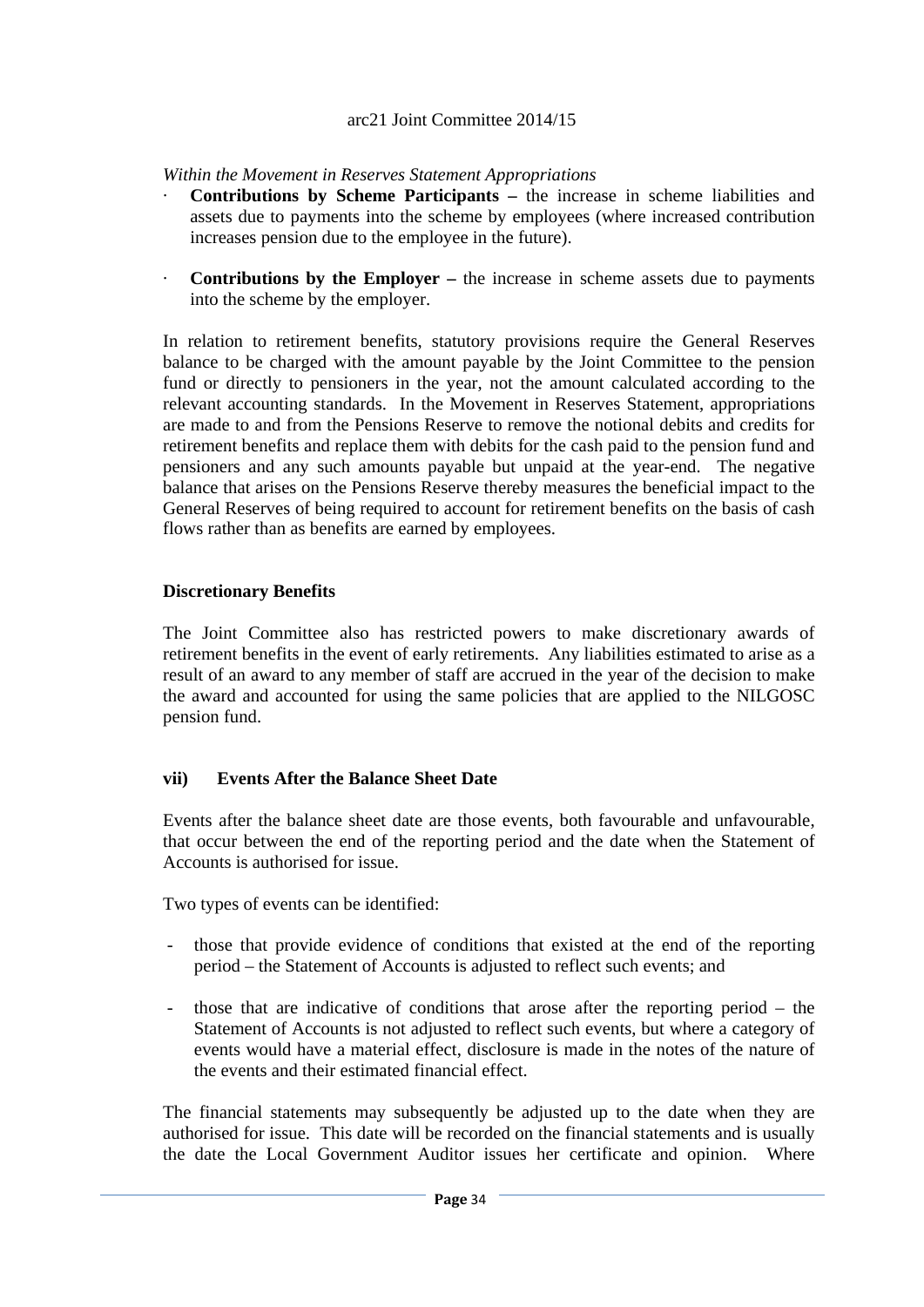material adjustments are made in this period they will be disclosed.

Events taking place after the date of authorisation for issue are not reflected in the Statement of Accounts.

### **viii) Exceptional Items**

When items of income and expense are material, their nature and amount is disclosed separately, either on the face of the Comprehensive Income and Expenditure Statement or in the notes to the accounts, depending on how significant the items are to an understanding of the Joint Committee's financial performance.

### **ix) Prior Period Adjustments, Changes in Accounting Policies and Estimates and Errors**

Prior period adjustments may arise as a result of a change in accounting policies or to correct a material error. Changes in accounting estimates are accounted for prospectively, i.e., in the current and future years affected by the change and do not give rise to a prior period adjustment.

Changes in accounting policies are only made when required by proper accounting practices or the change provides more reliable or relevant information about the effect of transactions, other events and conditions on the Joint Committee's financial position or financial performance. Where a change is made, it is applied retrospectively by adjusting opening balances and comparative amounts for the prior period as if the new policy had always been applied.

Material errors discovered in prior period figures are corrected retrospectively by amending opening balances and comparative amounts for the prior period.

### **x) Financial Instruments**

Most financial instruments held by Joint Committees would fall to be classified into just one class of financial liability and two classes of financial assets:

**Financial Liabilities:**  Amortised Cost

**Financial Assets:**  Loans and Receivables Available for Sale

Financial liabilities are recognised on the Balance Sheet when the Joint Committee becomes a party to the contractual provisions of a financial instrument and are initially measured at fair value and are carried at their amortised cost. Annual charges to the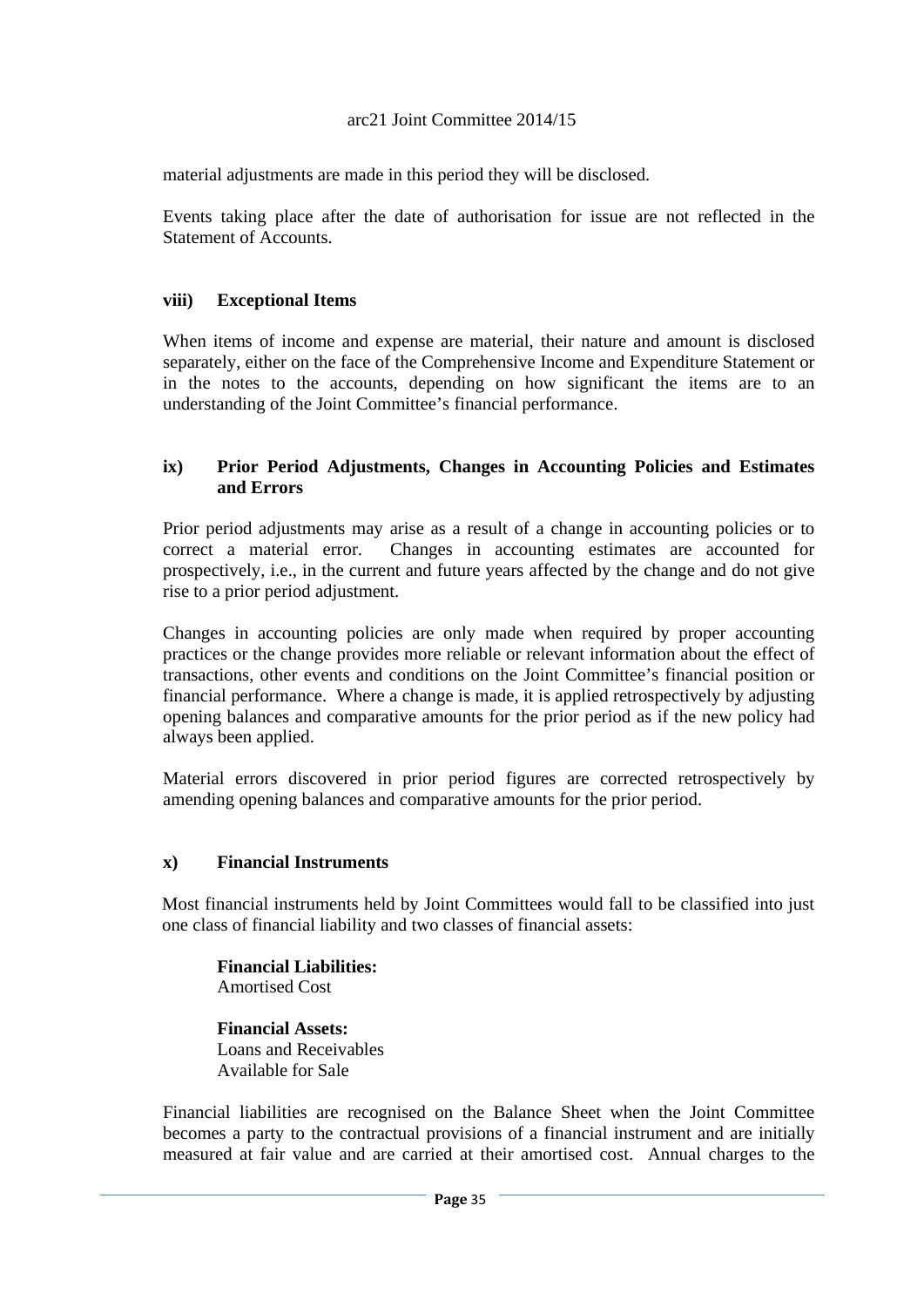Financing and Investment Expenditure line in the Comprehensive Income and Expenditure Statement for interest payable are based on the carrying amount of the liability, multiplied by the effective rate of interest for the instrument. The effective interest rate is the rate that exactly discounts estimated future cash payments over the life of the instrument to the amount at which it was originally recognised.

For most of the borrowings that the Joint Committee has, this means that the amount presented in the Balance Sheet is the outstanding principal repayable (plus accrued interest); and interest charged to the Comprehensive Income and Expenditure Statement is the amount payable for the year according to the loan agreement.

Gains and losses on the repurchase or early settlement of borrowing are credited and debited to the Financing and Investment Income or Expenditure line in the Comprehensive Income and Expenditure Statement in the year of repurchase/settlement. However, where repurchase has taken place as part of a restructuring of the loan portfolio that involves the modification or exchange of existing instruments, the premium or discount is respectively deducted from or added to the amortised cost of the new or modified loan and the write-down to the Comprehensive Income and Expenditure Statement is spread over the life of the loan by an adjustment to the effective interest rate.

Where premiums and discounts have been charged to the Comprehensive Income and Expenditure Statement, regulations allow the impact on the General Reserves Balance to be spread over future years. The Joint Committee has a policy of spreading the gain or loss over the term that was remaining on the loan against which the premium was payable or discount receivable when it was repaid. The reconciliation of amounts charged to the Comprehensive Income and Expenditure Statement to the net charge required against the General Reserves Balance is managed by a transfer to or from the Financial Instruments Adjustment Account in the Movement in Reserves Statement.

### Financial Assets

Financial assets are classified into two types:

- loans and receivables assets that have fixed or determinable payments but are not quoted in an active market; and
- available-for-sale assets that have a quoted market price and/or do not have fixed or determinable payments.

### Loans and Receivables

Loans and receivables are recognised on the Balance Sheet when the Joint Committee becomes a party to the contractual provisions of a financial instrument and are initially measured at fair value. They are then measured at their amortised cost. Annual credits to the Financing and Investment Income line in the Comprehensive Income and Expenditure Statement for interest receivable are based on the carrying amount of the asset multiplied by the effective rate of interest for the instrument. The Joint Committee has not made any relevant transactions to date but if it did so the policy would incorporate the amounts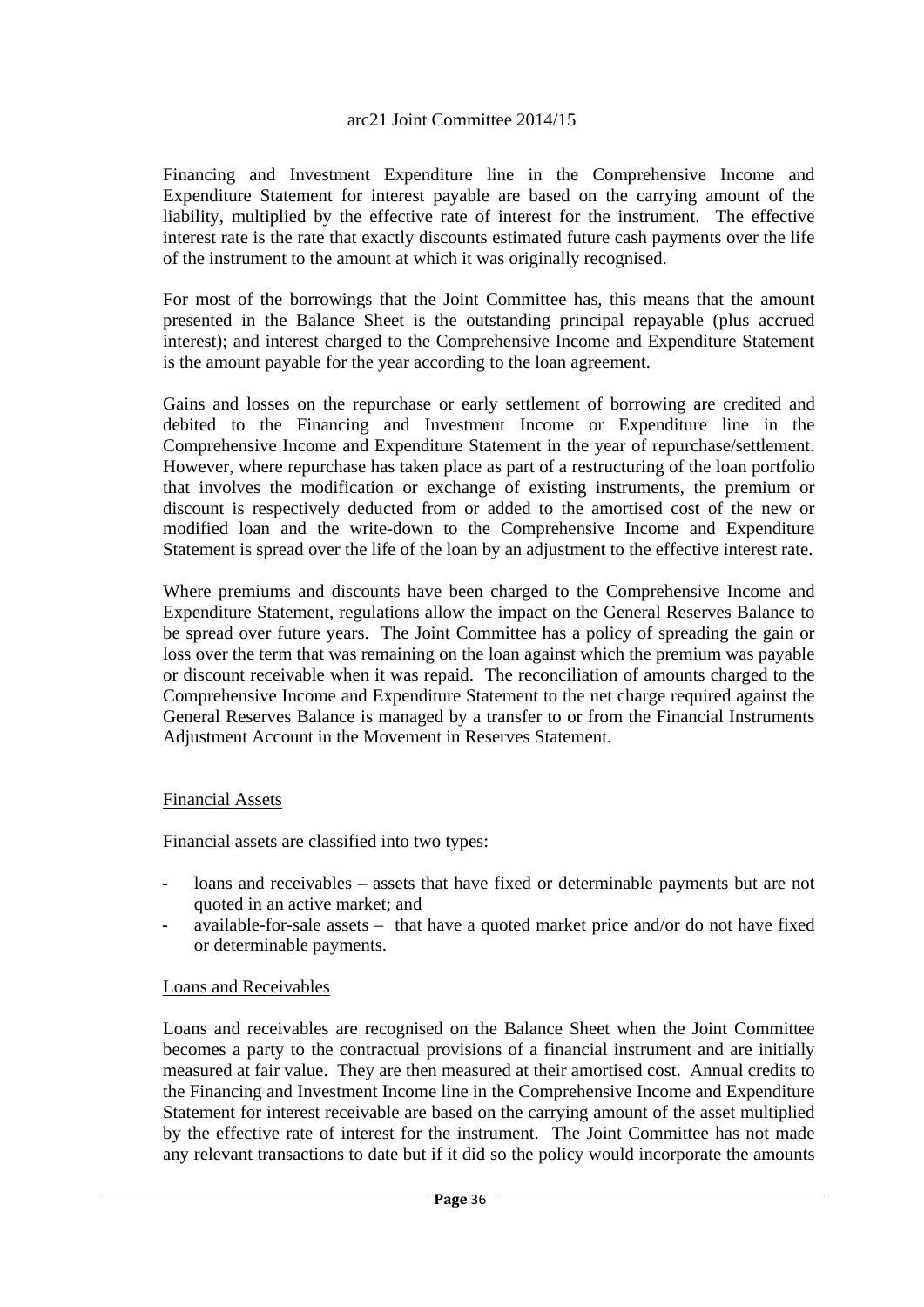involved being presented in the Balance Sheet as the outstanding principal receivable (plus accrued interest) and interest credited to the Comprehensive Income and Expenditure Statement as the amount receivable for the year in the loan agreement.

### Available-for-Sale Assets

Available-for-sale assets are recognised on the Balance Sheet when the Joint Committee becomes a party to the contractual provisions of a financial instrument and are initially measured and carried at fair value. Where the asset has fixed or determinable payments, annual credits to the Financing and Investment Income line in the Comprehensive Income and Expenditure Statement for interest receivable are based on the amortised cost of the asset multiplied by the effective rate of interest for the instrument. Where there are no fixed or determinable payments, income (e.g., dividends) is credited to the Comprehensive Income and Expenditure Statement when it becomes receivable by the Joint Committee.

Assets are maintained in the Balance Sheet at fair value. Values are based on the following principles:

- instruments with quoted market prices the market price:
- other instruments with fixed and determinable payments discounted cash flow analysis; and
- equity shares with no quoted market prices independent appraisal of company valuations.

Changes in fair value are balanced by an entry in the Available-for-Sale Reserve and the gain/loss is recognised in the Surplus or Deficit on Revaluation of Available-for -Sale Financial Assets. The exception is where impairment losses have been incurred – these are debited to the Financing and Investment Expenditure line in the Comprehensive Income and Expenditure Statement, along with any net gain or loss for the asset accumulated in the Available-for-Sale Reserve.

Where assets are identified as impaired because of a likelihood arising from a past event that payments due under the contract will not be made (fixed or determinable payments) or fair value falls below cost, the asset is written down and a charge made to the Financing and Investment Expenditure line in the Comprehensive Income and Expenditure Statement. If the asset has fixed or determinable payments, the impairment loss is measured as the difference between the carrying amount and the present value of the revised future cash flows discounted at the asset's original effective interest rate. Otherwise, the impairment loss is measured as any shortfall of fair value against the acquisition cost of the instrument (net of any principal repayment and amortisation).

Any gains and losses that arise on the derecognition of the asset are credited or debited to the Financing and Investment Income or Expenditure line in the Comprehensive Income and Expenditure Statement, along with any accumulated gains or losses previously recognised in the Available-for-Sale Reserve.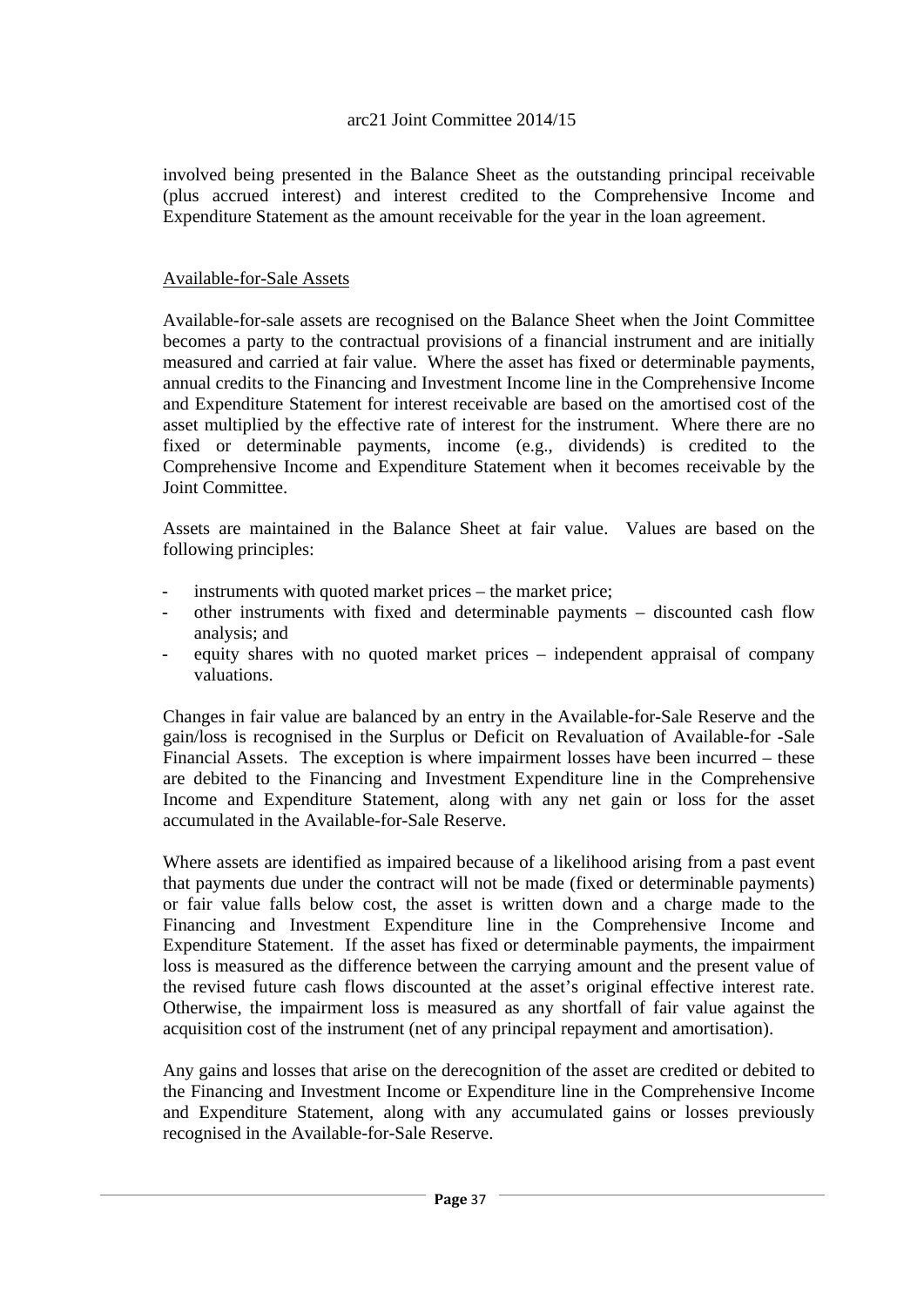Where fair value cannot be measured reliably, the instrument is carried at cost (less any impairment losses).

## **xi) Foreign Currency Translation**

Where the Joint Committee has entered into a transaction denominated in a foreign currency, the transaction is converted into sterling at the exchange rate applicable on the date the transaction was effective. Where amounts in foreign currency are outstanding at the year-end, they are reconverted at the spot exchange rate at 31 March. Resulting gains or losses are recognised in the Comprehensive Income and Expenditure Statement.

### **xii) Government Grants and Contributions**

Whether paid on account, by instalments or in arrears, government grants and Council contributions and donations are recognised as due to the Joint Committee when there is reasonable assurance that:

- the Joint Committee will comply with the conditions attached to the payments; and
- the grants or contributions will be received.

Amounts recognised as due are not credited to the Comprehensive Income and Expenditure Statement until conditions attaching to the grant or contribution have been satisfied. Conditions are stipulations that specify that the future economic benefits or service potential embodied in the asset acquired using the grant or contribution are required to be consumed by the recipient as specified or future economic benefits or service potential must be returned to the transferor.

Monies advanced as grants and contributions for which conditions have not been satisfied are carried in the Balance Sheet as creditors. When conditions are satisfied, the grant or contribution is credited to Government Grants in the Comprehensive Income and Expenditure Statement.

Where capital grants are credited to the Comprehensive Income and Expenditure Statement, they are reversed out of the General Reserves Balance in the Movement in Reserves Statement. Where the grant has yet to be used to finance capital expenditure, it is posted to the Capital Grants Unapplied Reserve. Where it has been applied, it is posted to the Capital Adjustment Account. Amounts in the Capital Grants Unapplied Reserve are transferred to the Capital Adjustment Account once they have been applied to fund capital expenditure.

### **xiii) Intangible Assets**

Expenditure on non-monetary assets that do not have physical substance but are controlled by the Joint Committee as a result of past events (e.g. software licences) is capitalised when it is expected that future economic benefits or service potential will flow from the intangible asset to the Joint Committee.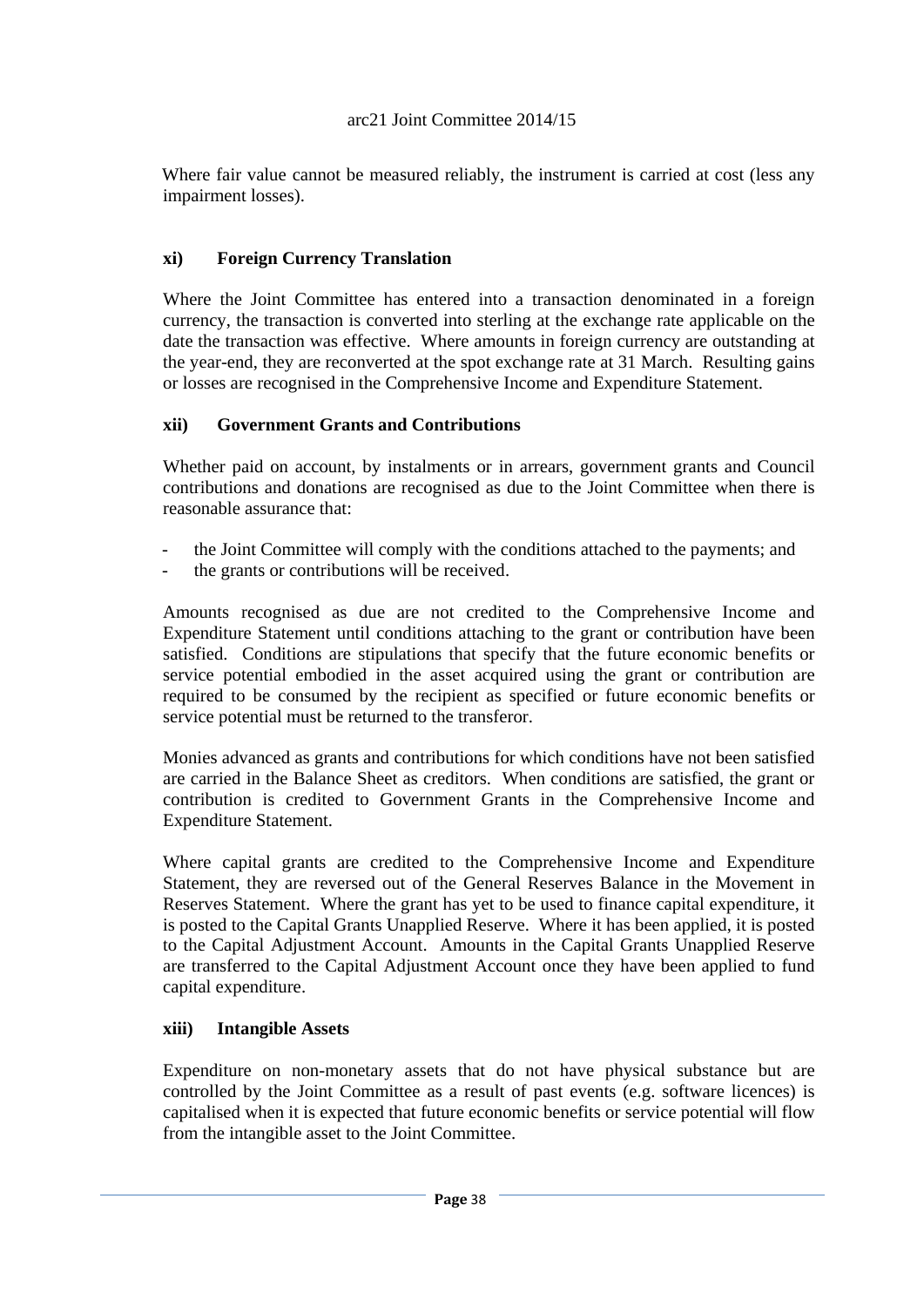Internally generated assets are capitalised where it is demonstrable that the project is technically feasible and is intended to be completed (with adequate resources being available) and the Joint Committee will be able to generate future economic benefits or deliver service potential by being able to sell or use the asset. Expenditure is capitalised where it can be measured reliably as attributable to the asset and restricted to that incurred during the development phase (research expenditure is not capitalised).

Expenditure on the development of websites is not capitalised if the website is solely or primarily intended to promote or advertise the Joint Committee's goods or services.

Intangible assets are measured initially at cost. Amounts are only revalued where the fair value of the assets held by the Joint Committee can be determined by reference to an active market. In practice, no intangible asset held by the Joint Committee meets this criterion, and they are therefore carried at amortised cost. The depreciable amount of an intangible asset is amortised over its useful life to the Comprehensive Income and Expenditure Statement. An asset is tested for impairment whenever there is an indication that the asset might be impaired – any losses recognised are posted to the Comprehensive Income and Expenditure Statement. Any gain or loss arising on the disposal or abandonment of an intangible asset is posted to the Other Operating Expenditure line in the Comprehensive Income and Expenditure Statement.

Where expenditure on intangible assets qualifies as capital expenditure for statutory purposes, amortisation, impairment losses and disposal gains and losses are not permitted to have an impact on the General Reserves Balance. The gains and losses are therefore reversed out of the General Reserves Balance in the Movement in Reserves Statement and posted to the Capital Adjustment Account and (for any sale proceeds greater than £5k) the Capital Receipts Reserve.

## **xiv) Inventories & Long Term Contracts**

Inventories are included in the Balance Sheet at the lower of cost and net realisable value. The cost of inventories is assigned using the weighted average costing formula.

Long Term contracts are accounted for on the basis of charging the surplus or deficit on the provision of services with the value of works and services received under the contract during the financial year.

## **xv) Investment Property**

Investment properties are those that are used solely to earn rentals and/or for capital appreciation. The definition is not met if the property is used in any way to facilitate the delivery of services or production of goods or is held for sale.

Investment properties are measured initially at cost and subsequently at fair value, based on the amount at which the asset could be exchanged between knowledgeable parties at arm's length. Investment properties are not depreciated but are revalued annually according to market conditions at the year-end. Gains and losses on revaluation are posted to the Financing and Investment Income or Expenditure line in the Comprehensive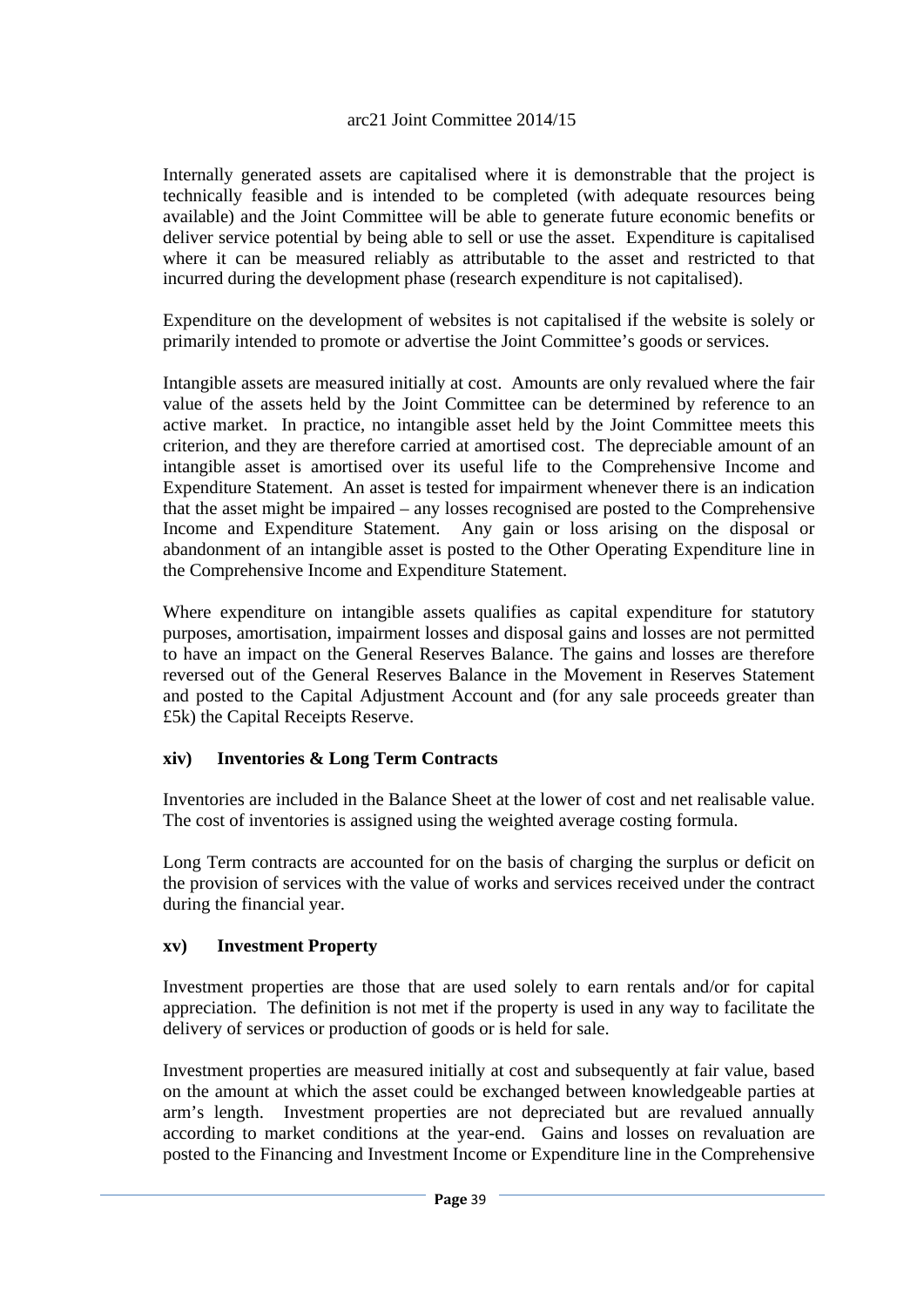Income and Expenditure Statement. The same treatment is applied to gains and losses on disposal.

Rentals received in relation to investment properties are credited to the Financing and Investment Income line in the Comprehensive Income and Expenditure Statement and result in a gain for the General Reserves Balance. However, revaluation and disposal gains and losses are not permitted by statutory arrangements to have an impact on the General Reserves Balance. The gains and losses are therefore reversed out of the General Reserves Balance in the Movement in Reserves Statement and posted to the Capital Adjustment Account and the Capital Receipts Reserve.

## **xvi) Landfill Allowance Schemes**

The Landfill Allowances Scheme operates under the Landfill Allowances Scheme (Northern Ireland) Regulations 2005. Local Authorities are allocated annual target figures for the maximum amount of biodegradable municipal waste that can be sent to landfill but there are no tradable allowances. It is not a 'cap and trade' scheme since landfill allowances are not tradable. For this reason, landfill allowances are not recognised as assets on the Balance Sheet.

### **xvii) Leases**

Leases are classified as finance leases where the terms of the lease transfer substantially all the risks and rewards incidental to ownership of the property from the lessor to the lessee. All other leases are classified as operating leases.

Where a lease covers both land and buildings, the land and buildings elements are considered separately for classification. Arrangements that do not have the legal status of a lease but convey a right to use an asset in return for payment are accounted for under this policy where fulfilment of the arrangement is dependent on the use of specific assets.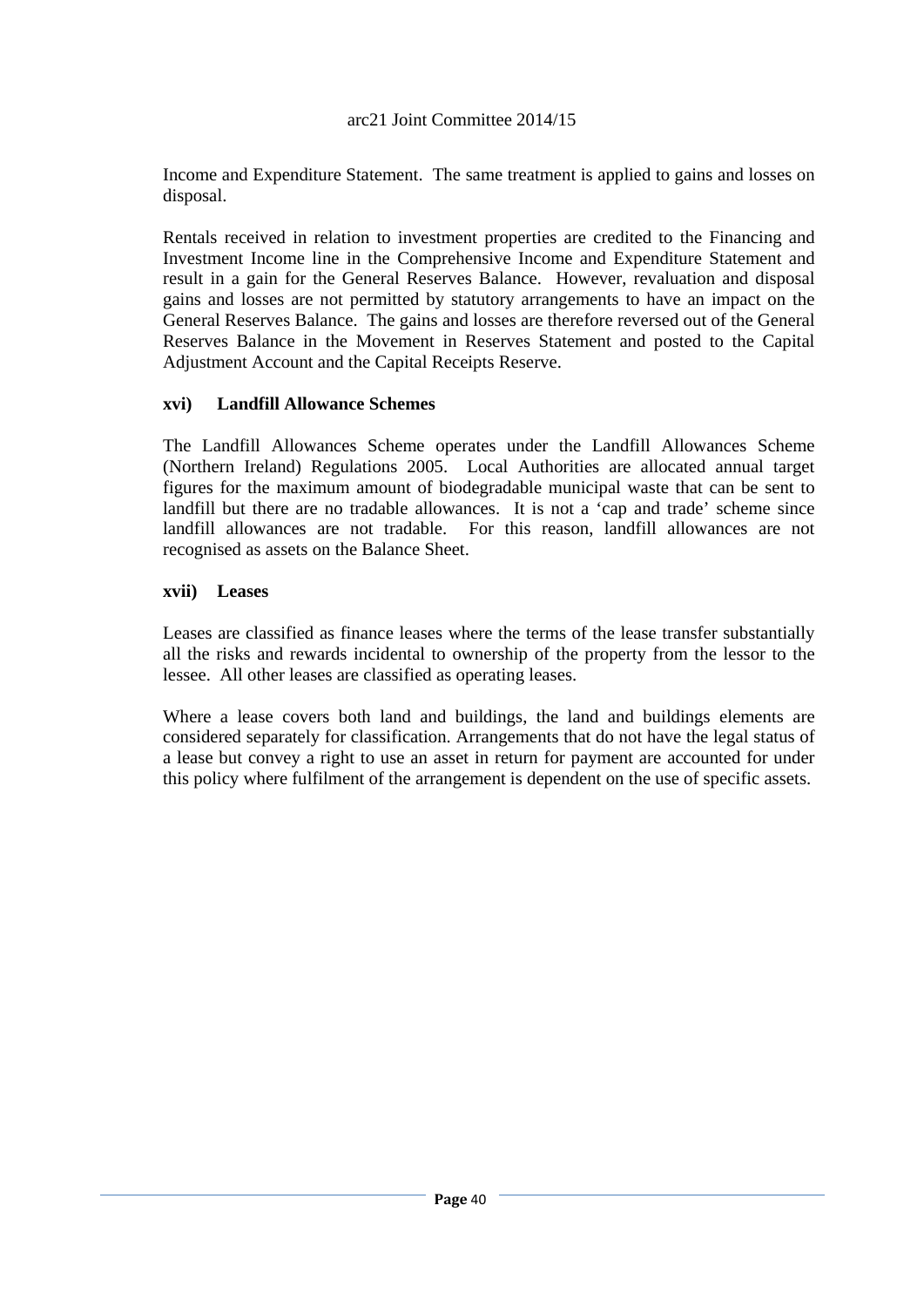### The Joint Committee as Lessee

#### *Finance Lease:*

Property, plant and equipment held under finance leases is recognised on the Balance Sheet at the commencement of the lease at its fair value measured at the lease's inception (or the present value of the minimum lease payments, if lower). The asset recognised is matched by a liability for the obligation to pay the lessor. Initial direct costs of the Joint Committee are added to the carrying amount of the asset. Premiums paid on entry into a lease are applied to writing down the lease liability. Contingent rents are charged as expenses in the periods in which they are incurred.

Lease payments are apportioned between:

- a charge for the acquisition of the interest in the property applied to write down the lease liability, and
- a finance charge (debited to the Financing and Investment Expenditure line in the Comprehensive Income and Expenditure Statement).

Property, Plant and Equipment recognised under finance leases are accounted for using the policies applied generally to such assets, subject to depreciation being charged over the lease term if this is shorter than the asset's estimated useful life.

The Joint Committee is not required to raise finance to cover depreciation or revaluation and impairment losses arising on leased assets. Instead, a prudent annual provision is made from revenue towards the deemed capital investment in accordance with statutory requirements. Depreciation and impairment losses are therefore replaced by a revenue provision in the Comprehensive Income and Expenditure Statement, by way of an adjusting transaction with the Capital Adjustment Account in the Movement in Reserves Statement for the difference between the two.

### *Operating Leases:*

Rentals paid under operating leases are charged to the Comprehensive Income and Expenditure Statement as an expense of the services benefiting from the use of the leased property, plant or equipment. Charges are made on a straight-line basis over the life of the lease, even if this does not match the pattern of payments (e.g., there is a rent-free period at the commencement of the lease).

### The Joint Committee as Lessor

### *Finance Leases*

Where the Joint Committee grants a finance lease over a property or an item of plant or equipment, the relevant asset is written out of the Balance Sheet as a disposal. At the commencement of the lease, the carrying amount of the asset in the Balance Sheet (whether Property, Plant and Equipment or Assets Held for Sale) is written off to the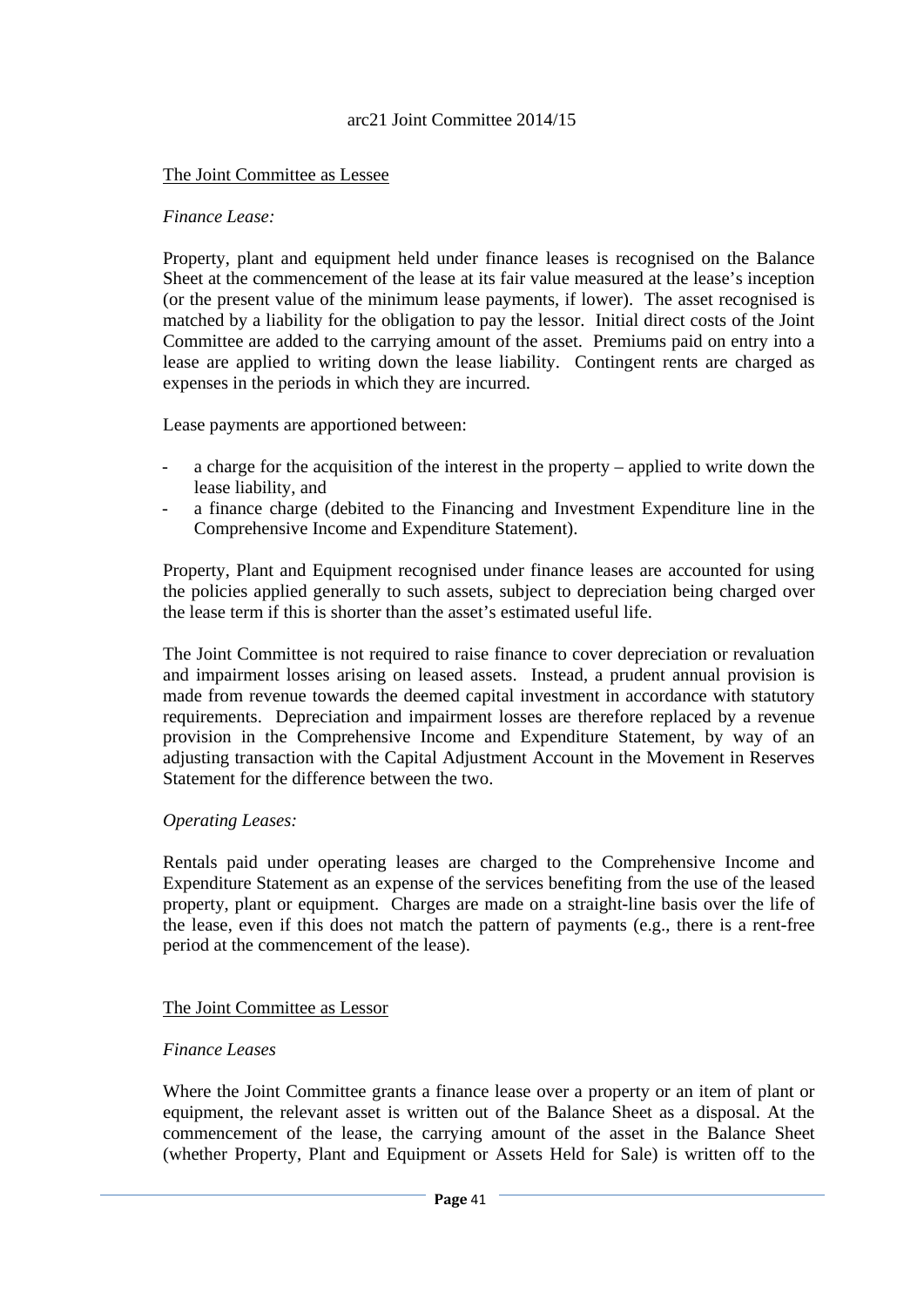Other Operating Expenditure line in the Comprehensive Income and Expenditure Statement as part of the gain or loss on disposal. A gain, representing the Joint Committee's net investment in the lease, is credited to the same line in the Comprehensive Income and Expenditure Statement also as part of the gain or loss on disposal (i.e. netted off against the carrying value of the asset at the time of disposal), matched by a lease asset (long term debtor) in the Balance Sheet.

Lease rentals receivable are apportioned between:

- a charge for the acquisition of the interest in the property applied to write down the lease asset (long term debtor) together with any premiums received; and
- finance income (credited to the Financing and Investment Income line in the Comprehensive Income and Expenditure Statement).

The gain credited to the Comprehensive Income and Expenditure Statement on disposal is not permitted by statute to increase the General Reserves Balance and will be required to be treated as a capital receipt. Where a premium has been received, this is posted out of the General Reserves Balance to the Capital Receipts Reserve in the Movement in Reserves Statement. Where the amount due in relation to the lease asset is to be settled by the payment of rentals in future financial years, this is posted out of the General Reserves Balance to the Deferred Capital Receipts Reserve in the Movement in Reserves Statement. When the future rentals are paid, the element for the charge for the acquisition of the interest in the property is used to write down the lease asset (debtor). At this point, the deferred capital receipts are transferred to the Capital Receipts Reserve.

### *Operating Leases*

Where the Joint Committee grants an operating lease over a property or an item of plant or equipment, the asset is retained in the Balance Sheet. Rental income is credited to the Other Operating Expenditure line in the Comprehensive Income and Expenditure Statement. Credits are made on a straight-line basis over the life of the lease, even if this does not match the pattern of payments (e.g., there is a premium paid at the commencement of the lease). Initial direct costs incurred in negotiating and arranging the lease are added to the carrying amount of the relevant asset and charged as an expense over the lease term on the same basis as rental income.

## **xviii) Disposals and Non-Current Assets Held for Sale**

When it becomes probable that the carrying amount of an asset will be recovered principally through a sale transaction rather than through its continuing use, it is reclassified as an Asset Held for Sale. The asset is revalued immediately before reclassification and then carried at the lower of this amount and fair value less costs to sell. Where there is a subsequent decrease to fair value less costs to sell, the loss is posted to the Other Operating Expenditure line in the Comprehensive Income and Expenditure Statement. Gains in fair value are recognised only up to the amount of any previously recognised losses. Depreciation is not charged on Assets Held for Sale.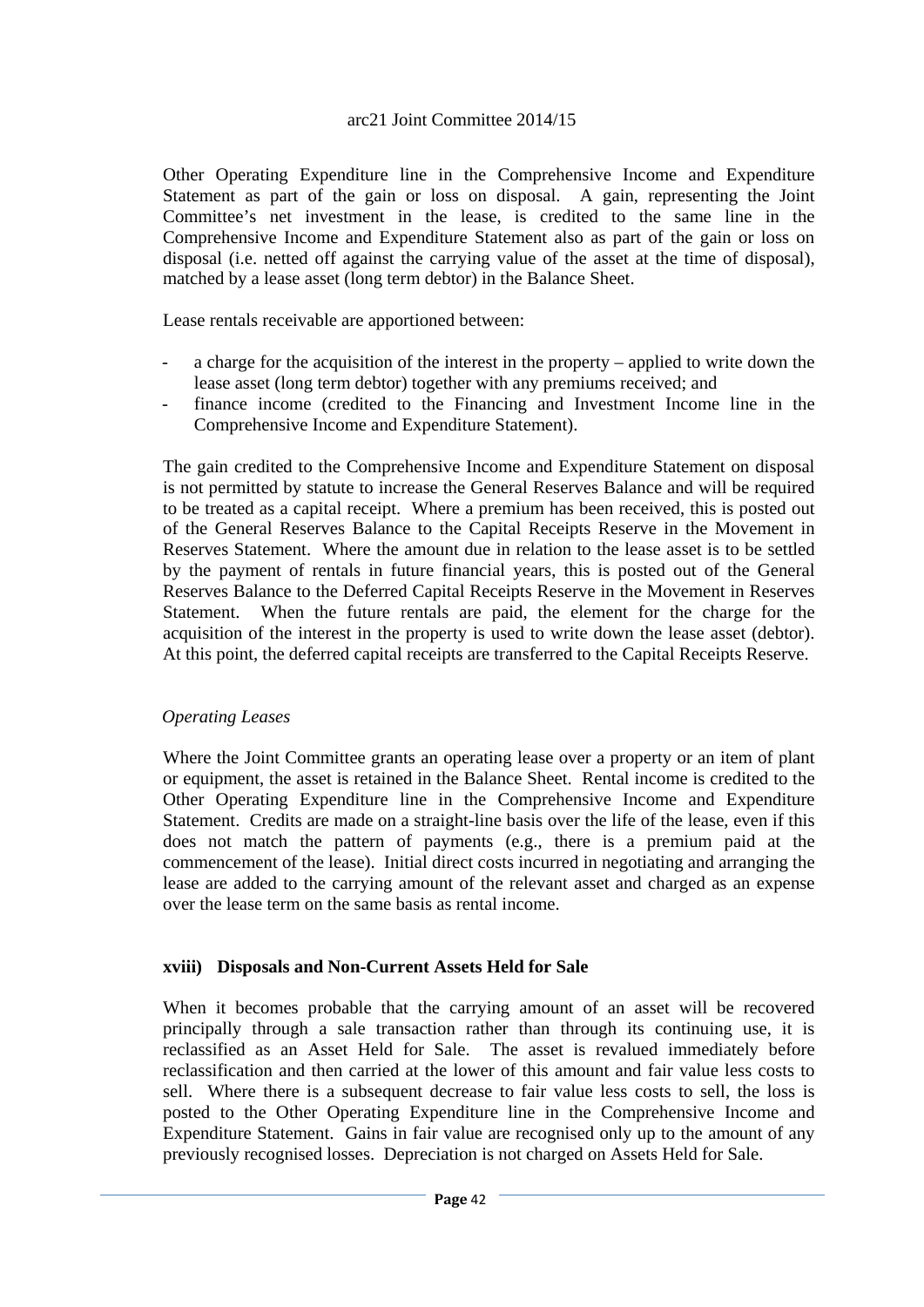If assets no longer meet the criteria to be classified as Held for Sale, they are reclassified back to non-current assets and valued at the lower of its carrying amount before they were classified as Held for Sale: adjusted for depreciation, amortisation or revaluations that would have been recognised had they not been classified as Held for Sale, and their recoverable amount at the date of the decision not to sell.

Assets that are to be decommissioned i.e. abandoned or scrapped are not reclassified as Assets Held for Sale.

When an asset is disposed of, or decommissioned, the carrying amount of the asset in the Balance Sheet (whether Property, Plant and Equipment or Assets Held for Sale) is written off to the Other Operating Expenditure line in the Comprehensive Income and Expenditure Statement as part of the gain or loss on disposal. Receipts from disposals (if any) are credited to the same line in the Comprehensive Income and Expenditure Statement also as part of the gain or loss on disposal (i.e. netted off against the carrying value of the asset at the time of disposal). Any revaluation gains accumulated for the asset in the Revaluation Reserve are transferred to the Capital Adjustment Account.

Amounts received for a disposal are categorised as capital receipts and credited to the Capital Receipts Reserve. Receipts are appropriated to the Reserve from the General Reserves Balance in the Movement in Reserves Statement.

The written-off value of disposals is not a charge against General Reserves, as the cost of fixed assets is fully provided for under separate arrangements for capital financing. Amounts are appropriated to the Capital Adjustment Account from the General Reserves Balance in the Movement in Reserves Statement.

## **xix) Overheads and Support Services**

The costs of overheads and support services are charged to those that benefit from the supply or service in accordance with the costing principles of the CIPFA Service Reporting Code of Practice 2014/15 (SeRCOP). The total absorption costing principle is used – the full cost of overheads and support services are shared between users in proportion to the benefits received.

## **xx) Property, Plant and Equipment**

Assets that have physical substance and are held for use in the production or supply of goods or services, for rental to others or for administrative purposes and that are expected to be used during more than one financial year are classified as Property, Plant and Equipment.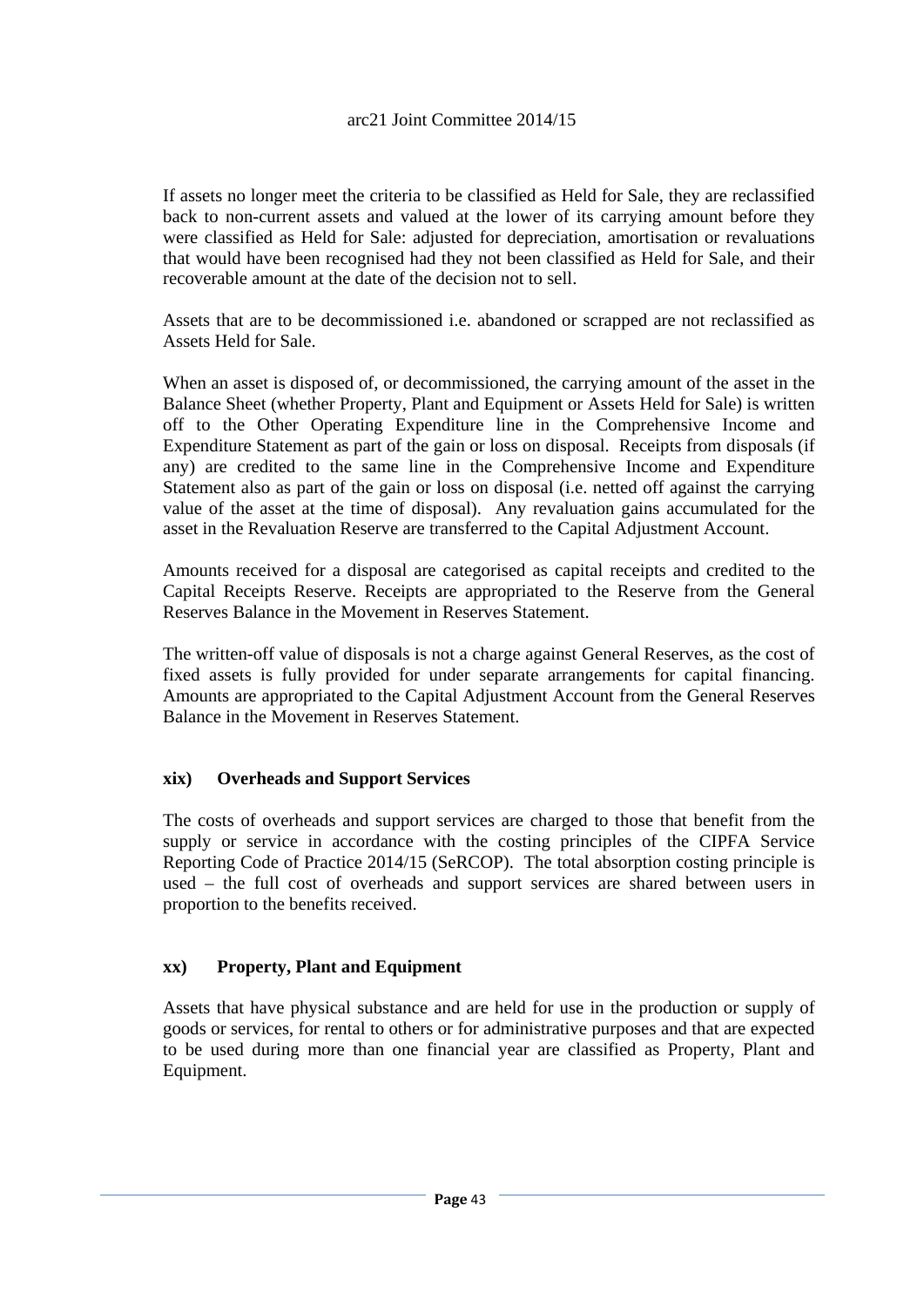## Recognition

Expenditure on the acquisition, creation or enhancement of Property, Plant and Equipment is capitalised on an accruals basis, provided that it is probable that the future economic benefits or service potential associated with the item will flow to the Joint Committee and the cost of the item can be measured reliably. Expenditure that maintains but does not add to an asset's potential to deliver future economic benefits or service potential (i.e., repairs and maintenance) is charged as an expense when it is incurred.

### Measurement

Assets are initially measured at cost, comprising:

- the purchase price;
- any costs attributable to bringing the asset to the location and condition necessary for it to be capable of operating in the manner intended by management; and
- the initial estimate of the costs of dismantling and removing the item and restoring the site on which it is located

The Joint Committee does not capitalise borrowing costs incurred whilst assets are under construction.

The cost of assets acquired other than by purchase is deemed to be its fair value, unless the acquisition will not increase the cash flows of the Joint Committee. In the latter case, where the asset is acquired via an exchange, the cost of the acquisition is the carrying amount of the asset given up by the Joint Committee.

Donated assets are measured initially at fair value. The difference between fair value and any consideration paid is credited to the Comprehensive Income and Expenditure Statement, unless the donation has been made conditionally. Until conditions are satisfied, the gain is held in the Donated Assets Account. Where gains are credited to the Comprehensive Income and Expenditure Statement, they are reversed out of the General Reserves Balance to the Capital Adjustment Account in the Movement in Reserves **Statement** 

Assets are then carried in the Balance Sheet using the following measurement bases:

- infrastructure, community assets and assets under construction depreciated historical cost; and
- all other assets  $-$  fair value, determined as the amount that would be paid for the asset in its existing use (existing use value – EUV)

Where there is no market-based evidence of fair value because of the specialist nature of an asset, depreciated replacement cost is used as an estimate of fair value.

Assets included in the Balance Sheet at fair value are revalued sufficiently regularly to ensure that their carrying amount is not materially different from their fair value at the year-end, but as a minimum every five years. Increases in valuations are matched by credits to the Revaluation Reserve to recognise unrealised gains. Exceptionally, gains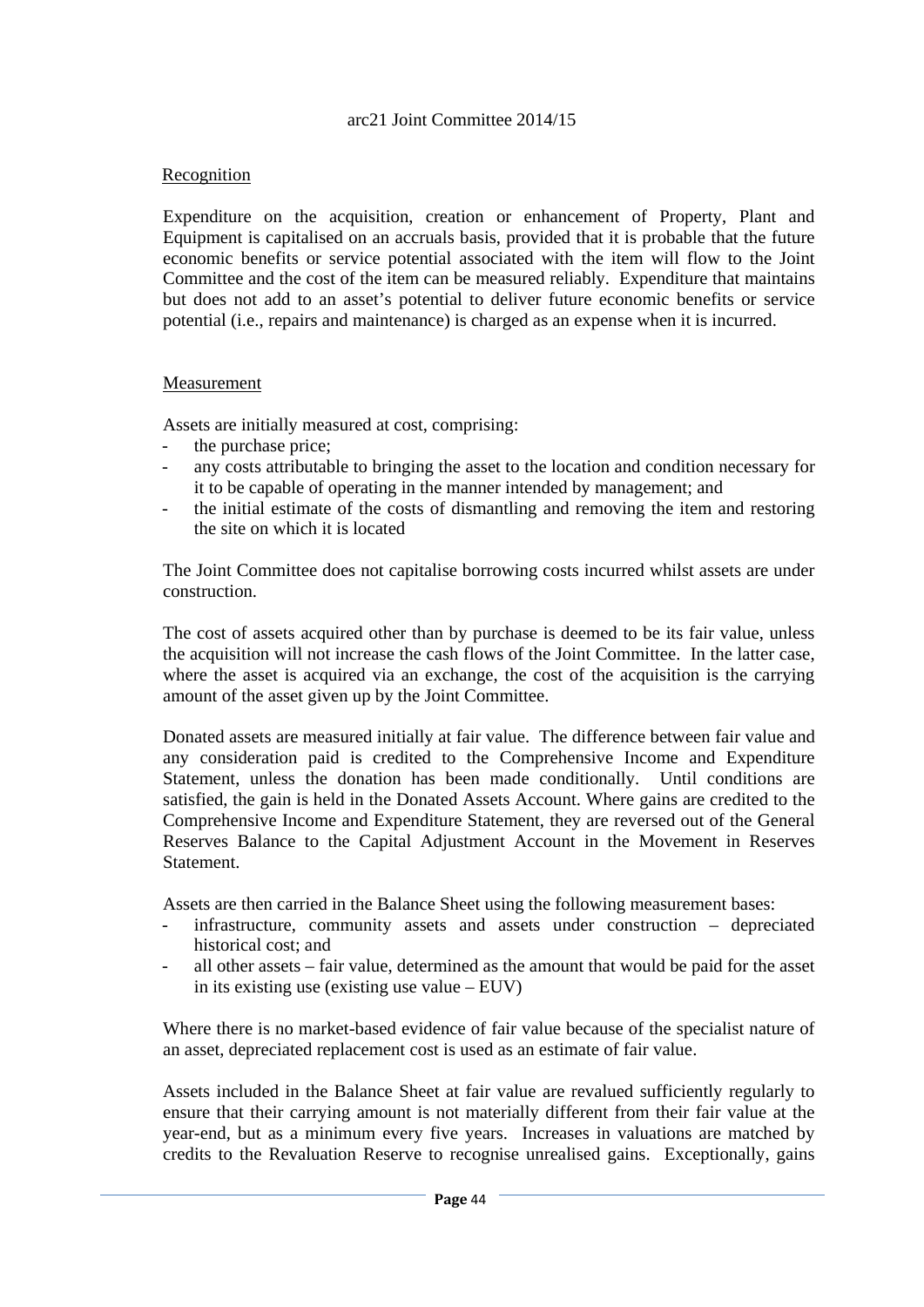might be credited to the Comprehensive Income and Expenditure Statement where they arise from the reversal of a loss previously charged to a service.

The Revaluation Reserve contains revaluation gains recognised since 1 April 2008 only, the date of its formal implementation. Gains arising before that date have been consolidated into the Capital Adjustment Account.

## Impairment

Assets are assessed at each year-end as to whether there is any indication that an asset may be impaired. Where indications exist and any possible differences are estimated to be material, the recoverable amount of the asset is estimated and, where this is less than the carrying amount of the asset, an impairment loss is recognised for the shortfall.

Where impairment losses are identified, they are accounted for as follows:

- where there is a balance of revaluation gains for the asset in the Revaluation Reserve, the carrying amount of the asset is written down against that balance (up to the amount of the accumulated gains), with any excess charged to the Comprehensive Income and Expenditure Statement; and
- where there is no balance in the Revaluation Reserve, the carrying amount of the asset is written down with a charge to the Comprehensive Income and Expenditure Statement.

Where an impairment loss is reversed subsequently, the reversal is credited to the Comprehensive Income and Expenditure Statement, up to the amount of the original loss, adjusted for depreciation that would have been charged if the loss had not been recognised.

The same accounting treatment is applied to revaluation losses as a result of a general fall in asset prices across the board as opposed to a consumption of economic benefit specific to an asset as is in the case of impairment losses.

### Depreciation

Depreciation is provided for on all Property, Plant and Equipment assets by the systematic allocation of their depreciable amounts over their useful lives. An exception is made for assets without a determinable finite useful life (i.e. freehold land and certain Community Assets) and assets that are not yet available for use (i.e. assets under construction).

Depreciation is charged on a straight-line basis on each main class of tangible asset as follows:

 buildings, installations, and fittings are depreciated on their historic value over the estimated remaining life of the asset as advised by the valuer. Depending on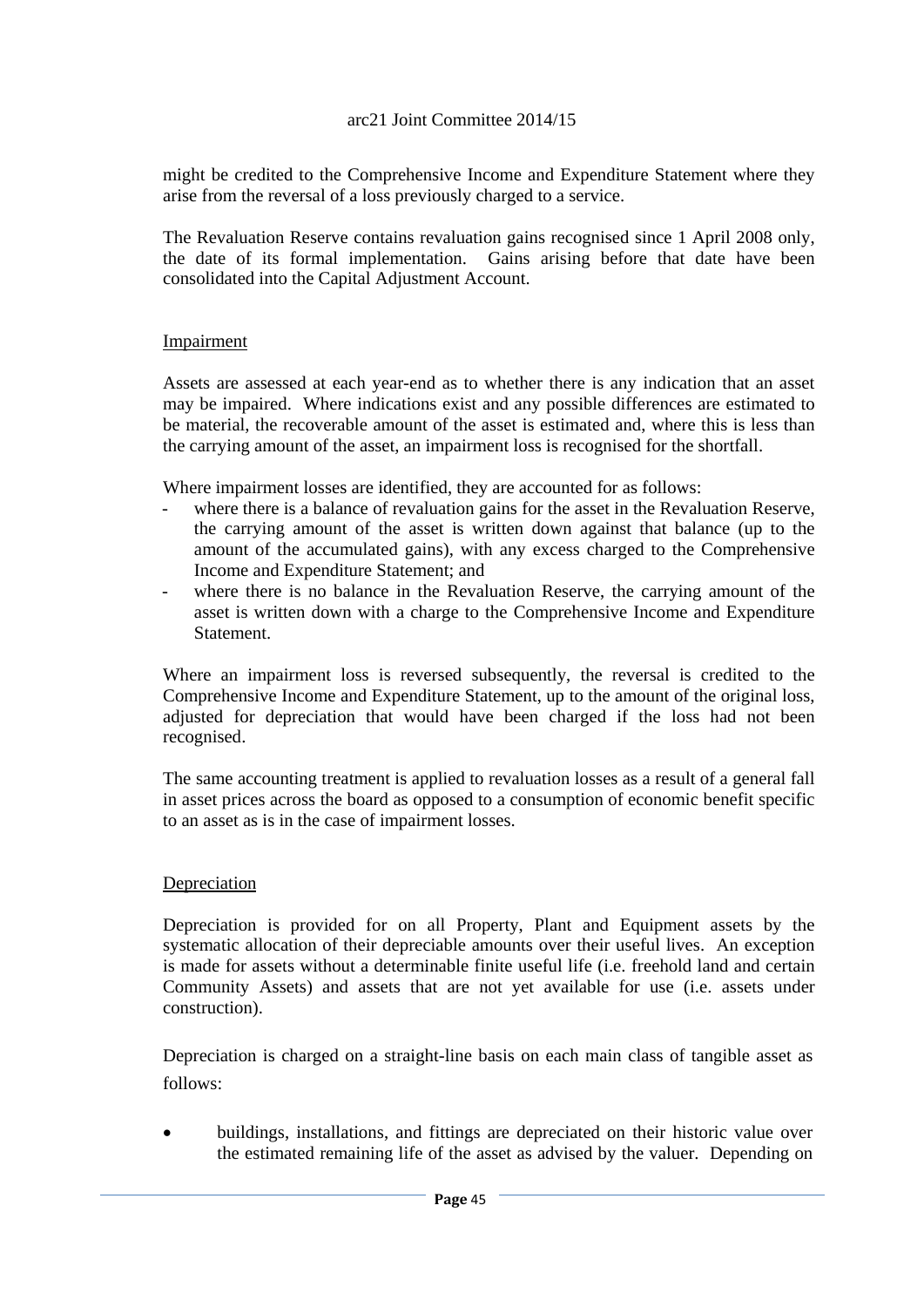the type of building, installation or fitting the maximum useful life will be in the range of 15 to 50 years.

- plant, vehicles and equipment (excluding IT equipment) are depreciated on historic cost using a standard life in the range of 5 to 10 years. IT equipment is depreciated using a standard life in the range of 3 to 5 years.
- a full year's depreciation is charged in the year of acquisition and none in the year of disposal.

## Componentisation

Where an item of Property, Plant and Equipment asset has major components whose cost is significant in relation to the total cost of the item, the components are depreciated separately.

## Revaluations

Revaluation gains are also depreciated, with an amount equal to the difference between current value depreciation charged on assets and the depreciation that would have been chargeable based on their historical cost being transferred each year from the Revaluation Reserve to the Capital Adjustment Account.

## **xxi) Heritage Assets**

Heritage Assets are assets with historical, artistic, scientific, technological, geophysical or environmental qualities that are held and maintained principally for their contribution to knowledge and culture.

Heritage Assets are those assets that are intended to be preserved in trust for future generations because of their cultural, environmental or historic associations. They would be held by this Joint Committee in pursuit of our overall objectives in relation to the maintenance of heritage.

At the end of this reporting period the Joint Committee does not carry any Heritage Assets.

## **xxii) Provisions**

Provisions are made where an event has taken place that gives the Joint Committee a legal or constructive obligation that probably requires settlement by a transfer of economic benefits or service potential, and a reliable estimate can be made of the amount of the obligation. For instance, the Joint Committee may be involved in a court case that could eventually result in the making of a settlement or the payment of compensation.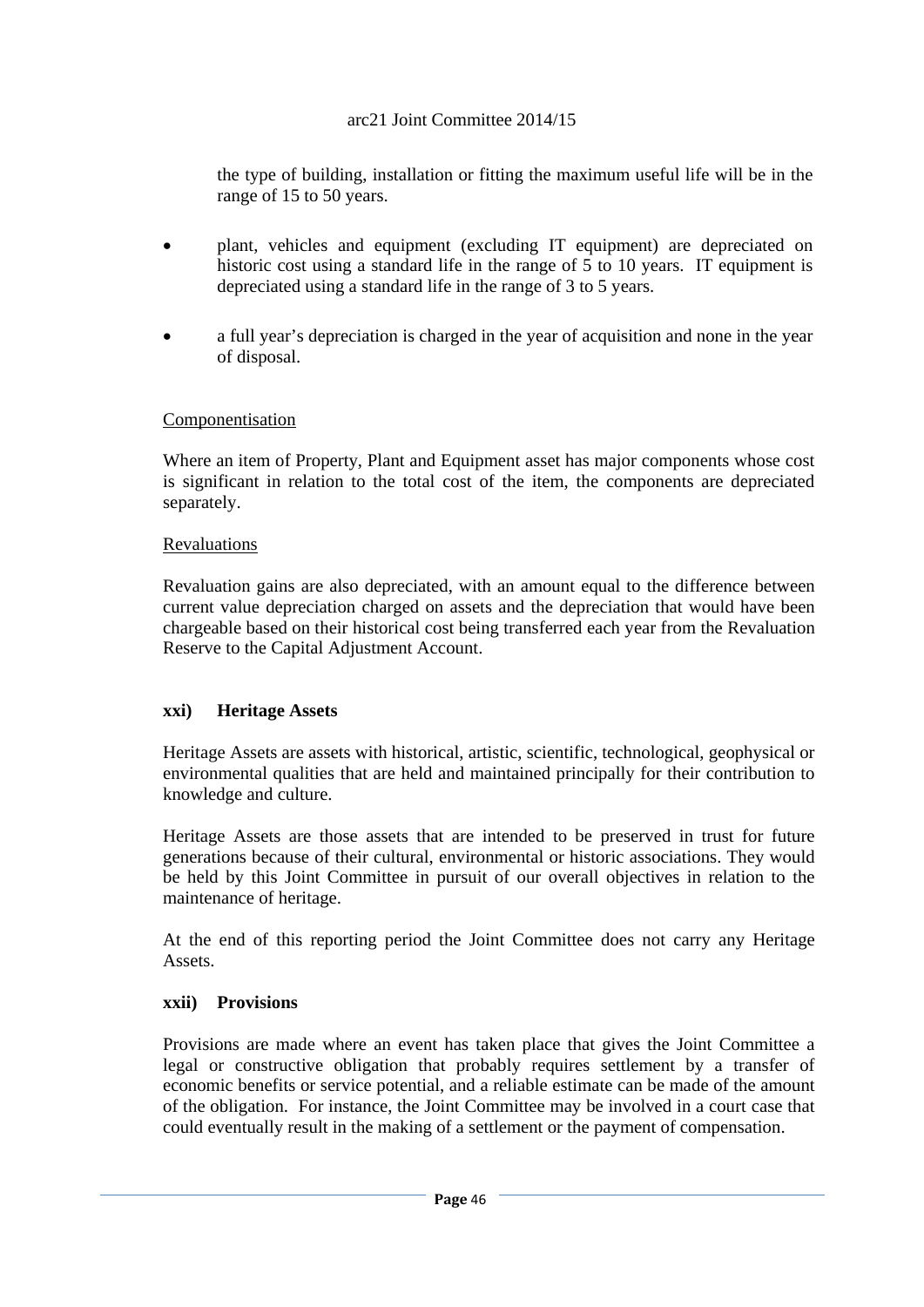Provisions are charged as an expense in the Comprehensive Income and Expenditure Statement in the year that the Joint Committee becomes aware of the obligation, and measured at the best estimate at the balance sheet date of the expenditure required to settle the obligation, taking into account relevant risks and uncertainties.

When payments are eventually made, they are charged to the provision carried in the Balance Sheet. Estimated settlements are reviewed at the end of each financial year – where it becomes less than probable that a transfer of economic benefits will now be required (or a lower settlement than anticipated is made), the provision is reversed and credited back to the relevant service.

Where some or all of the payment required to settle a provision is expected to be recovered from another party (e.g. from an insurance claim), this is only recognised as income for the relevant service if it is virtually certain that reimbursement will be received if the Joint Committee settles the obligation.

### **xxiii) Reserves**

The Joint Committee sets aside specific amounts as reserves for future policy purposes or to cover contingencies*.* Reserves are created by appropriating amounts out of the General Reserves Balance in the Movement in Reserves Statement. When expenditure to be financed from a reserve is incurred, it is charged against the Surplus or Deficit on the Provision of Services in the Comprehensive Income and Expenditure Statement. The reserve is then appropriated back into the General Reserves Balance in the Movement in Reserves Statement so that there is no net charge against General Reserves for the expenditure.

Certain reserves are kept to manage the accounting processes for non-current assets, financial instruments and retirement benefits and do not represent usable resources for the Joint Committee – these reserves are explained in the relevant note to the accounts.

### **xxiv) Charges to Revenue for Non-Current Assets**

Charges to revenue for non-current assets e.g. services, support services and trading accounts are debited with the following amounts to record the cost of holding fixed assets during the year:

- depreciation attributable to the assets used by the Joint Committee;
- revaluation and impairment losses on assets used by the Joint Committee where there are no accumulated gains in the Revaluation Reserve against which the losses can be written off; and
- amortisation of intangible fixed assets.

Depreciation, impairment losses and amortisations are replaced by minimum revenue provision in the General Reserves Balance, by way of an adjusting transaction with the Capital Adjustment Account in the Movement in Reserves Statement for the difference between the two.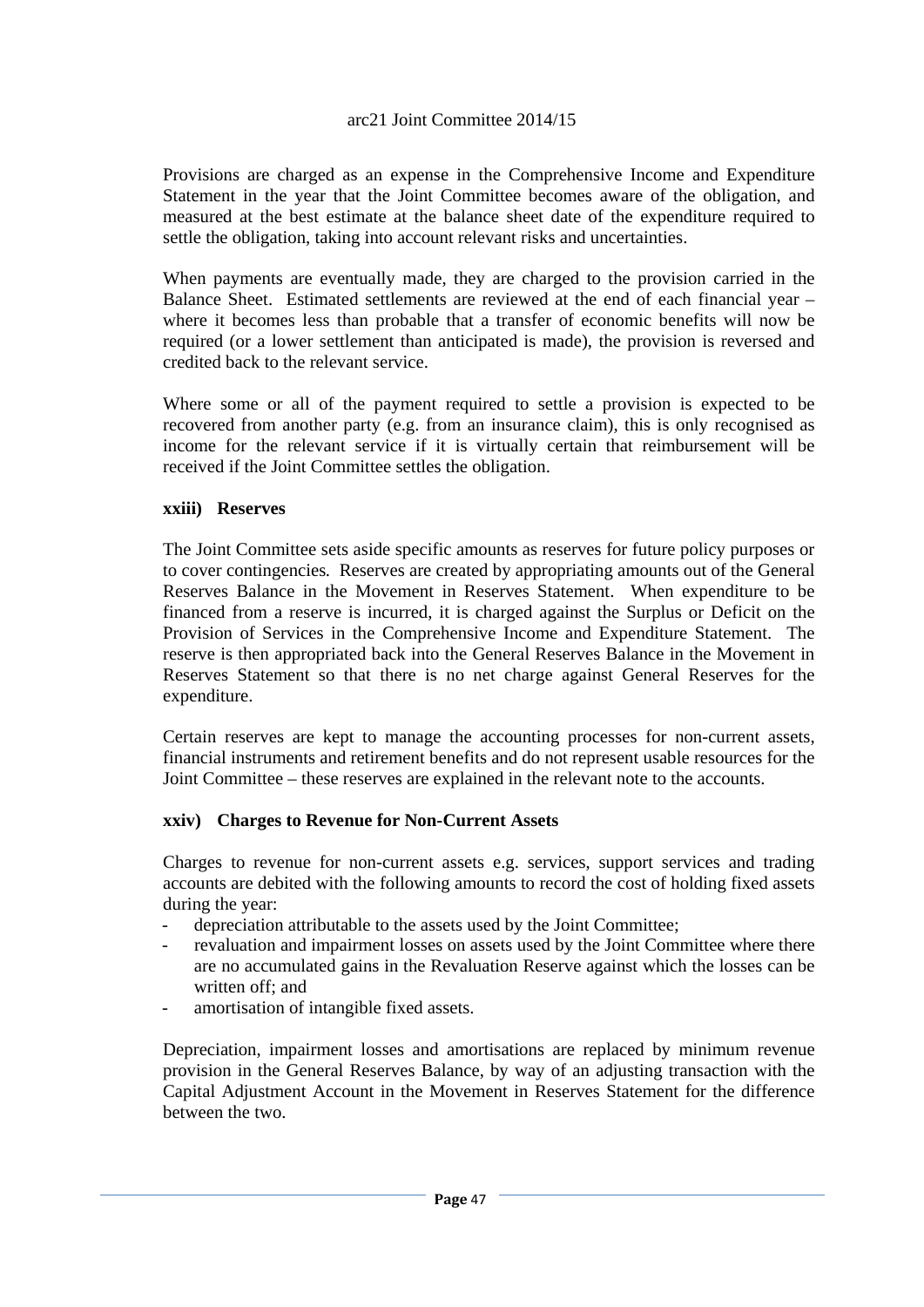## **xxv) Value Added Tax**

All expenditure and income, irrespective of whether it is revenue or capital in nature, is shown net of Value Added Tax, unless it is irrecoverable.

## **xxvi) Insurance Policies**

The organisation has a range of Insurance Policies in place to meet its operational requirements and costs incurred are charged to the Comprehensive Income and Expenditure Statement.

| The major policies in place are: | <b>Employers Liability Insurance</b>         |
|----------------------------------|----------------------------------------------|
|                                  | Professional Indemnity Insurance             |
|                                  | <b>Public Liability Insurance</b>            |
|                                  | <b>Business Interruption Insurance</b>       |
|                                  | Motor Vehicle Insurance                      |
|                                  | <b>Office Contents Insurance</b>             |
|                                  | Personal Accident and Travel Insurance       |
|                                  | <b>Commercial Legal Protection Insurance</b> |
|                                  |                                              |

The level and type of insurance in place to meet the operational needs of the organisation is kept under review.

## **1b) Accounting Standards That Have Been Issued but Have Not Yet Been Adopted**

At present there are no un-issued Accounting Standards directly applicable to arc21.

# **1c) Critical Judgements in Applying Accounting Policies**

In applying accounting policies the Joint Committee has had to make certain judgements about complex transactions or those involving uncertainty about future events. The critical judgements made in the Statement of Accounts are:

## *Local Government Reform*

From 1 April 2015, under the Reform of Local Government (RLG), the number of Councils in Northern Ireland will reduce from the 26 existing to 11 new Councils, established under the Local Government Act (Northern Ireland) 1972 as amended by the Local Government (Boundaries) Act (Northern Ireland) 2008. From that date the Northern Ireland Executive has agreed to transfer some functions currently carried out by NI Government Departments and give some new responsibilities to the 11 new Councils. The new councils will be stronger, more efficient and will deliver more effective services.

As part of the Local Government Reform process, arc21 has been re-constituted in legislation through the formal adoption of "*The Local Government (Constituting a Joint Committee a Body Corporate) Order (Northern Ireland) 2015",* coming into operation on 1 April 2015. Any developments with the future of waste management services will be determined by the 6 new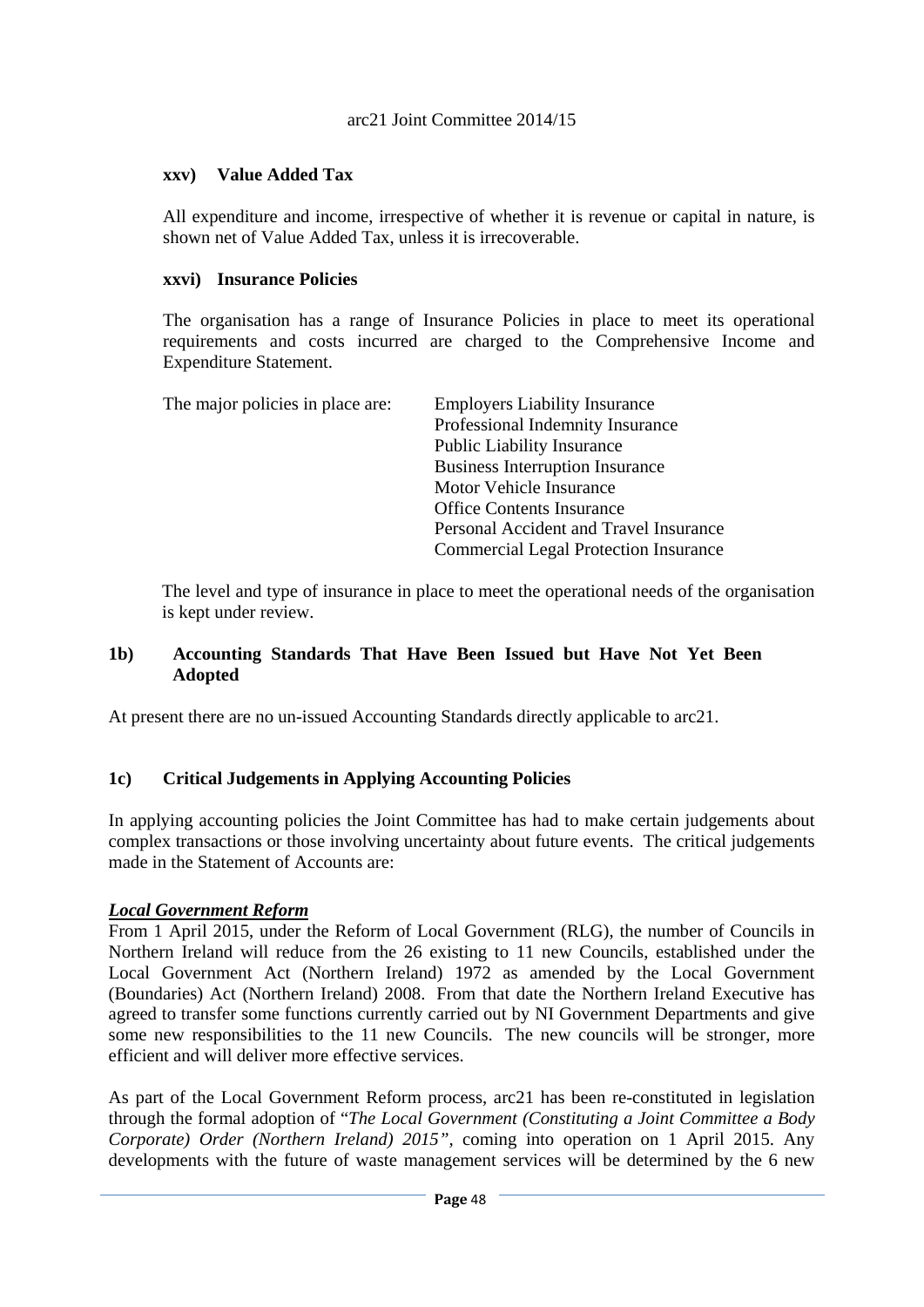Participant Councils, in conjunction with arc21.

### **1d) Assumptions Made About the Future and Other Major Sources of Estimation Uncertainty**

The Statement of Accounts contains estimated figures that are based on assumptions made by the Joint Committee about the future or that are otherwise uncertain. Estimates are made taking into account historical experience, current trends and other relevant factors. However, because balances cannot be determined with certainty, actual results could be materially different from the assumptions and estimates.

There are no items in the Joint Committee's Balance Sheet at 31 March 2015 for which there is a significant risk of material adjustment in the forthcoming financial year, but the following notes regarding the pension liability and arrears are presented for the reader's information:

### *i) Pensions Liability*

An estimation of the net liability to pay pensions depends on a number of complex judgements relating to the discount rate used, the rate at which salaries are projected to increase, changes in retirement ages, mortality rates and expected returns on pension fund assets. A firm of consultant actuaries is engaged, in conjunction with NILGOSC, to provide the Joint Committee with expert advice about the assumptions to be applied.

The effects on the net pension liability of changes in individual assumptions can be measured. However, the assumptions interact in complex ways and the figures, calculated by the consulting actuaries, are reflected in these Financial Statements.

### *ii) Provision For Bad Debts*

At 31 March 2015, the Joint Committee made no provision for bad and doubtful debts. A review of the customer profile and the significant balances suggests that there is no material risk of noncollection of debtor balances.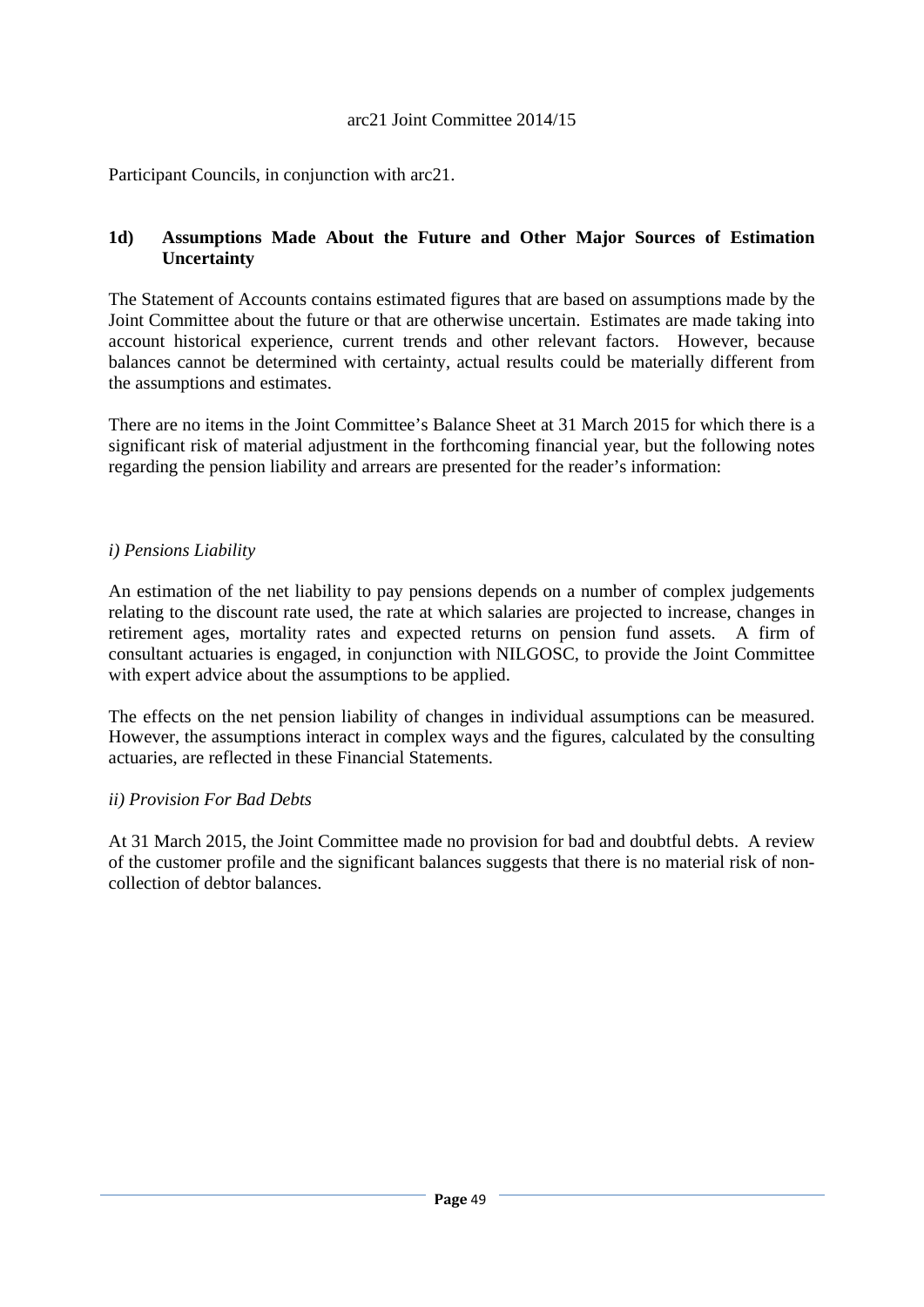### **2. Segmental Reporting Analysis**

In accordance with the Code of Practice on Local Authority Accounting, the Comprehensive Income and Expenditure Statement should be supported by information on individual reportable segments presented within the notes. Reportable segments are based on the Joint Committee's internal management reporting, for example departments, directorates or portfolios.

For each reportable segment, an analysis of the income and expenditure for that segment (ie a subjective analysis) is presented, to include those items of income and expenditure that are reported as part of internal management reporting. This analysis may include items that do not form part of the Comprehensive Income and Expenditure Statement (for example, that statutory provision for the repayment of debt) and exclude items that do form part of the Comprehensive Income and Expenditure Statement (for example, depreciation).

Since the Joint Committee operates as one unit in a single geographical area it is not deemed necessary or appropriate to produce segmental reporting. For completeness, year-on-year comparisons are shown below:

| <b>Income/Expenditure</b>                           | 2014/15    | 2013/14      |
|-----------------------------------------------------|------------|--------------|
|                                                     | £          | £            |
|                                                     |            |              |
|                                                     |            |              |
| Income from participating Councils                  | 27,452,681 | 23, 133, 465 |
| Government grants and contributions                 |            |              |
| Fees, charges and other service income              | 1,455,442  | 1,734,077    |
| Interest and investment income                      | 11,819     | 20,753       |
| Surplus or deficit on associates and joint ventures |            |              |
| <b>Total Income</b>                                 | 28,919,942 | 24,888,296   |
|                                                     |            |              |
| Employee expenses                                   | 561,282    | 451,946      |
| Other service expenses                              | 27,728,369 | 24,028,954   |
| <b>Residual Waste Treatment Project Costs</b>       | 514,990    | 554,499      |
| Depreciation, amortisation and impairment           | 5,931      | 7,646        |
| Interest payments                                   | 20,000     | 23,295       |
| <b>Total Expenditure</b>                            | 28,830,572 | 25,066,340   |
|                                                     |            |              |
| Other items                                         | $\Omega$   | $\Omega$     |
|                                                     |            |              |
| <b>CONTINUING OPERATIONS</b>                        | 89,370     | (178, 045)   |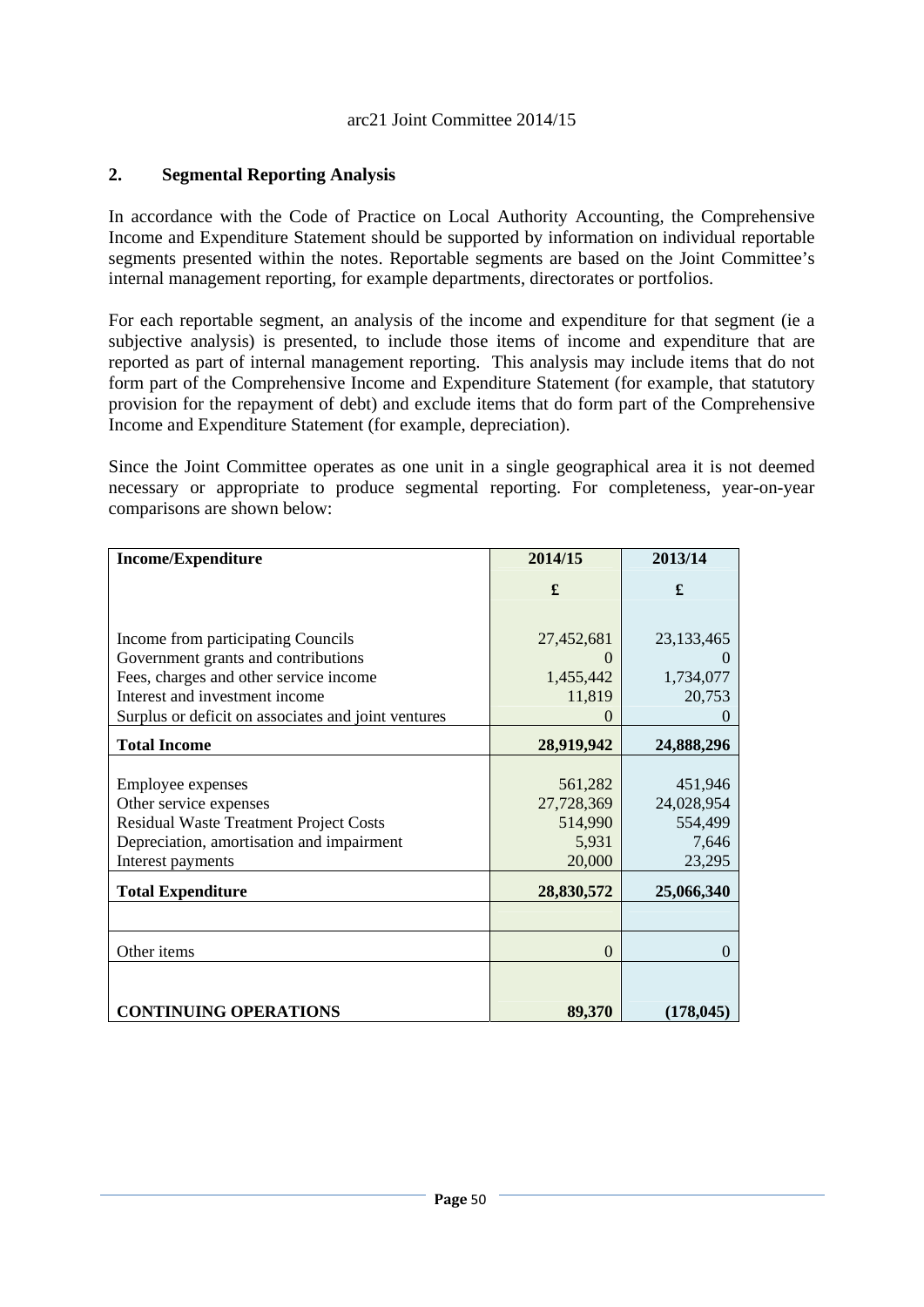|                                                                                                                                                                                                                      |                        | 2014/15                 | 2014/15                          | 2013/14          | 2013/14                      |
|----------------------------------------------------------------------------------------------------------------------------------------------------------------------------------------------------------------------|------------------------|-------------------------|----------------------------------|------------------|------------------------------|
| Amounts included in the Comprehensive Income and<br>Expenditure Statement but required by statute to be<br>excluded when determining the Movement on the<br><b>General Reserves Balance for the year:</b>            | <b>Notes</b>           | £                       | £                                | £                | £                            |
| Impairments (losses & reversals) of non-current assets<br>Derecognition (other than disposal) of non-current assets<br>Revaluation increases/decreases taken to Surplus/Deficit on                                   | 10a/10b<br>10a/10b     | $\boldsymbol{0}$<br>0   |                                  | 0<br>0           |                              |
| the Provision of Services<br>Depreciation charged in the year on non-current assets                                                                                                                                  | 10a/10b<br>10a/10b,24a | $\overline{0}$<br>5,931 | 5,931                            | 0<br>7,646       | 7,646                        |
| Net Revenue expenditure funded from capital under statute<br>Carrying amount of non-current assets sold                                                                                                              | 10a/10b                | $\overline{0}$          | $\theta$                         | 9,928            | $\mathbf{0}$                 |
| Proceeds from the sale of PP&E, investment property and<br>intangible assets                                                                                                                                         | 24a,25                 | $\boldsymbol{0}$        | $\overline{0}$                   | $\boldsymbol{0}$ | 9,928                        |
| Difference between finance costs calculated on an<br>accounting basis and finance costs calculated in accordance<br>with statutory requirements                                                                      | 25                     |                         | $\theta$                         |                  | $\overline{0}$               |
| Net charges made for retirement benefits in accordance with<br><b>IAS 19</b>                                                                                                                                         | 20                     |                         | 135,000                          |                  | 143,000                      |
| Direct revenue financing of Capital Expenditure                                                                                                                                                                      | 11,25                  |                         | $\overline{0}$                   |                  | $\overline{0}$               |
| Capital Grants and Donated Assets Receivable and Applied<br>in year                                                                                                                                                  |                        |                         | $\theta$                         |                  | $\mathbf{0}$                 |
| Capital Grants Receivable and Unapplied in year                                                                                                                                                                      |                        |                         | $\overline{0}$                   |                  | $\mathbf{0}$                 |
| Adjustments in relation to Short-term compensated absences                                                                                                                                                           | 17                     |                         | $\theta$                         |                  | $\mathbf{0}$                 |
| Adjustments in relation to Lessor Arrangements<br>Provisions discount rate reserve adjustment                                                                                                                        | 25a/25b                |                         | $\overline{0}$<br>$\overline{0}$ |                  | $\theta$<br>$\boldsymbol{0}$ |
| Amounts not included in the Comprehensive Income and<br><b>Expenditure Statement but required by statute to be</b><br>included when determining the Movement on the<br><b>General Reserves Balance for the year:</b> |                        |                         | $\boldsymbol{0}$                 |                  | $\overline{0}$               |
| Statutory Provision for the financing of Capital Investment                                                                                                                                                          | 25a/25b                |                         | $\boldsymbol{0}$                 |                  | $\mathbf{0}$                 |
| Employers contributions payable to the NILGOSC Pension<br>Fund and retirement benefits payable direct to pensioners                                                                                                  | 20a                    |                         | (87,000)                         |                  | (86,000)                     |
|                                                                                                                                                                                                                      |                        |                         | 53,931                           |                  | 74,574                       |

# **3. Adjustments between accounting basis and funding basis under regulations**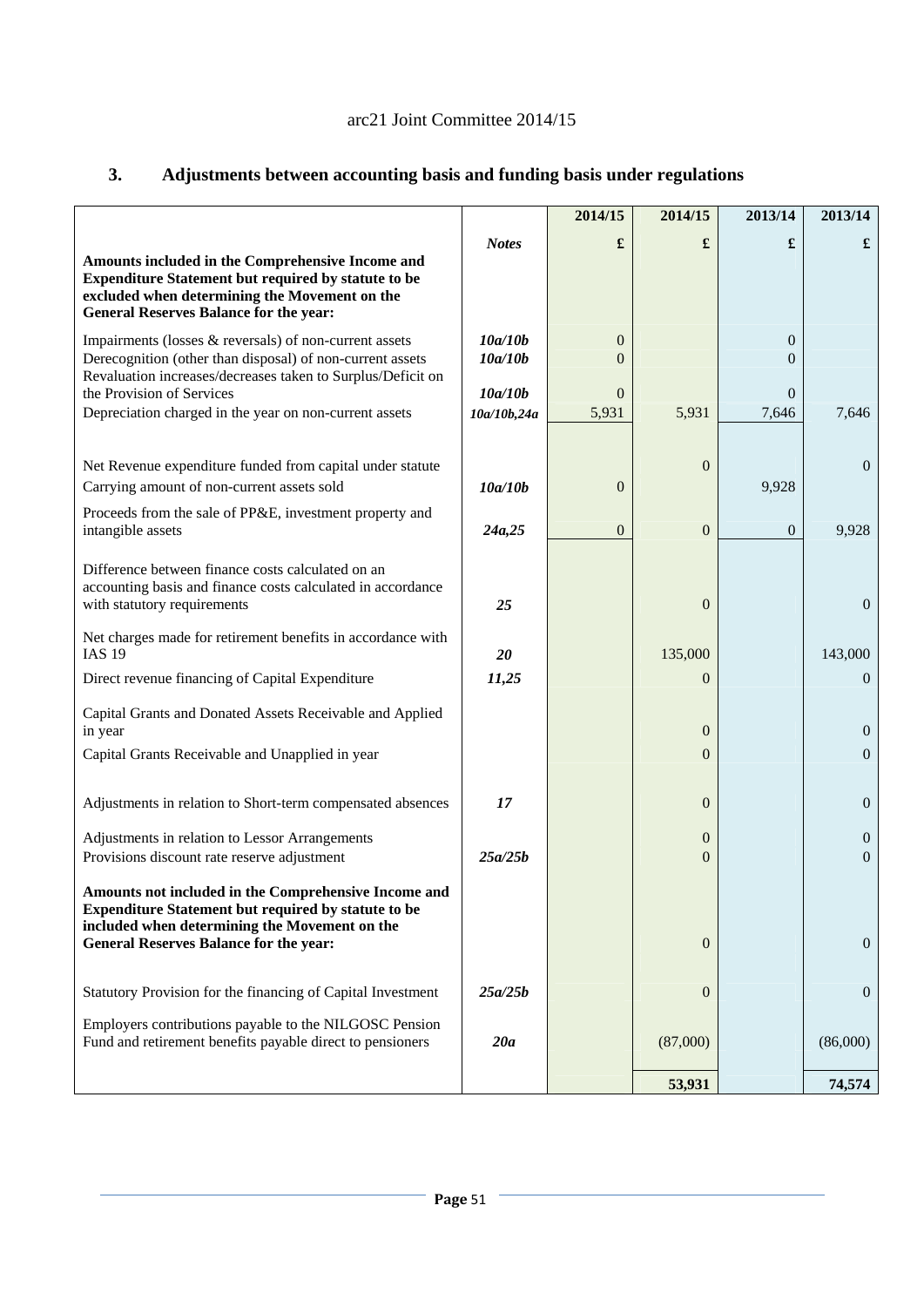## **4. External Audit Fees**

The Joint Committee has incurred the following costs relating to the annual audit of the Statement of Accounts, certification of grant claims and other services provided by the Joint Committee's external auditors.

|                                       | 2014/15 | 2013/14         |
|---------------------------------------|---------|-----------------|
|                                       |         | <b>Restated</b> |
|                                       | £       |                 |
| <b>External Audit Fees</b>            | 14,000  | 14,000          |
| <b>Grant Claim Certification Fees</b> |         |                 |
| <b>Other Fees</b>                     |         | 1,232           |
|                                       | 14,000  | 15,232          |

The audit costs for 2014/15 are the projected costs as per the Audit Strategy. The audit costs for 2013/14 have been restated from £12,500 to reflect the actual cost incurred in the year. Other fees have been added into the 2013/14 restatement and these relate to the National Fraud Initiative exercise for 2014.

There were no other fees payable in respect of other services by the appointed auditor over and above those described above.

## **5. Operating and Finance Leases**

## *Operating Leases (Joint Committee as lessee)*

The expenditure charged to the Comprehensive Income and Expenditure Statement during the year in relation to these leases was:

|                         | 2014/15          | 2013/14     |
|-------------------------|------------------|-------------|
|                         | Photocopier      | Photocopier |
|                         | £                |             |
|                         |                  |             |
| Minimum lease payments  | 2,700            | 2,700       |
| Contingent rentals      | $\overline{ }$   |             |
| Less: Sublease payments | $\left( \right)$ |             |
| receivable              |                  |             |
|                         |                  |             |
|                         | 2,700            |             |

No sub-lease payments or contingent rent payments were made or received. No sub-lease income is expected as all assets held under operating lease agreements are used exclusively by the Joint Committee.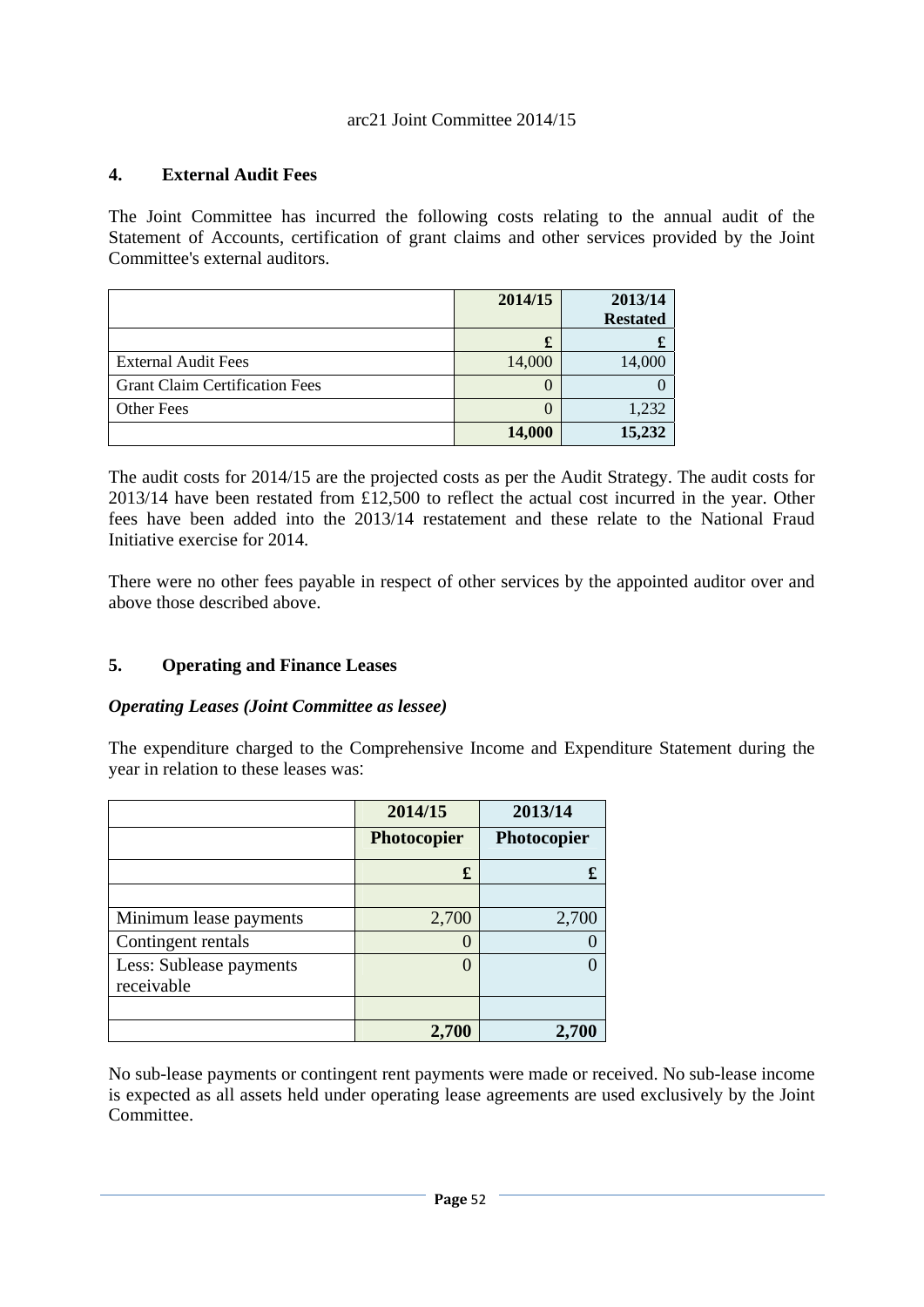|                                | as at 31/3/15      | as at 31/3/14      |
|--------------------------------|--------------------|--------------------|
|                                | <b>Photocopier</b> | <b>Photocopier</b> |
|                                | £                  | £                  |
| Minimum lease rentals payable: |                    |                    |
| No later than 1 year           | 2,000              | 2,700              |
| Later than 1 year and no later |                    |                    |
| than 5 years                   | 8,000              | 2,700              |
| Later than 5 years             | 0                  |                    |
|                                |                    |                    |
|                                | 10,000             |                    |

The future minimum lease payments due under non-cancellable operating leases in future years are set out below: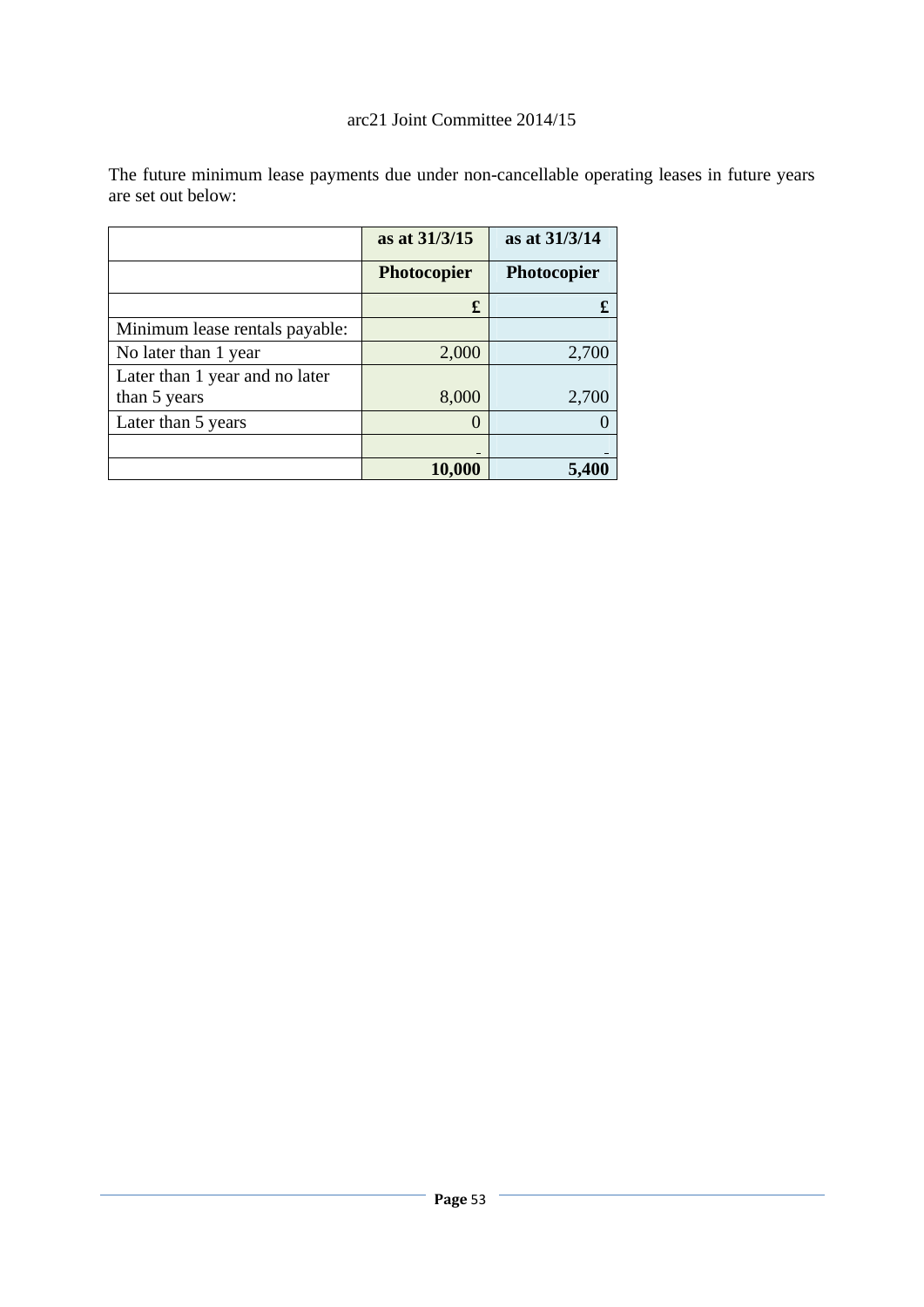### **6. Employee Costs**

### **6a) Staff Costs**

|                                                    | 2014/15  | 2013/14  |
|----------------------------------------------------|----------|----------|
|                                                    | £        | £        |
| Salaries and Wages                                 | 412,051  | 323,183  |
| <b>Employers National Insurance</b>                | 38,866   | 30,775   |
| Employers pension costs                            | 82,366   | 63,988   |
| <b>Total Staff Costs Prior to IFRS Adjustments</b> | 533,282  | 417,946  |
|                                                    |          |          |
| <b>IFRS Related Adjustments:</b>                   |          |          |
| <b>Current Service Costs</b>                       | 115,000  | 120,000  |
| Less Pension Cost – Contribution by the Employer   | (87,000) | (86,000) |
| <b>TOTAL</b>                                       | 561,282  | 451,946  |

In addition, agency costs during the year amounted to £38,157 (2013/14 £36,422).

There is also one permanent member of staff not directly charged to staff costs (3 in 2013/14) The charge to Education Vehicle costs (included in 'Other Contract Cost' in the CIES) is £32,212 (£30,372 in 2013/14). The charge to Residual Waste Treatment Project costs (included in 'Other Costs and Administrative Costs" in the CIES) is £nil (£111,018 in 2013/14).

### **6b) Average Number of Employees -** where FTE represents full-time equivalent employees

|                            | 2014/15               | 2013/14               |
|----------------------------|-----------------------|-----------------------|
|                            | <b>FTE</b>            | <b>FTE</b>            |
|                            | <b>Actual Numbers</b> | <b>Actual Numbers</b> |
| Full-time numbers employed |                       |                       |
| Part-time numbers employed |                       | $\blacksquare$        |

Note that FTE includes one staff member not directly charged to staff costs (3 staff members in 2013/14) - see note 6a.

### **6c) Senior Employees' Remuneration**

|                    | 2014/15       | 2013/14         |
|--------------------|---------------|-----------------|
|                    | <b>Number</b> | <b>Number</b>   |
| £50,001 to £60,000 |               |                 |
| £60,001 to £70,000 |               |                 |
| £70,001 to £80,000 |               | $\qquad \qquad$ |
| £80,001 to £90,000 |               |                 |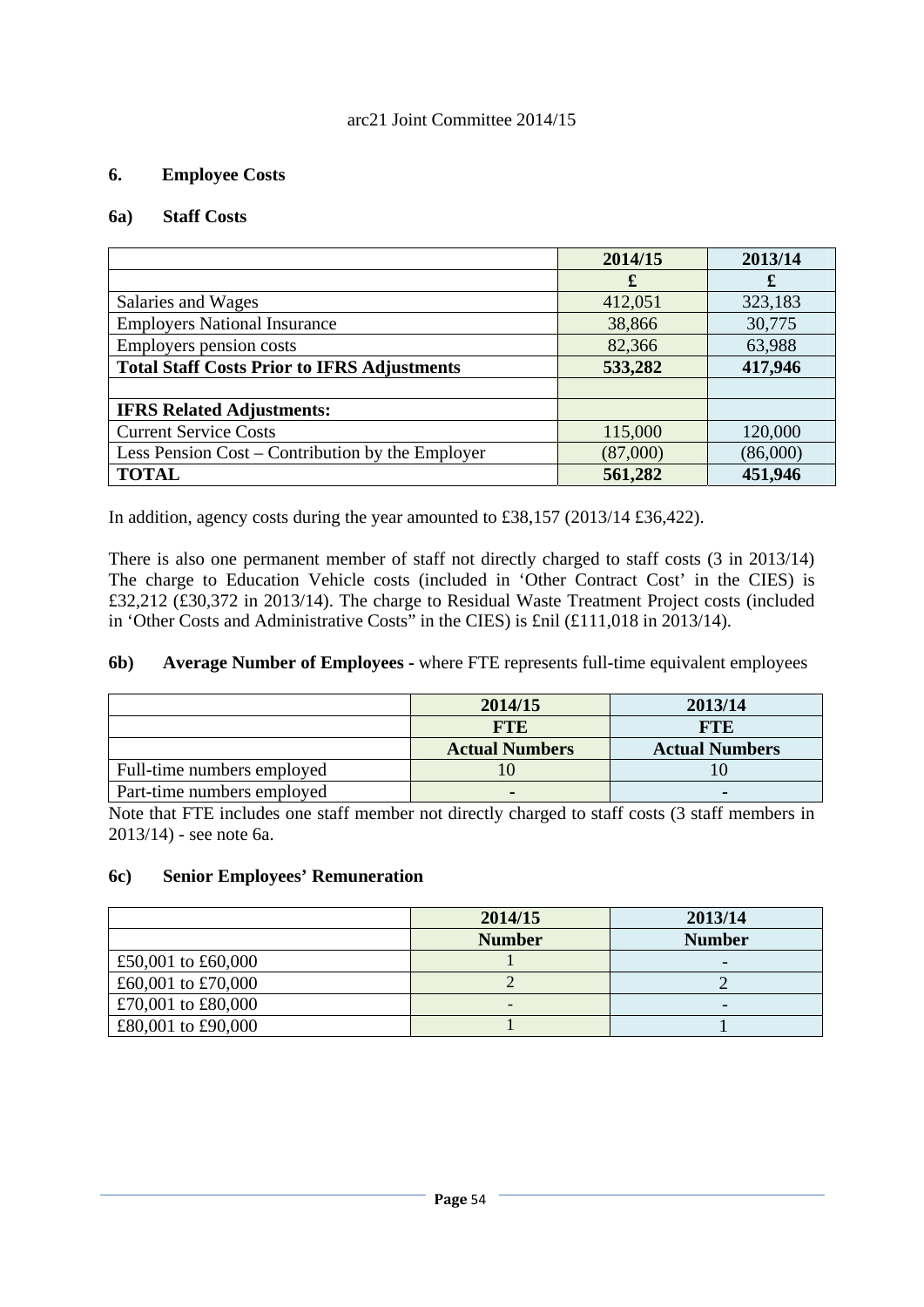# **7. Operating Income and Expenditure**

# **7a) Contract Income**

The year on year analysis of contract income is shown below.

|                                         | 2014/15    | 2013/14              |
|-----------------------------------------|------------|----------------------|
| <b>Name</b>                             | £          | £                    |
| Antrim Borough Council                  | 1,607,868  | 1,417,762            |
| Ards Borough Council                    | 3,541,991  | 3,183,448            |
| <b>Ballymena Borough Council</b>        | 2,066,793  | 1,854,248            |
| <b>Belfast City Council</b>             | 5,005,813  | 3,688,537            |
| Carrickfergus Borough Council           | 1,238,716  | 1,167,649            |
| Castlereagh Borough Council             | 2,113,338  | 1,897,534            |
| Down District Council                   | 526,508    | 403,710              |
| Larne Borough Council                   | 1,169,166  | 1,152,796            |
| Lisburn City Council                    | 3,791,222  | 3,386,907            |
| Newtownabbey Borough Council            | 1,635,491  | 605,010              |
| North Down Borough Council              | 3,253,919  | 2,943,602            |
|                                         |            |                      |
| <b>Sub-Total (Participant Councils)</b> | 25,950,825 | 21,701,203           |
|                                         |            |                      |
| <b>Other Contract Revenue</b>           | 1,455,442  | 1,734,077            |
| <b>Total</b>                            | 27,406,267 | 23,435,280<br>====== |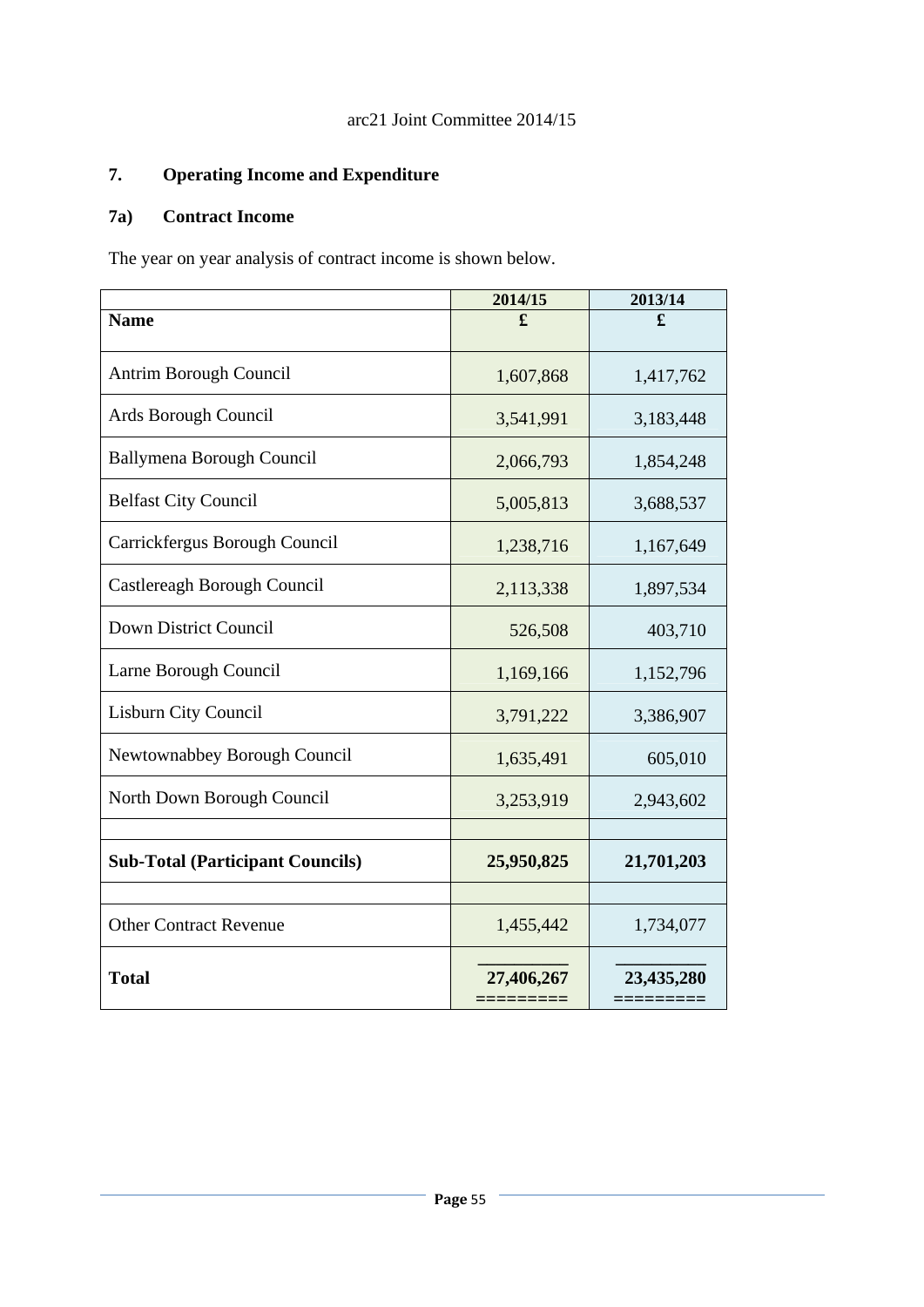# **7b) Contract Expenditure**

The year on year analysis of contract expenditure is shown below.

|                                         | 2014/15               | 2013/14              |
|-----------------------------------------|-----------------------|----------------------|
| <b>Name</b>                             | £                     | £                    |
| Antrim Borough Council                  | 105,234               | 129,458              |
| Ards Borough Council                    | 169,499               | 194,509              |
| <b>Ballymena Borough Council</b>        | 15,714                | 22,256               |
| <b>Belfast City Council</b>             | 406,933               | 496,495              |
| Carrickfergus Borough Council           | 7,651                 | 3,992                |
| Castlereagh Borough Council             | 61,382                | 78,888               |
| Down District Council                   | 141,869               | 152,141              |
| Larne Borough Council                   | 89,560                | 110,594              |
| Lisburn City Council                    | 240,187               | 281,202              |
| Newtownabbey Borough Council            | 18,039                | 30,771               |
| North Down Borough Council              | 196,772               | 233,360              |
| <b>Sub-Total (Participant Councils)</b> | 1,452,840             | 1,733,666            |
|                                         |                       |                      |
| <b>Other Contract Expenditure</b>       | 25,953,427            | 21,701,614           |
| <b>Total</b>                            | 27,406,267<br>======= | 23,435,280<br>====== |

# **7c) Surplus / (Deficit) on Non-Current Assets**

|                                                        | 2014/15 | 2013/14 |
|--------------------------------------------------------|---------|---------|
|                                                        |         |         |
| <b>Proceeds From Sale</b>                              |         |         |
| Carrying amount of non-current assets<br>sold/disposed |         | (9,928) |
| <b>Total</b>                                           |         |         |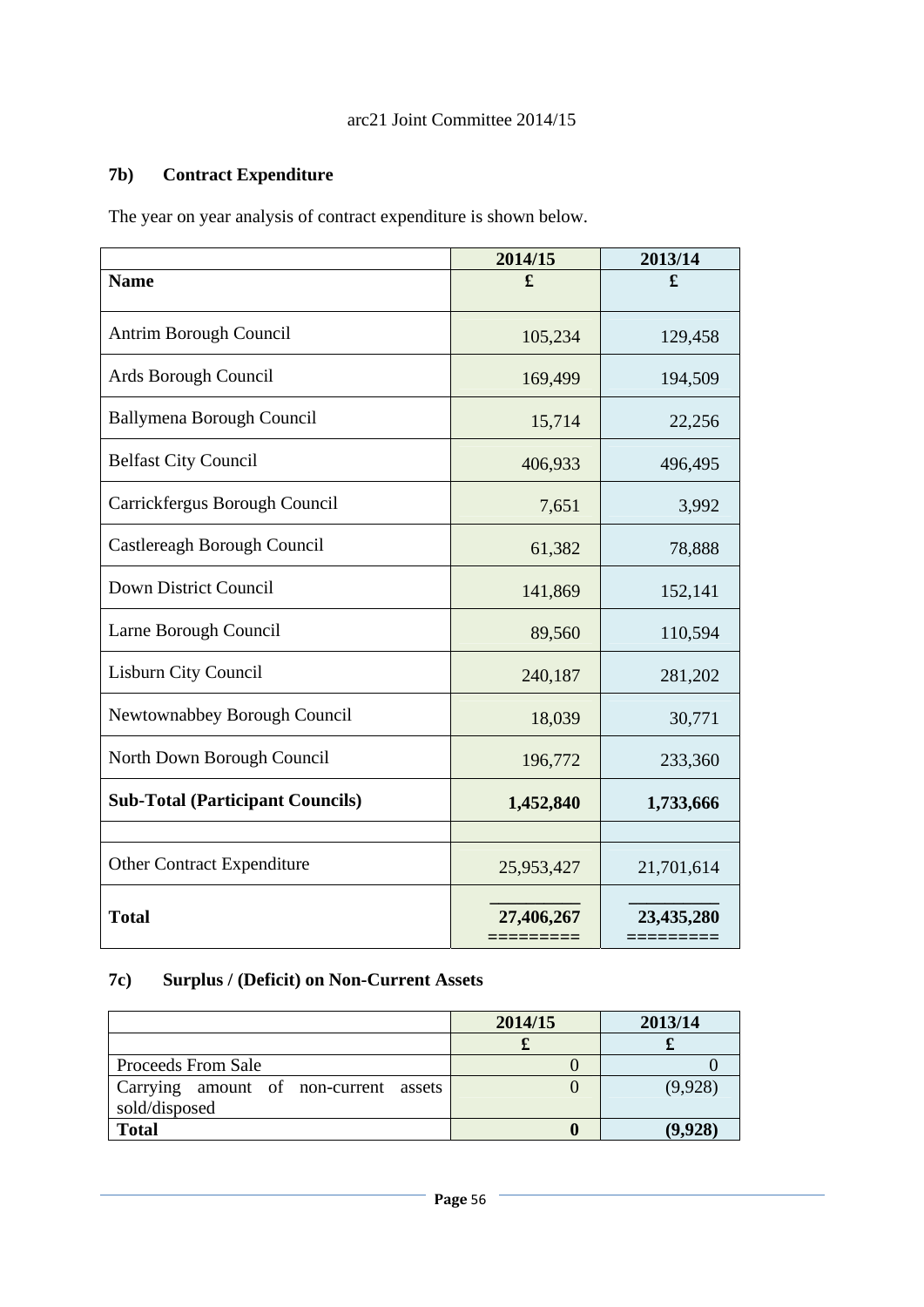## **8. Financing and Investment Income and Expenditure**

# **8a) Interest Payable and Similar Charges**

|                                 | 2014/15 | 2013/14 |
|---------------------------------|---------|---------|
|                                 |         |         |
| Loan Interest                   |         |         |
| <b>Bank Interest</b>            |         | 295     |
| Other Interest (please specify) |         |         |
| <b>Total</b>                    |         | 295     |

### **8b) Interest and Investment Income**

|                             | 2014/15   | 2013/14  |
|-----------------------------|-----------|----------|
|                             |           |          |
| Current account interest    |           |          |
| Short-term deposit interest | (11, 815) | (20,751) |
| <b>Total</b>                | (11, 819) | (20,753) |

## **8c) Pension Interest Cost**

|                                                      | 2014/15 | 2013/14 |
|------------------------------------------------------|---------|---------|
|                                                      |         |         |
| Net interest on the net defined benefit<br>liability | 20,000  | 23,000  |
|                                                      |         |         |
| <b>Total</b>                                         | 20,000  | 23,000  |

# **8d) Summary of Financing and Investment Income & Expenditure**

|                         | 2014/15            |                |                 | 2013/14            |                |                 |
|-------------------------|--------------------|----------------|-----------------|--------------------|----------------|-----------------|
|                         | <b>Gross</b>       | <b>Gross</b>   | <b>Net Cost</b> | <b>Gross</b>       | Gross          | <b>Net Cost</b> |
|                         | <b>Expenditure</b> | <b>Income</b>  |                 | <b>Expenditure</b> | <b>Income</b>  |                 |
|                         |                    |                | $\mathbf f$     |                    |                | £               |
| Interest payable and    | 0                  |                |                 | 295                |                | 295             |
| similar charges         |                    |                |                 |                    |                |                 |
| Interest and investment | 0                  | (11, 819)      | (11, 819)       | 0                  | (20, 753)      | (20, 753)       |
| <i>ncome</i>            |                    |                |                 |                    |                |                 |
| Pension interest cost   | 20,000             | $\overline{0}$ | 20,000          | 23,000             | $\overline{0}$ | 23,000          |
|                         |                    |                |                 |                    |                |                 |
| <b>Total</b>            | 20,000             | (11, 819)      | 8,181           | 23,295             | (20, 753)      | 2,542           |

## **9. Government Grants**

The Joint Committee has not received any Government Grants in the current or the prior year.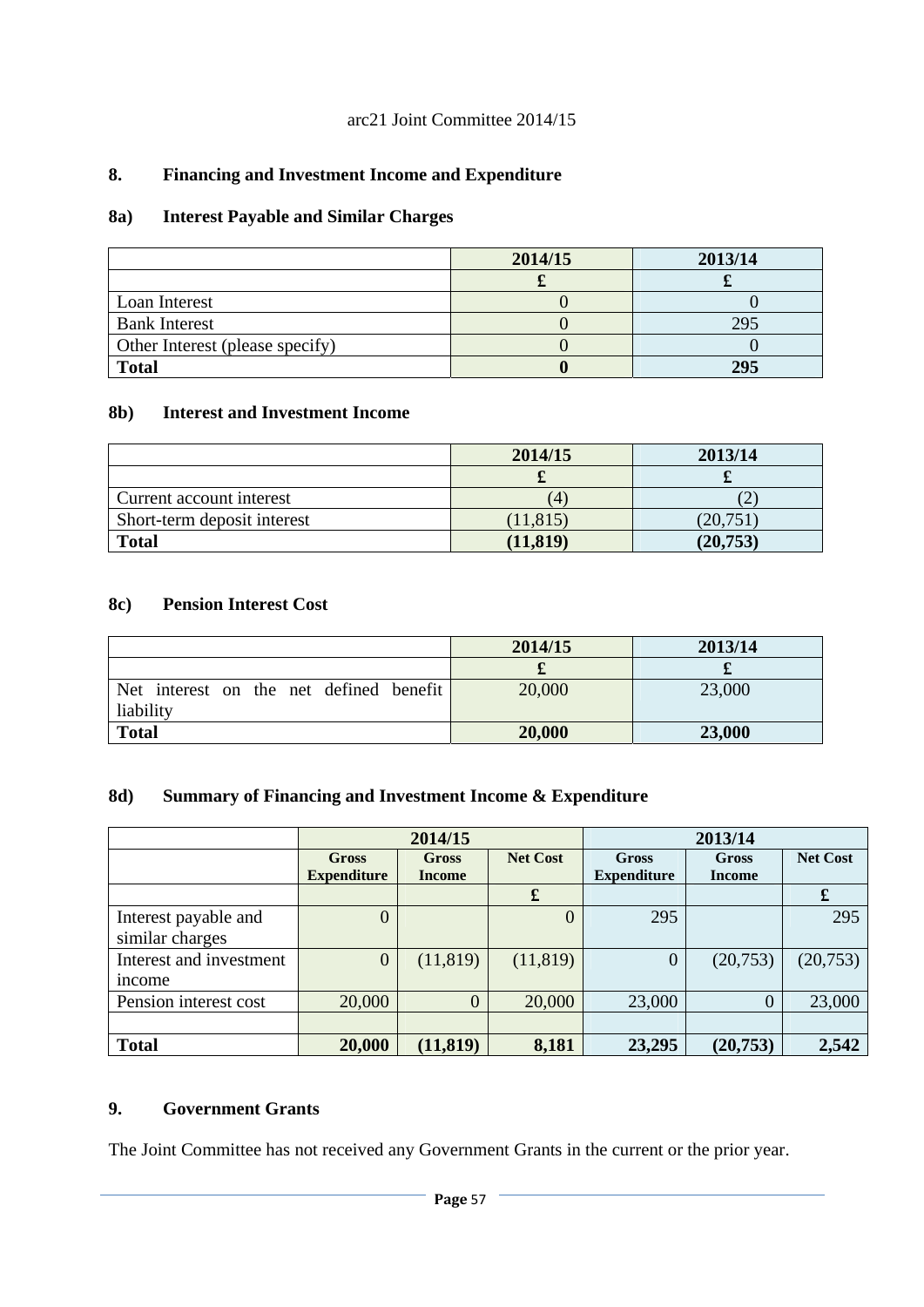#### **10. Non Current Assets**

### **10a) Non Current Assets Note – Current Year Property, Plant & Equipment (PP&E)**

|                          | Land                 | <b>Buildings</b> | <b>Infrastructure</b> | Vehicles &     | <b>Assets Under</b>      | <b>TOTAL</b> |
|--------------------------|----------------------|------------------|-----------------------|----------------|--------------------------|--------------|
|                          | $\pmb{\mathfrak{L}}$ | £                | <b>Assets</b><br>£    | Equipment      | <b>Construction</b><br>£ | £            |
| <b>Cost or Valuation</b> |                      |                  |                       |                |                          |              |
| At 1 April 2014          | $\mathbf{0}$         | $\mathbf{0}$     | $\mathbf{0}$          | 47,315         | $\mathbf{0}$             | 47,315       |
| Revaluation              | $\Omega$             | $\theta$         | $\Omega$              | $\Omega$       | $\Omega$                 | 0            |
| <b>Additions</b>         | $\Omega$             | 0                | $\Omega$              | $\Omega$       | $\Omega$                 | $\mathbf{0}$ |
| <b>Transfers</b>         | $\Omega$             | 0                | $\Omega$              | $\Omega$       | $\mathbf{0}$             | 0            |
| Disposals                | $\Omega$             | $\overline{0}$   | $\Omega$              | $\overline{0}$ | $\mathbf{0}$             | $\mathbf{0}$ |
| At 31 March 2015         | $\Omega$             | $\Omega$         | $\mathbf{0}$          | 47,315         | $\mathbf{0}$             | 47,315       |
|                          |                      |                  |                       |                |                          |              |
| <b>Depreciation</b>      |                      |                  |                       |                |                          |              |
| At 1 April 2014          | $\Omega$             | $\Omega$         | $\Omega$              | 32,047         | $\Omega$                 | 32,047       |
| Revaluation              | $\Omega$             | 0                | $\Omega$              | 0              | $\Omega$                 | 0            |
| Disposals                | $\Omega$             | 0                | $\Omega$              | $\Omega$       | $\mathbf{0}$             | 0            |
| Provided for year        | $\Omega$             | $\overline{0}$   | $\Omega$              | 5,931          | $\mathbf{0}$             | 5,931        |
| At 31 March 2015         | $\mathbf{0}$         | $\overline{0}$   | $\mathbf{0}$          | 37,978         | $\mathbf{0}$             | 37,978       |
|                          |                      |                  |                       |                |                          |              |
| <b>Net Book Value</b>    |                      |                  |                       |                |                          |              |
| <b>At 31 March 2014</b>  | $\mathbf{0}$         | $\bf{0}$         | $\mathbf{0}$          | 15,268         | $\mathbf{0}$             | 15,268       |
| <b>At 31 March 2015</b>  | $\mathbf{0}$         | $\bf{0}$         | $\mathbf{0}$          | 9,337          | $\bf{0}$                 | 9,337        |
|                          |                      |                  |                       |                |                          |              |

### **10b) Non Current Assets Note – Comparative Year Property, Plant & Equipment (PP&E)**

|                          | Land           | <b>Buildings</b> | <b>Infrastructure</b> | Vehicles & | <b>Assets Under</b> | <b>TOTAL</b> |
|--------------------------|----------------|------------------|-----------------------|------------|---------------------|--------------|
|                          | £              | £                | <b>Assets</b><br>£    | Equipment  | Construction<br>£   | £            |
| <b>Cost or Valuation</b> |                |                  |                       |            |                     |              |
| At 1 April 2013          | $\mathbf{0}$   | $\bf{0}$         | $\mathbf{0}$          | 108,100    | $\bf{0}$            | 108,100      |
| Revaluation              | $\Omega$       | $\Omega$         | $\Omega$              | 0          | $\Omega$            | 0            |
| <b>Additions</b>         | $\overline{0}$ | $\overline{0}$   | $\Omega$              | 0          | $\overline{0}$      | 0            |
| <b>Transfers</b>         | $\mathbf{0}$   | $\overline{0}$   | $\Omega$              | 0          | $\mathbf{0}$        | 0            |
| Disposals                | $\mathbf{0}$   | $\Omega$         | $\Omega$              | (60, 785)  | $\mathbf{0}$        | (60, 785)    |
| At 31 March 2014         | $\theta$       | $\mathbf{0}$     | $\overline{0}$        | 47,315     | $\overline{0}$      | 47,315       |
|                          |                |                  |                       |            |                     |              |
| <b>Depreciation</b>      |                |                  |                       |            |                     |              |
| At 1 April 2013          | $\mathbf{0}$   | $\overline{0}$   | $\Omega$              | 75,258     | $\overline{0}$      | 75,258       |
| Revaluation              | $\Omega$       | $\overline{0}$   | $\Omega$              | 0          | $\Omega$            | 0            |
| Disposals                | $\overline{0}$ | $\overline{0}$   | $\Omega$              | (50, 857)  | $\overline{0}$      | (50, 857)    |
| Provided for year        | $\overline{0}$ | $\overline{0}$   | $\overline{0}$        | 7,646      | $\overline{0}$      | 7,646        |
| At 31 March 2014         | $\overline{0}$ | $\mathbf{0}$     | $\overline{0}$        | 32,047     | $\overline{0}$      | 32,047       |
|                          |                |                  |                       |            |                     |              |
| <b>Net Book Value</b>    |                |                  |                       |            |                     |              |
| <b>At 31 March 2013</b>  | $\bf{0}$       | $\bf{0}$         | $\mathbf{0}$          | 32,842     | $\bf{0}$            | 32,842       |
| <b>At 31 March 2014</b>  | $\bf{0}$       | $\bf{0}$         | $\mathbf{0}$          | 15,268     | $\bf{0}$            | 15,268       |
|                          |                |                  |                       |            |                     |              |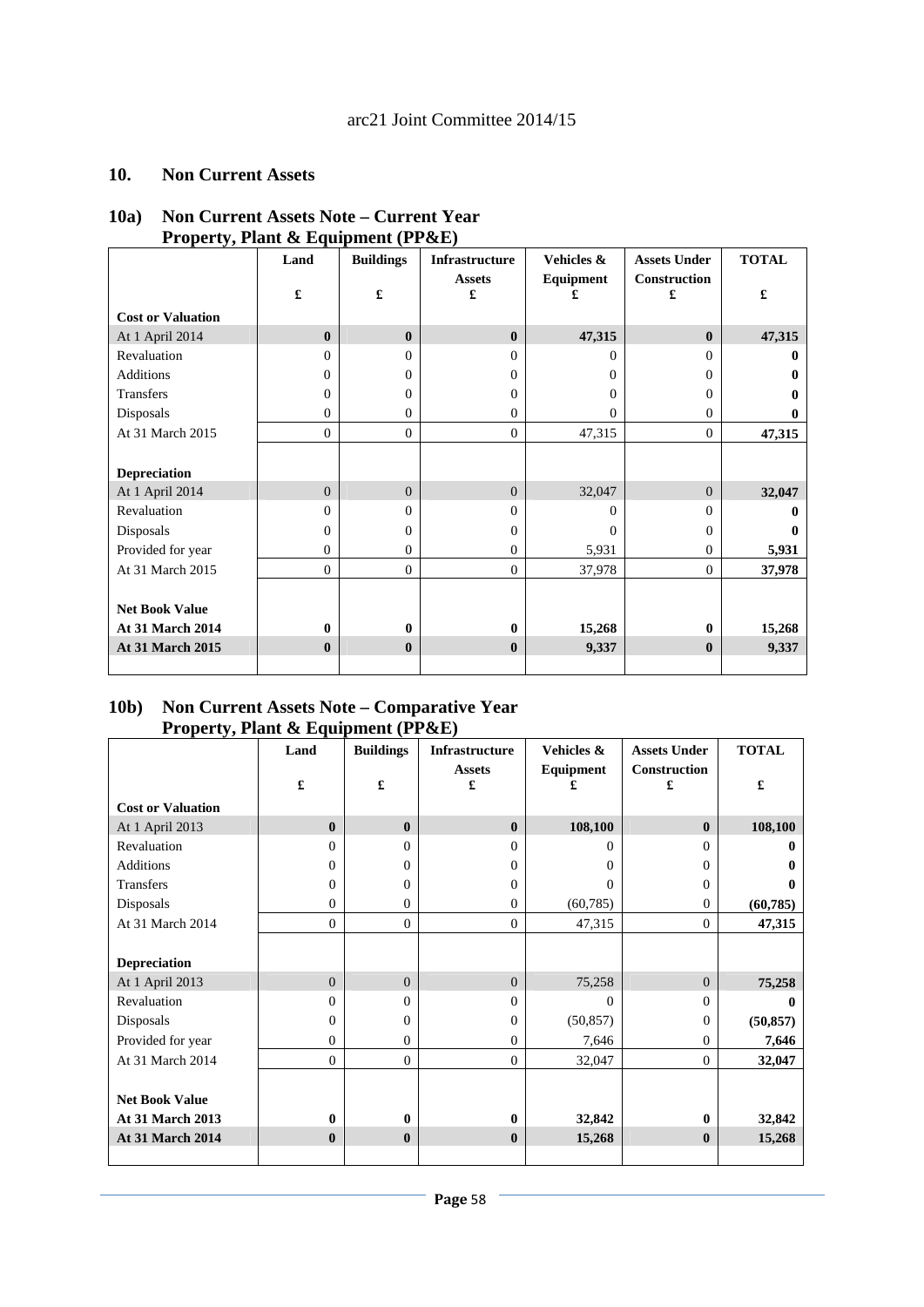## **11. Capital Expenditure and Capital Financing**

The assets of arc21 are fully funded and therefore arc21 has no Capital Financing Requirement.

### **12. Future Capital Commitments**

In relation to the Residual Waste Treatment Project, arc21 expect to be in a position to acquire land and property for the construction of facilities and road improvements to provide the necessary waste treatment services. Such acquisitions will be subject to independent professional advice from the Land and Property Services Agency of the Department of Finance and Personnel and will be accounted for in the relevant financial year.

### **13. Inventories**

There are no stock items other than immaterial items of stationery and computer consumables which are charged to the Income and Expenditure Account.

|                                    | 2014/15      | 2013/14   |
|------------------------------------|--------------|-----------|
|                                    | £            | £         |
| 14a) Long Term Debtors:            |              |           |
|                                    |              |           |
| Employee car loans                 | $\theta$     | $\Omega$  |
|                                    |              |           |
| 14b) Short Term Debtors            |              |           |
|                                    |              |           |
| <b>Government Departments</b>      | $\Omega$     | 378,350   |
| Councils                           | 1,345,896    | 587,137   |
| Grants                             | $\mathbf{O}$ |           |
| Value Added Tax                    | 5,461        | 5,514     |
| Payments in advance                | 500          | 60,249    |
| Other                              | 510,795      | 717,600   |
|                                    |              |           |
| less: provision for doubtful debts | $\Omega$     | (11, 326) |
|                                    |              |           |
| <b>Total debtors</b>               | 1,862,652    | 1,737,524 |

### **14. Debtors**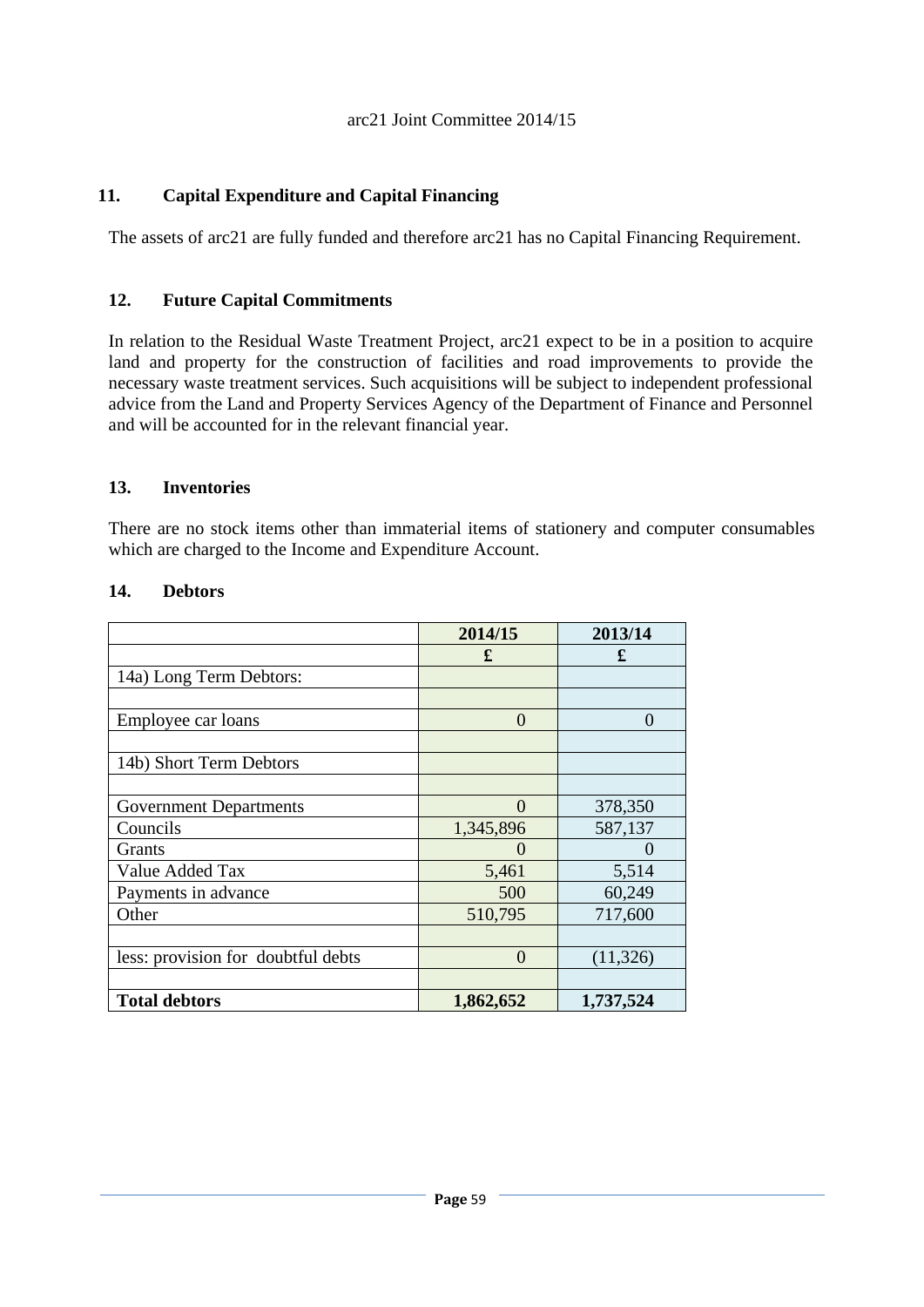## **15. Cash and Cash Equivalents**

|                                     | 2014/15   | 2013/14   |
|-------------------------------------|-----------|-----------|
|                                     |           |           |
| Bank deposits – general             | 1,775,502 | 2,737,246 |
| Current account - balance           | 70,710    | 352,101   |
|                                     |           |           |
| <b>Total Short-Term Investments</b> | 1,846,212 | 3,089,347 |

## **16. Borrowing Re-Payable within a Period in Excess of One Year**

The Joint Committee have not entered into any borrowing arrangements.

## **17. Creditors**

## **17a Short Term Creditors**

|                                      | 2014/15   | 2013/14   |
|--------------------------------------|-----------|-----------|
|                                      | £         | £         |
|                                      |           |           |
|                                      |           |           |
| <b>Government Departments</b>        |           |           |
| Councils                             | 428,165   | 1,449,142 |
| Receipts in advance                  |           |           |
| <b>Trade Creditors</b>               | 2,771,372 | 3,011,687 |
| VAT                                  |           |           |
| Other                                | 13,775    | 13,790    |
|                                      |           |           |
| Borrowing re-payable within one year | $\Omega$  |           |
|                                      |           |           |
| <b>Total creditors</b>               | 3,213,312 | 4,474,619 |

## **17b Payment of Invoices**

In terms of payment of invoices to suppliers, arc21 has a target of complying with the contractual obligations entered into with each individual supplier which results in an obligation to pay invoices within 30 days. During the year the Joint Committee paid 81% (74% in 2013/14) of supplier's invoices within this timescale.

During the year, arc21 paid 1,102 (1,041 in 2013/14) invoices with a total value of over £28m (£24.5m in 13/14) (excluding VAT).

The Minister at the Department of Finance and Personnel has reduced the target for the payment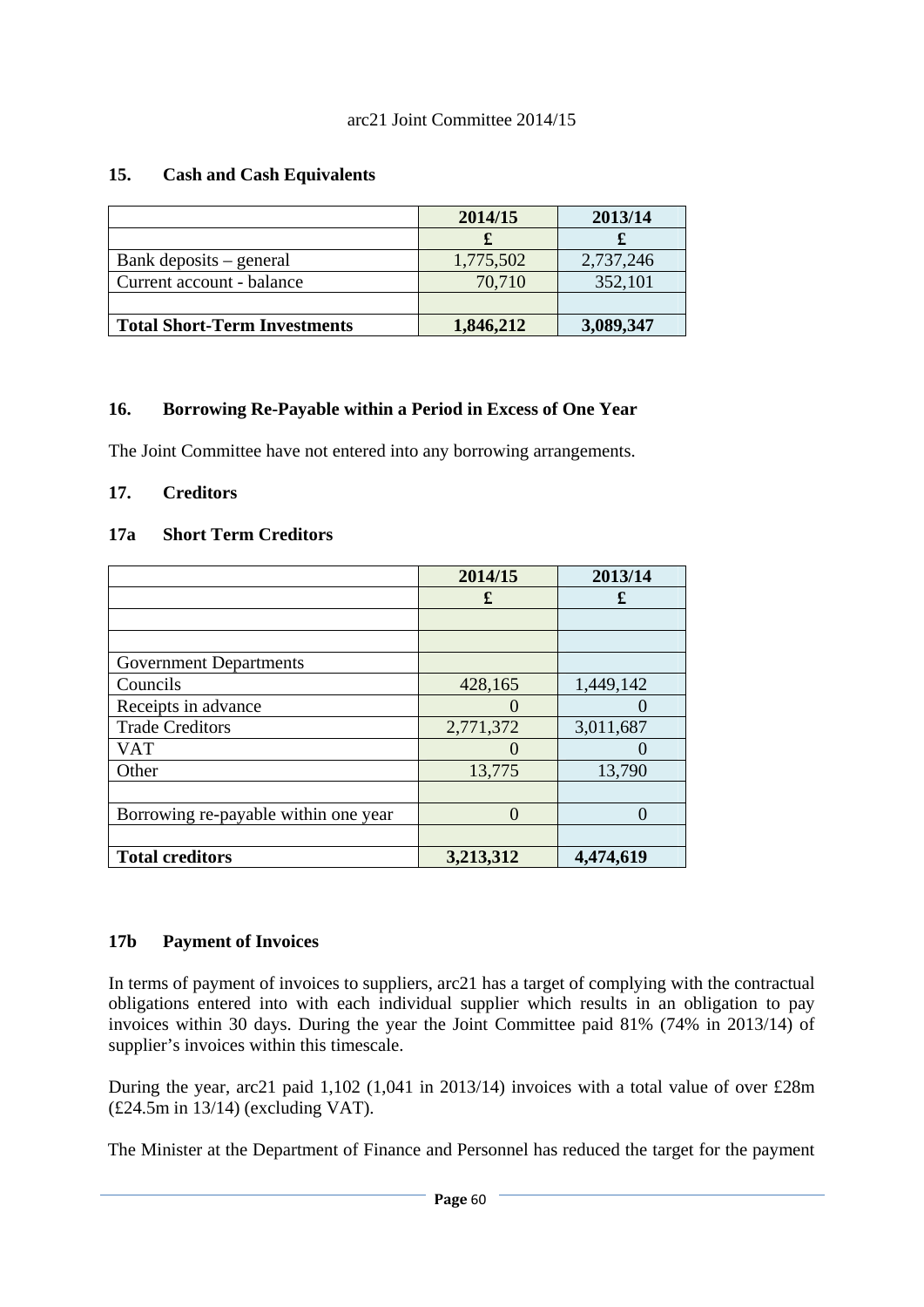of invoices for central government departments to 10 days. This target is not mandatory on local government but arc21 endeavours to process invoices as quickly as possible within its contractual obligations whilst at the same time maintaining the correct stringent level of verification and checking that is required.

### **18. Provisions**

The Joint Committee has no provisions.

### **19. Financial Instruments**

The Joint Committee has no material exposure to any of the risk types identified below in its dealings with Financial Instruments.

### **Credit Risk**

Credit risk arises from deposits with banks and financial institutions, as well as credit exposures to the Joint Committee's customers. Customers are assessed, taking into account their financial position, past experience and other factors, with individual credit limits being set in accordance with internal ratings in accordance with parameters set by the Joint Committee. The provision for bad and doubtful debts reflects the Joint Committee's assessment of the risk of non-payment by trade debtors and, as such, there is no further additional estimated exposure to default and inability to collect.

| Less than three months  | 1,749,808 |
|-------------------------|-----------|
| Three to six months     | 112,845   |
| Six months to one year  |           |
| More than one year      |           |
|                         |           |
| <b>Total Aged Debts</b> | 1,862,653 |

Trade debtors, inclusive of VAT, can be analysed by age as follows:

There is no historical experience of default in relation to deposits with banks and other financial institutions and therefore there is no estimated exposure to risk of default.

## **Liquidity Risk**

As the Joint Committee has ready access to borrowings from the Department of Finance and Personnel Consolidated Fund, there is no significant risk that it will be unable to raise finance to meet its commitments under Financial Instruments. To date, the Joint Committee has not required the use of borrowing facilities.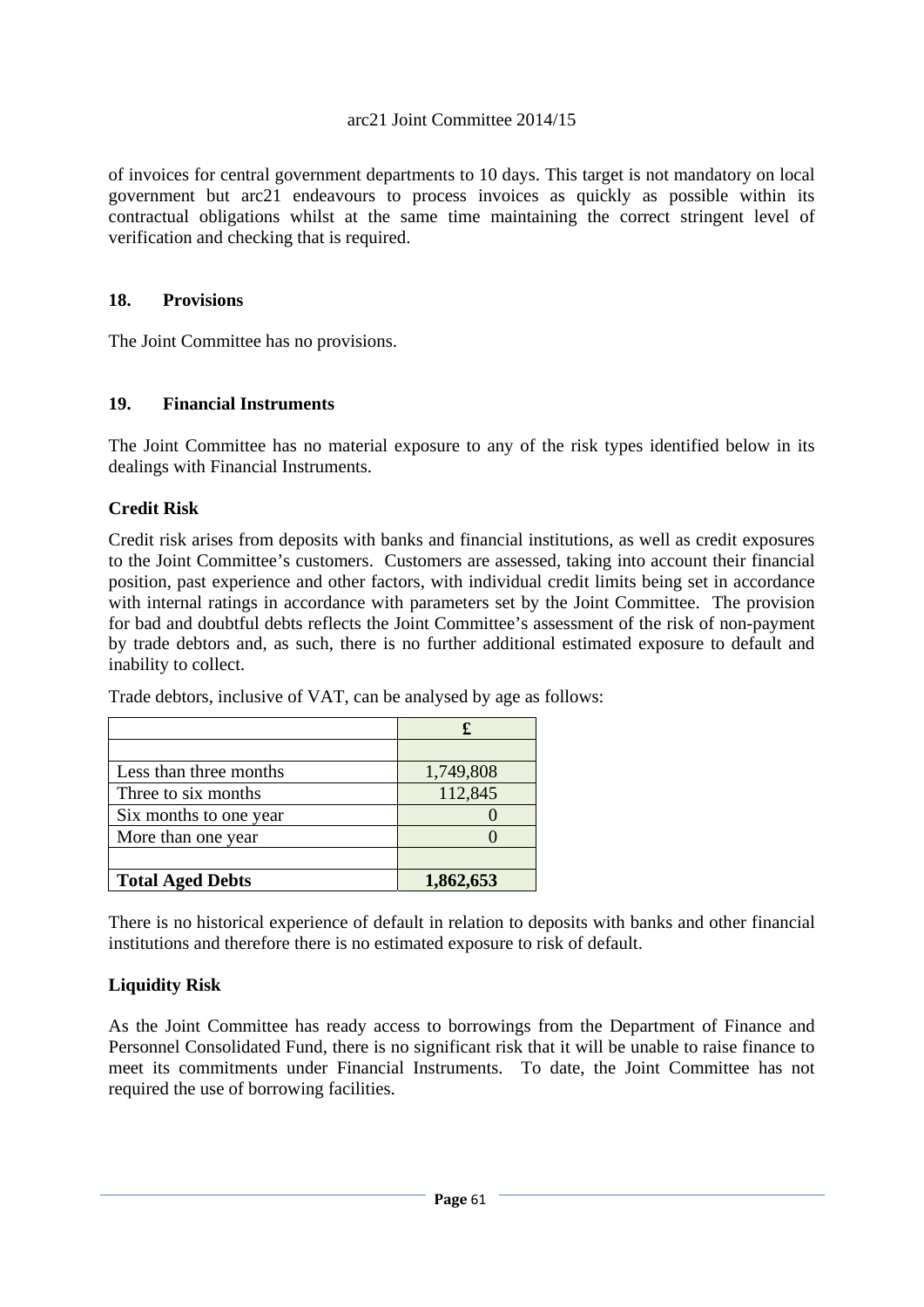## **Market Risk**

Interest rate risk

The Joint Committee is exposed to risk in terms of its exposure to interest rate movements on its borrowings and investments. Further comment on this issue has been made in the Explanatory Foreword

## Foreign exchange risk

The Joint Committee has no financial assets or liabilities denominated in foreign currencies and thus have no material exposure to loss arising from movements in exchange rates.

# **20. Retirement Benefits**

## **20a Participation in the arc21 Joint Committee Pension Fund**

As part of the terms and conditions of employment of its officers and other employees, the Joint Committee offers retirement benefits. Although these benefits will not actually be payable until employees retire, the Joint Committee has a commitment to make the payments that need to be disclosed at the time that employees earn their future entitlement.

The Joint Committee participates in the Northern Ireland Local Government Officers Superannuation Committee (NILGOSC) scheme. This is a funded scheme, meaning that the Joint Committee and employees pay contributions into a fund, calculated at a level intended to balance the pension's liabilities with investment assets.

## **20b Transactions relating to retirement benefits - Comprehensive Income and Expenditure Statement Charges:**

The Joint Committee recognises the cost of retirement benefits in the Comprehensive Income and Expenditure Statement when they are earned by employees, rather than when the benefits are eventually paid as pensions.

However, the charge the Joint Committee is required to make against General Reserves is based on the cash payable in the year, and the real cost of retirement benefits is reversed out in the 'adjustments between accounting basis & funding basis under regulations' line, in the Movement in Reserves Statement. The following transactions have been made in the Comprehensive Income and Expenditure Statement and the adjustments between accounting basis & funding basis under regulations line, in the Movement in Reserves Statement during the year: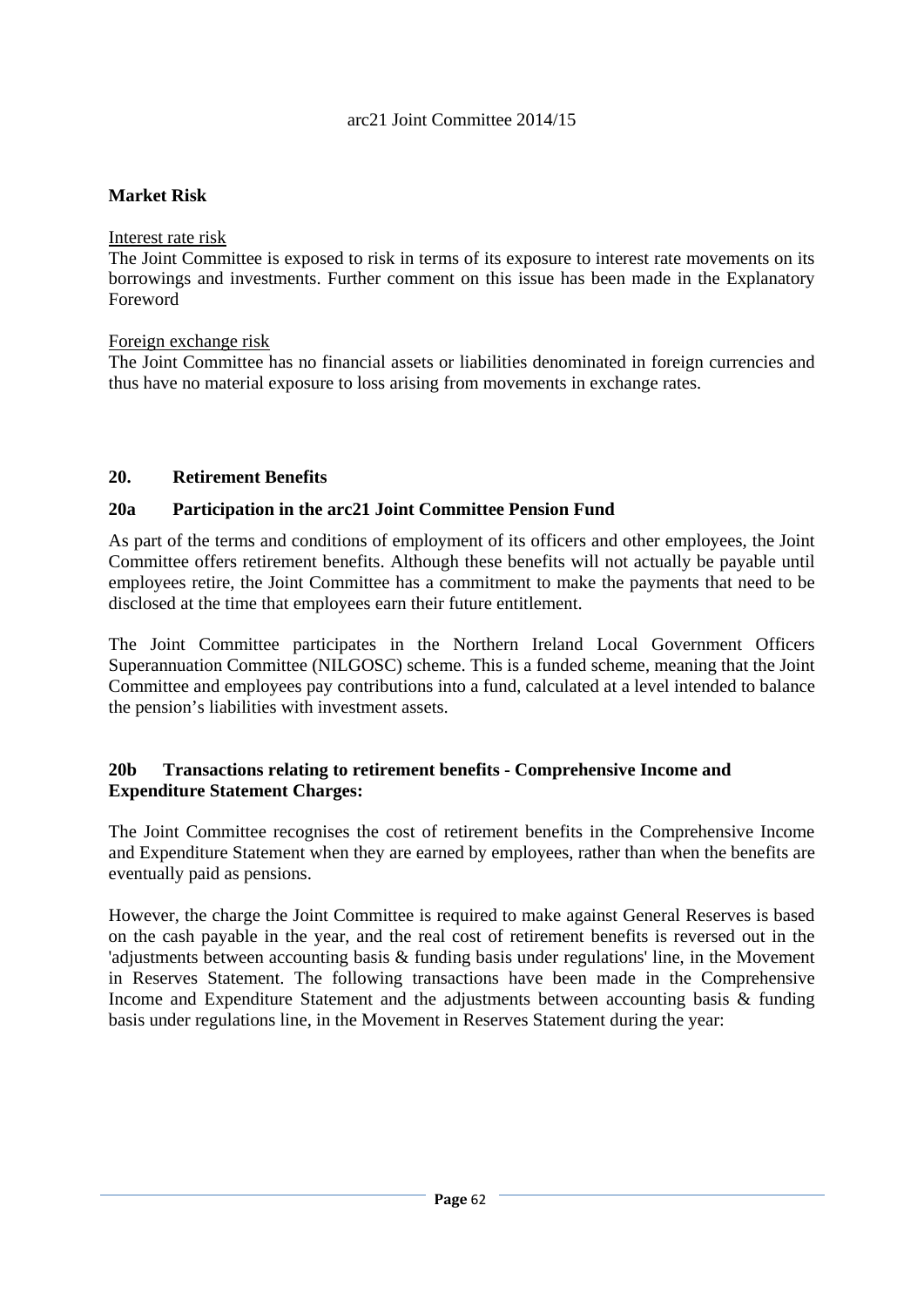|                                                        | 2014/15 | 2013/14 |
|--------------------------------------------------------|---------|---------|
|                                                        | £       |         |
| Net cost of services:                                  |         |         |
| Current service cost                                   | 115,000 | 120,000 |
| Past service cost/(gain)                               | 0       |         |
| Gains and losses on settlements or curtailments        | 0       |         |
|                                                        |         |         |
| Net operating expenditure:                             |         |         |
| Net interest on net defined benefit liability (asset)  | 20,000  | 23,000  |
|                                                        |         |         |
| Net charge to the Comprehensive Income and Expenditure |         |         |
| <b>Statement</b>                                       | 135,000 | 143,000 |

| Adjustments between accounting basis & funding basis under<br>regulations:          |           |           |
|-------------------------------------------------------------------------------------|-----------|-----------|
| Reversal of net charges made for retirement benefits in accordance<br>with IAS 19   | (135,000) | (143,000) |
|                                                                                     |           |           |
| Actual amount charged against the general fund balance for<br>pensions in the year: |           |           |
| Employers' contributions payable to scheme                                          | 87,000    | 86,000    |
|                                                                                     |           |           |
| Net charge to the Comprehensive Income and Expenditure                              |           |           |
| <b>Statement</b>                                                                    | (48,000)  | (57,000)  |

The service cost figures include an allowance for administration expenses of £0.001m.

In addition to the recognised gains and losses included in the Comprehensive Income and Expenditure Statement, actuarial loss of £79k (£105k gain in 2013/14) were included in the Comprehensive Income and Expenditure Statement. The cumulative amount of actuarial gains and losses recognised in other comprehensive income and expenditure is a loss of £362k (£283k loss in 2013/14).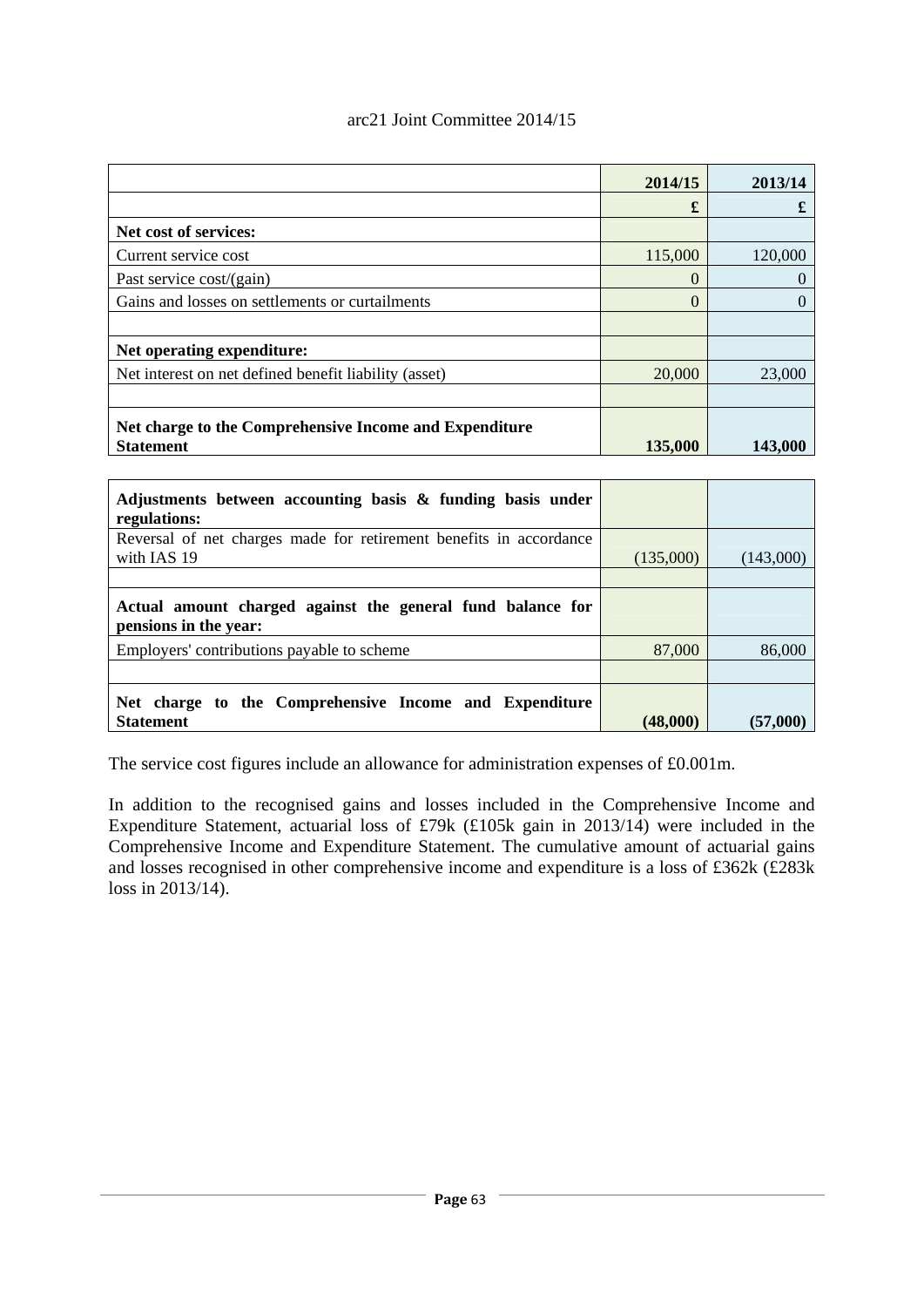## **20c Assets and liabilities in relation to retirement benefits**

## **Reconciliation of present value of the scheme liabilities:**

|                                         | 2014/15   | 2013/14   |
|-----------------------------------------|-----------|-----------|
|                                         | £         | £         |
| <b>Balance as at 1 April</b>            | 2,939,000 | 2,563,000 |
| Current service cost                    | 115,000   | 120,000   |
| Interest cost                           | 127,000   | 116,000   |
| Contributions by members                | 30,000    | 30,000    |
| Remeasurement (gains) and losses:       |           |           |
| Actuarial losses/(gains)                | (2,000)   | 252,000   |
| Past service costs/(gains)              | $\Omega$  | (64,000)  |
| Losses/(gains) on curtailments          | 300,000   | (75,000)  |
| Liabilities extinguished on settlements | $\Omega$  | $\Omega$  |
| Estimated unfunded benefits paid        | $\Omega$  | $\theta$  |
| Estimated benefits paid                 | (3,000)   | (3,000)   |
|                                         |           |           |
| <b>Balance as at 31 March</b>           | 3,506,000 | 2,939,000 |

### **Reconciliation of present value of the scheme assets:**

|                                               | 2014/15   | 2013/14   |
|-----------------------------------------------|-----------|-----------|
|                                               | £         | £         |
| <b>Balance as at 1 April</b>                  | 2,437,000 | 2,013,000 |
| Interest income                               | 107,000   | 93,000    |
| Contributions by members                      | 30,000    | 30,000    |
| Contributions by employer                     | 87,000    | 86,000    |
| Contributions in respect of unfunded benefits |           |           |
| Remeasurement gain/(loss)                     | 219,000   | 218,000   |
| Assets distributed on settlements             |           |           |
| Unfunded benefits paid                        |           |           |
| Benefits paid                                 | (3,000)   | (3,000)   |
|                                               |           |           |
| <b>Balance as at 31 March</b>                 | 2,877,000 | 2,437,000 |

The Joint Committee has been advised by the consulting actuary, Aon Hewitt Limited, that the return on the Fund in market value terms for the year to 31 March 2015 is estimated based on actual Fund returns as provided by the Administering Authority and index returns where necessary. The overall Fund return over the accounting period has been calculated as 13.1%.

The expected return on scheme assets is determined by considering the expected returns available on the assets underlying the current investment policy. Expected yields on fixed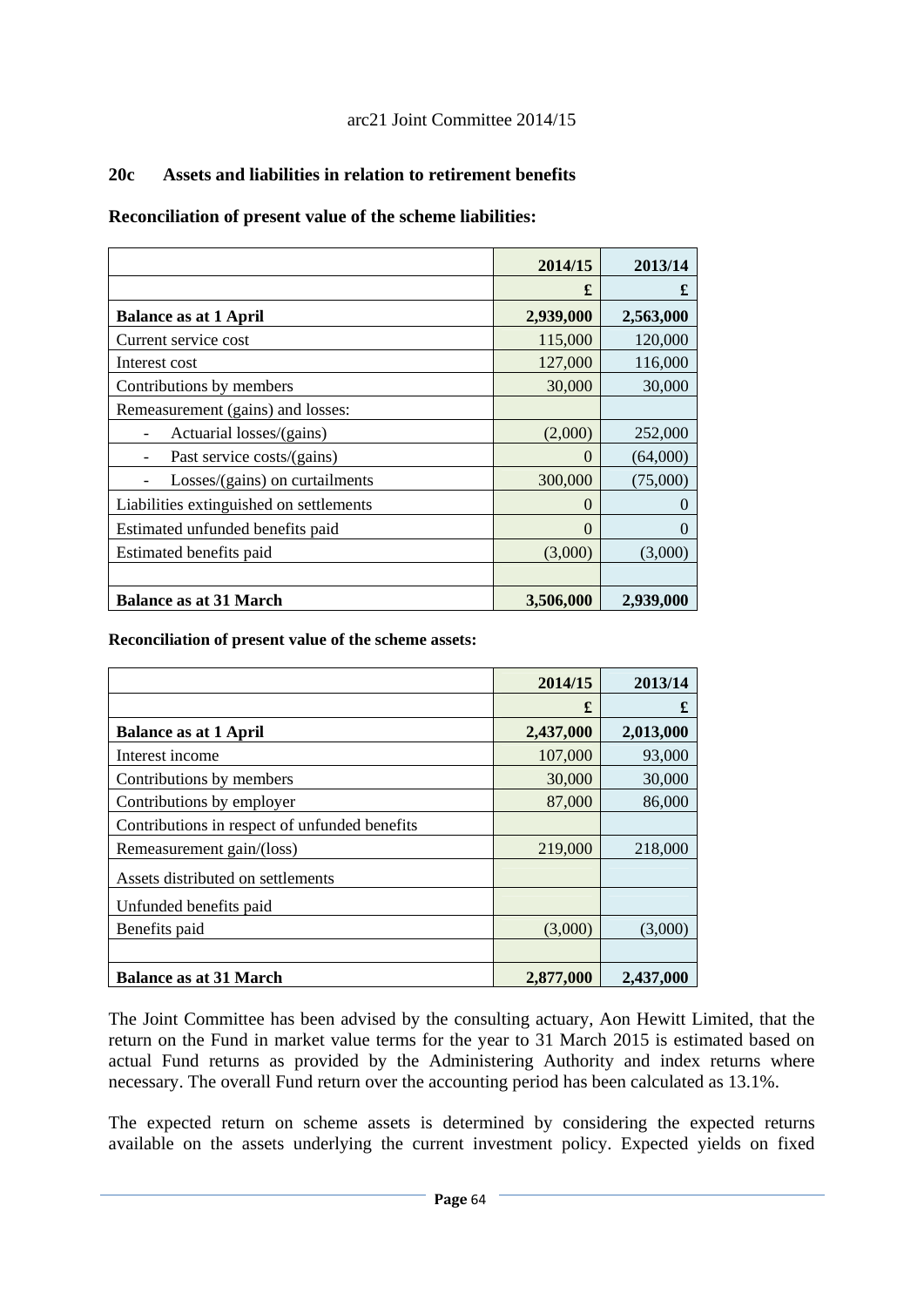interest investments are based on gross redemption yields as at the Balance Sheet date. Expected returns on equity investments reflect long-term real rates of return experienced in the respective markets.

The actual return on scheme assets in the year was a gain of £326k (2013/14 £311k).

## **Fair Value of Plan Assets**

|                    | 31/03/2015 | 31/03/2014 | 31/03/2013 |
|--------------------|------------|------------|------------|
|                    | £          | £          | £          |
| Equity investments | 2,100,000  | 1,808,000  | 1,522,000  |
| Government Bonds   | 164,000    | 144,000    | 219,000    |
| Property           | 362,000    | 273,000    | 155,000    |
| Cash               | 58,000     | 63,000     | 95,000     |
| Corporate Bonds    | 187,000    | 149,000    | 10,000     |
| Other              | 6,000      | $\theta$   | 12,000     |
|                    | 2,877,000  | 2,437,000  | 2,013,000  |

The above asset values are at bid value as required by IAS 19.

# **The Joint Committee's share of the Net Pension Liability (included in the Balance Sheet):**

|                                                      | 31/03/2015     | 31/03/2014  | 31/03/2013   |
|------------------------------------------------------|----------------|-------------|--------------|
|                                                      | £              | £           | £            |
| Fair Value of Employer Assets                        | 2,877,000      | 2,437,000   | 2,013,000    |
| Present value of funded liabilities                  | (3,506,000)    | (2,939,000) | (2,563,000)  |
| <b>Net (Under)/Overfunding in Funded Plans</b>       | (629,000)      | (502,000)   | (550,000)    |
| Present value of unfunded defined benefit obligation | 0              | $\Omega$    | $\mathbf{0}$ |
| Other movement in the liability (asset)              | $\overline{0}$ | $\Omega$    | $\Omega$     |
| <b>Net Asset/(Liability)</b>                         | (629,000)      | (502,000)   | (550,000)    |
|                                                      |                |             |              |
| Amount in the Balance sheet:                         |                |             |              |
| Liabilities                                          | (629,000)      | (502,000)   | (550,000)    |
| Assets                                               | 0              | $\Omega$    | $\theta$     |
| <b>Net Asset/(Liability)</b>                         | (629,000)      | (502,000)   | (550,000)    |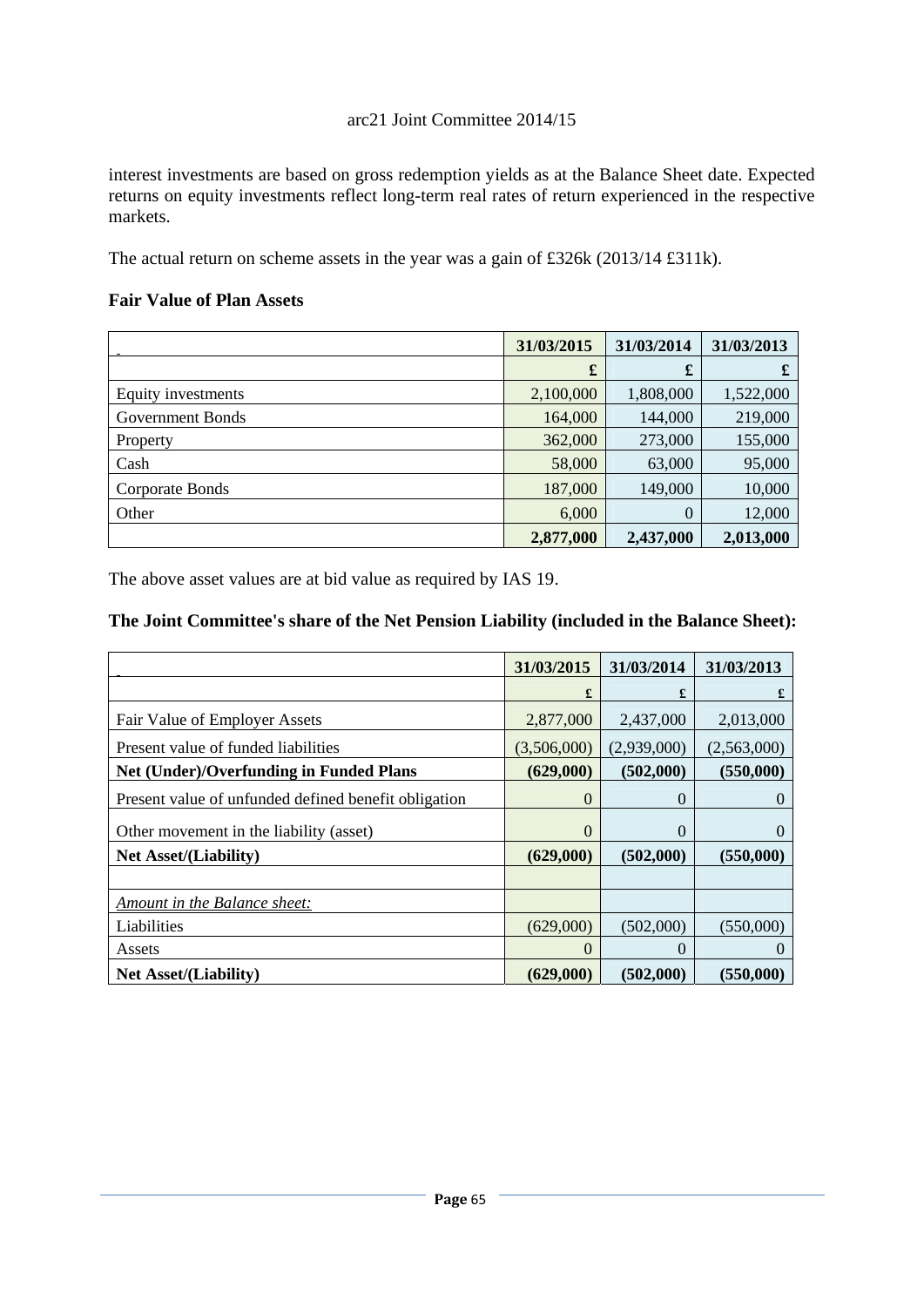### **20d Scheme History**

### **Analysis of Scheme Assets and Liabilities**

|                                             | 31/03/2015  | 31/03/2014  | 31/03/2013  |
|---------------------------------------------|-------------|-------------|-------------|
|                                             | £           | £           |             |
|                                             |             |             |             |
|                                             |             |             |             |
| Fair Value of Assets in pension scheme      | 2,877,000   | 2,437,000   | 2,013,000   |
| Present Value of Defined Benefit Obligation | (3,506,000) | (2,939,000) | (2,563,000) |
|                                             |             |             |             |
| Surplus/(deficit) in the Scheme             | (629,000)   | (502,000)   | (550,000)   |

### **Amount recognised in Other Comprehensive Income and Expenditure**

|                                                   | 31/03/2015 | 31/03/2014 | 31/03/2013 |
|---------------------------------------------------|------------|------------|------------|
|                                                   | £          | £          |            |
|                                                   |            |            |            |
|                                                   |            |            |            |
| Actuarial gains/(losses)                          | (79,000)   | 105,000    | (27,000)   |
| Increase/(decrease) in irrecoverable surplus from |            |            |            |
| membership fall and other factors                 | $\theta$   |            |            |
| Actuarial gains/(losses) recognised in Other      |            |            |            |
| Comprehensive Income and Expenditure              | (79,000)   | 105,000    | (27.000)   |
|                                                   |            |            |            |

| Cumulative actuarial gains and losses | (362,000) | (283,000) | (388,000) |
|---------------------------------------|-----------|-----------|-----------|
|                                       |           |           |           |

#### **History of experience gains and losses:**

| Experience gains and (losses) on assets      | 219,000 | 218,000   | 209,000 |
|----------------------------------------------|---------|-----------|---------|
| Experience gains and (losses) on liabilities | 2.000   | (252,000) |         |

The liabilities show the underlying commitments that the authority has in the long run to pay retirement benefits. The total liability of £3,506k has a substantial impact on the net worth of the Joint Committee as recorded in the Balance Sheet, resulting in a net liability of £629k.

However, statutory arrangements for funding the deficit mean that the financial position of the Joint Committee remains healthy. The deficit on the NILGOSC Pension Fund should be made good by increased contributions over the remaining working life of employees, assessed by the scheme actuary and approved by the Department of the Environment.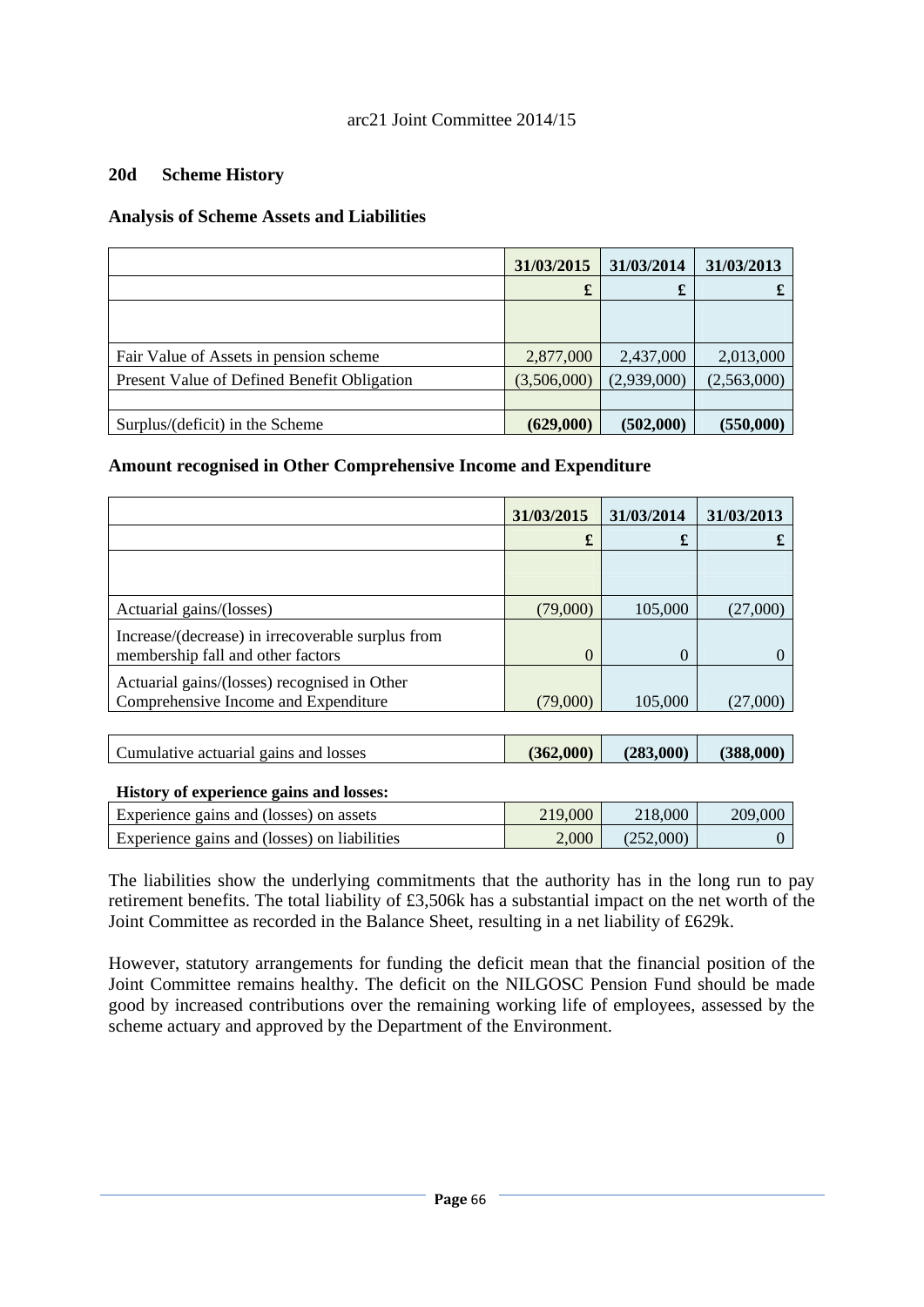## **Analysis of Projected Amount to be Charged to the Comprehensive Income and Expenditure Statement for the Year to 31 March 2016**

|                                                         | 2015/16 | 2015/16         |
|---------------------------------------------------------|---------|-----------------|
|                                                         |         | As $%$ of       |
|                                                         | £       | pensionable pay |
| Projected current cost                                  | 134,000 | 29.8%           |
| Interest on the net defined benefit liability / (asset) | 19,000  | 4.2%            |
| Past service cost                                       |         |                 |
| <b>Total</b>                                            | 153,000 | 34.0%           |

The total contributions expected to be made to the arc21 Joint Committee (NILGOSC) Pension Fund by the Joint Committee in the year to 31 March 2016 is £90,000.

## **History of Experience Gains and Losses**

The actuarial gains identified as movements on the Pensions Reserve 2013/14 can be analysed into the following categories, measured as a percentage of assets or liabilities at 31 March 2014.

|                                              | 31/03/2015    | 31/03/2014    | 31/03/2013    |
|----------------------------------------------|---------------|---------------|---------------|
|                                              | $\frac{0}{0}$ | $\frac{6}{9}$ | $\frac{0}{0}$ |
|                                              |               |               |               |
|                                              |               |               |               |
| Experience gains and (losses) on Assets      | 7.6%          | 8.9%          | 9.6%          |
| Experience gains and (losses) on Liabilities | $(0.1)$ %     | 8.6%          | 0.2%          |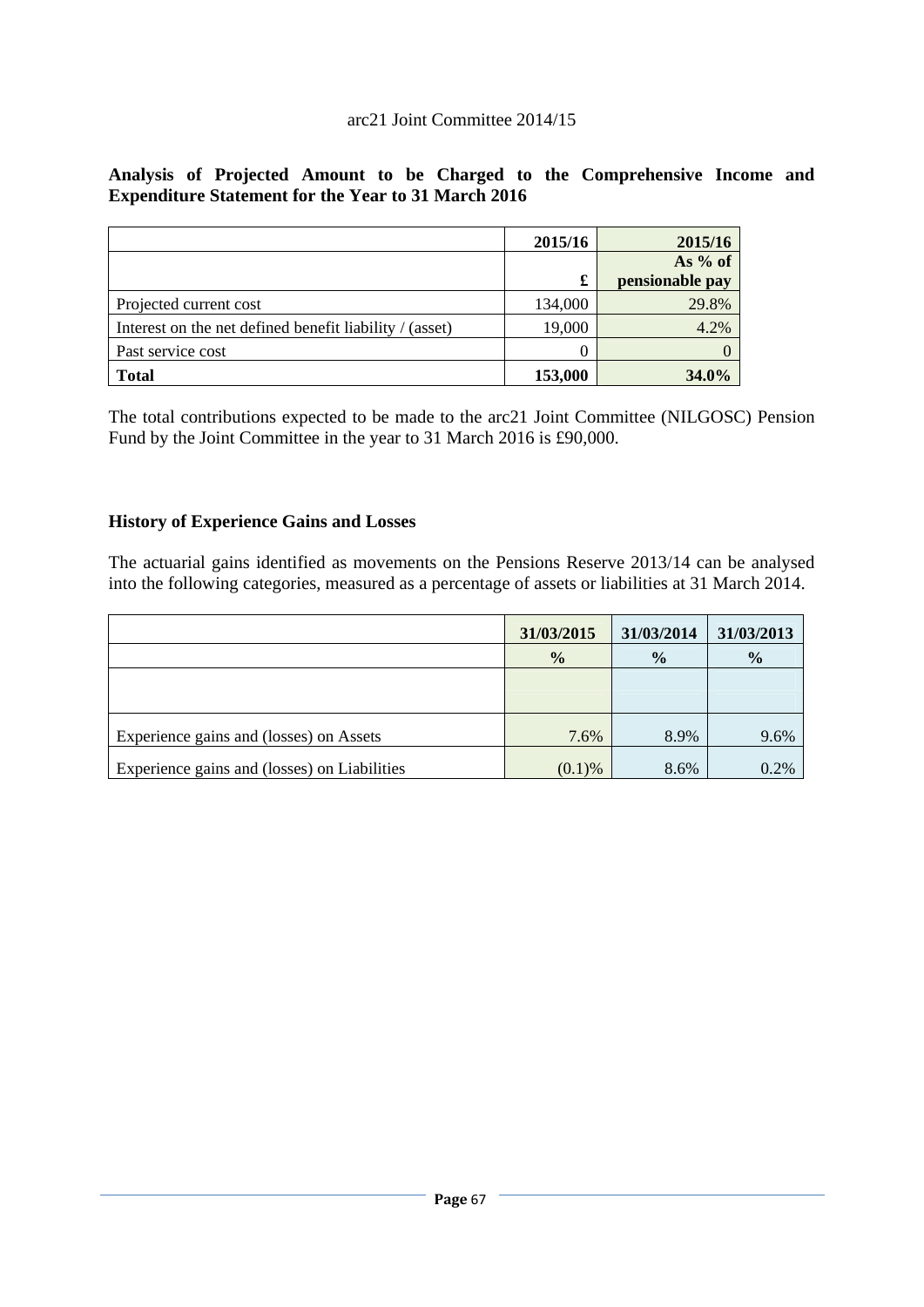### **20e Basis for Estimating Assets and Liabilities**

Liabilities have been assessed on an actuarial basis using the projected unit method, an estimate of the pensions that will be payable in the future years is dependent on assumptions about mortality rates, salary levels, etc. The Joint Committee's Fund liabilities have been assessed by Aon Hewitt, an independent firm of actuaries, estimates for the Joint Committee Fund being based on data pertaining to the latest full valuation of the scheme as at 31 March 2015.

|                                                                          | 2014/15    | 2013/14    |
|--------------------------------------------------------------------------|------------|------------|
| <b>Mortality assumptions:</b>                                            |            |            |
| Longevity at 65 current pensioners:                                      |            |            |
| Men                                                                      | 22.2 years | 22.1 years |
| Women                                                                    | 24.7 years | 24.6 years |
|                                                                          |            |            |
| Longevity at 65 for future pensioners:                                   |            |            |
| Men                                                                      | 24.4 years | 24.3 years |
| Women                                                                    | 27.0 years | 26.9 years |
|                                                                          |            |            |
| <b>Inflation/Pension Increase Rate</b>                                   | 1.8%       | 2.4%       |
| <b>Salary Increase Rate</b>                                              | 3.3%       | 3.9%       |
| <b>Expected Return on Assets</b>                                         | 13.1%      | 7.3%       |
| <b>Discount Rate</b>                                                     | 3.2%       | 4.3%       |
|                                                                          |            |            |
| Take-up of option to convert annual pension into retirement<br>lump sum: |            |            |
| Service to April 2009                                                    | 75%        | 75%        |
| Service post April 2009                                                  | 75%        | 75%        |
|                                                                          |            |            |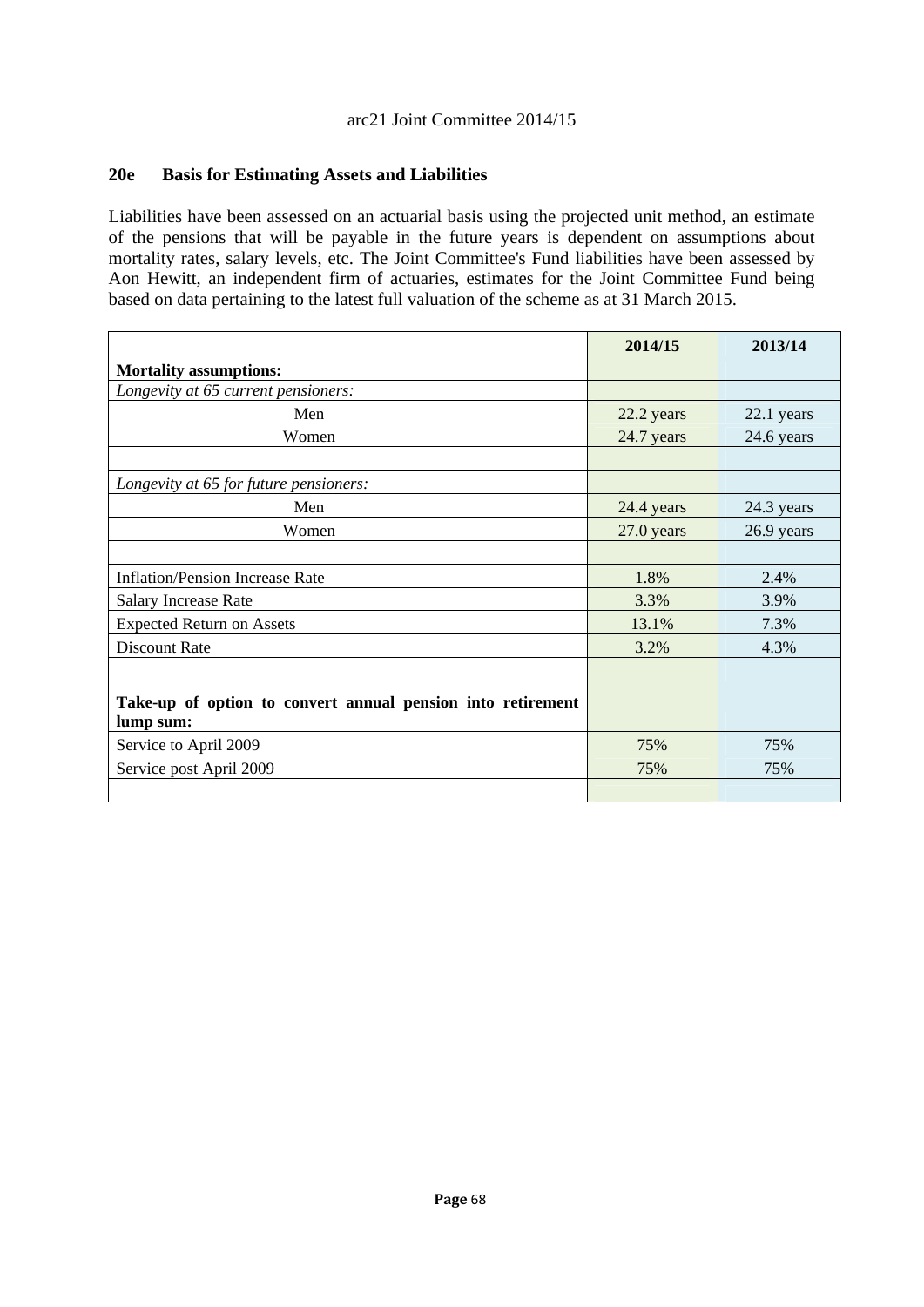### **20f Pension Assumptions Sensitivity Analysis**

The pension figures disclosed in these financial statements are sensitive to the assumptions used. The approximate impact of changing key assumptions on the present value of the funded defined benefit obligation as at 31 March 2015 is set out below.

In each case, only the assumption noted below is altered; all other assumptions remain the same and are summarised in the disclosure above.

## **Funded Pension Scheme Benefits**

| <b>Discount Rate Assumption</b>                       |               |               |
|-------------------------------------------------------|---------------|---------------|
|                                                       |               |               |
| Adjustment to discount rate                           | $+0.1\%$ p.a. | $-0.1\%$ p.a. |
| Present value of the total obligation (£m's)          | 3.446         | 3.567         |
| % change in the present value of the total obligation | $-1.7%$       | 1.8%          |
| Projected service cost (£m's)                         | 0.131         | 0.137         |
| Approximate % change in projected service cost        | $-2.3%$       | 2.4%          |
| <b>Rate of General Increase In Salaries</b>           |               |               |
| Adjustment to salary increase rate                    | $+0.1\%$ p.a. | $-0.1\%$ p.a. |
| Present value of the total obligation (£m's)          | 3.531         | 3.482         |
| % change in the present value of the total obligation | 0.7%          | $-0.7%$       |
| Projected service cost (£m's)                         | 0.134         | 0.134         |
| Approximate % change in projected service cost        | 0.0%          | 0.0%          |
|                                                       |               |               |
| Rate of Increase to Pensions in Payment and Deferred  |               |               |
| <b>Pension Assumptions</b>                            |               |               |
|                                                       |               |               |
| Adjustment to pension increase rate                   | $+0.1\%$ p.a. | $-0.1\%$ p.a. |
| Present value of the total obligation (£m's)          | 3.552         | 3.461         |
| % change in the present value of the total obligation | 1.3%          | $-1.3%$       |
| Projected service cost (£m's)                         | 0.137         | 0.131         |
| Approximate % change in projected service cost        | 2.4%          | $-2.3%$       |
| <b>Post Retirement Mortality Assumption</b>           |               |               |
|                                                       |               |               |
| Adjustment to pension increase rate                   | -1 year       | $+1$ year     |
| Present value of the total obligation $(fm's)$        | 3.601         | 3.411         |
| % change in the present value of the total obligation | 2.7%          | $-2.7%$       |
| Projected service cost (£m's)                         | 0.138         | 0.130         |
| Approximate % change in projected service cost        | 3.3%          | $-3.3%$       |
|                                                       |               |               |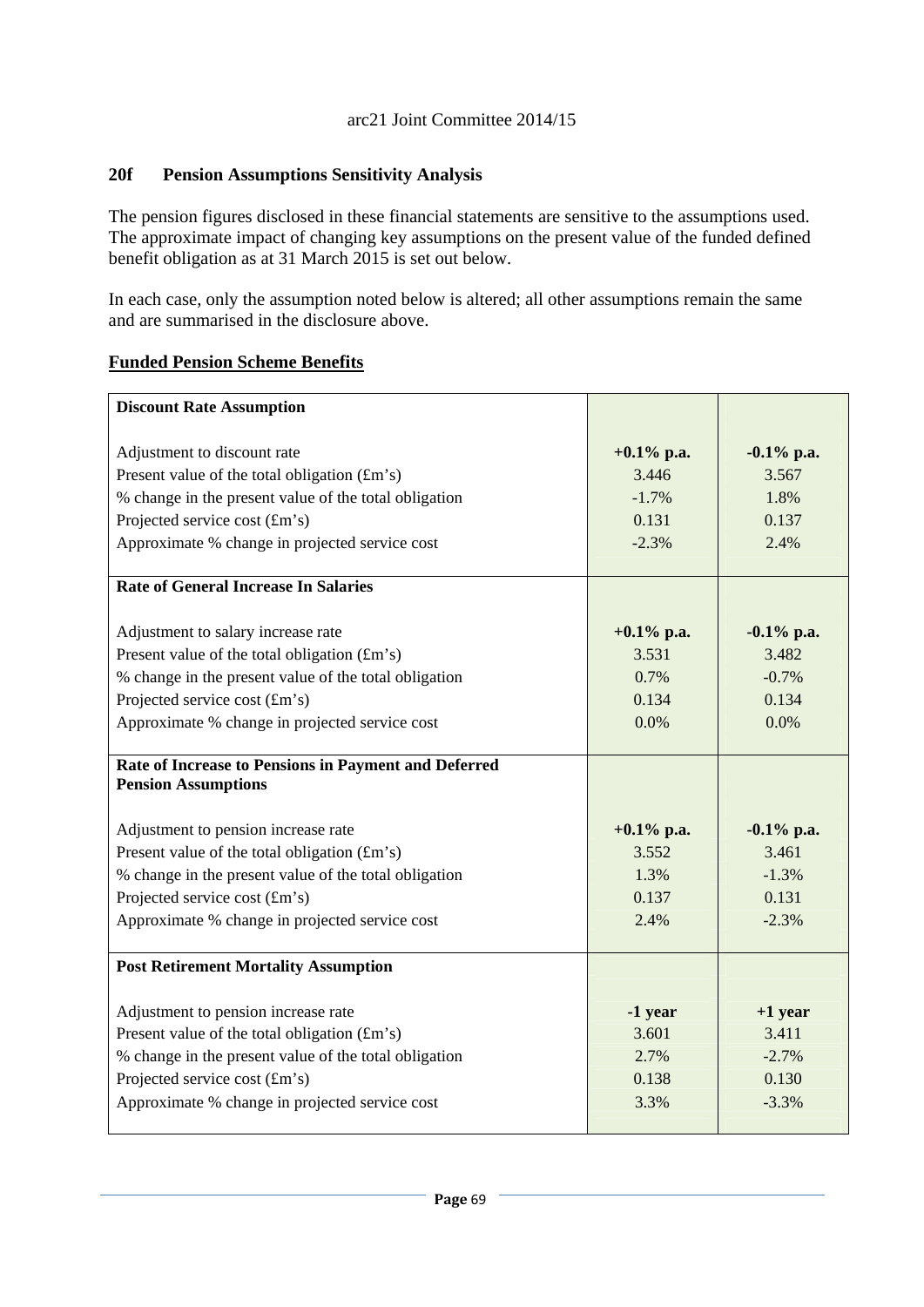## **20g Major Categories of Plan Assets as Percentage of Total Plan Assets**

The arc21 Joint Committee (NILGOSC) Pension Fund's assets consist of the following categories, by proportion of the total assets held:

|                    | 31/03/2015    | 31/03/2014    | 31/03/2013    |
|--------------------|---------------|---------------|---------------|
|                    | $\frac{0}{0}$ | $\frac{0}{0}$ | $\frac{0}{0}$ |
| Equity investments | 73.0          | 74.2          | 75.6          |
| Government Bonds   | 5.7           | 5.9           | 10.9          |
| Property           | 12.6          | 11.2          | 7.7           |
| Cash               | 2.0           | 2.6           | 4.7           |
| Corporate Bonds    | 6.5           | 6.1           | 0.5           |
| Other              | 0.2           | 0.0           | 0.6           |
|                    | <b>100</b>    | <b>100</b>    | <b>100</b>    |

## **21. Donated Assets Account**

There are no donated assets.

## **22. Capital Grants Received In Advance**

All capital grants received for the purchase of fixed assets are taken to the Government Grants Deferred Account, and this amount is written off to the General Reserves - Income and Expenditure Account over the useful life of the asset. There were no transactions in relation to Deferred Grants during the year.

## **23. Contingencies**

The Joint Committee has, with the approval of the Participant Councils, entered into a Contingent Liability Undertaking with the bidding consortium in the procurement for the Residual Waste Treatment Project. Payments made, if any, in accordance with this undertaking will be funded by the Participant Councils. No further information on this agreement can be disclosed due to the commercial sensitivity of the procurement process.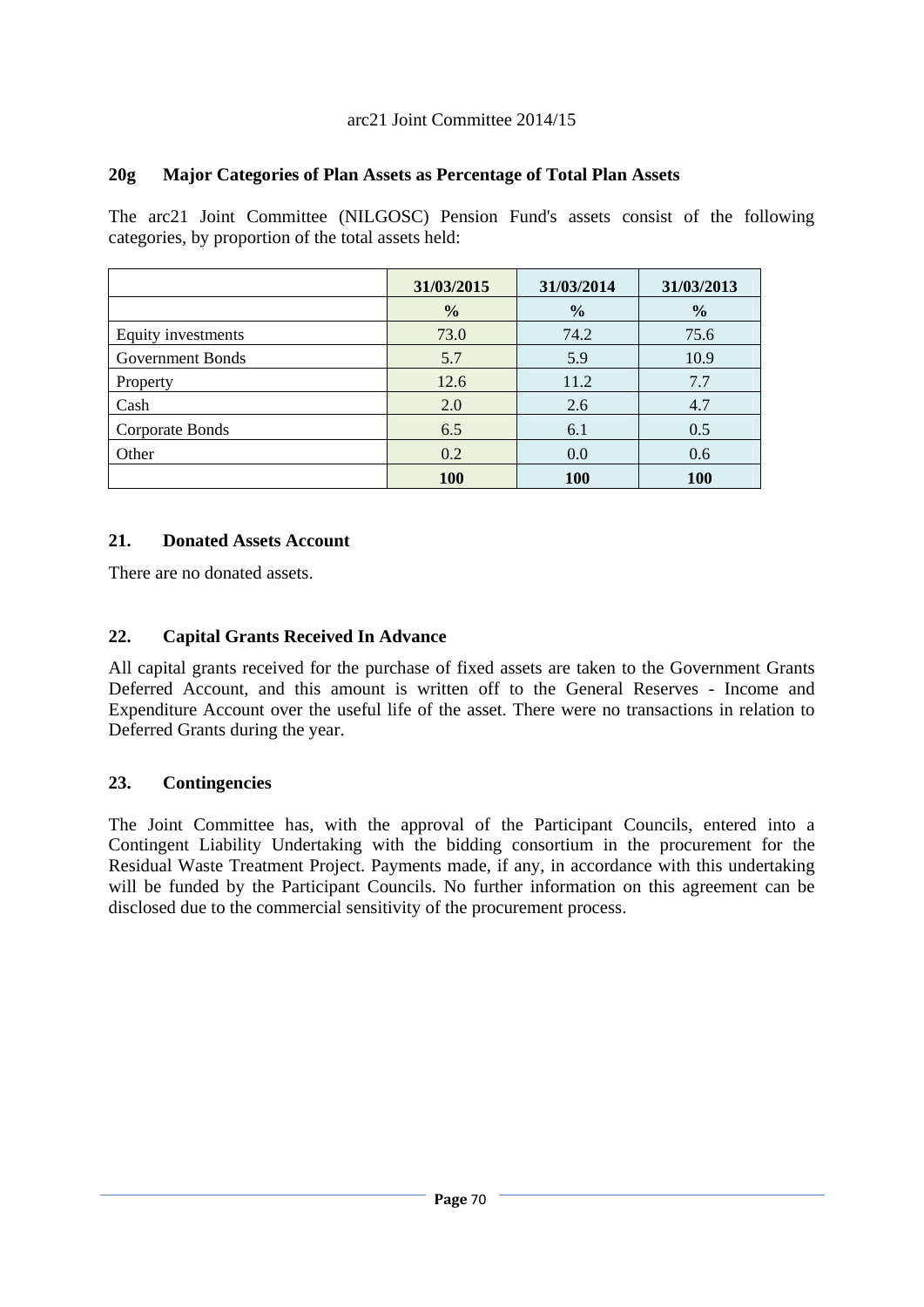# arc21 Joint Committee 2014/15

|                                                        |             | 2014/15     | 2013/14   |
|--------------------------------------------------------|-------------|-------------|-----------|
|                                                        | <b>Note</b> | £           | £         |
| <b>Adjustment to surplus for noncash movements</b>     |             |             |           |
|                                                        |             |             |           |
| Depreciation                                           | 3,10        | 5,931       | 7,646     |
| (Increase)/Decrease in debtors                         |             | (125, 129)  | 50,723    |
| Increase/(Decrease) in creditors                       |             | (1,261,307) | (161,994) |
| Payments to Pension Fund                               |             | 48,000      | 57,000    |
| Carrying value of non-current assets disposed          |             | $\Omega$    | 9,928     |
|                                                        |             |             |           |
|                                                        |             | (1,332,505) | (36, 697) |
|                                                        |             |             |           |
| Adjustment for items included in the net surplus that  |             |             |           |
| are investing and financing activities                 |             |             |           |
|                                                        |             |             |           |
| Proceeds from sale of PP&E, investment property<br>and |             |             |           |
| intangible assets                                      |             | $\Omega$    |           |
|                                                        |             | $\bf{0}$    |           |

## **24a) Analysis of Adjustments to Surplus/Deficit for the year**

# **24b) Cash and Cash Equivalents**

|                               | 2014/15   | 2013/14   | 2012/13   |
|-------------------------------|-----------|-----------|-----------|
|                               |           |           |           |
|                               |           |           |           |
| <b>Cash and Bank Balances</b> | 70,710    | 352,101   | 247,459   |
| <b>Short Term Deposits</b>    | 1,775,503 | 2,737,246 | 3,056,630 |
| Total                         | 1,846,212 | 3,089,347 | 3,304,089 |

The Joint Committee classes liquid resources as short-term deposits, which do not have a fixedterm investment date. Only current asset investments are included.

The level of cash balances held are directly related to the level of contracting activity and participant Councils are invoiced in advance for the main contracts to ensure that sufficient cash is available to meet the contractual requirements of arc21, which run at around £2.9m per month. The level of cash held at the year end is deemed to be prudent to meet the short term obligations of the organisation and represents 6.4% (2013/14 12.4%) of total income.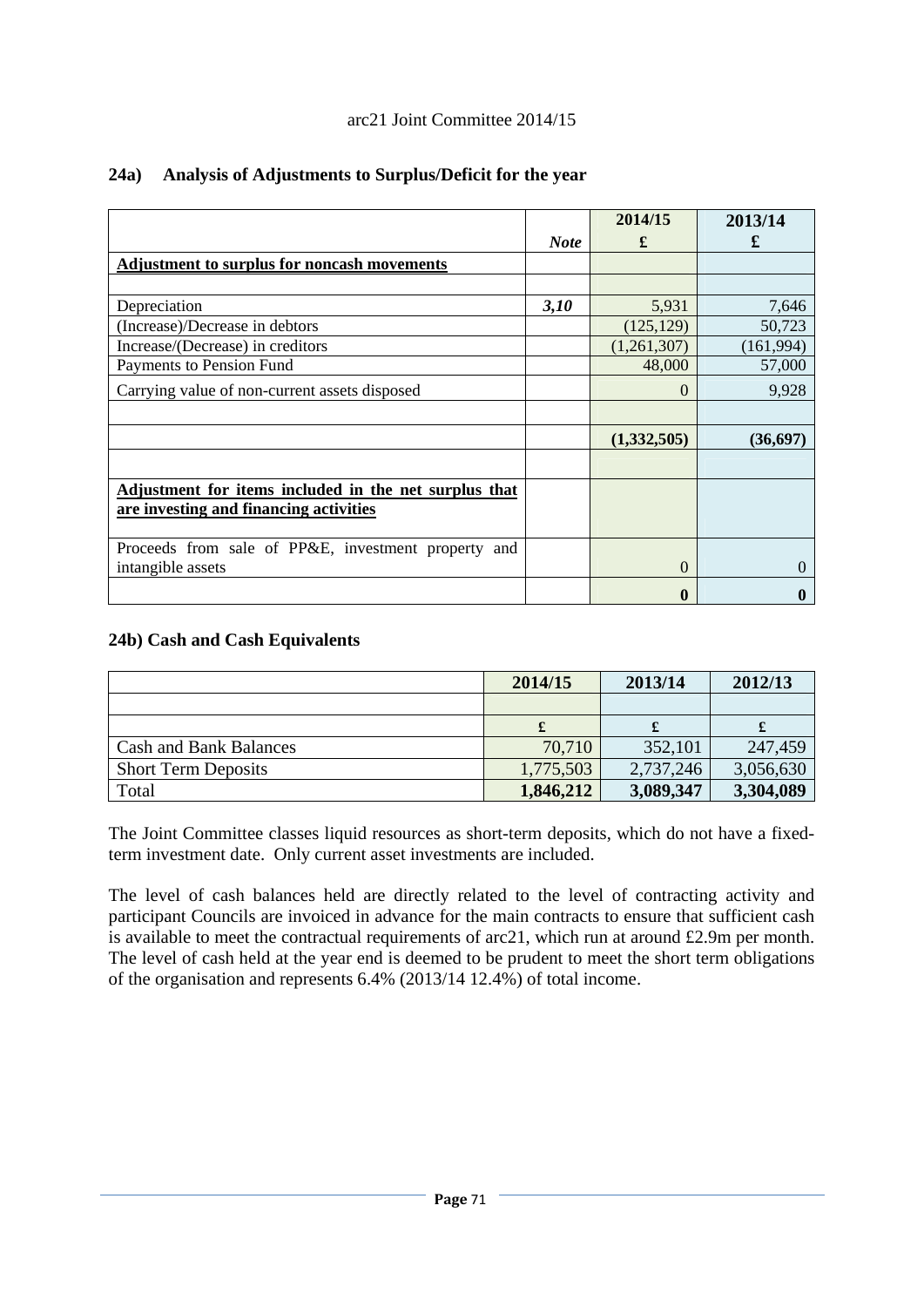# arc21 Joint Committee 2014/15

# **24c) Cash Flow Statement – Operating Activities**

|                                                   | 2014/15 | 2013/14 |
|---------------------------------------------------|---------|---------|
|                                                   | x       |         |
| The cash flows from operating activities include: |         |         |
|                                                   |         |         |
| Interest received                                 | 11,819  | 20,753  |
|                                                   |         |         |
| Interest paid                                     |         | 295     |

# **24d) Cash Flows from Investing Activities**

|                                                     | 2014/15  | 2013/14           |
|-----------------------------------------------------|----------|-------------------|
|                                                     | £        | £                 |
| Purchase of PP&E, investment<br>property<br>and     |          |                   |
| intangible assets                                   | $\theta$ | $\theta$          |
| Purchase of Short Term Investments (not considered  |          |                   |
| to be cash equivalents)                             | 0        | $\theta$          |
| Purchase of Long Term Investments                   | 0        | 0                 |
| Other Payments for Investing Activities             | 0        | $\mathbf{\Omega}$ |
| Proceeds from the sale of PP&E, investment property |          |                   |
| and intangible assets                               | 0        | $\mathbf{\Omega}$ |
| Proceeds from Short Term Investments<br>(not        |          |                   |
| considered to be cash equivalents)                  | $\theta$ | 0                 |
| Proceeds from Long Term Investments                 | $\theta$ | $\mathbf{0}$      |
| Capital Grants and Contributions Received           | $\theta$ | $\Omega$          |
|                                                     |          |                   |
| Other Receipts from Investing Activities            | $\Omega$ | $\Omega$          |
|                                                     |          |                   |
| <b>Net Cash flows from Investing Activities</b>     | 0        |                   |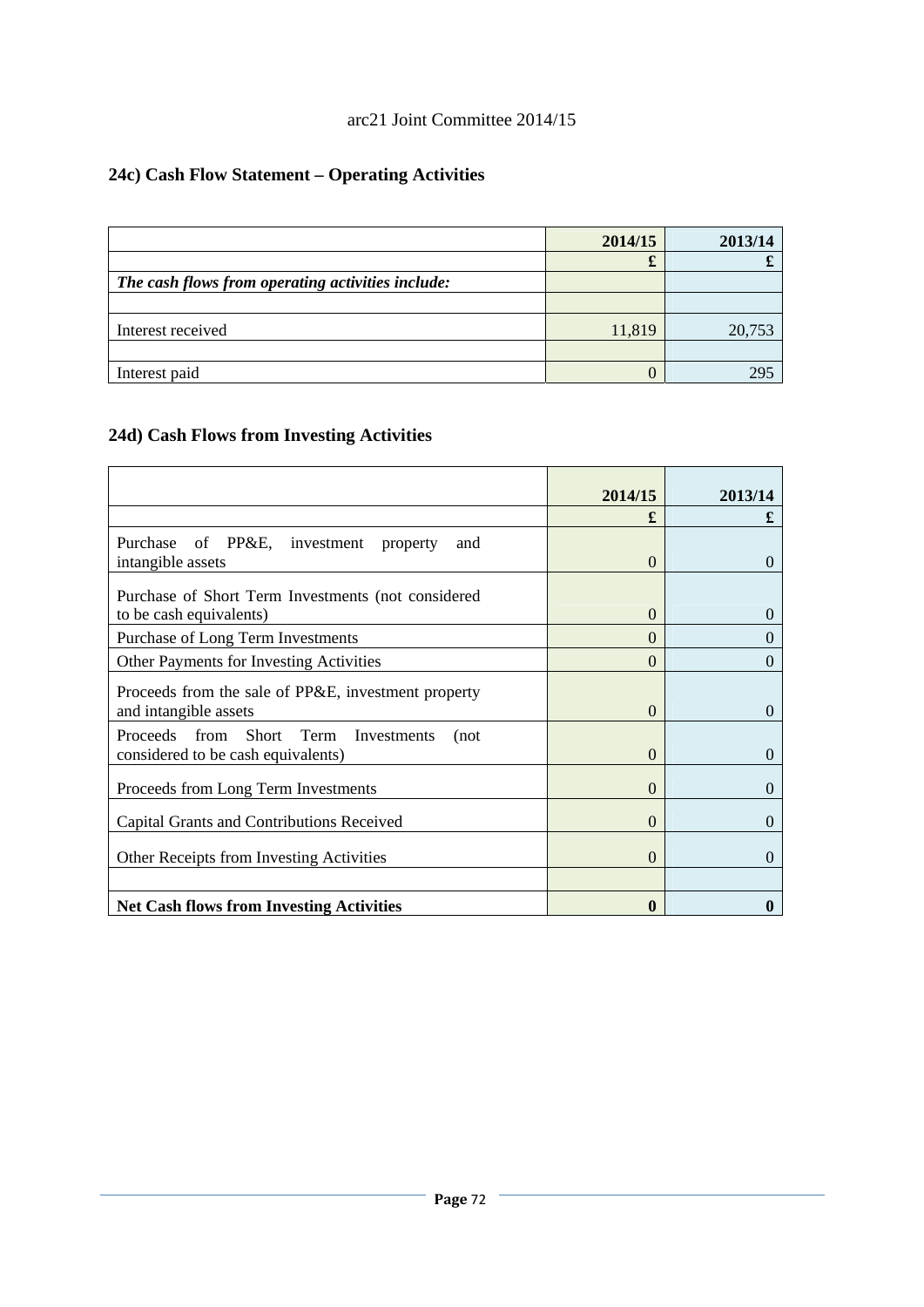|                                                                      |             |                                   | <b>USABLE RESERVES</b> | <b>UNUSABLE RESERVES</b>         |                       |                 |                                   |                                    |  |                 |
|----------------------------------------------------------------------|-------------|-----------------------------------|------------------------|----------------------------------|-----------------------|-----------------|-----------------------------------|------------------------------------|--|-----------------|
|                                                                      |             | Capital                           | General                | <b>TOTAL</b>                     | Capital               | <b>Pensions</b> | Accumulated                       | <b>TOTAL</b>                       |  | <b>TOTAL</b>    |
|                                                                      |             | <b>Receipts</b><br><b>Reserve</b> | <b>Reserves</b>        | <b>USABLE</b><br><b>RESERVES</b> | Adjustment<br>Account | <b>Reserve</b>  | <b>Absences</b><br><b>Account</b> | <b>UNUSABLE</b><br><b>RESERVES</b> |  | <b>RESERVES</b> |
|                                                                      |             | £                                 | £                      | £                                | £                     | £               | £                                 |                                    |  | £               |
|                                                                      | <b>Note</b> | 26a)                              | 26f                    |                                  | 26g)                  | 26k             | 26m)                              |                                    |  |                 |
| At 1 April 2014                                                      |             | $\boldsymbol{0}$                  | 352,252                | 352,252                          | 15,268                | (502,000)       | $\mathbf{0}$                      | (486, 732)                         |  | (134, 480)      |
| Movements during the year:                                           |             |                                   |                        |                                  |                       |                 |                                   |                                    |  |                 |
| Direct Revenue Financing                                             | 3,11        |                                   |                        | $\bf{0}$                         |                       |                 |                                   | $\bf{0}$                           |  | $\bf{0}$        |
| Depreciation & impairment adjustment                                 | 3           |                                   | 5,931                  | 5,931                            | (5,931)               |                 |                                   | (5,931)                            |  | $\bf{0}$        |
| Surplus/(Deficit) on the Provision of Services                       |             |                                   | 89,370                 | 89,370                           |                       |                 |                                   | $\bf{0}$                           |  | 89,370          |
| Transfers between Earmarked Reserves and<br><b>General Reserves</b>  |             |                                   | $\boldsymbol{0}$       | $\bf{0}$                         |                       |                 |                                   | $\bf{0}$                           |  | $\bf{0}$        |
| Net movements on Pension Reserve                                     | 3,20        |                                   | 48,000                 | 48,000                           |                       | (48,000)        |                                   | (48,000)                           |  | $\bf{0}$        |
| Disposal of Fixed Assets/Capital Sales                               | 3,10        |                                   |                        | $\bf{0}$                         |                       |                 |                                   | $\bf{0}$                           |  | $\bf{0}$        |
| Capital Receipts used to finance capital<br>expenditure              | 3,11        |                                   |                        | $\bf{0}$                         |                       |                 |                                   | $\bf{0}$                           |  | $\bf{0}$        |
| Revaluation                                                          | 10,20       |                                   |                        | $\bf{0}$                         |                       | (79,000)        |                                   | (79,000)                           |  | (79,000)        |
| <b>Other Movements</b>                                               |             |                                   |                        | $\bf{0}$                         |                       |                 |                                   | $\bf{0}$                           |  | $\bf{0}$        |
| Total movements on reserves during the<br>year (Change in Net Worth) |             | $\bf{0}$                          | 143,301                | 143,301                          | (5,931)               | (127,000)       | $\bf{0}$                          | (132, 931)                         |  | 10,370          |
| At 31 March 2015                                                     |             | $\bf{0}$                          | 495,552                | 495,552                          | 9,337                 | (629,000)       | $\bf{0}$                          | (619, 663)                         |  | (124, 111)      |

# **25a) Analysis of Movement on Reserves – Current Year**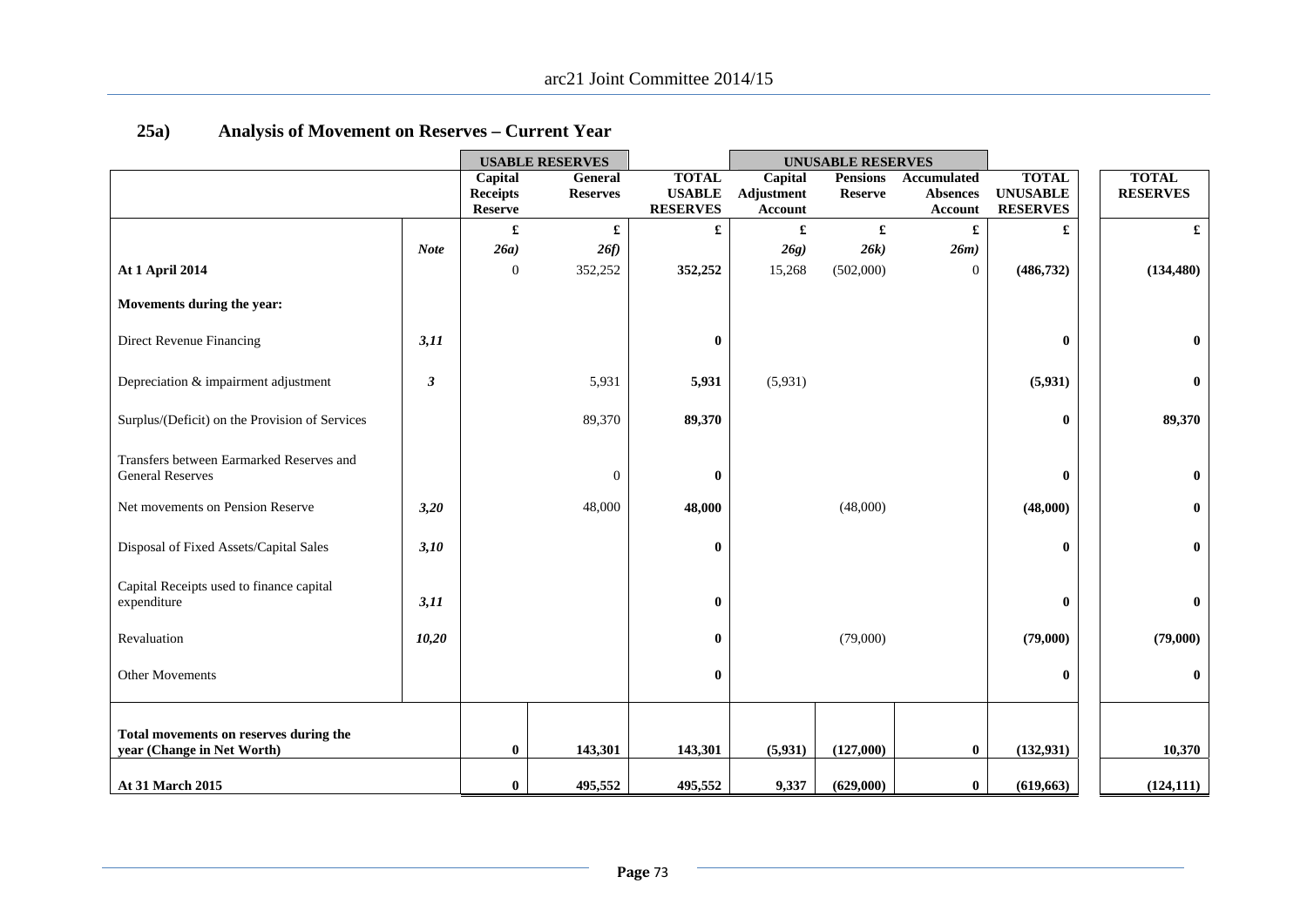|                                                                     |             |                                   | <b>USABLE RESERVES</b> |                                  | <b>UNUSABLE RESERVES</b>     |                 |                            |                                    |                 |
|---------------------------------------------------------------------|-------------|-----------------------------------|------------------------|----------------------------------|------------------------------|-----------------|----------------------------|------------------------------------|-----------------|
|                                                                     |             | Capital                           | General                | <b>TOTAL</b>                     | Capital                      | <b>Pensions</b> | Accumulated                | <b>TOTAL</b>                       | <b>TOTAL</b>    |
|                                                                     |             | <b>Receipts</b><br><b>Reserve</b> | <b>Reserves</b>        | <b>USABLE</b><br><b>RESERVES</b> | Adjustment<br><b>Account</b> | <b>Reserve</b>  | <b>Absences</b><br>Account | <b>UNUSABLE</b><br><b>RESERVES</b> | <b>RESERVES</b> |
|                                                                     |             | £                                 | £                      | £                                | £                            | £               | £                          | £                                  | £               |
|                                                                     | <b>Note</b> | 26a)                              | 26f                    |                                  | 26g)                         | 26k)            | 26m)                       |                                    |                 |
|                                                                     |             |                                   |                        |                                  |                              |                 |                            |                                    |                 |
| <b>At 1 April 2013</b>                                              |             | $\boldsymbol{0}$                  | 455,723                | 455,723                          | 32,842                       | (550,000)       | $\overline{0}$             | (517, 158)                         | (61, 435)       |
| Movements during the year:                                          |             |                                   |                        |                                  |                              |                 |                            |                                    |                 |
| Direct Revenue Financing                                            | 3,11        |                                   |                        | $\mathbf{0}$                     |                              |                 |                            | $\bf{0}$                           | $\bf{0}$        |
| Depreciation & impairment adjustment                                | 3           |                                   | 7,646                  | 7,646                            | (7,646)                      |                 |                            | (7,646)                            | $\bf{0}$        |
| Surplus/(Deficit) on the Provision of Services                      |             |                                   | (178, 045)             | (178, 045)                       |                              |                 |                            | $\bf{0}$                           | (178, 045)      |
| Transfers between Earmarked Reserves and<br><b>General Reserves</b> |             |                                   | $\Omega$               | $\mathbf{0}$                     |                              |                 |                            | $\bf{0}$                           | $\bf{0}$        |
| Net movements on Pension Reserve                                    | 3,20        |                                   | 57,000                 | 57,000                           |                              | (57,000)        |                            | (57,000)                           | $\bf{0}$        |
| Disposal of Fixed Assets/Capital Sales                              | 3,10,23     |                                   | 9,928                  | 9,928                            | (9,928)                      |                 |                            | (9,928)                            | $\bf{0}$        |
| Capital Receipts used to finance capital<br>expenditure             | 3,11        |                                   |                        | $\mathbf{0}$                     |                              |                 |                            | $\bf{0}$                           | $\bf{0}$        |
| Revaluation                                                         | 10,20       |                                   |                        | $\mathbf{0}$                     |                              | 105,000         |                            | 105,000                            | 105,000         |
| Other Movements                                                     |             | $\boldsymbol{0}$                  |                        | $\mathbf{0}$                     | $\mathbf{0}$                 |                 |                            | $\bf{0}$                           | $\mathbf{0}$    |
| Total movements on reserves during the                              |             |                                   |                        |                                  |                              |                 |                            |                                    |                 |
| year (Change in Net Worth)                                          |             | 0                                 | (103, 471)             | (103, 471)                       | (17, 574)                    | 48,000          | 0                          | 30,426                             | (73, 045)       |
| At 31 March 2014                                                    |             | $\bf{0}$                          | 352,252                | 352,252                          | 15,268                       | (502,000)       | $\bf{0}$                   | (486, 732)                         | (134, 480)      |

# **25b) Analysis of Movement on Reserves – Comparative Year**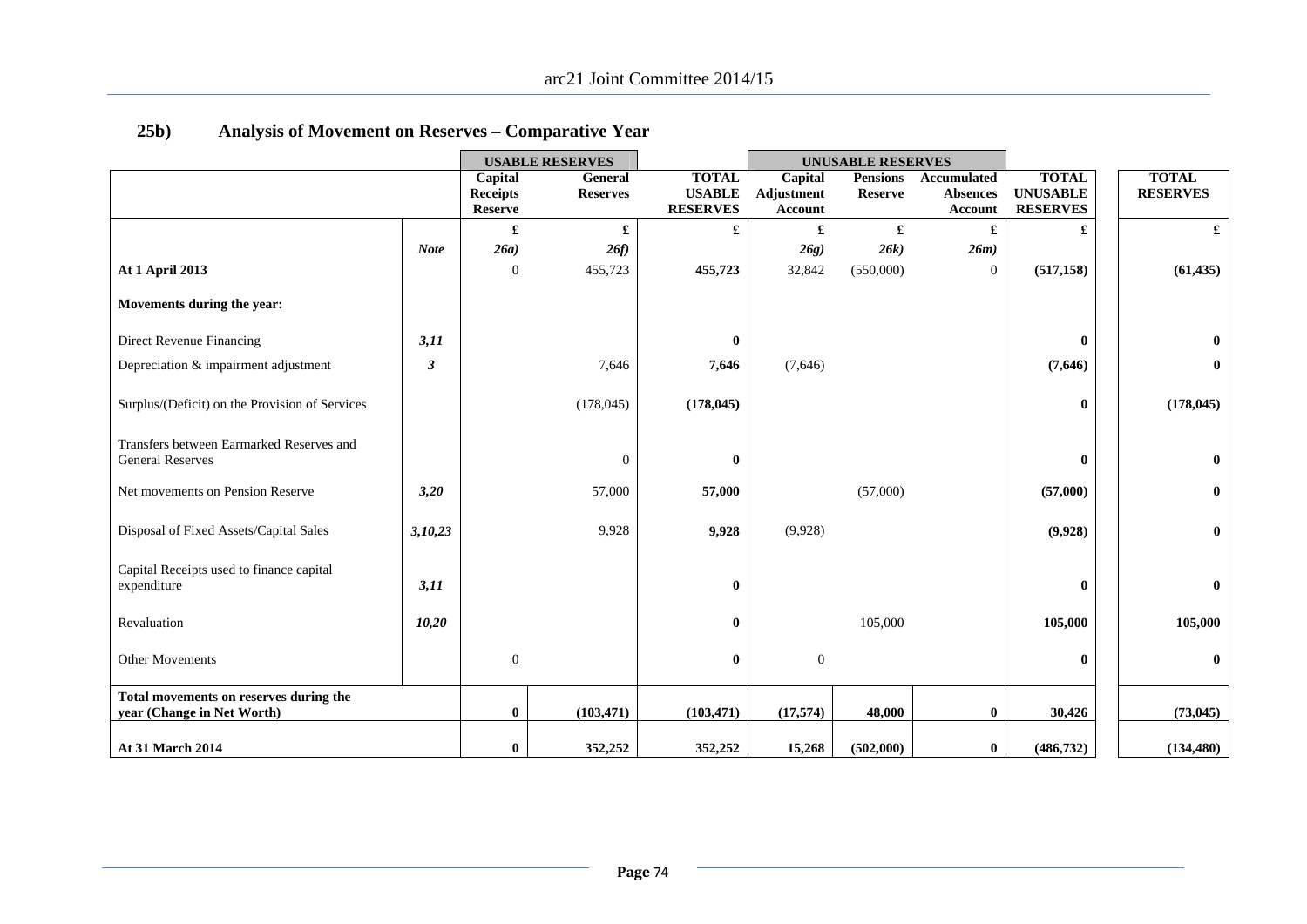# **26a) Capital Receipts Reserve**

These are capital receipts which have originated primarily from the sale of assets which have not yet been used to finance capital expenditure.

The Capital Receipts Reserve is credited with the proceeds from fixed asset sales and other monies defined by statute as capital receipts. These are originally credited to the Comprehensive Income and Expenditure Statement as part of the gain/loss on disposal and posted out via the Movement in Reserves Statement to the Capital Receipts Reserve. The reserve is written down when resources are applied to finance new capital expenditure or set aside to reduce an authority's capital financing requirement (or used for other purposes permitted by statute).

## **26b) Capital Grants Unapplied account**

Where a capital grant or contribution (or part thereof) has been recognised as income in the Comprehensive Income and Expenditure Statement, but the expenditure to be financed from that grant or contribution has not been incurred at the Balance Sheet date, the grant or contribution shall be transferred to the Capital Grants Unapplied Account (within the usable reserves section of the balance sheet), reflecting its status as a capital resource available to finance expenditure. This transfer is reported in the Movement in Reserves Statement.

When, at a future date, the expenditure to be financed from the grant or contribution is incurred, the grant or contribution (or part thereof) shall be transferred from the Capital Grants Unapplied Account to the Capital Adjustment Account, reflecting the application of capital resources to finance expenditure. This transfer is also reported in the Movement in Reserves Statement or in the notes to the accounts.

#### **26c) Capital Fund**

The Joint Committee has no transactions that would require the use of this reserve.

# **26d) Renewal and Repairs Fund**

The Joint Committee has no transactions that would require the use of this reserve.

#### **26e) Other Balances & Reserves**

The Joint Committee has no transactions that would require the use of this reserve.

#### **26f) General Reserves**

This reserve shows the accumulated resources which have not been assigned to a special purpose reserve and are therefore available to meet general future expenditure requirements. It is credited with income received less the accounting cost in the year of providing services in accordance with generally accepted accounting practices.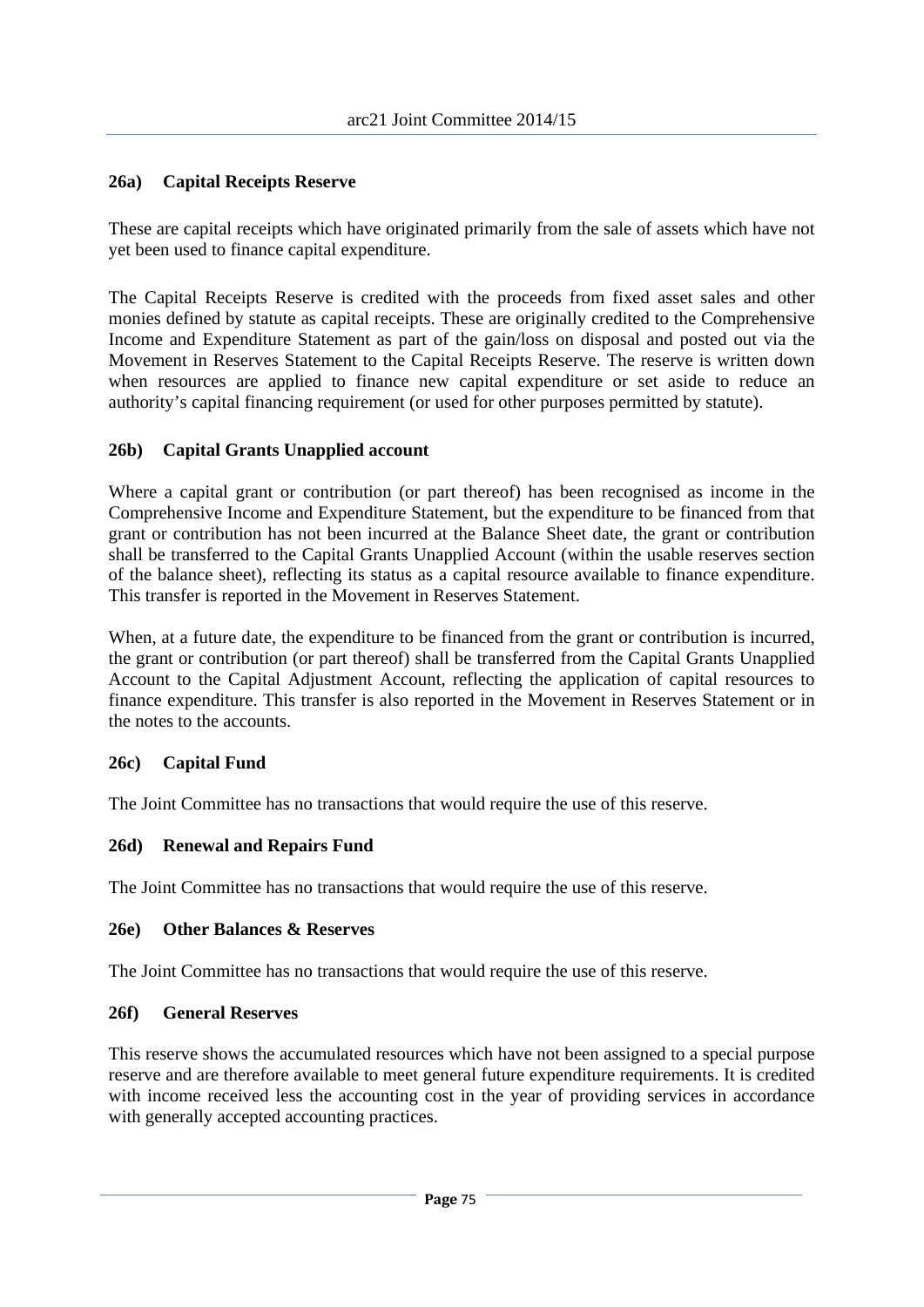# **26g) Capital Adjustment Account**

The Capital Adjustment Account absorbs the timing differences arising from the different arrangements for accounting for the consumption of non-current assets and for the acquisition, construction or enhancement of those assets under statutory provisions.

The Account is debited with the cost of acquisition, construction or enhancement as depreciation, impairment losses and amortisations are charged to the Comprehensive Income and Expenditure Statement, with reconciling postings from the Revaluation Reserve to convert fair value figures to an historic cost basis.

The Account also contains revaluation gains accumulated on Property, Plant and Equipment before 1 April 2008, the date that the Revaluation Reserve was created to hold such gains.

The purpose of this account is to aggregate the amount of capital expenditure that has been financed from revenue and capital receipts excluding sums received in respect of loans negotiated to finance capital investment. This account is debited or credited with the adjustment made in the General Reserves for principal debt repaid less than or in excess of the provision for depreciation already debited to revenue and credited against fixed assets, to adjust the provision in line with statutory requirements. The account is also debited with an amount equal to the carrying amount of assets held at historic cost when they are disposed of. If the asset disposed of was held at current value, the balance held on the Revaluation Reserve is written off to the Capital Adjustment Account.

#### **26h) Financial Instruments Adjustment Account**

The Joint Committee has no transactions that would require the use of this reserve.

#### **26i) Revaluation Reserve**

The Joint Committee has no transactions that would require the use of this reserve.

#### **26j) Available-for-Sale Financial Instruments Adjustment Reserve**

The Joint Committee has no transactions that would require the use of this reserve.

#### **26k) Pension Reserve**

Please refer to note 20.

#### **26l) Deferred Capital Receipts Account**

The Joint Committee has no transactions that would require the use of this reserve.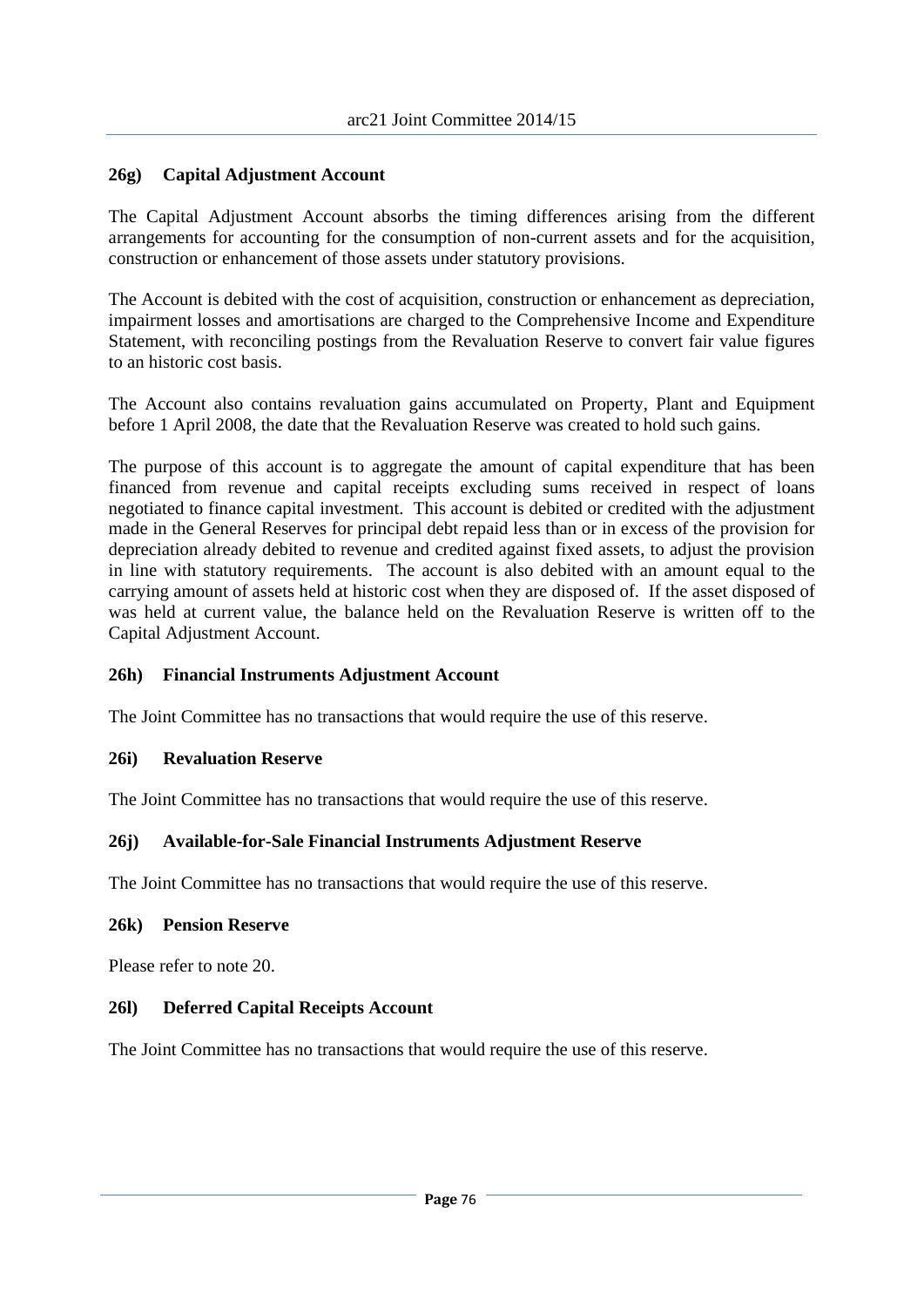## **26m) Accumulated Absences Account**

The Accumulated Absences Account absorbs the differences that would otherwise arise on the Comprehensive Income and Expenditure Statement from accruing for compensated absences earned but not taken in the year e.g. staff annual leave entitlement carried forward at the end of the financial year. Statutory arrangements are expected to require that the impact on the Comprehensive Income and Expenditure Statement is neutralised by transfers to or from this Accumulated Absences Account

## **27. Significant Trading Operations**

The Joint Committee is not engaged in any significant trading operations.

#### **28. Agency Services**

The Joint Committee is not engaged in the provision of agency services.

## **29. Related Party Transactions**

A Related Party Transaction is a transfer of resources or obligations between related parties, regardless of whether a price is charged. Related Party Transactions exclude transactions with any other entity that is a related party solely because of its economic dependence on the Joint Committee or the Government of which it forms part. A related party is one that has the ability to control the other party or exercise significant influence over the other party in making financial and operating decisions. This includes cases where the related party entity and another entity are subject to common control but excludes providers of finance in the course of their normal business with the Joint Committee and Trade Unions in the course of their normal dealings with the Joint Committee. In addition, where the relationship with the Joint Committee and the entity is solely that of an Agency (see note 28) these are not deemed to be Related Party Transactions.

Transactions with related parties not disclosed elsewhere in these financial statements are set out below, where a description of the nature, the amount of the transaction and the amount of the outstanding balance is as follows:

- Councillors have direct control over the Joint Committee's financial and operating policies. In the 2014/15 financial year the Joint Committee did not commission any works and services from companies in which Councillors had an interest.
- The Joint Committee did not pay grants to any organisations in which Councillors and Council officers had an interest.
- The Joint Committee provides support to the eleven participant Councils in relation to the procurement and management of waste related contracts and services.
- The Establishment Costs of arc21 are recharged to the eleven participant councils on a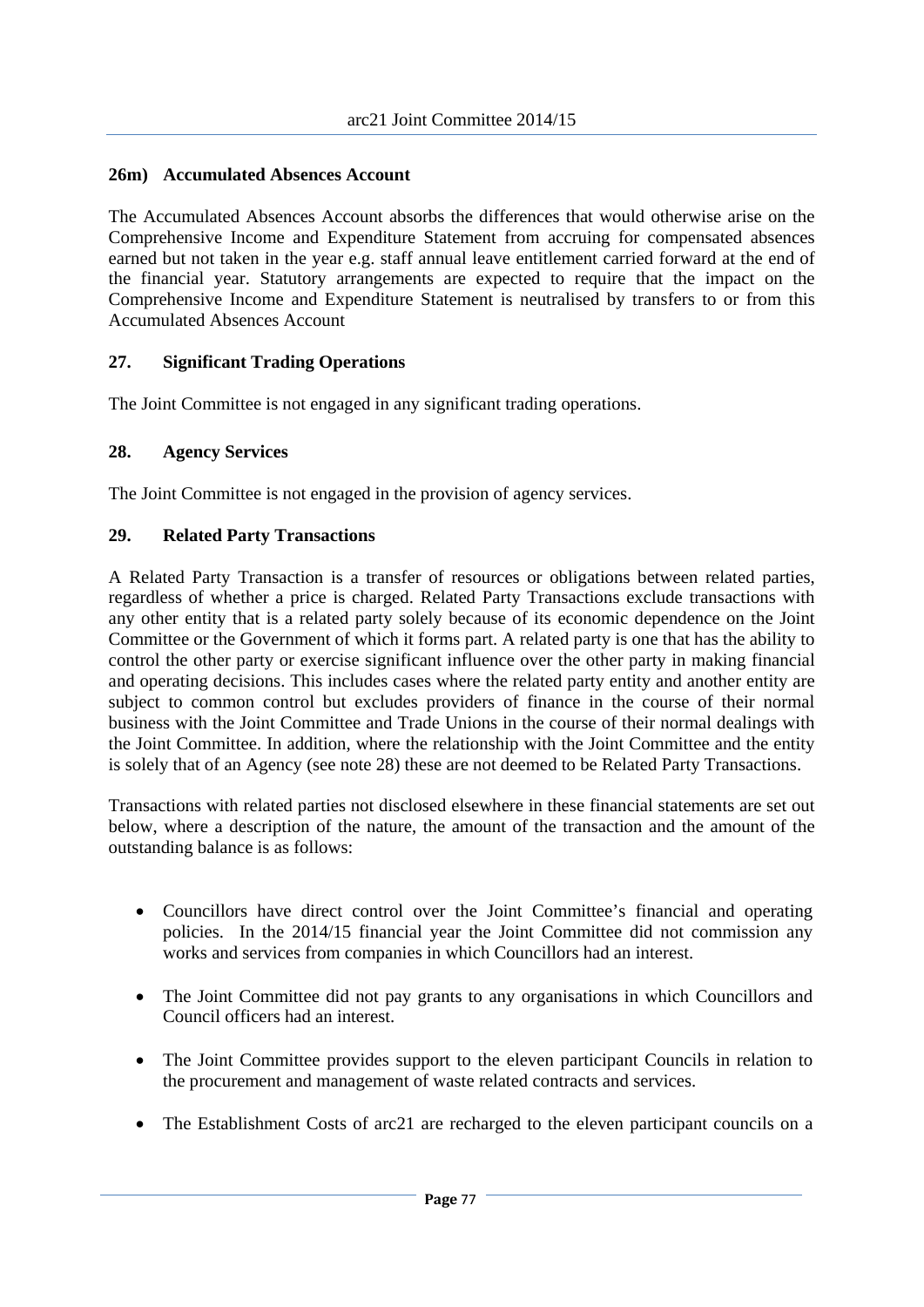|                               | 2014/15   | 2013/14   |
|-------------------------------|-----------|-----------|
| <b>Name</b>                   | £         | £         |
| Antrim Borough Council        | 83,016    | 81,339    |
| Ards Borough Council          | 121,285   | 117,231   |
| Ballymena Borough Council     | 99,681    | 95,313    |
| <b>Belfast City Council</b>   | 432,828   | 401,602   |
| Carrickfergus Borough Council | 60,334    | 60,106    |
| Castlereagh Borough Council   | 104,465   | 100,591   |
| Down District Council         | 108,630   | 106,279   |
| Larne Borough Council         | 49,686    | 47,382    |
| Lisburn City Council          | 187,790   | 177,131   |
| Newtownabbey Borough Council  | 131,622   | 125,350   |
| North Down Borough Council    | 122,519   | 119,939   |
| <b>Total</b>                  | 1,501,856 | 1,432,263 |

population basis. The amounts paid by member councils, as reflected in the Comprehensive Income and Expenditure Statement is shown below.

- Waste related services are charged to individual councils on a per-tonne or on a unitsbought basis depending on the specific contract or service provided. The value of these transactions is detailed out in note 7.
- The year-end balances owed between arc21 and the eleven participant councils are split out in note 14 (debtors) and in note 17a (creditors).